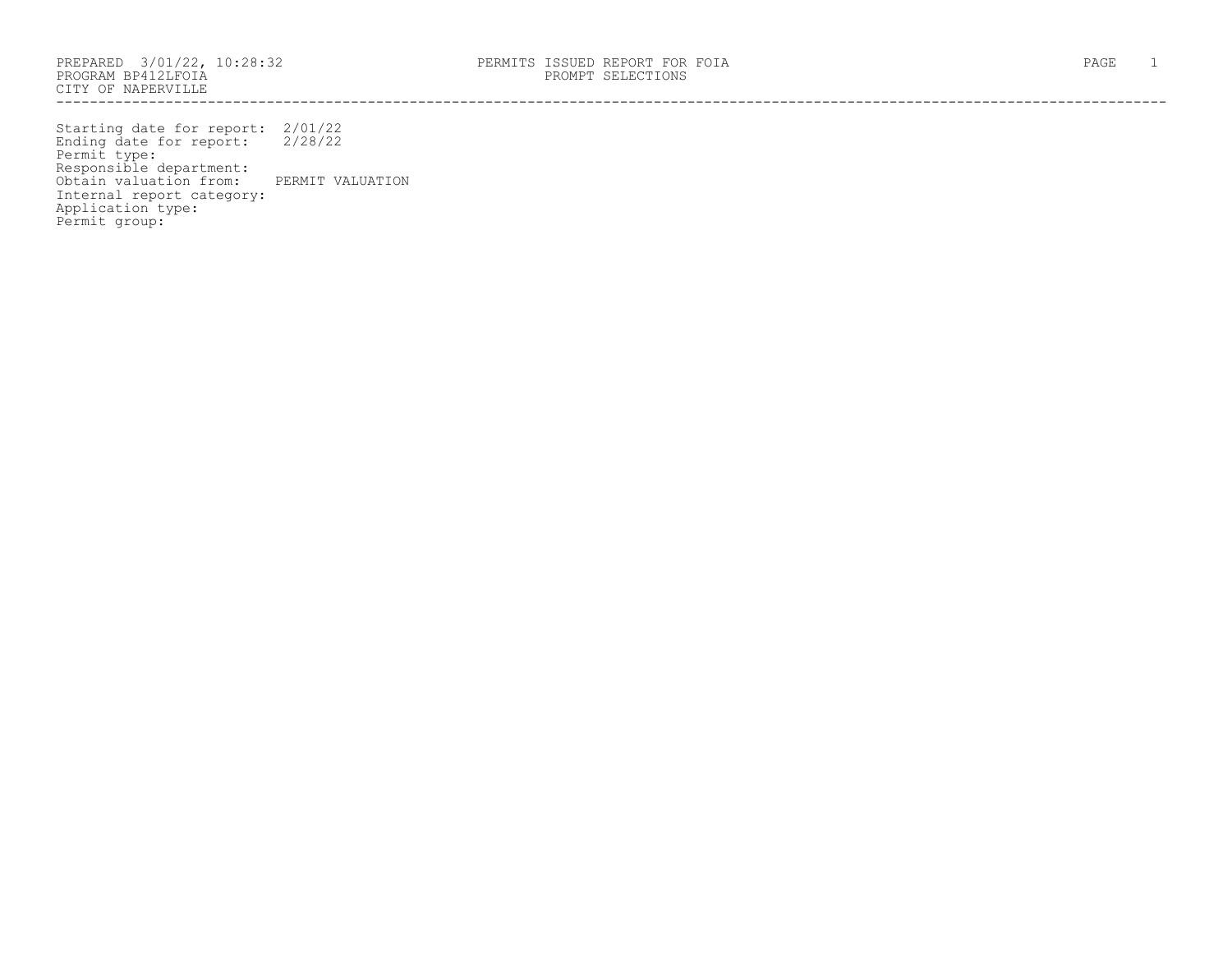### PREPARED 3/01/22, 10:28:32 PERMITS ISSUED REPORT<br>PROGRAM BP412LFOIA PAGE 1 PROGRAM BP412LFOIA 2/01/22 THRU 2/28/22 CITY OF NAPERVILLE DEPARTMENT - T.E.D./BUILDING

| OBTAINED VALUATION FROM PERMIT VALUATION                                                                                                                                                                                                   |  |                                                             |
|--------------------------------------------------------------------------------------------------------------------------------------------------------------------------------------------------------------------------------------------|--|-------------------------------------------------------------|
| APPLICATION APPLICATION TYPE AND DESCRIPTION                                                                                                                                                                                               |  | PROPERTY OWNER/                                             |
| 20-00003685 CAL COMMERCIAL ALTERATION/REPAIR (NO NEW SQ FTG) 1163 E OGDEN AV 620                                                                                                                                                           |  |                                                             |
| $--------- 9/28/20$<br>Contractor #: 630-514-9650                                                                                                                                                                                          |  | D-08081020120000N210 -42 CHRISTIAN BROTHERS                 |
|                                                                                                                                                                                                                                            |  |                                                             |
| 21-00000092 CAL COMMERCIAL ALTERATION/REPAIR (NO NEW SQ FTG) 120 W JEFFERSON AV                                                                                                                                                            |  |                                                             |
| $--------- 1/12/21$<br>Contractor #: 864-233-0061                                                                                                                                                                                          |  | D-07134290140000N1374-84 WEEKES CONSTRUCTION INC.           |
|                                                                                                                                                                                                                                            |  |                                                             |
| 21-00000846 CAD COMMERCIAL ADDITION (NEW SQ FTG) 3400 CLUB DR                                                                                                                                                                              |  |                                                             |
| $--------- 3/18/21$<br>Contractor #: 773-235-2433                                                                                                                                                                                          |  | W-01041000200000N725 -183 BULLEY & ANDREWS LLC              |
| ___________                                                                                                                                                                                                                                |  |                                                             |
| 21-00001617 RPZ REVERSE PRESSURE ZONE/BACKFLOW PREVENTER 1904 ENCLAVE CT                                                                                                                                                                   |  |                                                             |
| $--------- 4/26/21$<br>Contractor #: 630-257-0900                                                                                                                                                                                          |  | W-01143000056 N1840-261 ILLINOIS SPRINKLER MAINTENANCE      |
| STRUCTURE - 000 000 RPZ WITH HEADS IN ROW                          ISSUE DATE VALUATION     SUBCONTRACTOR(S)<br>PERMIT TYPE -      LSP 00 LAWN SPRINKLER RESIDENTIAL         2/18/22                     ILLINOIS SPRINKLER<br>___________ |  | ILLINOIS SPRINKLER MAINT.<br>ILLINOIS SPRINKLER MAINTENANCE |
| 21-00001619 RPZ REVERSE PRESSURE ZONE/BACKFLOW PREVENTER 1916 ENCLAVE CT                                                                                                                                                                   |  |                                                             |
| $--------- 4/26/21$<br>Contractor #: 630-257-0900                                                                                                                                                                                          |  | W-01143000059 N1840-261 ILLINOIS SPRINKLER MAINTENANCE      |
| STRUCTURE - 000 000 RPZ WITH HEADS IN ROW TSSUE DATE VALUATION SUBCONTRACTOR(S)<br>PERMIT TYPE - LSP 00 LAWN SPRINKLER RESIDENTIAL 2/18/22 ILLINOIS SPRINKLER MAINT.<br>ILLINOIS SPRINKLER MAINTENANCE<br>-----------                      |  |                                                             |
| 21-00002119 RAD RES ADDITIONS (NEW SQ FTG) 1755 CITADEL DR                                                                                                                                                                                 |  |                                                             |
| $--------- 5/18/21$<br>Contractor #: 630-579-6600                                                                                                                                                                                          |  | D-08331110050000N160 -164 RELIABLE HOME IMPROVEMENT         |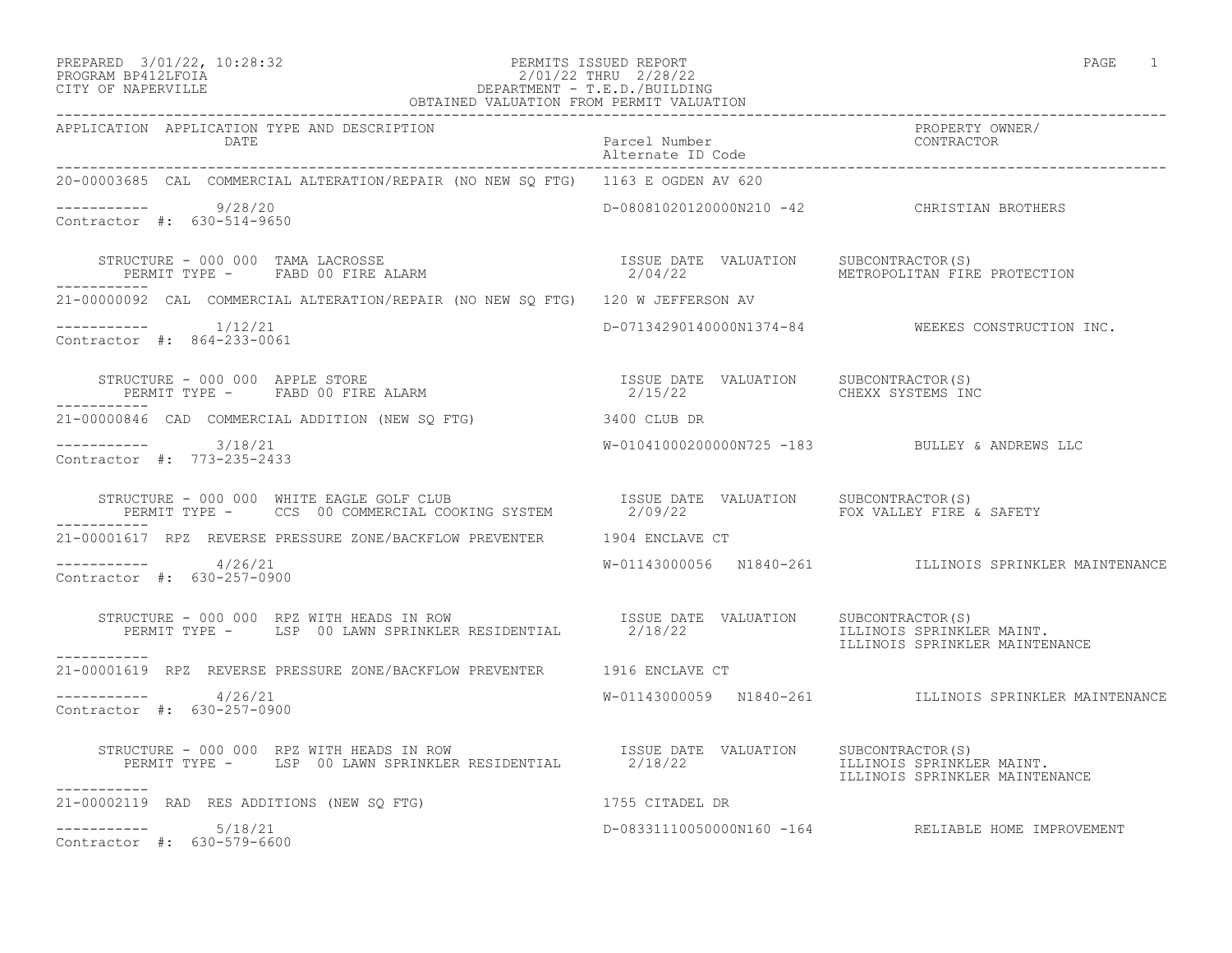| PREPARED            | 3/01/22, 10:28:32 |
|---------------------|-------------------|
| DDACDAM RDA19T FATA |                   |

## PERMITS ISSUED REPORT **PERMITS** ISSUED REPORT PROGRAM BP412LFOIA 2/01/22 THRU 2/28/22<br>CITY OF NAPERVILLE DEPARTMENT - T.E.D./BUILDIN CITY OF NAPERVILLE DEPARTMENT - T.E.D./BUILDING

|                                                      | OBTAINED VALUATION FROM PERMIT VALUATION                                                                                                                                                                                          |                                    |                                                     |
|------------------------------------------------------|-----------------------------------------------------------------------------------------------------------------------------------------------------------------------------------------------------------------------------------|------------------------------------|-----------------------------------------------------|
| APPLICATION APPLICATION TYPE AND DESCRIPTION<br>DATE |                                                                                                                                                                                                                                   | Parcel Number<br>Alternate ID Code | PROPERTY OWNER/<br>CONTRACTOR                       |
| 21-00002119 (CONTINUED)<br>___________               |                                                                                                                                                                                                                                   |                                    |                                                     |
|                                                      | STRUCTURE - 000 000 GARGAE & SECOND FLOOR ADDITION/REMODEL ISSUE DATE VALUATION SUBCONTRACTOR(S)<br>PERMIT TYPE - ELSC 00 ELECTRIC SVC CHANGE RES. 2/08/22                                                                        |                                    |                                                     |
|                                                      | 21-00002493 CAL COMMERCIAL ALTERATION/REPAIR (NO NEW SQ FTG) 1265 S NAPER BL                                                                                                                                                      |                                    |                                                     |
| $--------- 6/03/21$<br>Contractor #: 630-737-1018    |                                                                                                                                                                                                                                   |                                    | D-08292030260000N1868-133  41 NORTH CONTRACTORS LLC |
| ____________                                         |                                                                                                                                                                                                                                   |                                    |                                                     |
|                                                      | 21-00002711 CAL COMMERCIAL ALTERATION/REPAIR (NO NEW SO FTG) 2216 FERRY RD 108                                                                                                                                                    |                                    |                                                     |
| $--------- 6/15/21$<br>Contractor #: 630-932-5757    |                                                                                                                                                                                                                                   |                                    | D-07042030110000N1705-3 KEY INVESTMENT & MANAGEMENT |
| ------------                                         | STRUCTURE – 000 000 IRON GATE – GREAGER                             ISSUE DATE VALUATION    SUBCONTRACTOR(S)<br>PERMIT TYPE –     FABD 00 FIRE ALARM                                 2/18/22                 ZOEPAZ ALARM COMPANY |                                    |                                                     |
|                                                      | 21-00002758 RPZ REVERSE PRESSURE ZONE/BACKFLOW PREVENTER 4759 SASSAFRAS LN                                                                                                                                                        |                                    |                                                     |
| $--------- 6/17/21$<br>Contractor #:                 |                                                                                                                                                                                                                                   |                                    |                                                     |
| ___________                                          | STRUCTURE - 000 000 RPZ HEADS IN ROW<br>PERMIT TYPE - LSP 00 LAWN SPRINKLER RESIDENTIAL 2/18/22 5400 MEDINA LAWN SPRINKLERS                                                                                                       |                                    | WHEATLAND PLUMBING                                  |
|                                                      | 21-00003144 CAL COMMERCIAL ALTERATION/REPAIR (NO NEW SO FTG) 1548 BOND ST 103                                                                                                                                                     |                                    |                                                     |
| $--------- 7/08/21$<br>Contractor #: 312-318-1598    |                                                                                                                                                                                                                                   |                                    | D-07101060020000N268 -34 NORTH BUILDING SERVICES    |
| PERMIT TYPE - FABD 00 FIRE ALARM                     | STRUCTURE - 000 000 BAXTER & WOODMAN CONSULTING ENGINEERS ISSUE DATE VALUATION SUBCONTRACTOR(S)<br>$2/18/22$ CHEXX SYSTEMS INC                                                                                                    |                                    |                                                     |
|                                                      | 21-00003243 RPZ REVERSE PRESSURE ZONE/BACKFLOW PREVENTER 2643 CRANBROOK ST                                                                                                                                                        |                                    |                                                     |
| ----------- 7/13/21<br>Contractor #: 630-205-8860    | W-01043100780000N1698-197 LUIS MEDINA                                                                                                                                                                                             |                                    |                                                     |
|                                                      | STRUCTURE - 000 000 RPZ NO ROW                                                                                                                                                                                                    |                                    |                                                     |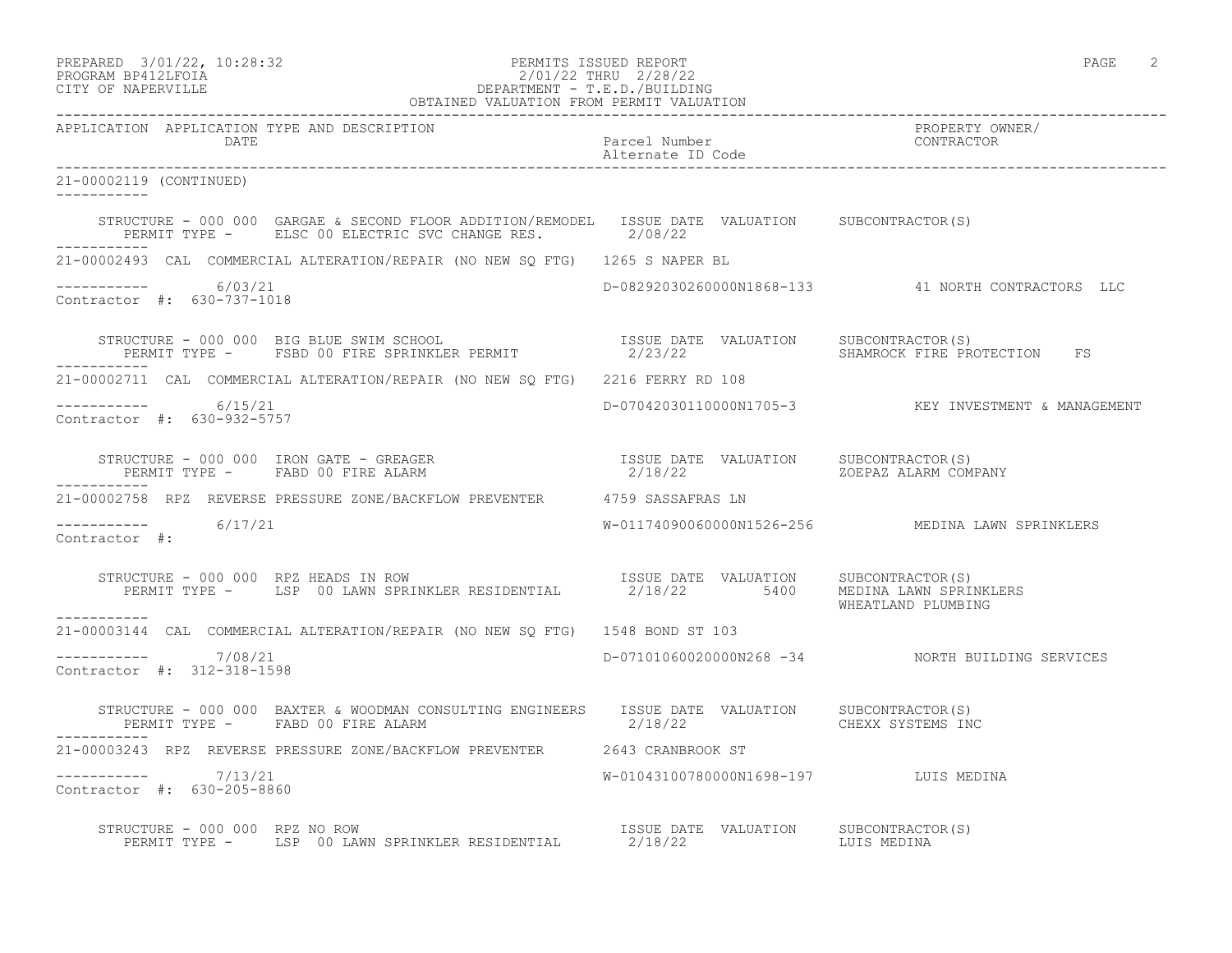| PREPARED 3/01/22, 10:28:32<br>PROGRAM BP412LFOIA<br>CITY OF NAPERVILLE<br>CITY OF NAPERVILLE<br>CITY OF NAPERVILLE<br>CITY OF NAPERVILLE<br>CITY OF NAPERVILLE<br>CITY OF NAPERVILLE                                                    |                                                  | PAGE 3                                             |
|-----------------------------------------------------------------------------------------------------------------------------------------------------------------------------------------------------------------------------------------|--------------------------------------------------|----------------------------------------------------|
| DATE                                                                                                                                                                                                                                    |                                                  |                                                    |
| 21-00003243 (CONTINUED)                                                                                                                                                                                                                 |                                                  |                                                    |
|                                                                                                                                                                                                                                         |                                                  | WHEATLAND PLUMBING                                 |
| 21-00003383 CAL COMMERCIAL ALTERATION/REPAIR (NO NEW SQ FTG) 219 S MILL ST                                                                                                                                                              |                                                  |                                                    |
| $--------- 7/21/21$<br>Contractor #: 847-741-7220                                                                                                                                                                                       | D-07134260130000N538 -84 LAMP INC                |                                                    |
| STRUCTURE - 000 000 NAPERVILLE PARK DIST. - NORTH MAINT. FAC ISSUE DATE VALUATION SUBCONTRACTOR(S)<br>PERMIT TYPE - CCAD 00 COMMERCIAL - CAD $2/10/22$ 1800000 TIMM ELECTRIC INC                                                        |                                                  | PETER PERELLA & CO<br>J L ADLER ROOFING            |
| 21-00003415 BDD DEMOLITION SINGLE FAMILY 629 E 8TH AV                                                                                                                                                                                   |                                                  |                                                    |
| $--------- 7/23/21$<br>Contractor #: 630-474-5323                                                                                                                                                                                       | D-08182000060000N44 -71 BRIGHT LEAF HOMES        |                                                    |
| -----------                                                                                                                                                                                                                             |                                                  | LAMON EXCAVATING                                   |
| 21-00003416 SFR SINGLE FAMILY RESIDENCE                                                                                                                                                                                                 | 629 E 8TH AV                                     |                                                    |
| ----------- 7/23/21<br>Contractor #: 630-474-5323                                                                                                                                                                                       | D-08182000060000N44 -71 BRIGHT LEAF HOMES        |                                                    |
| RUCTURE - 000 000 SFR<br>PERMIT TYPE - DCK 00 DECK WITH STRUCTURE - SFR/DPX 2/09/22 475000<br>STRUCTURE - 000 000 SFR                                                                                                                   |                                                  | SUBCONTRACTOR(S)                                   |
| DCK 00 DECK WITH STRUCTURE - SERVER 2/09/22<br>ELEC 00 ELECTRIC FOR SINGLE FAMILY/DPX 2/09/22<br>FB 00 FINISHED BASEMENT 2/09/22<br>MECH 00 MECHANICAL FOR SFR/DPX 2/09/22<br>PLUM 00 PLUMBING FOR SINGLE FAMILY/DPX 2/09/22<br>PLUM 00 |                                                  | DAC ELECTRIC INC                                   |
|                                                                                                                                                                                                                                         |                                                  | LAMON EXCAVATING<br>R J KIELION PLUMING & HEATING  |
| SFRP 00 SINGLE FAMILY RESIDENCE PERMIT 2/09/22 475000<br>STRU 00 STRUCTURAL FOR SINGLE FAM/DPX 2/09/22                                                                                                                                  |                                                  | LICENSED ROOFING CONTRACTOR                        |
| 21-00003531 COMM COMMERCIAL/INDUSTRIAL APPLICATION 3056 ANNA MARIE LN                                                                                                                                                                   |                                                  |                                                    |
| 7/29/21<br>------------<br>Contractor #: 331-251-2726                                                                                                                                                                                   |                                                  | ARCO MURRAY                                        |
| STRUCTURE - 000 000 SCHLOTZKY'S<br>PERMIT TYPE - FABD 00 FIRE ALARM                                                                                                                                                                     | ISSUE DATE VALUATION SUBCONTRACTOR(S)<br>2/17/22 | OMEGA PRO SYSTEMS INC                              |
| 21-00003558 COMM COMMERCIAL/INDUSTRIAL APPLICATION                                                                                                                                                                                      | 2719 BEEBE DR                                    |                                                    |
| $--------- 7/30/21$<br>Contractor #: 815-823-8253                                                                                                                                                                                       |                                                  | D-07273000320000N1869-139 BELISLE CONSTRUCTION INC |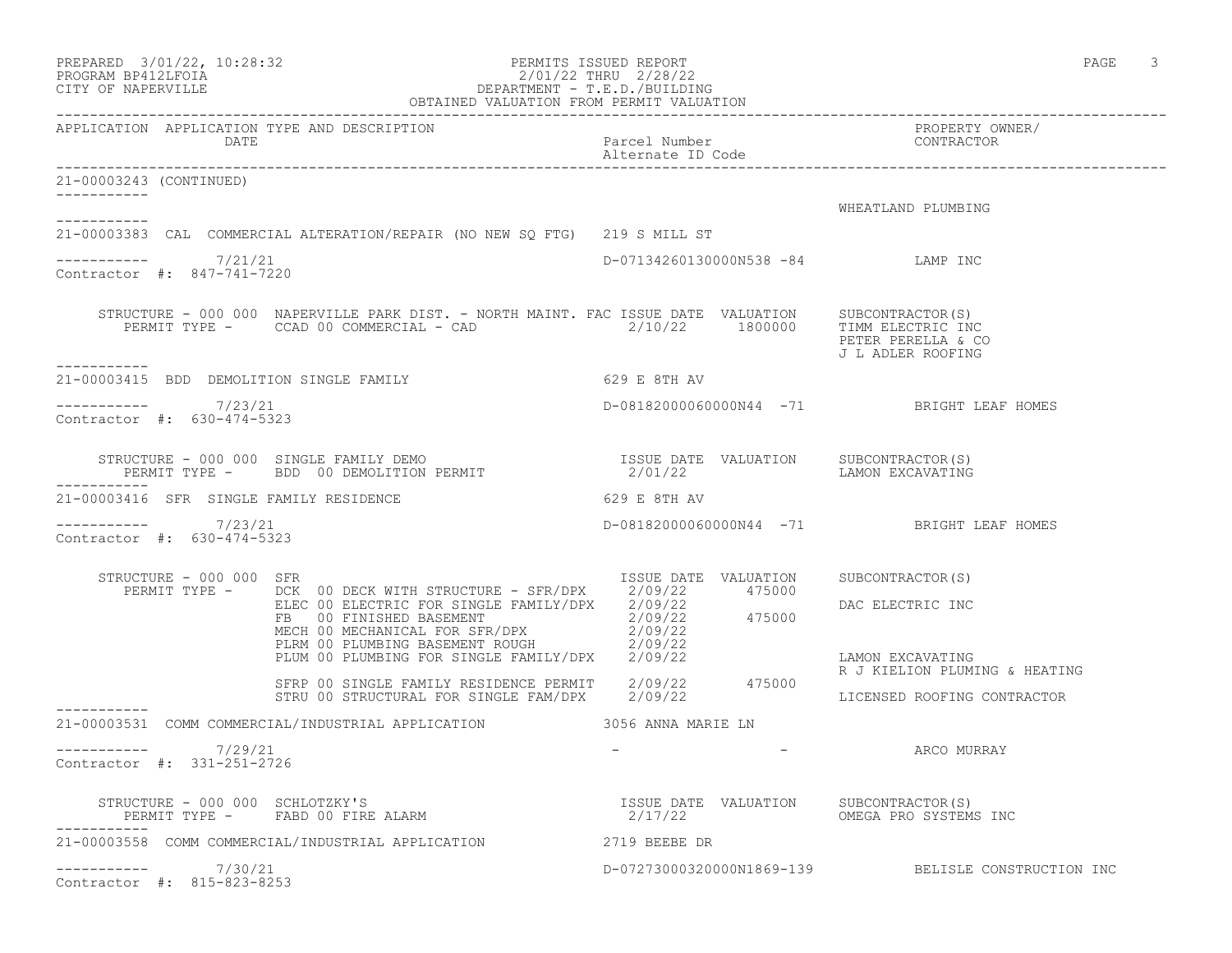| PREPARED            | $3/01/22$ , $10:28:32$ |  |
|---------------------|------------------------|--|
| DDACDAM RDA19T FATA |                        |  |

# PREPARED 3/01/22, 10:28:32 PERMITS ISSUED REPORT<br>PROGRAM BP412LFOIA PAGE 4 PROGRAM BP412LFOIA<br>
2/01/22 THRU 2/28/22<br>
CITY OF NAPERVILLE<br>
CITY OF NAPERVILLE DEPARTMENT - T.E.D./BUILDING

| OBTAINED VALUATION FROM PERMIT VALUATION                                                                                                                                                                                |                                               |                                                                    |  |
|-------------------------------------------------------------------------------------------------------------------------------------------------------------------------------------------------------------------------|-----------------------------------------------|--------------------------------------------------------------------|--|
| APPLICATION APPLICATION TYPE AND DESCRIPTION<br>DATE                                                                                                                                                                    | Parcel Number<br>Alternate ID Code CONTRACTOR | PROPERTY OWNER/                                                    |  |
| 21-00003558 (CONTINUED)                                                                                                                                                                                                 |                                               |                                                                    |  |
| ___________                                                                                                                                                                                                             |                                               |                                                                    |  |
| 21-00003673 CAL COMMERCIAL ALTERATION/REPAIR (NO NEW SO FTG) 1835 W JEFFERSON AV 135                                                                                                                                    |                                               |                                                                    |  |
| $--------$ 8/05/21<br>Contractor #: 214-705-0508                                                                                                                                                                        |                                               | D-07153060150000N1302-79 RELIANCE MATERIAL HANDLING SYS            |  |
| ------------                                                                                                                                                                                                            |                                               |                                                                    |  |
| 21-00003741 CAL COMMERCIAL ALTERATION/REPAIR (NO NEW SO FTG) 510 S ROUTE 59                                                                                                                                             |                                               |                                                                    |  |
| $--------$ 8/10/21<br>Contractor #: 631-617-6500                                                                                                                                                                        |                                               | D-07221010060000N231 -109 GLOBAL FACILITY MANAGEMENT               |  |
| ------------                                                                                                                                                                                                            |                                               |                                                                    |  |
| 21-00003743 CAL COMMERCIAL ALTERATION/REPAIR (NO NEW SO FTG) 1565 W OGDEN AV                                                                                                                                            |                                               |                                                                    |  |
| $--------- 8/10/21$<br>Contractor #: 815-979-4059                                                                                                                                                                       |                                               | D-07222000280000N1755-95              INTERIOR GLAZING SYSTEMS LLC |  |
| STRUCTURE - 000 000 NAPERVILLE CHRYSLER JEEP DODGE RAM ISSUE DATE VALUATION SUBCONTRACTOR(S)<br>PERMIT TYPE - FSBD 00 FIRE SPRINKLER PERMIT 2/18/22 THE MONITED STATES ALLIANCE FIRE PR<br>------------                 |                                               |                                                                    |  |
| 21-00003810 RAL RES ALTERATIONS/REMODLING (NO NEW SQ FTG) 924 STONEHENGE CT                                                                                                                                             |                                               |                                                                    |  |
| $--------- 8/16/21$<br>Contractor #: 630-200-2332                                                                                                                                                                       |                                               | D-07104040040000N149 -50 EICHELE & VALENE REMODELING               |  |
| STRUCTURE – 000 000 KITCHEN AND BATHROOM REMODEL                ISSUE DATE VALUATION     SUBCONTRACTOR(S)<br>PERMIT TYPE –      RAL  01 ROOM ALTERATION                           2/10/22       48000     HONEK COMPANY |                                               |                                                                    |  |
| 21-00003842 COMM COMMERCIAL/INDUSTRIAL APPLICATION 523 S WEBSTER ST                                                                                                                                                     |                                               |                                                                    |  |
| $     8/18/21$<br>Contractor #: 630-969-7000                                                                                                                                                                            |                                               | D-07242010090000N169 -99 WIGHT CONSTRUCTION INC/DARIEN             |  |
|                                                                                                                                                                                                                         |                                               | FA                                                                 |  |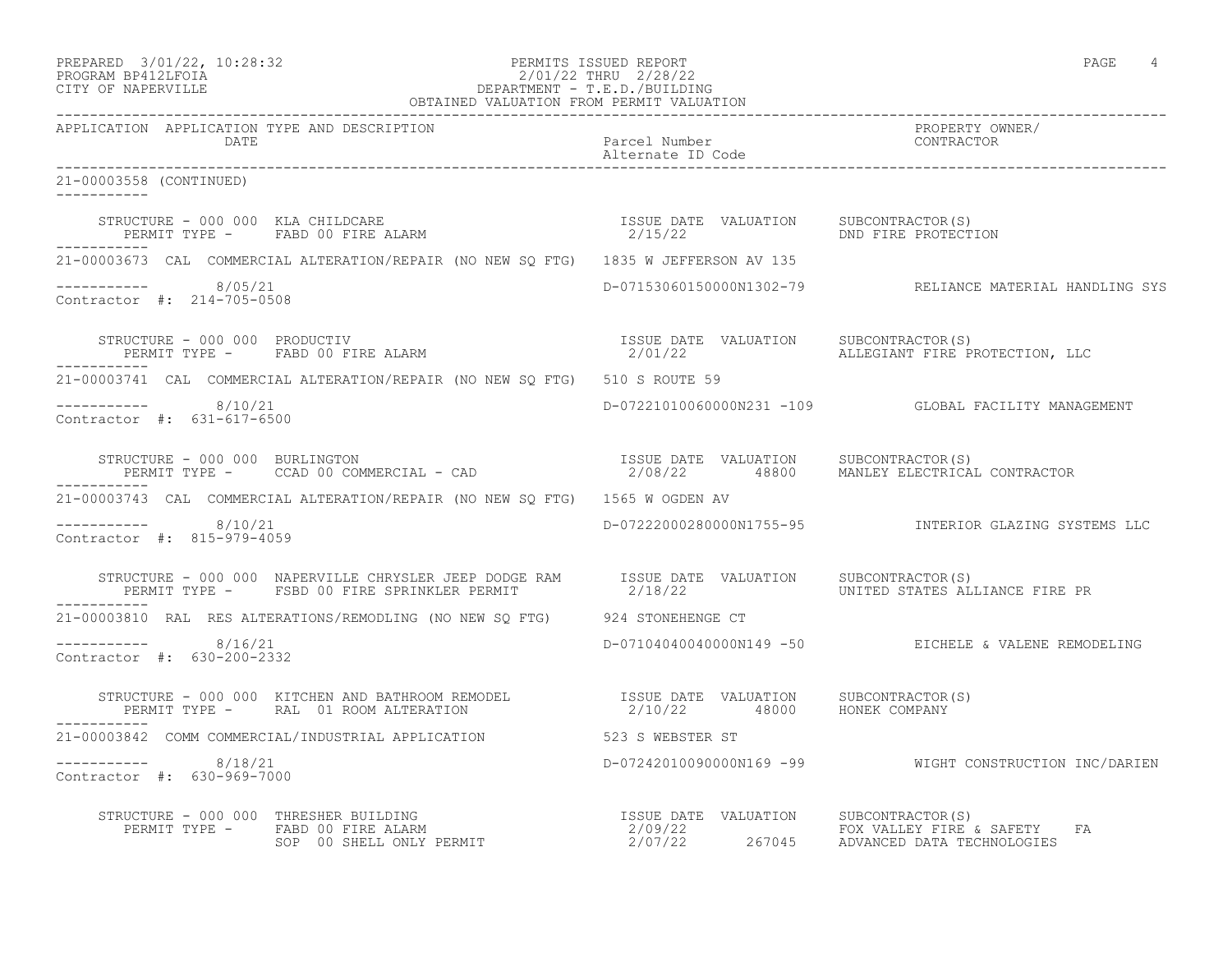#### PREPARED 3/01/22, 10:28:32 PERMITS ISSUED REPORT PAGE 5 PROGRAM BP412LFOIA 2/01/22 THRU 2/28/22 CITY OF NAPERVILLE DEPARTMENT - T.E.D./BUILDING OBTAINED VALUATION FROM PERMIT VALUATION

| 21-00003846 CAL COMMERCIAL ALTERATION/REPAIR (NO NEW SQ FTG) 790 ROYAL ST GEORGE DR 139C                                                                                                                                                         |                                                  |                                                   |
|--------------------------------------------------------------------------------------------------------------------------------------------------------------------------------------------------------------------------------------------------|--------------------------------------------------|---------------------------------------------------|
| $--------- 8/18/21$<br>Contractor #: 248-533-4644                                                                                                                                                                                                | D-07131090020000N857 -68 ONE7 CONSTRUCTION       |                                                   |
| STRUCTURE - 000 000 X GOLF<br>$\begin{tabular}{lllllll} \bf STRUCTURE & - & UUU & UUU & A & GULE \\ \bf PERMIT & TYPE & - & FABD & 00 & FIRE & ALARM \\ \end{tabular}$<br>-----------                                                            | ISSUE DATE VALUATION SUBCONTRACTOR(S)<br>2/22/22 | CTS OF ILLINOIS                                   |
| 21-00003868 BDD DEMOLITION SINGLE FAMILY                                                                                                                                                                                                         | 632 CENTURY FARM LN                              |                                                   |
| $--------$ 8/19/21<br>Contractor #:                                                                                                                                                                                                              | D-07121110120000N1298-38 HILAL BUILDERS          |                                                   |
| STRUCTURE - 000 000 BDD<br>PERMIT TYPE -     BDD 00 DEMOLITION PERMIT<br>___________                                                                                                                                                             |                                                  | HILAL BUILDERS INC                                |
| 21-00003987 HME HOUSE METER-ELECTRIC CONTROL CONTROLLER 1267 JOSIAH RD HM                                                                                                                                                                        |                                                  |                                                   |
| $--------- 8/26/21$<br>Contractor #: 847-230-5400                                                                                                                                                                                                |                                                  | D-05325000141671N1859-13N PULTE GROUP-SCHAUMBURG  |
| STRUCTURE - 000 000<br>PERMIT TYPE -    FSBD 00 FIRE SPRINKLER PERMIT                         2/09/22<br>PERMIT TYPE -     FSBD 00 FIRE SPRINKLER PERMIT                       2/09/22<br>___________                                            |                                                  | NOVA FIRE PROTECTION INC                          |
| 21-00004011 CAL COMMERCIAL ALTERATION/REPAIR (NO NEW SQ FTG) 1355 E OGDEN AV 101                                                                                                                                                                 |                                                  |                                                   |
| $--------- 8/26/21$<br>Contractor #: 815-823-8253                                                                                                                                                                                                |                                                  | D-08081010150000N1862-42 BELISLE CONSTRUCTION INC |
|                                                                                                                                                                                                                                                  |                                                  | RELIABLE ROOFING/LAKE ZURICH<br>MGD ELECTRIC INC  |
| 21-00004061 CAL COMMERCIAL ALTERATION/REPAIR (NO NEW SQ FTG) 504 W 5TH AV                                                                                                                                                                        |                                                  |                                                   |
| $--------- 8/31/21$<br>Contractor #: 630-355-8094                                                                                                                                                                                                |                                                  | D-07132080100000N535 -69 MUSTANG CONSTRUCTION INC |
| STRUCTURE – 000 000 DEETTA'S BAKERY                                    ISSUE DATE VALUATION     SUBCONTRACTOR(S)<br>PERMIT TYPE –     FSBD 00 FIRE SPRINKLER PERMIT                   2/17/22                       S J CARLSON F<br>----------- |                                                  | S J CARLSON FIRE PROTECTION                       |
| 21-00004159 SIGN SIGN APPLICATIONS                                                                                                                                                                                                               | 1260 BOOK RD                                     |                                                   |
| $--------- 9/03/21$<br>Contractor #: 630-495-1725                                                                                                                                                                                                | D-07261130070000N1376-126 MODERN SIGNS INC       |                                                   |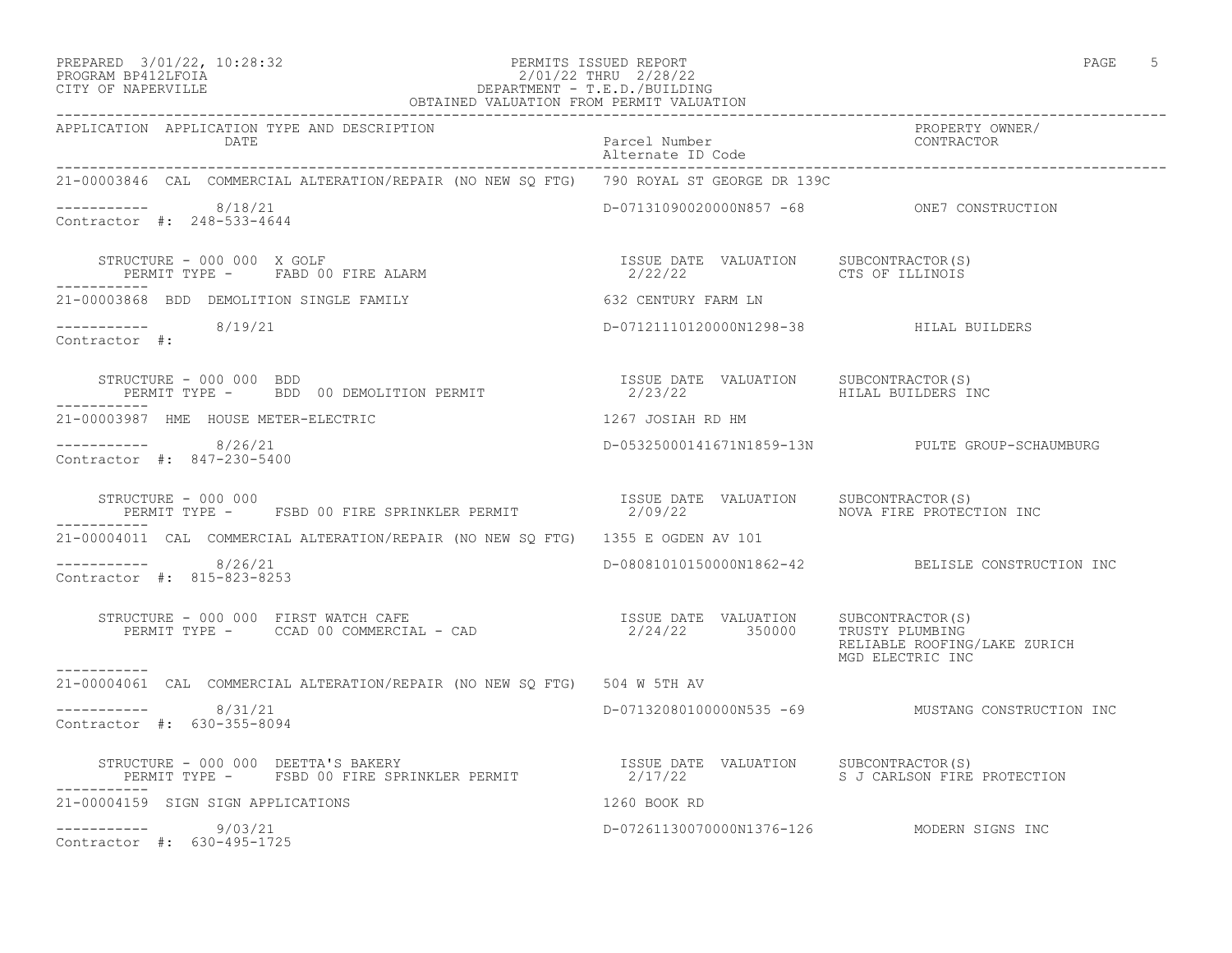| PREPARED 3/01/22, 10:28:32<br>PROGRAM BP412LFOIA<br>CITY OF NAPERVILLE                      | PERMITS ISSUED REPORT                                    | PAGE<br>6                                                                                         |
|---------------------------------------------------------------------------------------------|----------------------------------------------------------|---------------------------------------------------------------------------------------------------|
| APPLICATION APPLICATION TYPE AND DESCRIPTION<br>DATE                                        | Parcel Number<br>Alternate ID Code                       | PROPERTY OWNER/<br>CONTRACTOR                                                                     |
| 21-00004159 (CONTINUED)                                                                     |                                                          |                                                                                                   |
| STRUCTURE - 000 000<br>PERMIT TYPE - SIGN 00 SIGN                                           | ISSUE DATE VALUATION<br>2/21/22                          | SUBCONTRACTOR(S)<br>MODERN SIGNS INC                                                              |
| 21-00004160 SIGN SIGN APPLICATIONS                                                          | 2920 83RD ST                                             |                                                                                                   |
| 9/03/21<br>Contractor #: 630-495-1725                                                       | D-07343000170000NNA -169 MODERN SIGNS INC                |                                                                                                   |
| STRUCTURE - 000 000<br>PERMIT TYPE - SIGN 00 SIGN<br>___________                            | ISSUE DATE VALUATION SUBCONTRACTOR(S)<br>2/21/22         | MODERN SIGNS INC                                                                                  |
| 21-00004239 CAL COMMERCIAL ALTERATION/REPAIR (NO NEW SQ FTG) 1767 W OGDEN AV 123            |                                                          |                                                                                                   |
| $--------- 9/09/21$<br>Contractor #: 847-401-0620                                           |                                                          | D-0722201010000001226-95 NORTH SHORE ALL TRADES INC                                               |
| STRUCTURE - 000 000 OGDEN DENTAL<br>PERMIT TYPE - FABD 00 FIRE ALARM                        | ISSUE DATE VALUATION<br>2/09/22                          | SUBCONTRACTOR(S)<br>FORBEL ALARMS, INC                                                            |
| 21-00004258 THA TOWNHOUSE APPLICATION                                                       | 607 E FRANKLIN AV                                        |                                                                                                   |
| $--------- 9/10/21$<br>Contractor #: 630-369-1953                                           | D-08183090410000N1860-085 DJK CUSTOM HOMES               |                                                                                                   |
| STRUCTURE - 000 000 1 BLDG. 4 UNITS<br>PERMIT TYPE - THA 00 TOWNHOUSE PERMIT<br>----------- | ISSUE DATE VALUATION SUBCONTRACTOR(S)<br>2/15/22 1334100 | CUSTOM HOME ELECTRIC INC<br>DONEGAL SERVICES<br>WALSH SERVICES<br>A&E ROOFING                     |
| 21-00004259 THA TOWNHOUSE APPLICATION                                                       | 609 E FRANKLIN AV                                        |                                                                                                   |
| -----------    9/10/21<br>Contractor #: 630-369-1953                                        | D-08183090420000N1860-85 DJK CUSTOM HOMES                |                                                                                                   |
| STRUCTURE - 000 000 1 BLDG. 4 UNITS<br>PERMIT TYPE - THA 00 TOWNHOUSE PERMIT                | ISSUE DATE VALUATION<br>2/15/22 1160000                  | SUBCONTRACTOR(S)<br>CUSTOM HOME ELECTRIC INC<br>DONEGAL SERVICES<br>WALSH SERVICES<br>A&E ROOFING |
| 21-00004260 THA TOWNHOUSE APPLICATION                                                       | 611 E FRANKLIN AV                                        |                                                                                                   |
| 9/10/21<br>-----------<br>Contractor #: 630-369-1953                                        |                                                          | D-08183090430000N1860-085 DJK CUSTOM HOMES                                                        |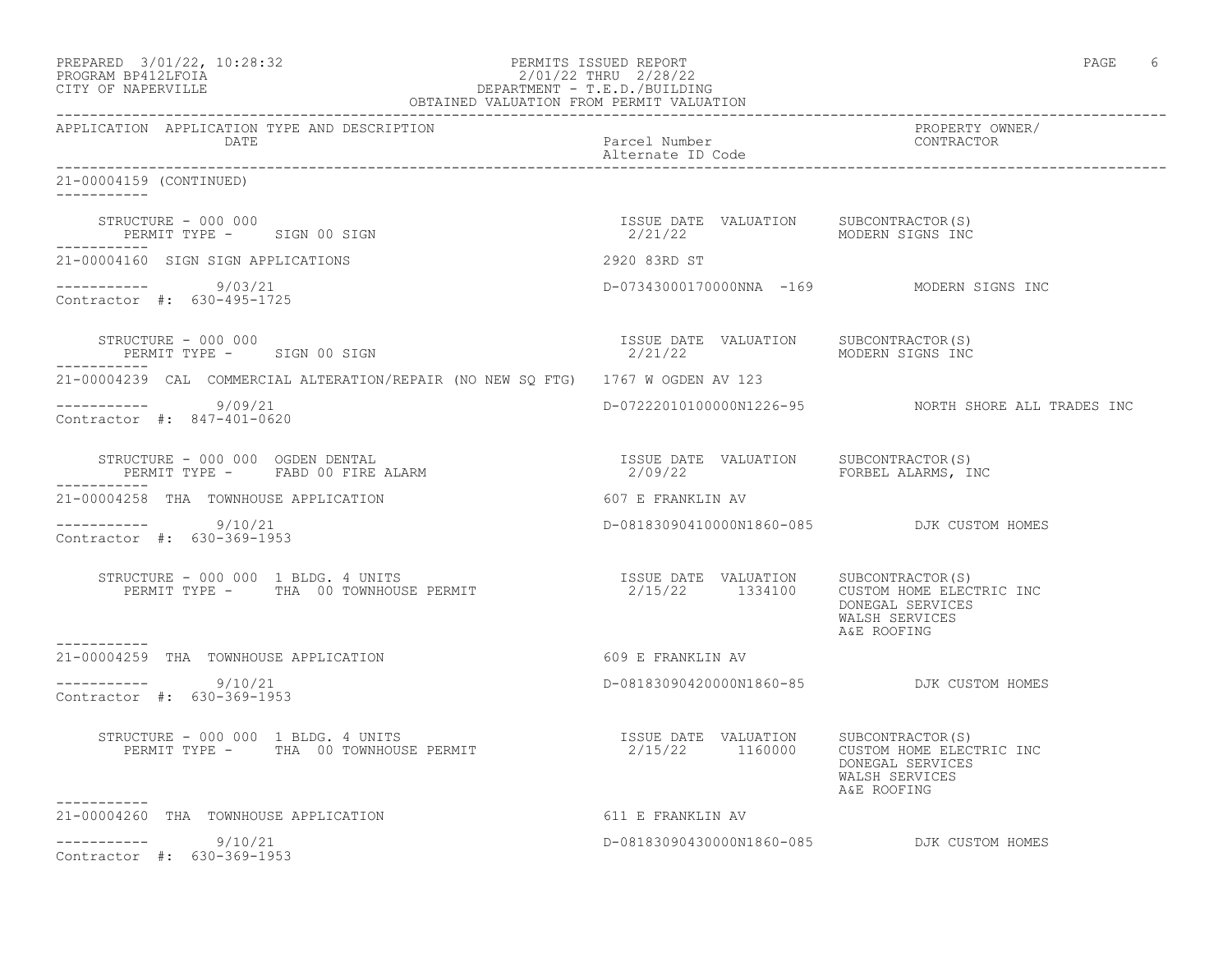|                    | PREPARED 3/01/22, 10:28:32 | PERMITS ISSUED REPORT      | PAGE |  |
|--------------------|----------------------------|----------------------------|------|--|
| PROGRAM RP412LFOTA |                            | 101122<br>2/28/22<br>THRIL |      |  |

#### PROGRAM BP412LFOIA 2/01/22 THRU 2/28/22 CITY OF NAPERVILLE DEPARTMENT - T.E.D./BUILDING OBTAINED VALUATION FROM PERMIT VALUATION

------------------------------------------------------------------------------------------------------------------------------------

APPLICATION APPLICATION TYPE AND DESCRIPTION PROPERTY OWNER/ Parcel Number Alternate ID Code ------------------------------------------------------------------------------------------------------------------------------------ 21-00004260 (CONTINUED) ----------- STRUCTURE - 000 000 1 BLDG. 4 UNITS ISSUE DATE VALUATION SUBCONTRACTOR(S) PERMIT TYPE - THA 00 TOWNHOUSE PERMIT 2/15/22 1160000 CUSTOM HOME ELECTRIC INC DONEGAL SERVICES WALSH SERVICES<br>A&E ROOFING A&E ROOFING ----------- 21-00004261 THA TOWNHOUSE APPLICATION 613 E FRANKLIN AV \_\_\_\_\_\_\_\_\_\_\_ ----------- 9/10/21 D-08183090440000N1860-85 DJK CUSTOM HOMES Contractor #: 630-369-1953 STRUCTURE - 000 000 1 BLDG. 4 UNITS ISSUE DATE VALUATION SUBCONTRACTOR(S) PERMIT TYPE - THA 00 TOWNHOUSE PERMIT 2/15/22 1160000 CUSTOM HOME ELECTRIC INC DONEGAL SERVICES WALSH SERVICES<br>A&E ROOFING A&E ROOFING ----------- 21-00004340 CAL COMMERCIAL ALTERATION/REPAIR (NO NEW SQ FTG) 2240 FERRY RD 109 ----------- 9/16/21 D-07042030090000N1705-3 IRON GATE MOTOR CONDOS Contractor #: 630-585-0021 STRUCTURE - 000 000 IRON GATE - JOHNS ISSUE DATE VALUATION SUBCONTRACTOR(S) PERMIT TYPE - FABD 00 FIRE ALARM  $2/09/22$  2008 20EPAZ ALARM COMPANY ----------- 21-00004364 BDD DEMOLITION SINGLE FAMILY 139 SPRINGWOOD DR ----------- 9/20/21 D-07244060350000N679 -114 DJK CUSTOM HOMES Contractor #: 630-369-1953 STRUCTURE - 000 000 SFR DEMO ISSUE DATE VALUATION SUBCONTRACTOR(S) PERMIT TYPE - BDD 00 DEMOLITION PERMIT 2/14/22 DONEGAL EXCAVATING/LEMONT ----------- 21-00004417 CAL COMMERCIAL ALTERATION/REPAIR (NO NEW SQ FTG) 280 SHUMAN BL 120 ----------- 9/21/21 D-07014110040000N16 -24 WOODROW DEVELOPMENT INC Contractor #: 847-729-5600 STRUCTURE - 000 000 KERNAL SOLUTIONS ISSUE DATE VALUATION SUBCONTRACTOR(S) PERMIT TYPE - FABD 00 FIRE ALARM ----------- 21-00004500 SFR SINGLE FAMILY RESIDENCE 836 S JULIAN ST ----------- 9/27/21 D-08194010450000N1861-116 M HOUSE Contractor #: 630-748-9242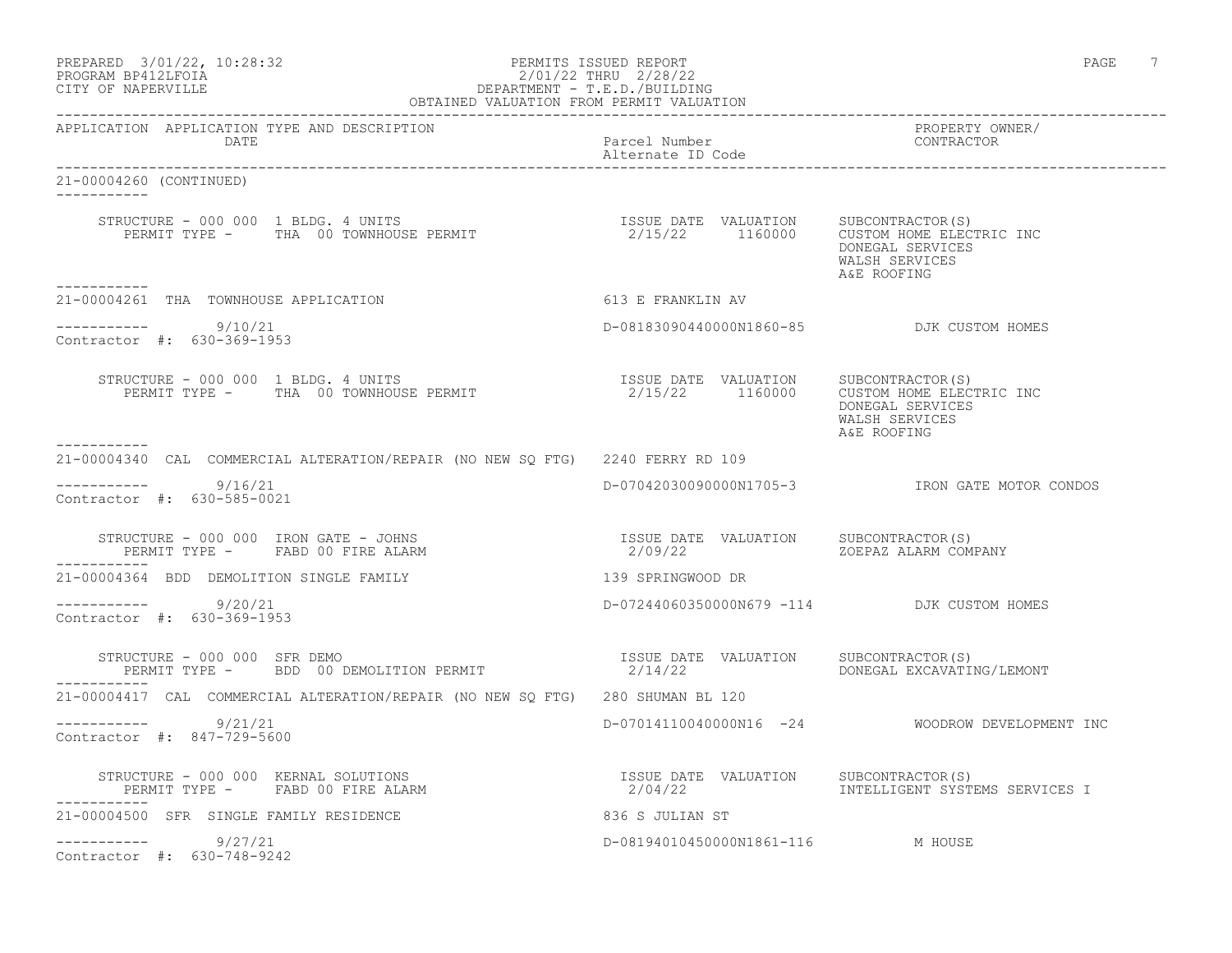|                               | PREPARED 3/01/22, 10:28:32 | PERMITS ISSUED REPORT       | PAGE | 8 |
|-------------------------------|----------------------------|-----------------------------|------|---|
| ___ ___ _ _ _ _ _ _ _ _ _ _ _ |                            | a ia ia an-s-s-a ia ia ia a |      |   |

21-00004500 (CONTINUED)

#### PROGRAM BP412LFOIA 2/01/22 THRU 2/28/22 CITY OF NAPERVILLE DEPARTMENT - T.E.D./BUILDING OBTAINED VALUATION FROM PERMIT VALUATION

Alternate ID Code

------------------------------------------------------------------------------------------------------------------------------------ APPLICATION APPLICATION TYPE AND DESCRIPTION<br>DATE DATE DATE DATE ON AFFILICATION ITED AND DESCRIPTION<br>DATE DATE DATE COMPANY PRESENTED DATE ------------------------------------------------------------------------------------------------------------------------------------

| STRUCTURE - 000 000 SFR                               | PERMIT TYPE - ELEC 00 ELECTRIC FOR SINGLE FAMILY/DPX 2/17/22<br>FR 00 FINISHED BASEMENT<br>MECH 00 MECHANICAL FOR SFR/DPX 2/17/22<br>PLRM 00 PLUMBING BASEMENT ROUGH 2/17/22<br>PLUM 00 PLUMBING FOR SINGLE FAMILY/DPX 2/17/22 | ISSUE DATE VALUATION SUBCONTRACTOR(S)<br>1050000 | LITTLE ELECTRICAL CONTRACTORS<br>ANOTHER PLUMBING COMPANY |
|-------------------------------------------------------|--------------------------------------------------------------------------------------------------------------------------------------------------------------------------------------------------------------------------------|--------------------------------------------------|-----------------------------------------------------------|
| -----------                                           | SFRP 00 SINGLE FAMILY RESIDENCE PERMIT 2/17/22 1050000<br>STRU 00 STRUCTURAL FOR SINGLE FAM/DPX 2/17/22<br>TREE 00 PARKWAY TREE PLANTING PERMIT 2/17/22                                                                        |                                                  | I & A EXCAVAING INC<br>BRYJA ROOFING AND REMODELING       |
|                                                       | 21-00004562 CAL COMMERCIAL ALTERATION/REPAIR (NO NEW SQ FTG) 1717 N NAPER BL 300                                                                                                                                               |                                                  |                                                           |
| $--------- 9/30/21$<br>Contractor #: 630-883-5988     |                                                                                                                                                                                                                                |                                                  | D-08053020220000N125 -27 R KING CONSTRUCTION              |
|                                                       | STRUCTURE - 000 000 THE FAMILY ORGANIZATION                      ISSUE DATE VALUATION    SUBCONTRACTOR(S)<br>PERMIT TYPE -     FABD 00 FIRE ALARM                                 2/09/22                                      |                                                  |                                                           |
|                                                       | 21-00004587 CAL COMMERCIAL ALTERATION/REPAIR (NO NEW SQ FTG) 376 S ROUTE 59 108                                                                                                                                                |                                                  |                                                           |
| -----------    10/01/21<br>Contractor #: 518-877-0717 |                                                                                                                                                                                                                                |                                                  | D-07221020240000N1153-94 UNIQUE STRUCTURES LLC            |
| -----------                                           |                                                                                                                                                                                                                                |                                                  | 2/03/22 INTELLIGENT SYSTEMS SERVICES I                    |
|                                                       | 21-00004720 CAL COMMERCIAL ALTERATION/REPAIR (NO NEW SO FTG) 8 W GARTNER RD 124                                                                                                                                                |                                                  |                                                           |
| $--------- 10/07/21$<br>Contractor #: 312-243-3700    |                                                                                                                                                                                                                                |                                                  | D-08301050130000N142 -130 SYNERGY CONSTRUCTION GROUP      |
| ------------                                          |                                                                                                                                                                                                                                |                                                  |                                                           |
| 21-00004750 ESC ELECTRIC SERVICE CHANGE               |                                                                                                                                                                                                                                | 1545 AZTEC CR                                    |                                                           |
| $--------- 10/08/21$<br>Contractor #: 815-254-0300    |                                                                                                                                                                                                                                |                                                  | D-08071080380000N147 -40 LITTLE ELECTRICAL CONTRACTORS    |
|                                                       | STRUCTURE – 000 000 PHOTOVOLTAIC SYSTEM & EV CHARGER ISSUE DATE VALUATION SUBCONTRACTOR(S)<br>PERMIT TYPE – EVCR 00 ELECTRIC VEHICLE STATION RES 2/18/22 350                                                                   |                                                  |                                                           |
|                                                       | 21-00004760 CAL COMMERCIAL ALTERATION/REPAIR (NO NEW SO FTG) 3380 LACROSSE LN 120                                                                                                                                              |                                                  |                                                           |
| $--------- 10/11/21$<br>Contractor #: 630-688-0785    |                                                                                                                                                                                                                                |                                                  | W-01101010270000N1681-214 LAKE HOME REPAIR                |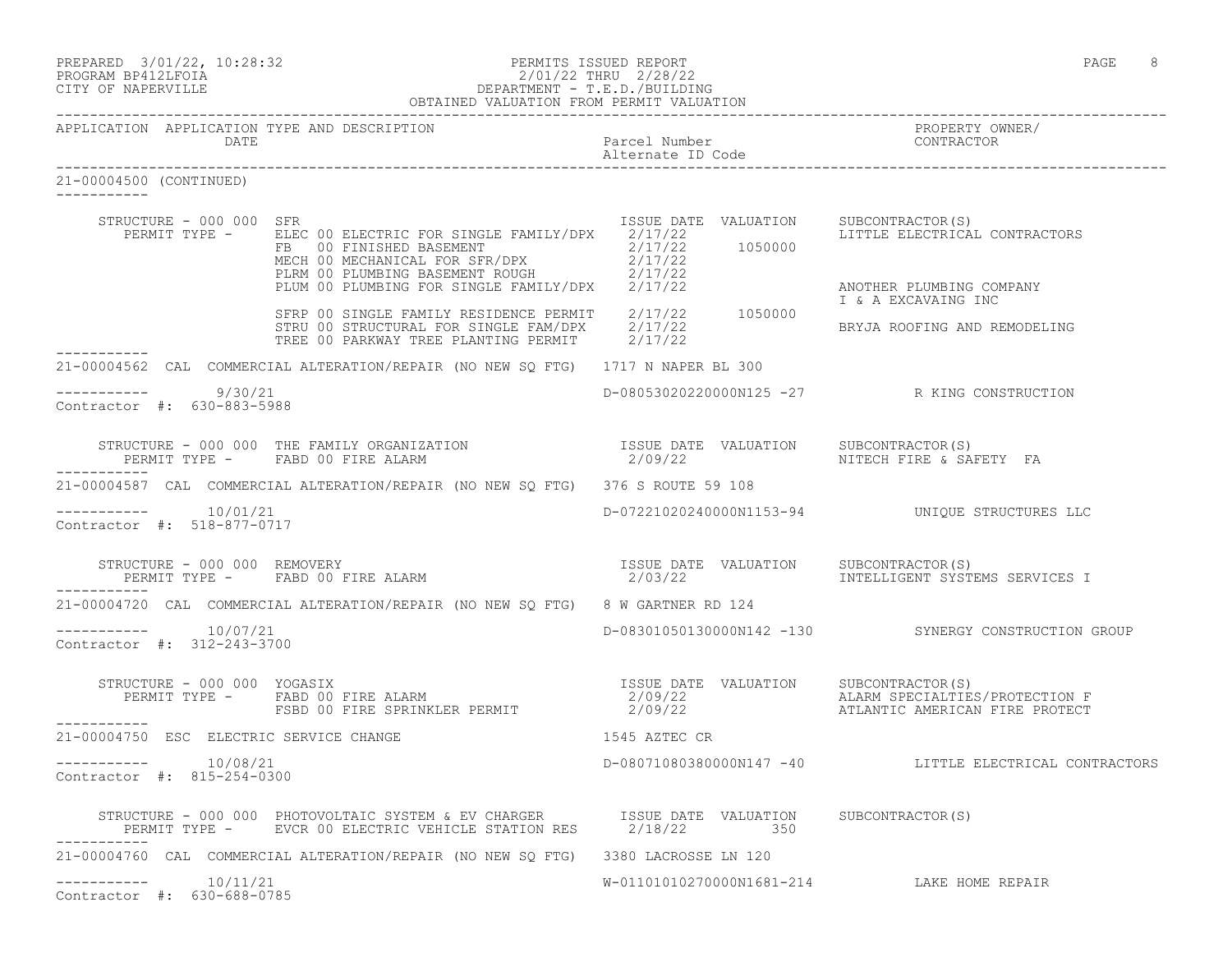#### PREPARED 3/01/22, 10:28:32 PERMITS ISSUED REPORT PAGE 9 PROGRAM BP412LFOIA 2/01/22 THRU 2/28/22 CITY OF NAPERVILLE DEPARTMENT - T.E.D./BUILDING OBTAINED VALUATION FROM PERMIT VALUATION

| APPLICATION APPLICATION TYPE AND DESCRIPTION<br>DATE |                                                                                                                                                                                    |                                       |                                                                                                                                            |
|------------------------------------------------------|------------------------------------------------------------------------------------------------------------------------------------------------------------------------------------|---------------------------------------|--------------------------------------------------------------------------------------------------------------------------------------------|
| 21-00004760 (CONTINUED)<br>___________               |                                                                                                                                                                                    |                                       |                                                                                                                                            |
|                                                      | STRUCTURE - 000 000 FRONTIER PLACE<br>PERMIT TYPE - FSBD 00 FIRE SPRINKLER PERMIT - 2/01/22 CENTRAL STATES AUTOMATIC SPKL.                                                         |                                       |                                                                                                                                            |
|                                                      | 21-00004773 CAL COMMERCIAL ALTERATION/REPAIR (NO NEW SQ FTG) 1220 HOBSON RD 132                                                                                                    |                                       |                                                                                                                                            |
| $--------- 10/12/21$<br>Contractor #: 630-244-4160   |                                                                                                                                                                                    |                                       | D-08292150150000N1177-133 NCH GENERAL CONTRACTORS                                                                                          |
| ___________                                          |                                                                                                                                                                                    |                                       |                                                                                                                                            |
| 21-00004775 RADL ROOM ADDITION LARGE                 |                                                                                                                                                                                    | 427 W JEFFERSON AV                    |                                                                                                                                            |
| $--------- 10/12/21$<br>Contractor #: 630-330-4739   |                                                                                                                                                                                    |                                       | D-07134150220000N538 -84 TRANQUILITY BUILDERS                                                                                              |
|                                                      | STRUCTURE - 000 000 REMODEL AND ADDITIONQ<br>PERMIT TYPE - DRWY 00 DRIVEWAY ADDITION/ALTERATION 2/01/22 400000<br>ELSC 00 ELECTRIC SVC CHANGE RES. 2/01/22 400000 LITTLE ELECTRICA |                                       | LITTLE ELECTRICAL CONTRACTORS<br>AFFORDABLE PLUMBING SERVICES<br>BRADLEY ENTERPRISES/OSWEGO<br>DONEGAL SERVICES                            |
|                                                      | RADL 00 ROOM ADDITION LARGE 2/01/22 400000                                                                                                                                         |                                       | DEPENDABLE PLUMBING INC<br>LITTLE ELECTRICAL CONTRACTORS<br>AFFORDABLE PLUMBING SERVICES<br>BRADLEY ENTERPRISES/OSWEGO<br>DONEGAL SERVICES |
|                                                      | SWCP 00 SEWER AND/OR WATER CONN PERMIT 2/01/22<br>WMU 00 WATER METER UPGRADE 2/01/22                                                                                               |                                       | DEPENDABLE PLUMBING INC                                                                                                                    |
| -----------                                          | 21-00004858 CAL COMMERCIAL ALTERATION/REPAIR (NO NEW SQ FTG) 1215 ROYAL ST GEORGE DR                                                                                               |                                       |                                                                                                                                            |
| $--------- 10/15/21$<br>Contractor #: 630-546-8723   |                                                                                                                                                                                    |                                       | D-07114031290000NNA -38 41 NORTH CONTRACTORS                                                                                               |
|                                                      |                                                                                                                                                                                    |                                       | SHAMROCK FIRE PROTECTION FS                                                                                                                |
|                                                      | 21-00004922 CAL COMMERCIAL ALTERATION/REPAIR (NO NEW SQ FTG) 1891 BAY SCOTT CR 113                                                                                                 |                                       |                                                                                                                                            |
| $--------- 10/19/21$<br>Contractor #: 847-229-8414   |                                                                                                                                                                                    | D-07261130100000N1447-126 ACOA        |                                                                                                                                            |
| STRUCTURE - 000 000 POPE FAMILY DENTAL               |                                                                                                                                                                                    | ISSUE DATE VALUATION SUBCONTRACTOR(S) |                                                                                                                                            |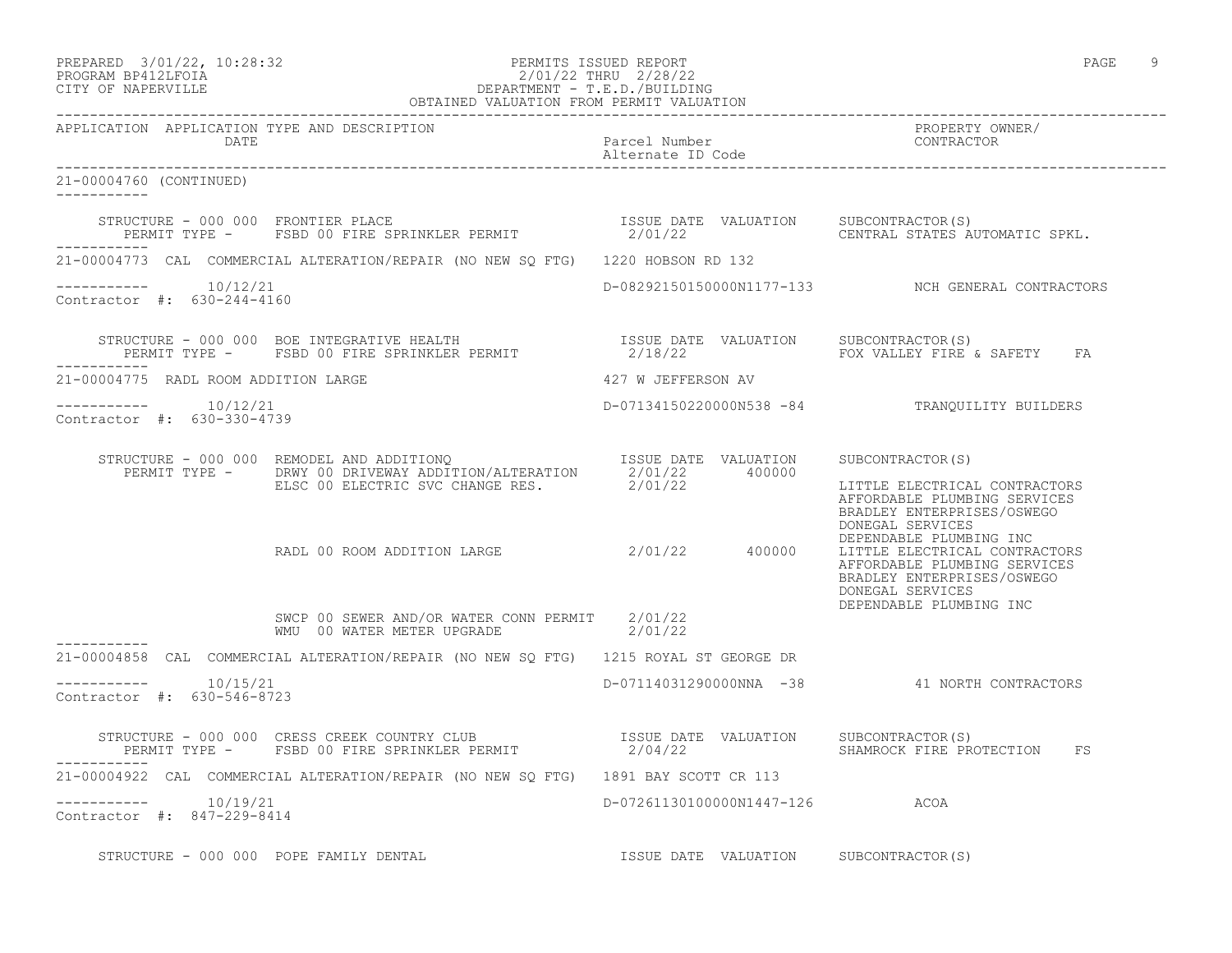#### PREPARED 3/01/22, 10:28:32 PERMITS ISSUED REPORT PAGE 10 PROGRAM BP412LFOIA 2/01/22 THRU 2/28/22 CITY OF NAPERVILLE DEPARTMENT - T.E.D./BUILDING OBTAINED VALUATION FROM PERMIT VALUATION

| APPLICATION APPLICATION TYPE AND DESCRIPTION       |                                                                                                                                                                                                                                                                                                                                                                                                                                              |                                           |                                                      |
|----------------------------------------------------|----------------------------------------------------------------------------------------------------------------------------------------------------------------------------------------------------------------------------------------------------------------------------------------------------------------------------------------------------------------------------------------------------------------------------------------------|-------------------------------------------|------------------------------------------------------|
| 21-00004922 (CONTINUED)<br>------------            |                                                                                                                                                                                                                                                                                                                                                                                                                                              |                                           |                                                      |
| ___________                                        |                                                                                                                                                                                                                                                                                                                                                                                                                                              |                                           |                                                      |
|                                                    | 21-00004935 CAL COMMERCIAL ALTERATION/REPAIR (NO NEW SQ FTG) 320 SCHOOL ST                                                                                                                                                                                                                                                                                                                                                                   |                                           |                                                      |
| $--------- 10/19/21$<br>Contractor #: 312-649-7613 |                                                                                                                                                                                                                                                                                                                                                                                                                                              |                                           | D-0818306001000 N427 -85 PEPPER CONSTRUCTION CO      |
|                                                    | STRUCTURE – 000 000 NCC – OESTERLE LIBRARY                        ISSUE DATE VALUATION    SUBCONTRACTOR(S)<br>PERMIT TYPE –     FABD 00 FIRE ALARM                                 2/09/22                 MIDWEST FIRE & SECURIT                                                                                                                                                                                                            |                                           |                                                      |
| -----------<br>21-00005000 PAT PATIO APPLICATION   |                                                                                                                                                                                                                                                                                                                                                                                                                                              | 730 WILLOW RD                             |                                                      |
| $--------- 10/25/21$<br>Contractor #: 630-333-5222 |                                                                                                                                                                                                                                                                                                                                                                                                                                              | D-08193010090000N54 -115 DK LANDSCAPING   |                                                      |
| -----------                                        | $\begin{array}{cccccc} \texttt{STRUCTURE} & - & 000 & 000 & \texttt{BRICK} & \texttt{PATH} & \texttt{RTT} & \texttt{RSTR} & \texttt{RSTR} & \texttt{RSTR} & \texttt{RSTR} & \texttt{NALUATION} & \texttt{SUBCONTRACTOR(S)} \\ \texttt{PERMIT TYPE} & - & \texttt{PAT} & 00 & \texttt{PATHIO} & \texttt{RSTR} & \texttt{RSTR} & \texttt{RSTR} & \texttt{RSTR} & \texttt{RSTR} & \texttt{RSTR} & \texttt{RSTR} & \texttt{RSTR} & \texttt{RSTR$ |                                           |                                                      |
| 21-00005039 RAD RES ADDITIONS (NEW SO FTG)         |                                                                                                                                                                                                                                                                                                                                                                                                                                              | 417 S WHISPERING HILLS DR                 |                                                      |
| $--------- 10/26/21$<br>Contractor #: 630-916-0325 |                                                                                                                                                                                                                                                                                                                                                                                                                                              |                                           | D-07231110060000N102 -96 NATIONAL ENERGY CONTRACTORS |
| ----------                                         | $\begin{array}{cccc} \texttt{STRUCTURE} & - & 000 & 000 & 3-SEASONS & \texttt{SUNROM ADDITION} & \texttt{ISSUE} & \texttt{DATE} & \texttt{VALUATION} & \texttt{SUBCONTRACTOR(S)}\\ \texttt{PERMIT TYPE} & - & \texttt{RAD} & 00\texttt{ ROOTION} & \texttt{ADDITION} & 2/07/22 & 44000 & \texttt{NATIONAL ENERGY CONTRACTORS} \end{array}$                                                                                                   |                                           | R L WEST ELECTRIC INC                                |
| 21-00005092 SFR SINGLE FAMILY RESIDENCE            | 417 BAYBERRY LN                                                                                                                                                                                                                                                                                                                                                                                                                              |                                           |                                                      |
| Contractor #: 630-983-6220                         |                                                                                                                                                                                                                                                                                                                                                                                                                                              | D-08073010150000N366 -55 AUTUMN HOMES INC |                                                      |
| STRUCTURE - 000 000 SFR                            | PERMIT TYPE - ELEC 00 ELECTRIC FOR SINGLE FAMILY/DPX 2/07/22<br>MECH 00 MECHANICAL FOR SFR/DPX 2/07/22<br>PLRM 00 PLUMBING BASEMENT ROUGH 2/07/22                                                                                                                                                                                                                                                                                            | ISSUE DATE VALUATION SUBCONTRACTOR(S)     | LITTLE ELECTRICAL CONTRACTORS                        |
|                                                    | PLUM 00 PLUMBING FOR SINGLE FAMILY/DPX 2/07/22<br>PLUM 00 PLUMBING FOR SINGLE FAMILY/DPX 2/07/22<br>SFRP 00 SINGLE FAMILY RESIDENCE PERMIT 2/07/22 500000                                                                                                                                                                                                                                                                                    |                                           | HOGAN PLUMBING<br>ROBERT EGAN PLUMBING               |
|                                                    | STRU 00 STRUCTURAL FOR SINGLE FAM/DPX 2/07/22                                                                                                                                                                                                                                                                                                                                                                                                |                                           | BRADLEY ENTERPRISES/OSWEGO                           |
|                                                    | 21-00005119 POOL POOL ABOVE/INGROUND RESIDENTIAL THE REAL REAGER ON MILL DR                                                                                                                                                                                                                                                                                                                                                                  |                                           |                                                      |
| 11/02/21<br>------------                           |                                                                                                                                                                                                                                                                                                                                                                                                                                              |                                           | D-08203000450000N423 -117 SUNSET POOLS & SPAS INC    |

Contractor #: 847-285-3220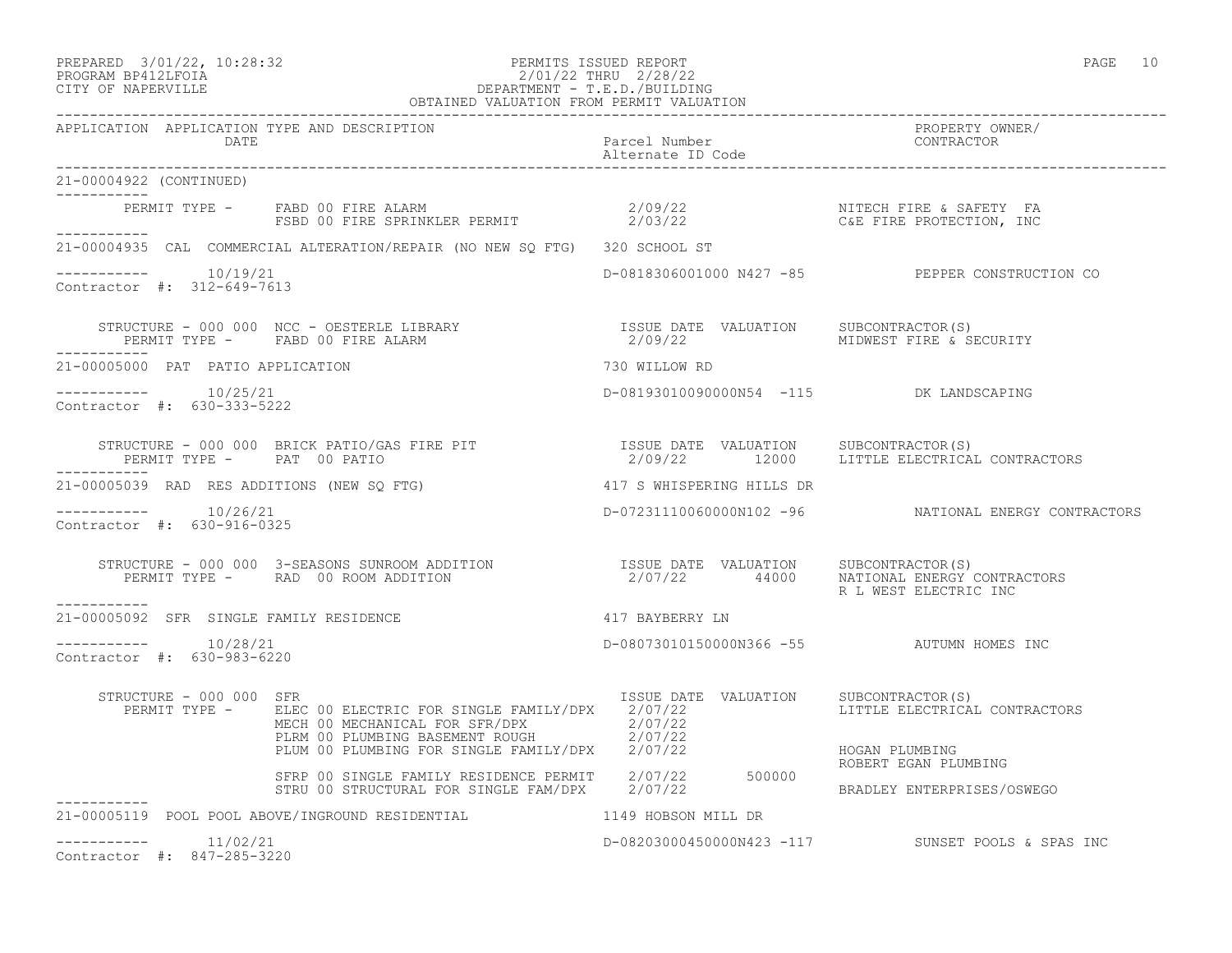# PREPARED 3/01/22, 10:28:32 PERMITS ISSUED REPORT PAGE 11 PROGRAM BP412LFOIA 2/01/22 THRU 2/28/22 CITY OF NAPERVILLE DEPARTMENT - T.E.D./BUILDING

|                                                                                                                                                                                                                            | OBTAINED VALUATION FROM PERMIT VALUATION  |                                                     |  |  |
|----------------------------------------------------------------------------------------------------------------------------------------------------------------------------------------------------------------------------|-------------------------------------------|-----------------------------------------------------|--|--|
| APPLICATION APPLICATION TYPE AND DESCRIPTION<br>DATE                                                                                                                                                                       | Parcel Number<br>Alternate ID Code        | PROPERTY OWNER/<br>CONTRACTOR                       |  |  |
| 21-00005119 (CONTINUED)<br>-----------                                                                                                                                                                                     |                                           |                                                     |  |  |
| STRUCTURE – 000 000 INGROUND CONCRETE POOL                       ISSUE DATE VALUATION     SUBCONTRACTOR(S)<br>PERMIT TYPE –     POL1 00 POOL IN GROUND                            2/01/22       198000     Z TECH ELECTRIC |                                           |                                                     |  |  |
| 21-00005145 CAL COMMERCIAL ALTERATION/REPAIR (NO NEW SO FTG) 304 S ROUTE 59 124                                                                                                                                            |                                           |                                                     |  |  |
| $--------- 11/03/21$<br>Contractor #: 262-865-6210                                                                                                                                                                         | D-07221020240000N1153-94 HORIZON RETAIL   |                                                     |  |  |
| ------------                                                                                                                                                                                                               |                                           | PROSPECTIVE PLUMBING                                |  |  |
| 21-00005176 HME HOUSE METER-ELECTRIC 2240 WEATHERBEE LN HM                                                                                                                                                                 |                                           |                                                     |  |  |
| Contractor #: 847-230-5400                                                                                                                                                                                                 |                                           | D-08052070361701N1859-013 PULTE GROUP-SCHAUMBURG    |  |  |
| STRUCTURE - 000 000<br>PERMIT TYPE - FSBD 00 FIRE SPRINKLER PERMIT                                                                                                                                                         | ISSUE DATE VALUATION SUBCONTRACTOR (S)    |                                                     |  |  |
| 21-00005188 HME HOUSE METER-ELECTRIC<br>1253 JOSIAH RD HM                                                                                                                                                                  |                                           |                                                     |  |  |
| Contractor #: 847-230-5400                                                                                                                                                                                                 |                                           | D-05325000141661N1859-13N PULTE GROUP-SCHAUMBURG    |  |  |
| STRUCTURE - 000 000                                                                                                                                                                                                        |                                           |                                                     |  |  |
| 21-00005286 RAL RES ALTERATIONS/REMODLING (NO NEW SQ FTG) 1278 COBBLESTONE CT                                                                                                                                              |                                           |                                                     |  |  |
| $--------- 11/10/21$<br>Contractor #: 630-579-6600                                                                                                                                                                         |                                           | W-01024030410000N279 -202 RELIABLE HOME IMPROVEMENT |  |  |
| -----------                                                                                                                                                                                                                |                                           | JJL MATTERS                                         |  |  |
| 21-00005314 RAL RES ALTERATIONS/REMODLING (NO NEW SQ FTG) 717 S SLEIGHT ST                                                                                                                                                 |                                           |                                                     |  |  |
| $--------- 11/15/21$<br>Contractor #: 630-983-6220                                                                                                                                                                         | D-08191150380000N50 -100 AUTUMN HOMES INC |                                                     |  |  |
| STRUCTURE - 000 000 BASEMENT FINISH                                                                                                                                                                                        | ISSUE DATE VALUATION SUBCONTRACTOR(S)     |                                                     |  |  |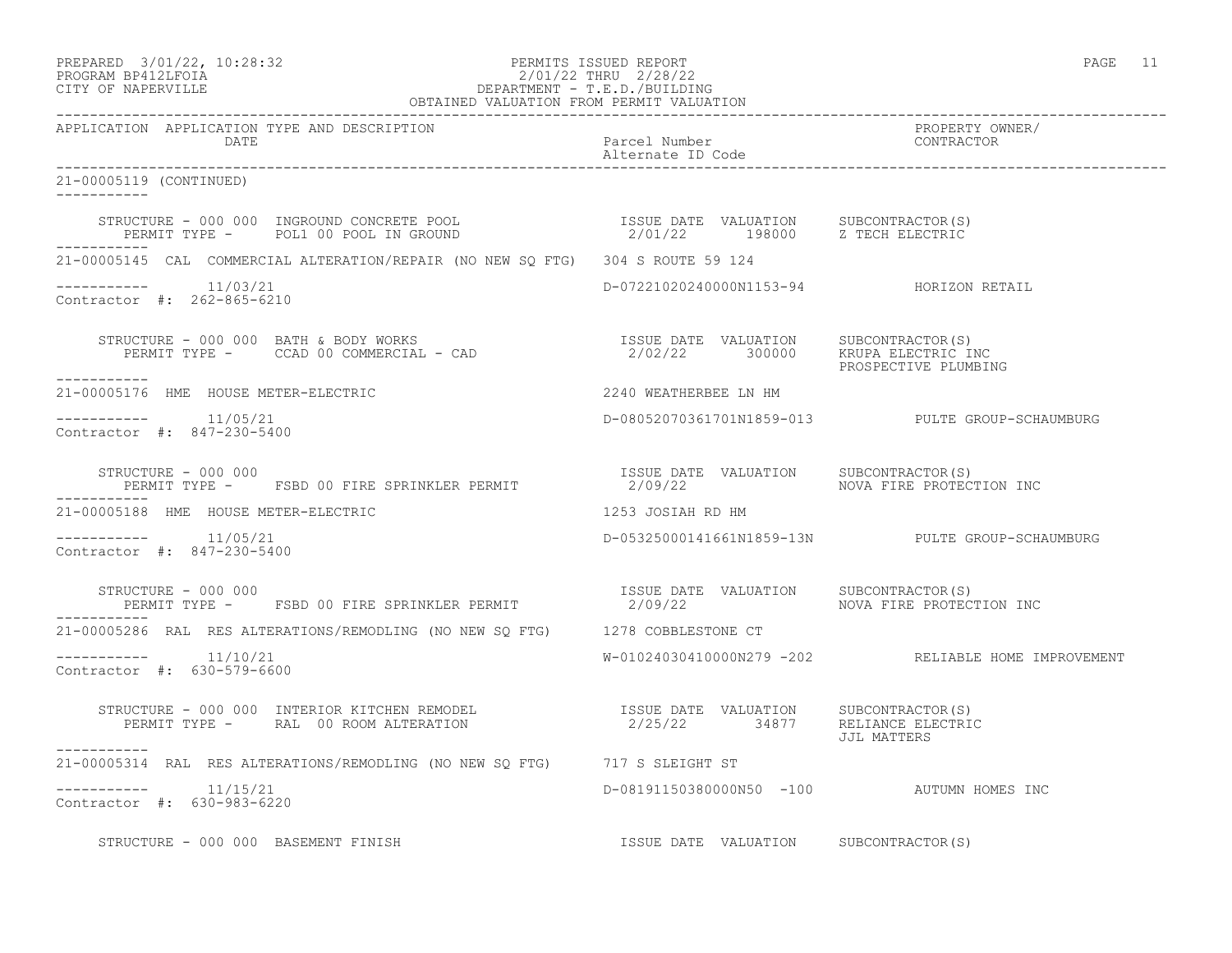| PREPARED             | $3/01/22$ , $10:28:32$ |  |
|----------------------|------------------------|--|
| גדמת זרונתם ווגמממסת |                        |  |

#### PREPARED 3/01/22, 10:28:32 PERMITS ISSUED REPORT<br>PROGRAM BP412LFOIA PAGE 12<br>2/01/22 THRU 2/28/22 PROGRAM BP412LFOIA 2/01/22 THRU 2/28/22<br>CITY OF NAPERVILLE DEPARTMENT - T.E.D./BUILDIN CITY OF NAPERVILLE DEPARTMENT - T.E.D./BUILDING

| OBTAINED VALUATION FROM PERMIT VALUATION                                                                                                                                                                                                                                                                                                                                                             |                                                  |                                                         |  |
|------------------------------------------------------------------------------------------------------------------------------------------------------------------------------------------------------------------------------------------------------------------------------------------------------------------------------------------------------------------------------------------------------|--------------------------------------------------|---------------------------------------------------------|--|
| APPLICATION APPLICATION TYPE AND DESCRIPTION<br>DATE                                                                                                                                                                                                                                                                                                                                                 | Parcel Number<br>Alternate ID Code               | PROPERTY OWNER/<br>CONTRACTOR                           |  |
| 21-00005314 (CONTINUED)<br>------------                                                                                                                                                                                                                                                                                                                                                              |                                                  |                                                         |  |
| PERMIT TYPE - FB 00 FINISHED BASEMENT 62/07/22 40000<br>-----------                                                                                                                                                                                                                                                                                                                                  |                                                  | M D ELECTRICAL CONTRACTORS INC<br>HOGAN PLUMBING        |  |
| 21-00005326 CAL COMMERCIAL ALTERATION/REPAIR (NO NEW SQ FTG) 1023 S WASHINGTON ST 103                                                                                                                                                                                                                                                                                                                |                                                  |                                                         |  |
| $--------$ 11/16/21<br>Contractor #: 630-740-6563                                                                                                                                                                                                                                                                                                                                                    |                                                  | - SEQUOIA GENERAL CONSTRUCTION                          |  |
| STRUCTURE - 000 000 LASERAWAY<br>$\begin{array}{cccccc} \texttt{TRUCTURE} & - & 000 & 000 & \texttt{LASERAWAY} & & & & & & \\ \texttt{PERMIT TYPE} & - & & \texttt{FSBD} & 00 & \texttt{FIRE SPRINKLER PERMIT} & & & & & \\ \end{array} \qquad \begin{array}{cccccc} \texttt{ISSUE} & \texttt{DATE} & \texttt{VALUATION} & & \texttt{SUBCONTRACTOR(S)} \\ \texttt{2/18/22} & & & & & \\ \end{array}$ |                                                  |                                                         |  |
| 21-00005341 CAL COMMERCIAL ALTERATION/REPAIR (NO NEW SQ FTG) 116 W GARTNER RD 104                                                                                                                                                                                                                                                                                                                    |                                                  |                                                         |  |
| $--------- 11/16/21$<br>Contractor #: 773-727-8058                                                                                                                                                                                                                                                                                                                                                   |                                                  | D-08301050130000N142 -130 MARK'S CONSTRUCTION & REMODEL |  |
| STRUCTURE - 000 000 IMPACT PHYSICAL THERAPY                        ISSUE DATE VALUATION     SUBCONTRACTOR(S)<br>PERMIT TYPE -     CCAD 00 COMMERCIAL - CAD                              2/17/22       150000     ALTEX PLUMBING C                                                                                                                                                                    |                                                  | FERIK ELECTRICAL SERVICE                                |  |
| ----------<br>21-00005361 SIGN SIGN APPLICATIONS                                                                                                                                                                                                                                                                                                                                                     | 540 FRONTENAC CT 180                             |                                                         |  |
| 11/17/21<br>__________<br>Contractor #: 630-898-5900                                                                                                                                                                                                                                                                                                                                                 |                                                  | D-0717204008000 N1829-61 AURORA SIGN COMPANY            |  |
| STRUCTURE - 000 000<br>PERMIT TYPE - SIGN 00 SIGN                                                                                                                                                                                                                                                                                                                                                    | ISSUE DATE VALUATION SUBCONTRACTOR(S)<br>2/15/22 | AURORA SIGN COMPANY                                     |  |
| 21-00005362 SIGN SIGN APPLICATIONS                                                                                                                                                                                                                                                                                                                                                                   | 540 FRONTENAC CT 180                             |                                                         |  |
| $--------- 11/17/21$<br>Contractor #: 630-898-5900                                                                                                                                                                                                                                                                                                                                                   |                                                  | D-0717204008000 N1829-61 AURORA SIGN COMPANY            |  |
| STRUCTURE - 000 000<br>PERMIT TYPE - SIGN 00 SIGN                                                                                                                                                                                                                                                                                                                                                    | ISSUE DATE VALUATION<br>2/15/22                  | SUBCONTRACTOR(S)<br>AURORA SIGN COMPANY                 |  |
| 21-00005395 CAL COMMERCIAL ALTERATION/REPAIR (NO NEW SO FTG) 1864 HIGH GROVE LN 100                                                                                                                                                                                                                                                                                                                  |                                                  |                                                         |  |
| Contractor #:                                                                                                                                                                                                                                                                                                                                                                                        |                                                  | D-07153040320000N912 -79 OWNER/CONTRACTOR               |  |
| STRUCTURE - 000 000 2 FOOLS CIDER                                                                                                                                                                                                                                                                                                                                                                    |                                                  |                                                         |  |
| 21-00005400 CAL COMMERCIAL ALTERATION/REPAIR (NO NEW SQ FTG) 1828 BAY SCOTT CR 112                                                                                                                                                                                                                                                                                                                   |                                                  |                                                         |  |
| 11/18/21<br>Contractor #: 630-971-2211                                                                                                                                                                                                                                                                                                                                                               |                                                  |                                                         |  |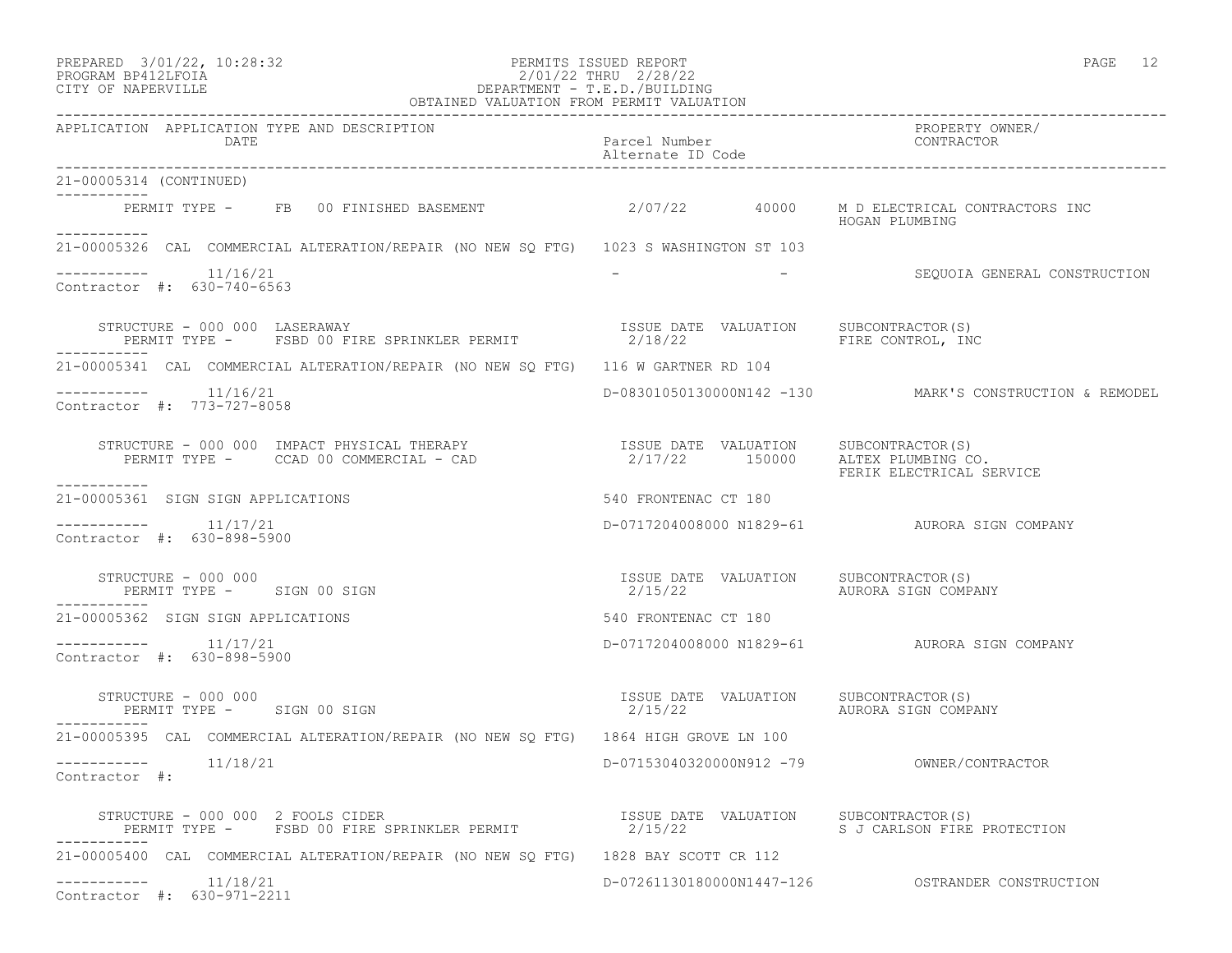#### PREPARED 3/01/22, 10:28:32 PERMITS ISSUED REPORT PAGE 13 PROGRAM BP412LFOIA 2/01/22 THRU 2/28/22 CITY OF NAPERVILLE DEPARTMENT - T.E.D./BUILDING OBTAINED VALUATION FROM PERMIT VALUATION

------------------------------------------------------------------------------------------------------------------------------------ APPLICATION APPLICATION TYPE AND DESCRIPTION<br>DATE bated parcel Number property owner/ DATE Parcel Number CONTRACTOR Alternate ID Code ------------------------------------------------------------------------------------------------------------------------------------ 21-00005400 (CONTINUED) ----------- STRUCTURE - 000 000 DR. BASSELL DULLI ISSUE DATE VALUATION SUBCONTRACTOR(S) PERMIT TYPE - FABD 00 FIRE ALARM 2/24/22 CONNOR ELECTRIC SERVICES FSBD 00 FIRE SPRINKLER PERMIT 2/24/22 UNITED STATES ALLIANCE FIRE PR ----------- 21-00005413 CAL COMMERCIAL ALTERATION/REPAIR (NO NEW SQ FTG) 2860 SHOWPLACE DR 126  $--------- 11/19/21$ W-01044100740000N1572-198 JM3 DESIGN & DEVELOPMENT Contractor #: STRUCTURE - 000 000 KIDSTRONG ISSUE DATE VALUATION SUBCONTRACTOR(S) PERMIT TYPE - CCAD 00 COMMERCIAL - CAD 19902 1991 1112 1112<br>2/23/22 50000 10RRENT FLOW, LLC<br>BRODERICK & SON PLBG & SWR ----------- 21-00005424 HME HOUSE METER-ELECTRIC 1249 JOSIAH RD HM  $--------- 11/23/21$ ----------- 11/23/21 D-05325000141655N1859-13N PULTE GROUP-SCHAUMBURG Contractor #: 847-230-5400 STRUCTURE - 000 000 ISSUE DATE VALUATION SUBCONTRACTOR(S) PERMIT TYPE - FSBD 00 FIRE SPRINKLER PERMIT  $2/09/22$  NOVA FIRE PROTECTION INC ----------- 21-00005430 CAL COMMERCIAL ALTERATION/REPAIR (NO NEW SQ FTG) 1841 CENTRE POINT CR 100 ----------- 11/23/21 D-08064080070000N310 -26 ARCO MURRAY Contractor #: 331-251-2726 STRUCTURE - 000 000 CELL CARTA ISSUE DATE VALUATION SUBCONTRACTOR(S)<br>PERMIT TYPE - CCAD 00 COMMERCIAL - CAD 10 COMMERCIAL - CAD 2/02/22 2500500 BATTAGLIA INDUSTRIES INC.<br>I & D PLUMBING, INC. I & D PLUMBING, INC. FABD 00 FIRE ALARM 2/18/22 BATTALION FIRE SAFETY ----------- 21-00005436 FN FENCE APPLICATION 3903 GOLD CUP LN \_\_\_\_\_\_\_\_\_\_\_ ----------- 11/23/21 W-01103120130000N1839-229 ACTIVEYARDS Contractor #: 630-562-4751 STRUCTURE - 000 000 ISSUE DATE VALUATION SUBCONTRACTOR(S) PERMIT TYPE - FN 00 FENCE ----------- 21-00005459 ESC ELECTRIC SERVICE CHANGE 1404 AMBLESIDE CR ----------- 11/24/21 D-07233030120000N667 -111 CERTASUN, LLC Contractor #: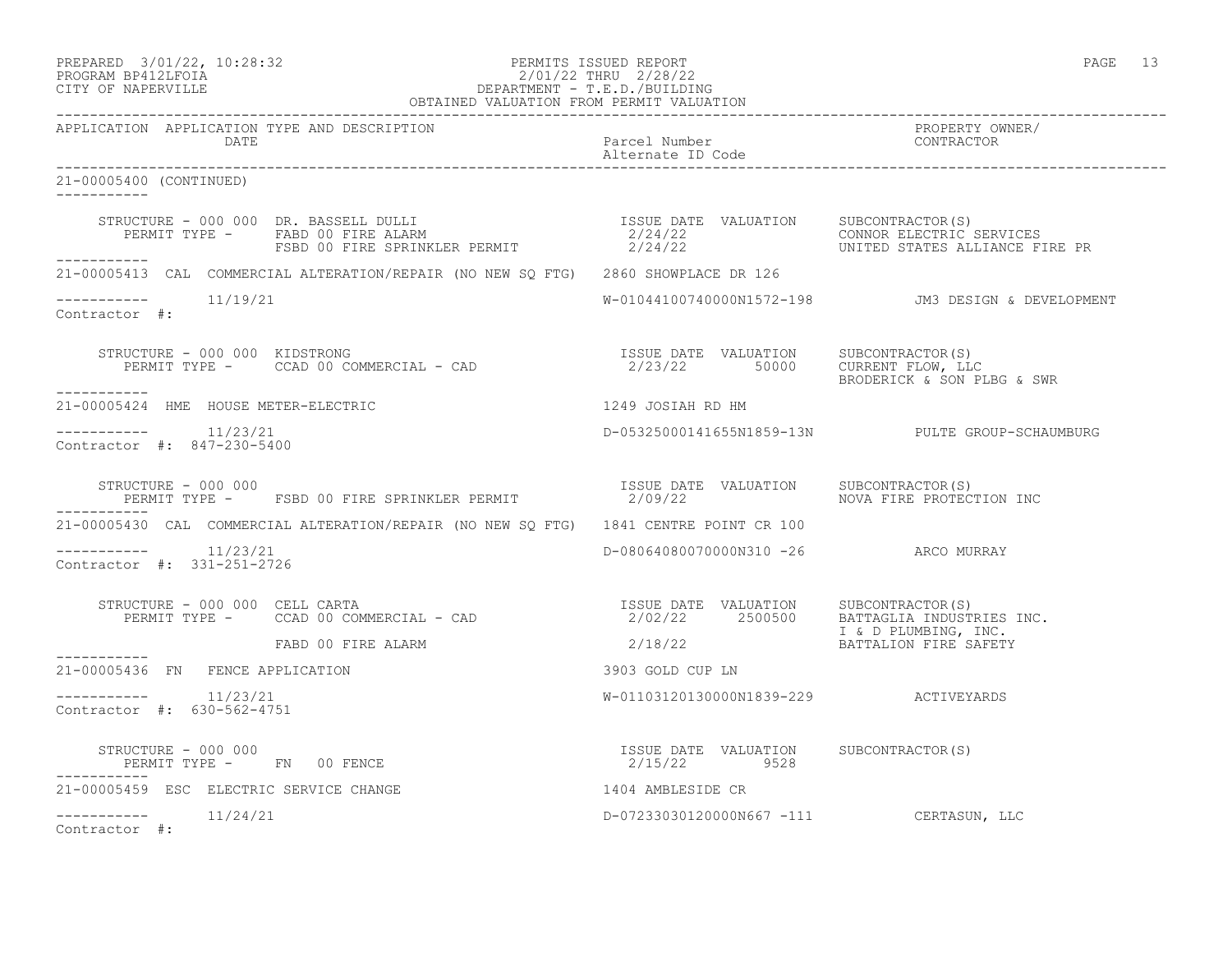### PREPARED 3/01/22, 10:28:32 PERMITS ISSUED REPORT PAGE 14 PROGRAM BP412LFOIA 2/01/22 THRU 2/28/22 CITY OF NAPERVILLE DEPARTMENT - T.E.D./BUILDING

| OBTAINED VALUATION FROM PERMIT VALUATION                                                                                                                                                                                              |                                            |                                                     |
|---------------------------------------------------------------------------------------------------------------------------------------------------------------------------------------------------------------------------------------|--------------------------------------------|-----------------------------------------------------|
| APPLICATION APPLICATION TYPE AND DESCRIPTION<br><b>DATE</b>                                                                                                                                                                           | Parcel Number<br>Alternate ID Code         | PROPERTY OWNER/<br>CONTRACTOR                       |
| 21-00005459 (CONTINUED)<br>------------                                                                                                                                                                                               |                                            |                                                     |
| STRUCTURE – 000 000 PHOTOVALTAIC SYSTEM                            ISSUE DATE VALUATION     SUBCONTRACTOR(S)<br>PERMIT TYPE –     PV   00 SOLAR PHOTOVOLTAIC                      2/07/22      20297     CERTASUN, LLC<br>----------- |                                            |                                                     |
| 21-00005461 CAL COMMERCIAL ALTERATION/REPAIR (NO NEW SO FTG) 2212 FERRY RD 101                                                                                                                                                        |                                            |                                                     |
| $--------- 11/24/21$<br>Contractor #: 630-553-7988                                                                                                                                                                                    |                                            | D-07042030110000N1705-3 REINERT STRUCTURES          |
| STRUCTURE - 000 000 IRON GATE - RAJA<br>PERMIT TYPE - CCAD 00 COMMERCIAL - CAD (2701/22 90000 ON ELECTRIC INC<br>FABD 00 FIRE ALARM 2/01/22 90000 ON ELECTRIC INC                                                                     |                                            |                                                     |
|                                                                                                                                                                                                                                       |                                            |                                                     |
| 21-00005462 CAL COMMERCIAL ALTERATION/REPAIR (NO NEW SQ FTG) 924 W 75TH ST 128                                                                                                                                                        |                                            |                                                     |
| Contractor #: 630-417-0931                                                                                                                                                                                                            |                                            | D-07253000180000N1218-143 CICERO'S DEVELOPMENT CORP |
| STRUCTURE - 000 000 HOTWORX<br>PERMIT TYPE - FSBD 00 FIRE SPRINKLER PERMIT                  2/09/22                 ASSURANT FIRE PROTECTION<br>------------                                                                          |                                            |                                                     |
| 21-00005485 POOL POOL ABOVE/INGROUND RESIDENTIAL 608 MAGNOLIA LN                                                                                                                                                                      |                                            |                                                     |
| $--------- 12/01/21$<br>Contractor #: 630-851-9090                                                                                                                                                                                    | D-07244080010000N679 -114 THE GREAT ESCAPE |                                                     |
|                                                                                                                                                                                                                                       |                                            |                                                     |
| 21-00005502 RAD RES ADDITIONS (NEW SO FTG)                                                                                                                                                                                            | 1801 PRINCETON CR                          |                                                     |
| Contractor #: 630-823-8580                                                                                                                                                                                                            |                                            | D-08284030060000N160 -150 ELITE HOME RESTORATION    |
| STRUCTURE - 000 000 2021 TORNADO DAMAGE/RE-FRAMING            ISSUE DATE VALUATION     SUBCONTRACTOR(S)<br>PERMIT TYPE -     RAD 00 ROOM ADDITION                         2/21/22       11000     ELITE HOME RESTORATION              |                                            | MKM ELECTRIC INC                                    |
| 21-00005508 SFR SINGLE FAMILY RESIDENCE                                                                                                                                                                                               | 4451 SASSAFRAS LN                          |                                                     |
| Contractor #: 630-554-2444                                                                                                                                                                                                            |                                            | W-01172100320000N1743-241 BAUMGARTNER CUSTOM HOMES  |
| STRUCTURE - 000 000 SFR                                                                                                                                                                                                               | ISSUE DATE VALUATION SUBCONTRACTOR(S)      |                                                     |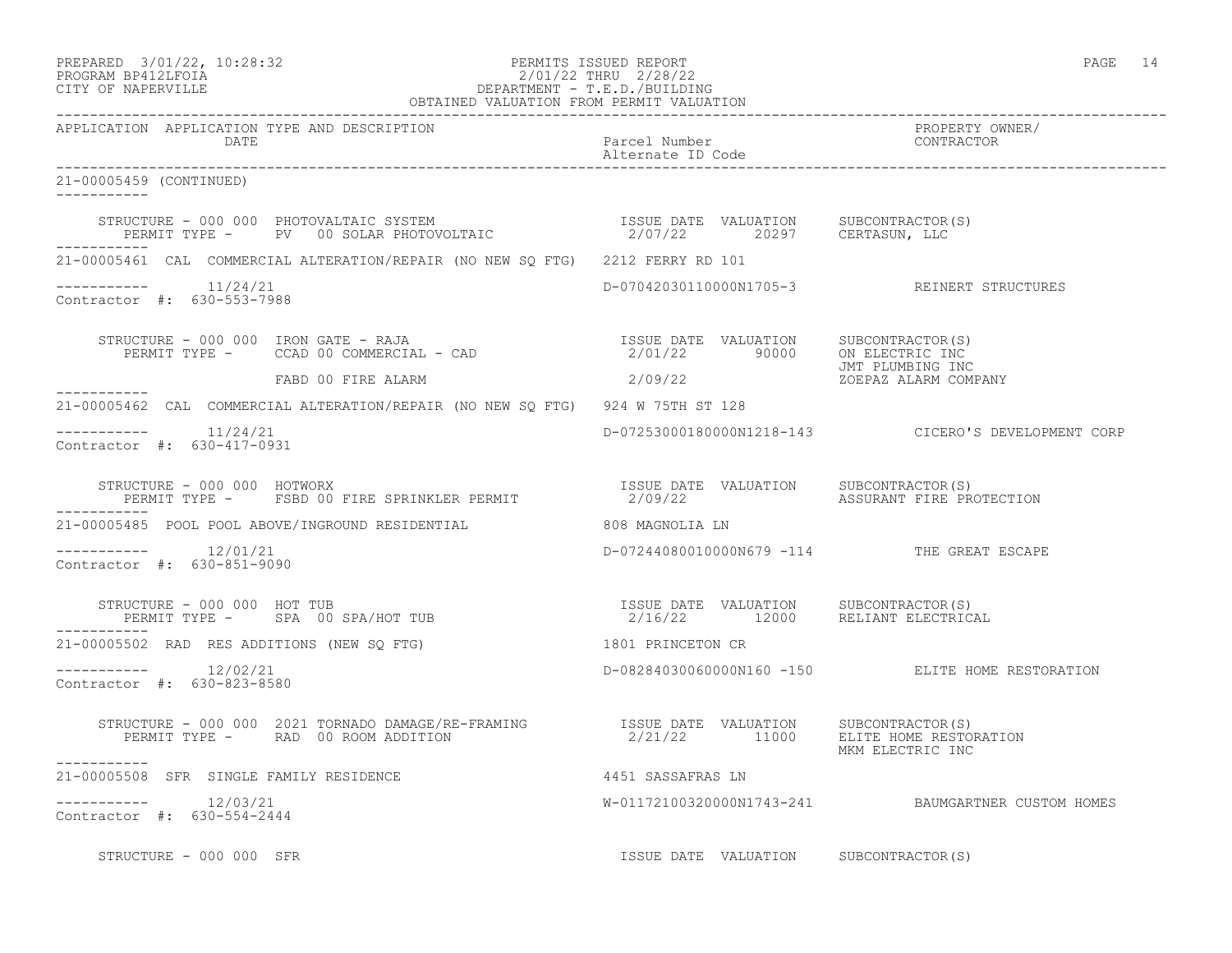#### PREPARED 3/01/22, 10:28:32 PERMITS ISSUED REPORT PAGE 15 PROGRAM BP412LFOIA 2/01/22 THRU 2/28/22 CITY OF NAPERVILLE DEPARTMENT - T.E.D./BUILDING

|                                        |                                                       | OBTAINED VALUATION FROM PERMIT VALUATION                                                                                                                                                                                               |                                    |                                                         |
|----------------------------------------|-------------------------------------------------------|----------------------------------------------------------------------------------------------------------------------------------------------------------------------------------------------------------------------------------------|------------------------------------|---------------------------------------------------------|
|                                        | DATE                                                  | APPLICATION APPLICATION TYPE AND DESCRIPTION                                                                                                                                                                                           | Parcel Number<br>Alternate ID Code | PROPERTY OWNER/<br>CONTRACTOR                           |
| 21-00005508 (CONTINUED)<br>___________ |                                                       |                                                                                                                                                                                                                                        |                                    |                                                         |
|                                        |                                                       |                                                                                                                                                                                                                                        |                                    | THREE-WAY ELECTRIC                                      |
|                                        |                                                       | PERMIT TYPE - DCK 00 DECK WITH STRUCTURE - SFR/DPX 2/18/22 900000<br>ELEC 00 ELECTRIC FOR SINGLE FAMILY/DPX 2/18/22<br>FB 00 FINISHED BASEMENT 2/18/22 900000<br>MECH 00 MECHANICAL FOR SFR/DPX 2/18/22<br>PLRM 00 PLUMBING BASEMENT R |                                    | ALLIANCE PLUMBING<br>APEX EXTERIORS INC - SO ELGIN      |
|                                        |                                                       | 21-00005511 RAL RES ALTERATIONS/REMODLING (NO NEW SQ FTG) 1803 RANCHVIEW DR                                                                                                                                                            |                                    |                                                         |
|                                        | -----------    12/03/21<br>Contractor #: 312-882-4939 |                                                                                                                                                                                                                                        |                                    | D-08332040100000N472 -165 MAXIMIZED RESTORATION LLC     |
|                                        |                                                       | STRUCTURE - 000 000 BUILDING REPAIR AFTER AUTO ACCIDENT ISSUE DATE VALUATION SUBCONTRACTOR(S)<br>PERMIT TYPE - RAL 00 ROOM ALTERATION                                                                                                  | 2/16/22 15000                      |                                                         |
|                                        |                                                       | 21-00005513 CAL COMMERCIAL ALTERATION/REPAIR (NO NEW SQ FTG) 1316 N ROUTE 59 108                                                                                                                                                       |                                    |                                                         |
|                                        | $--------$ 12/03/21<br>Contractor #: 708-261-1130     |                                                                                                                                                                                                                                        |                                    | D-07103140090000N1576-34 GC REMODELING HOME IMPROVEMENT |
|                                        |                                                       | STRUCTURE - 000 000 POKE BURRITO<br>PERMIT TYPE -    FSBD 00 FIRE SPRINKLER PERMIT                   2/18/22               PINNACLE FIRE PROTECTION                                                                                    |                                    | PINNACLE FIRE PROTECTION INC                            |
|                                        |                                                       | 21-00005516 RAL RES ALTERATIONS/REMODLING (NO NEW SQ FTG) 204 DURHAM CT                                                                                                                                                                |                                    |                                                         |
|                                        | Contractor #: 630-209-8064                            |                                                                                                                                                                                                                                        |                                    | D-08173130180000N229 -87 EVERSEAL BASEMENT-AURORA       |
| ------------                           |                                                       | STRUCTURE - 000 000 CRACK INJECTIONS/WINDOW WELLS/WELL DRAIN ISSUE DATE VALUATION SUBCONTRACTOR(S)<br>PERMIT TYPE - MISC 00 MISCELLANEOUS PERMIT 42/08/22 14870                                                                        |                                    |                                                         |
|                                        |                                                       | 21-00005521 CAL COMMERCIAL ALTERATION/REPAIR (NO NEW SO FTG) 1504 N NAPER BL 144                                                                                                                                                       |                                    |                                                         |
|                                        | -----------    12/06/21<br>Contractor #: 630-705-1550 |                                                                                                                                                                                                                                        |                                    | D-08082000510000N1003-43 THORNDALE CONSTRUCTION         |
|                                        |                                                       | STRUCTURE - 000 000 CRUMBL COOKIES<br>PERMIT TYPE - CCAD 00 COMMERCIAL - CAD (2/16/22 300000 SHILLELAGH ELECTRIC INC                                                                                                                   |                                    | ZIVAK PLUMBING                                          |
|                                        |                                                       | 21-00005535 CMIS MISCELLANEOUS COMMERCIAL                                                                                                                                                                                              | 2860 SHOWPLACE DR 126              |                                                         |
|                                        | Contractor #: 630-217-0686                            |                                                                                                                                                                                                                                        |                                    | W-01044100740000N1572-198 BEERY HEATING/COOLING         |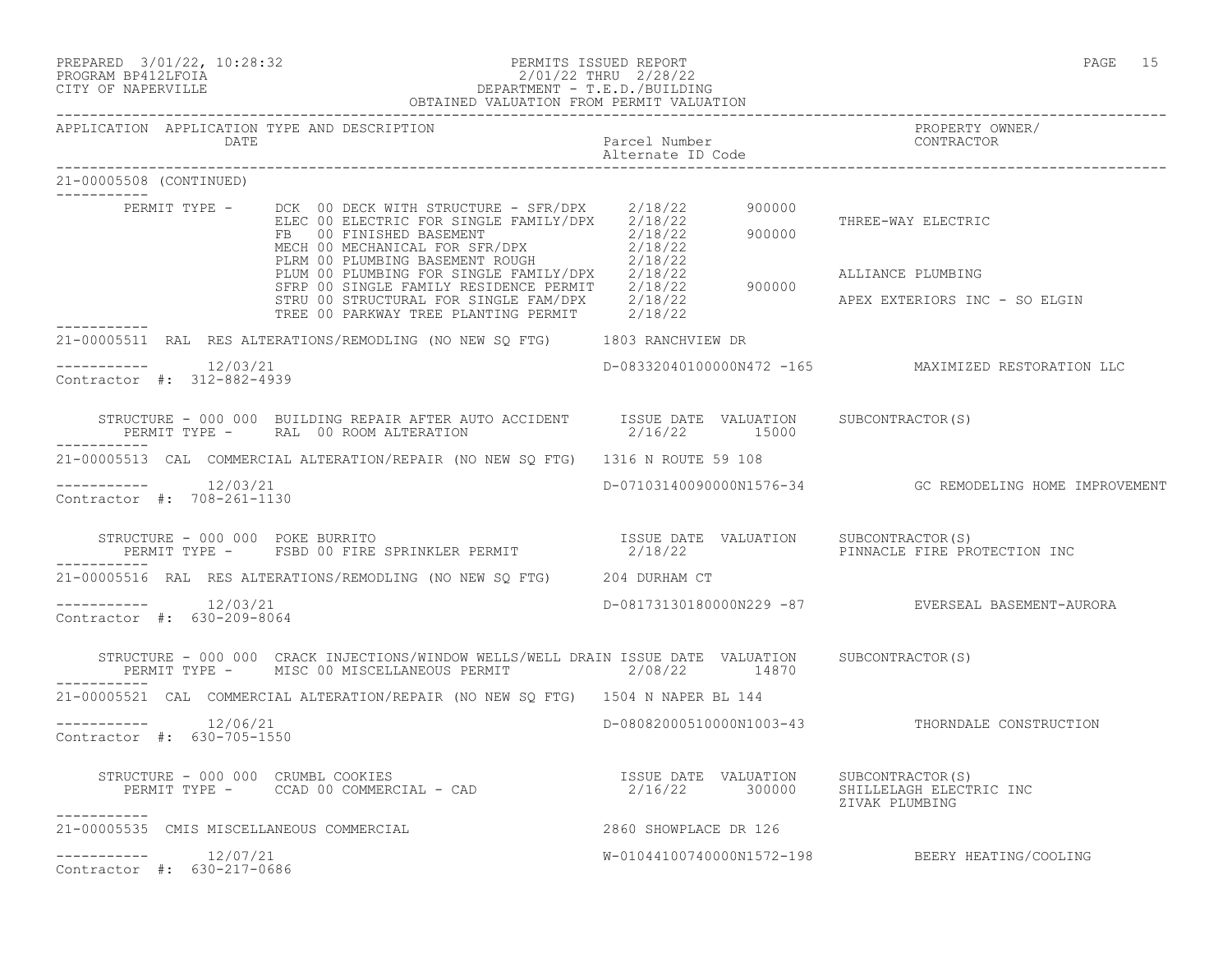# PREPARED 3/01/22, 10:28:32 PERMITS ISSUED REPORT<br>PROGRAM BP412LFOIA PAGE 16 PROGRAM BP412LFOIA 2/01/22 THRU 2/28/22<br>CITY OF NAPERVILLE DEPARTMENT - T.E.D./BUILDIN CITY OF NAPERVILLE DEPARTMENT - T.E.D./BUILDING

| OBTAINED VALUATION FROM PERMIT VALUATION                                                                                                                                                                                                    |                                                                      |                                                     |  |
|---------------------------------------------------------------------------------------------------------------------------------------------------------------------------------------------------------------------------------------------|----------------------------------------------------------------------|-----------------------------------------------------|--|
| APPLICATION APPLICATION TYPE AND DESCRIPTION<br>DATE                                                                                                                                                                                        | Parcel Number<br>Alternate ID Code                                   | PROPERTY OWNER/<br>CONTRACTOR                       |  |
| 21-00005535 (CONTINUED)                                                                                                                                                                                                                     |                                                                      |                                                     |  |
| STRUCTURE - 000 000 KIDSTRONG                                                                                                                                                                                                               |                                                                      |                                                     |  |
| 21-00005582 RAL RES ALTERATIONS/REMODLING (NO NEW SQ FTG) 2413 BARKDOLL CT                                                                                                                                                                  |                                                                      |                                                     |  |
| $--------- 12/10/21$<br>Contractor #: 630-455-5600                                                                                                                                                                                          |                                                                      | W-02051160020000N763 -192 NORMANDY CONSTRUCTION CO. |  |
| STRUCTURE - 000 000 REMODEL PRIMARY & HALL BATHS               ISSUE DATE VALUATION    SUBCONTRACTOR(S)<br>PERMIT TYPE -     RAL 00 ROOM ALTERATION                        2/15/22      55000    AJ ELECTRICAL SERVICES INC<br>------------ |                                                                      | JAM PLUMBING                                        |  |
| 21-00005583 PAT PATIO APPLICATION                                                                                                                                                                                                           | 620 ARLINGTON AV                                                     |                                                     |  |
| -----------    12/13/21<br>Contractor #: 630-297-7752                                                                                                                                                                                       |                                                                      | W-02051080240000N763 -192 HOME COURT ADVANTAGE      |  |
| STRUCTURE - 000 000 CONCRETE PATIO<br>PERMIT TYPE - PAT 00 PATIO                                                                                                                                                                            | ISSUE DATE VALUATION SUBCONTRACTOR(S)<br>2/21/22 6000                |                                                     |  |
| 21-00005586 SIGN SIGN APPLICATIONS                                                                                                                                                                                                          | 2860 SHOWPLACE DR 126                                                |                                                     |  |
| Contractor #: 630-453-5331                                                                                                                                                                                                                  |                                                                      | W-01044100740000N1572-198 OM SIGNS AND GRAPHICS     |  |
| STRUCTURE - 000 000<br>PERMIT TYPE - SIGN 00 SIGN                                                                                                                                                                                           |                                                                      |                                                     |  |
| 21-00005587 SIGN SIGN APPLICATIONS                                                                                                                                                                                                          | 2860 SHOWPLACE DR 126                                                |                                                     |  |
| $--------$ 12/13/21<br>Contractor #: 630-453-5331                                                                                                                                                                                           |                                                                      | W-01044100740000N1572-198 OM SIGNS AND GRAPHICS     |  |
| STRUCTURE - 000 000<br>PERMIT TYPE - SIGN 00 SIGN                                                                                                                                                                                           | ISSUE DATE VALUATION SUBCONTRACTOR(S)<br>$2/21/22$ CURRENT FLOW, LLC |                                                     |  |
| 21-00005597 CAL COMMERCIAL ALTERATION/REPAIR (NO NEW SQ FTG) 2012 CORPORATE LN 140                                                                                                                                                          |                                                                      |                                                     |  |
| $--------$ 12/13/21<br>Contractor #: 815-572-7013                                                                                                                                                                                           |                                                                      | D-07032050040000N1390-5 GALLANT BUILDING SOLUTIONS  |  |
| RUCTURE - 000 000 SHOOT 360<br>PERMIT TYPE - CCAD 00 COMMERCIAL - CAD                     2/10/22     100000   ORCHARD ELECTRIC, INC<br>STRUCTURE - 000 000 SHOOT 360                                                                       |                                                                      |                                                     |  |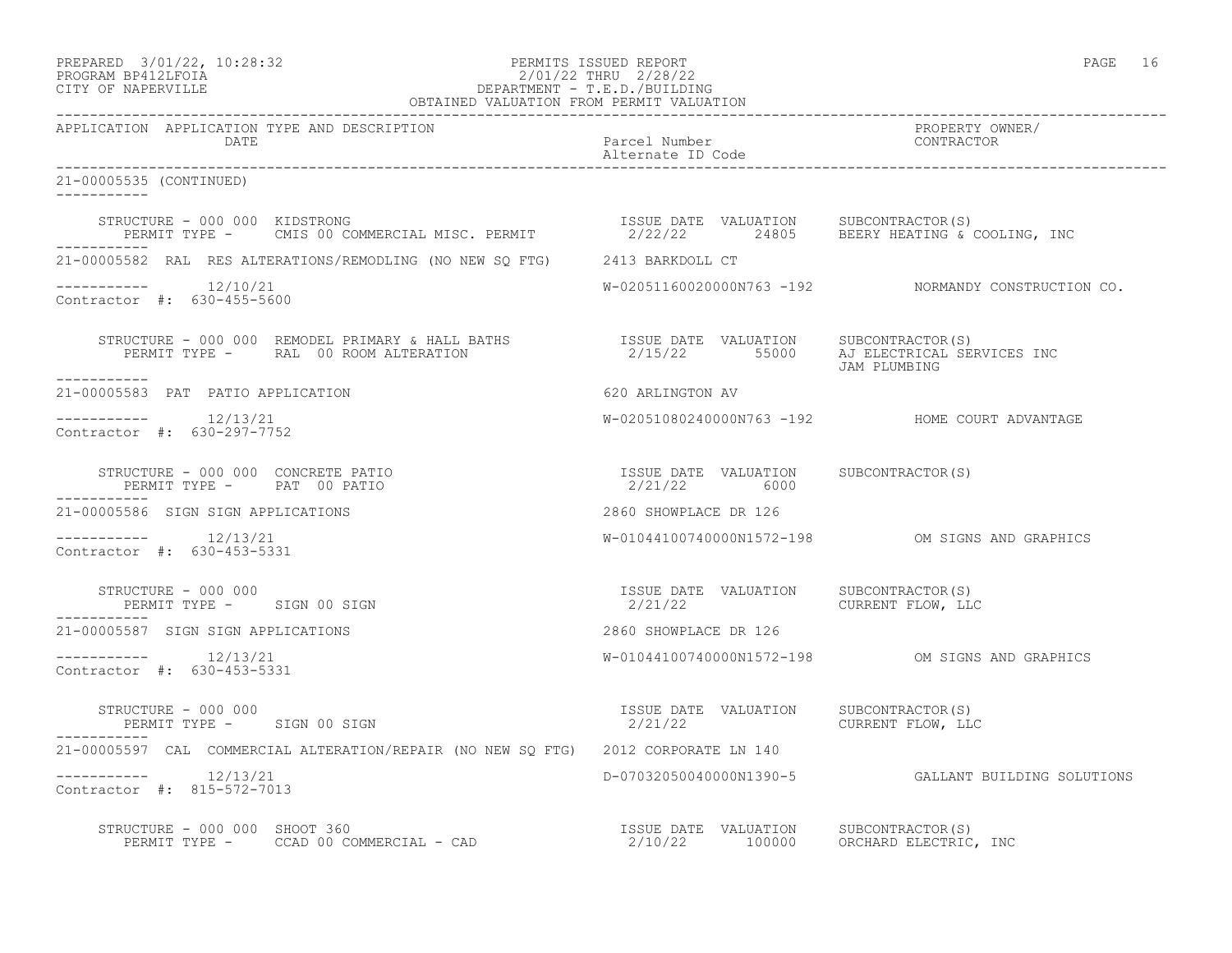| PREPARED            | $3/01/22$ , $10:28:32$ |
|---------------------|------------------------|
| DDACDAM RDA19T FATA |                        |

# PERMITS ISSUED REPORT **PAGE 17** PROGRAM BP412LFOIA 2/01/22 THRU 2/28/22<br>CITY OF NAPERVILLE DEPARTMENT - T.E.D./BUILDIN CITY OF NAPERVILLE DEPARTMENT - T.E.D./BUILDING

| OBTAINED VALUATION FROM PERMIT VALUATION                                                                                |                                                  |                                                |  |
|-------------------------------------------------------------------------------------------------------------------------|--------------------------------------------------|------------------------------------------------|--|
| APPLICATION APPLICATION TYPE AND DESCRIPTION                                                                            |                                                  | PROPERTY OWNER/<br>TROFERII OW<br>CONTRACTOR   |  |
| 21-00005597 (CONTINUED)                                                                                                 |                                                  |                                                |  |
|                                                                                                                         |                                                  | FIRST CLASS PLUMBING, LLC                      |  |
| ___________<br>21-00005599 CAL COMMERCIAL ALTERATION/REPAIR (NO NEW SQ FTG) 1240 E DIEHL RD                             |                                                  |                                                |  |
| -----------    12/13/21<br>Contractor #: 708-531-9000                                                                   |                                                  | D-08053020170000N125 -27 CREATIVE CONTRACTING  |  |
|                                                                                                                         |                                                  |                                                |  |
| 21-00005605 CAL COMMERCIAL ALTERATION/REPAIR (NO NEW SQ FTG) 55 SHUMAN BL 180                                           |                                                  |                                                |  |
| Contractor #: 847-783-3000                                                                                              |                                                  | D-08063000140000N7 -25 LEOPARDO COMPANIES      |  |
| ___________                                                                                                             |                                                  | GRAND-KAHN ELECTRIC INC                        |  |
| 21-00005606 CAL COMMERCIAL ALTERATION/REPAIR (NO NEW SQ FTG) 55 SHUMAN BL 700                                           |                                                  |                                                |  |
| -----------    12/14/21<br>Contractor #: 847-783-3000                                                                   |                                                  | D-08063000140000N7 -25 LEOPARDO COMPANIES      |  |
| STRUCTURE - 000 000 MIDWEST ORTHOPEDICS @ RUSH<br>PERMIT TYPE - CCAD 00 COMMERCIAL - CAD (2/21/22 200000 HOGAN PLUMBING |                                                  | GRAND-KAHN ELECTRIC INC                        |  |
|                                                                                                                         | 720 THORNAPPLE DR                                |                                                |  |
| -----------<br>21-00005610 FN FENCE APPLICATION<br>Contractor #: 630-551-3400                                           |                                                  | D-07234010090000N191 -112 CLASSIC FENCE/OSWEGO |  |
| STRUCTURE - 000 000<br>PERMIT TYPE - FN 00 FENCE<br>STRUCTURE - 000 000                                                 | ISSUE DATE VALUATION SUBCONTRACTOR(S)<br>2/11/22 | CLASSIC FENCE/OSWEGO                           |  |
| . _ _ _ _ _ _ _ _ _ _<br>21-00005614 CAL COMMERCIAL ALTERATION/REPAIR (NO NEW SO FTG) 1550 N ROUTE 59 140               |                                                  |                                                |  |
| Contractor #: 708-243-6811                                                                                              | D-07101080230000N268 -34 COMAR PROPERTIES        |                                                |  |
| STRUCTURE - 000 000 PREMIUM PHYSICAL THERAPY<br>PERMIT TYPE - CCAD 00 COMMERCIAL - CAD (2/08/22 35000 REMEX GROPING IS  |                                                  | CDB ELECTRIC LLC                               |  |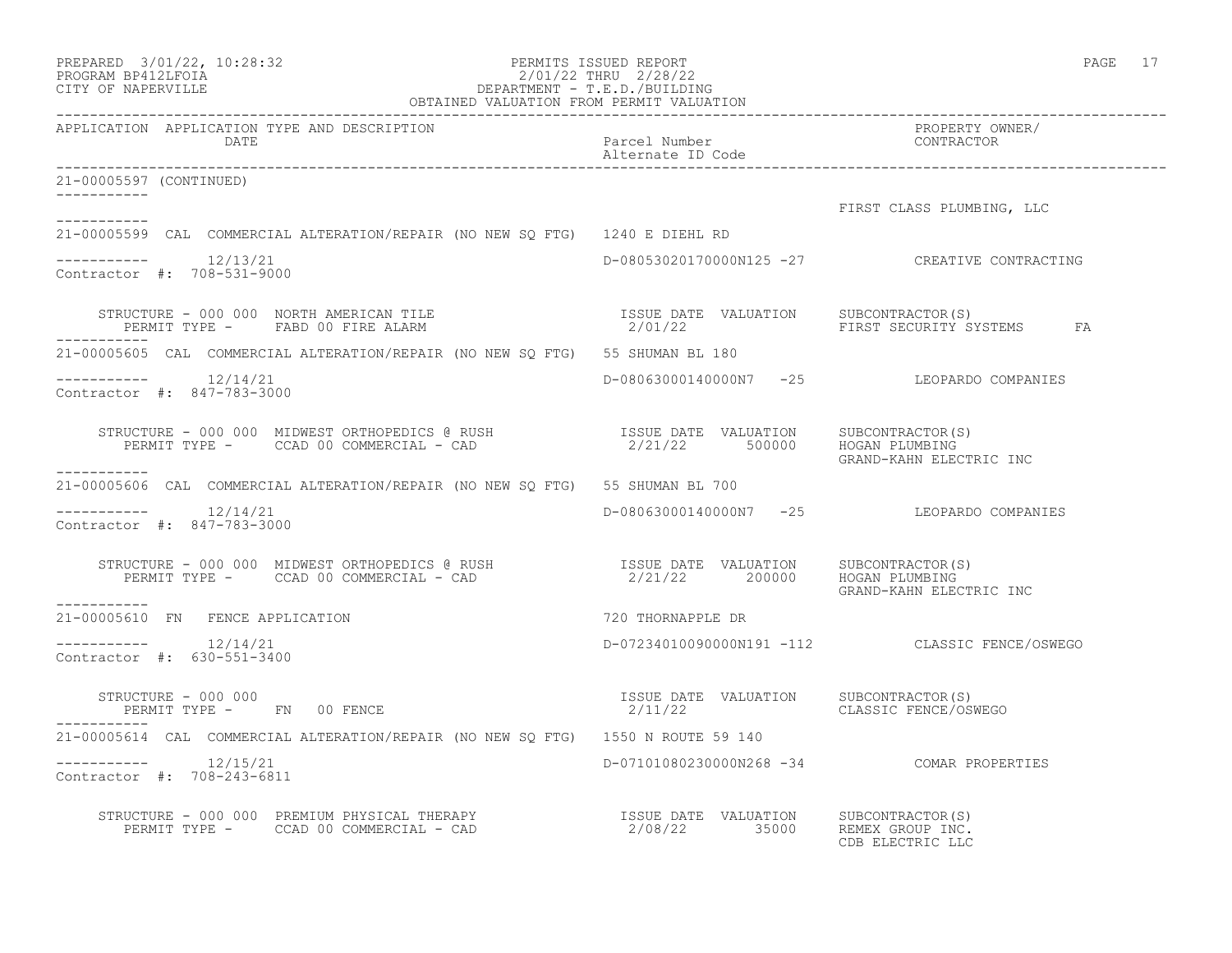#### PREPARED 3/01/22, 10:28:32 PERMITS ISSUED REPORT PAGE 18 PROGRAM BP412LFOIA 2/01/22 THRU 2/28/22 CITY OF NAPERVILLE DEPARTMENT - T.E.D./BUILDING OBTAINED VALUATION FROM PERMIT VALUATION

------------------------------------------------------------------------------------------------------------------------------------

| APPLICATION APPLICATION TYPE AND DESCRIPTION<br>DATE                                         | Parcel Number<br>Alternate ID Code                                                       | PROPERTY OWNER/<br>CONTRACTOR                                                                               |
|----------------------------------------------------------------------------------------------|------------------------------------------------------------------------------------------|-------------------------------------------------------------------------------------------------------------|
| 21-00005626 RAL RES ALTERATIONS/REMODLING (NO NEW SO FTG) 628 W BAUER RD                     |                                                                                          |                                                                                                             |
| -----------    12/15/21<br>Contractor #: 847-290-8022                                        |                                                                                          | D-07121040200000N583 -38 MATRIX HOME SOLUTIONS                                                              |
| STRUCTURE - 000 000 BASEMENT REMODEL<br>PERMIT TYPE - FB 00 FINISHED BASEMENT<br>----------- | ISSUE DATE VALUATION SUBCONTRACTOR(S)<br>2/08/22 31900 AM DESIGN                         |                                                                                                             |
| 21-00005633 RAL RES ALTERATIONS/REMODLING (NO NEW SQ FTG) 628 BUTTONWOOD CR                  |                                                                                          |                                                                                                             |
| -----------    12/16/21<br>Contractor #: 630-664-1406                                        |                                                                                          | D-07232190030000N191 -97 TIMELESS DEVELOPMENT CORP                                                          |
| STRUCTURE - 000 000 BASEMENT<br>PERMIT TYPE - FB 00 FINISHED BASEMENT<br>___________         | ISSUE DATE VALUATION SUBCONTRACTOR(S)<br>2/15/22 40000 B&K PLUMBING                      | UP YOUR AMPS                                                                                                |
| 21-00005642 SIGN SIGN APPLICATIONS                                                           | 1568 W OGDEN AV 108                                                                      |                                                                                                             |
| Contractor #: 847-882-6100                                                                   |                                                                                          |                                                                                                             |
| STRUCTURE - 000 000<br>PERMIT TYPE - SIGN 00 SIGN<br>-----------                             | ISSUE DATE VALUATION SUBCONTRACTOR(S)<br>2/16/22                                         | CENTRAL STATES SIGNS                                                                                        |
| 21-00005643 SIGN SIGN APPLICATIONS                                                           | 1568 W OGDEN AV 110                                                                      |                                                                                                             |
| $--------- 12/17/21$<br>Contractor #: 847-882-6100                                           |                                                                                          |                                                                                                             |
| STRUCTURE - 000 000<br>PERMIT TYPE - SIGN 00 SIGN                                            | ISSUE DATE VALUATION SUBCONTRACTOR(S)<br>2/16/22                                         | CENTRAL STATES SIGNS                                                                                        |
| 21-00005656 THA TOWNHOUSE APPLICATION                                                        | 2230 WEATHERBEE LN                                                                       |                                                                                                             |
| -----------    12/20/21<br>Contractor #: 847-230-5400                                        |                                                                                          | D-08052070410000N1871-13 PULTE GROUP-SCHAUMBURG                                                             |
| STRUCTURE - 000 000 1 BLDG 4 UNITS<br>PERMIT TYPE - THA 00 TOWNHOUSE PERMIT                  | ISSUE DATE VALUATION SUBCONTRACTOR(S)<br>2/28/22 195000 MAC FIECTRICAL<br>2/28/22 195000 | MAC ELECTRICAL CONTRACTORS INC<br>S3 PLUMBING<br>HOLIDAY SEWER & WATER/WAUCONDA<br>ROYALTY RESTORATIONS LLC |
| 21-00005657 THA TOWNHOUSE APPLICATION                                                        | 2232 WEATHERBEE LN                                                                       |                                                                                                             |
| $--------$ 12/20/21<br>Contractor #: 847-230-5400                                            |                                                                                          | D-08052070361712N1859-013 PULTE GROUP-SCHAUMBURG                                                            |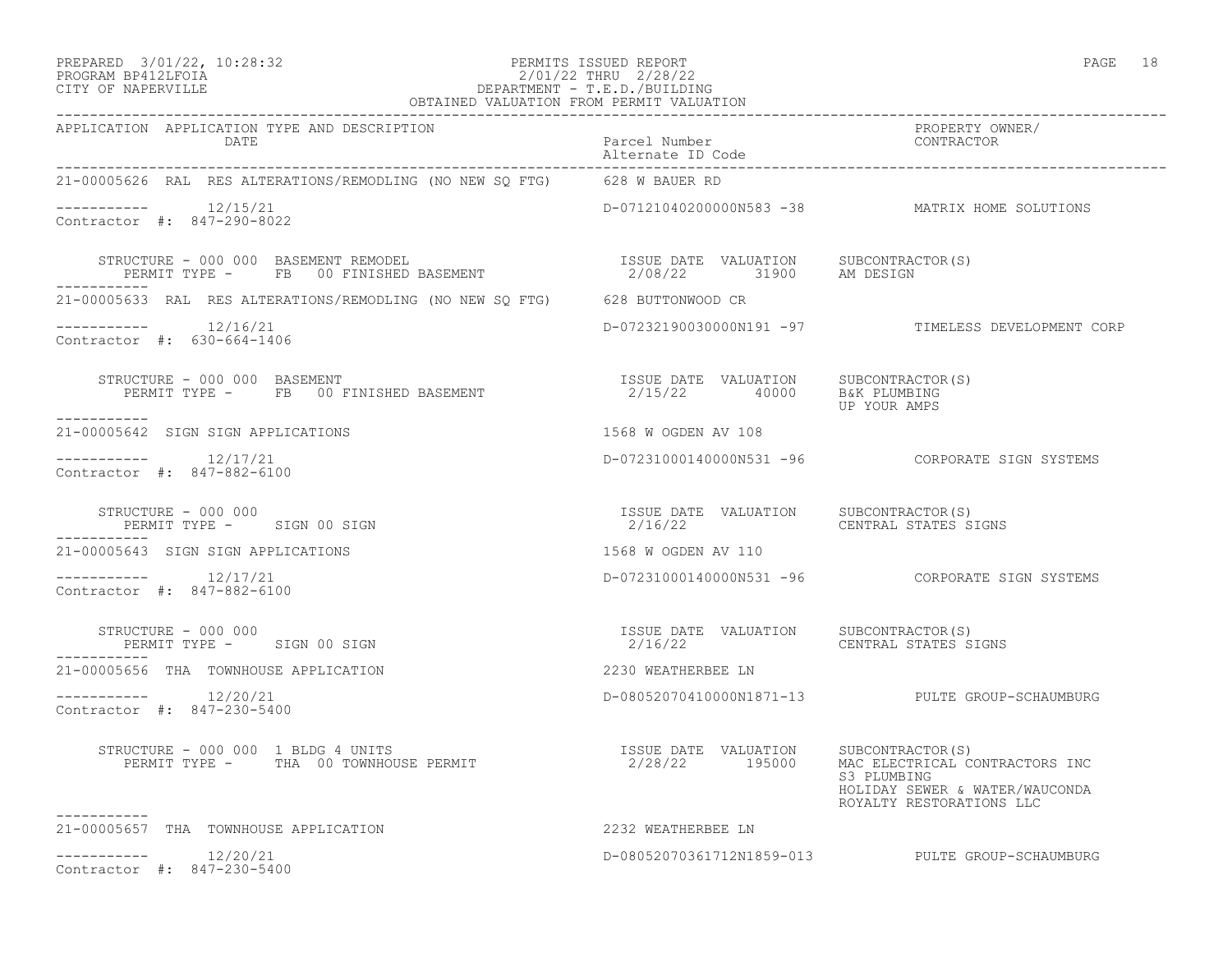#### PREPARED 3/01/22, 10:28:32 PERMITS ISSUED REPORT PAGE 19 PROGRAM BP412LFOIA 2/01/22 THRU 2/28/22 CITY OF NAPERVILLE DEPARTMENT - T.E.D./BUILDING OBTAINED VALUATION FROM PERMIT VALUATION

| APPLICATION APPLICATION TYPE AND DESCRIPTION<br>DATE                                      | Parcel Number<br>Alternate ID Code                                  | PROPERTY OWNER/<br>CONTRACTOR                                                                |
|-------------------------------------------------------------------------------------------|---------------------------------------------------------------------|----------------------------------------------------------------------------------------------|
| 21-00005657 (CONTINUED)                                                                   |                                                                     |                                                                                              |
|                                                                                           |                                                                     | HOLIDAY SEWER & WATER/WAUCONDA<br>ROYALTY RESTORATIONS LLC<br>MAC ELECTRICAL CONTRACTORS INC |
| -----------<br>21-00005658 THA TOWNHOUSE APPLICATION                                      | 2234 WEATHERBEE LN                                                  |                                                                                              |
| -----------    12/20/21<br>Contractor #: 847-230-5400                                     |                                                                     | D-08052070361713N1859-013 PULTE GROUP-SCHAUMBURG                                             |
|                                                                                           |                                                                     | HOLIDAY SEWER & WATER/WAUCONDA<br>ROYALTY RESTORATIONS LLC<br>MAC ELECTRICAL CONTRACTORS INC |
| ---------<br>21-00005659 THA TOWNHOUSE APPLICATION                                        | 2236 WEATHERBEE LN                                                  |                                                                                              |
| -----------    12/20/21<br>Contractor #: 847-230-5400                                     |                                                                     | D-08052070361714N1859-013 PULTE GROUP-SCHAUMBURG                                             |
| STRUCTURE - 000 000 1 BLDG 4 UNITS<br>PERMIT TYPE - THA 00 TOWNHOUSE PERMIT               | ISSUE DATE VALUATION SUBCONTRACTOR(S)<br>2/28/22 195000 S3 PLUMBING | HOLIDAY SEWER & WATER/WAUCONDA<br>ROYALTY RESTORATIONS LLC<br>MAC ELECTRICAL CONTRACTORS INC |
| 21-00005660 HME HOUSE METER-ELECTRIC                                                      | 2236 WEATHERBEE LN HM                                               |                                                                                              |
| $--------$ 12/20/21<br>Contractor #: 847-230-5400                                         |                                                                     | D-08052070361714N1859-013 PULTE GROUP-SCHAUMBURG                                             |
| STRUCTURE - 000 000<br>PERMIT TYPE - FSBD 00 FIRE SPRINKLER PERMIT 2/09/22<br>----------- | ISSUE DATE VALUATION SUBCONTRACTOR(S)                               | NOVA FIRE PROTECTION INC                                                                     |
| 21-00005677 PAT PATIO APPLICATION                                                         | 3520 SWEET MAGGIE LN                                                |                                                                                              |
| $--------- 12/21/21$<br>Contractor #: 630-696-8611                                        | W-01093120050000N1386-227 NV ELECTRIC                               |                                                                                              |
| STRUCTURE - 000 000 PATIO<br>PERMIT TYPE - PAT 00 PATIO                                   | ISSUE DATE VALUATION SUBCONTRACTOR (S)<br>2/18/22 17000 NV ELECTRIC |                                                                                              |
| 21-00005685 RAL RES ALTERATIONS/REMODLING (NO NEW SQ FTG) 217 TANGLEWOOD LN               |                                                                     |                                                                                              |
| 12/21/21<br>------------                                                                  | D-08071020210000N363 -40 DJI SERVICES                               |                                                                                              |

Contractor #: 630-569-0394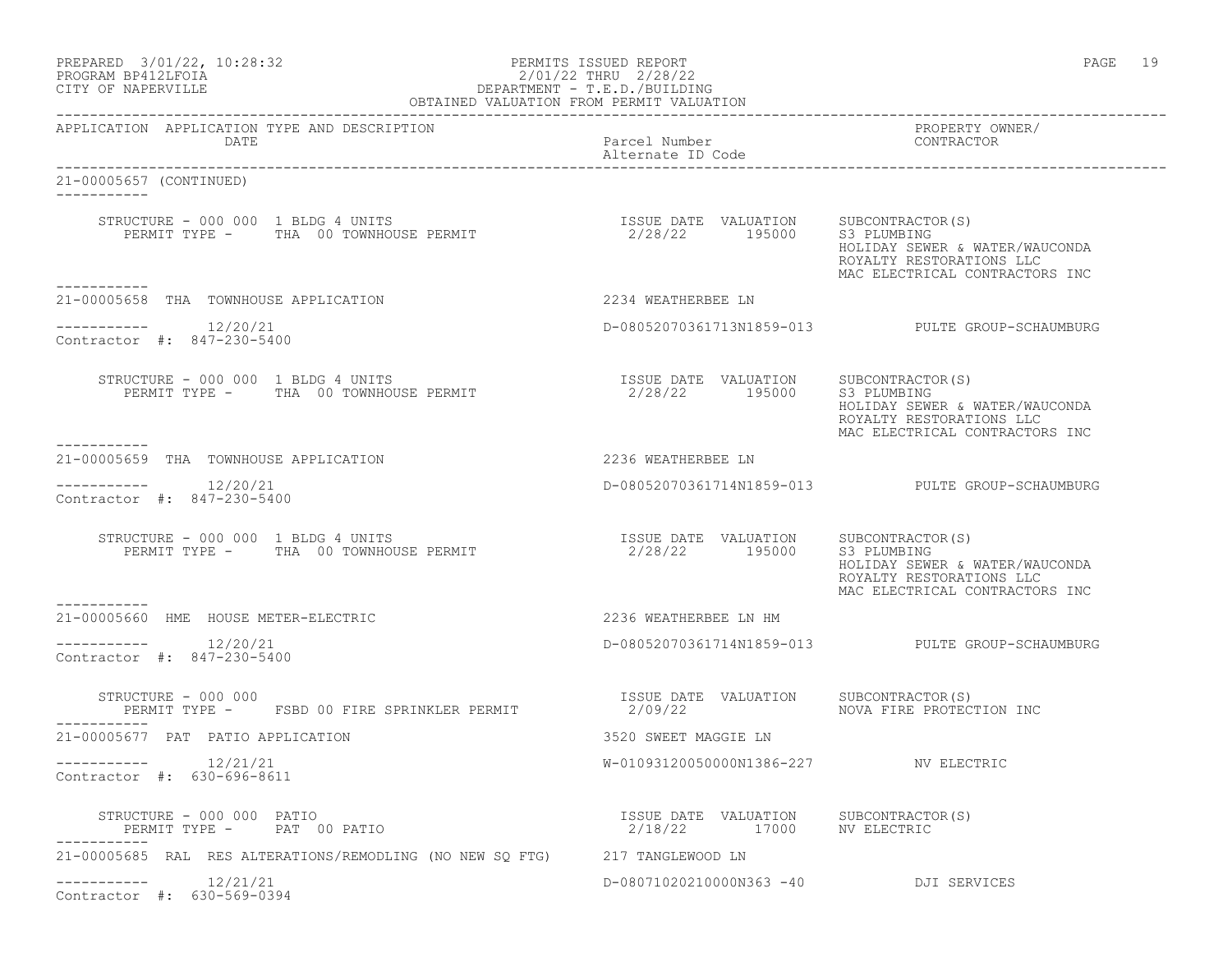PREPARED 3/01/22, 10:28:32 PERMITS ISSUED REPORT PAGE 20

-----------

-----------

-----------

-----------

### PROGRAM BP412LFOIA 2/01/22 THRU 2/28/22 CITY OF NAPERVILLE DEPARTMENT - T.E.D./BUILDING OBTAINED VALUATION FROM PERMIT VALUATION

APPLICATION APPLICATION TYPE AND DESCRIPTION PROPERTY OWNER/

Parcel Number<br>Alternate ID Code Alternate ID Code ------------------------------------------------------------------------------------------------------------------------------------ 21-00005685 (CONTINUED) STRUCTURE - 000 000 MASTER BATH REMODEL/FIXTURES/TILE ISSUE DATE VALUATION SUBCONTRACTOR(S) PERMIT TYPE - RAL 00 ROOM ALTERATION 2/07/22 25000 PRECISION POWER ELECTRIC PURE PLUMBING 21-00005688 SFR SINGLE FAMILY RESIDENCE 433 S SLEIGHT ST  $--------- 12/22/21$ ----------- 12/22/21 D-08191030140000N345 -100 M HOUSE Contractor #: 630-748-9242 STRUCTURE - 000 000 SFR ISSUE DATE VALUATION SUBCONTRACTOR(S) PERMIT TYPE - ELEC 00 ELECTRIC FOR SINGLE FAMILY/DPX 2/11/22 LITTLE ELECTRICAL CONTRACTORS FB 00 FINISHED BASEMENT 2/11/22 800000 MECH 00 MECHANICAL FOR SFR/DPX 2/11/22 PLRM 00 PLUMBING BASEMENT ROUGH 2/11/22 PLUM 00 PLUMBING FOR SINGLE FAMILY/DPX 2/11/22 ANOTHER PLUMBING COMPANY I & A EXCAVAING INC SFRP 00 SINGLE FAMILY RESIDENCE PERMIT 2/11/22 800000 STRU 00 STRUCTURAL FOR SINGLE FAM/DPX 2/11/22 BRYJA ROOFING AND REMODELING TREE 00 PARKWAY TREE PLANTING PERMIT 2/11/22 21-00005696 FN FENCE APPLICATION 1843 VASSAR DR  $--------- 12/22/21$ ----------- 12/22/21 D-08331220020000N769 -164 ILLINOIS FENCE COMPANY Contractor #: 708-856-8999 STRUCTURE - 000 000 ISSUE DATE VALUATION SUBCONTRACTOR(S) PERMIT TYPE - FN 00 FENCE 21-00005701 SFR SINGLE FAMILY RESIDENCE 139 SPRINGWOOD DR ----------- 12/23/21 D-07244060350000N679 -114 DJK CUSTOM HOMES Contractor #: 630-369-1953 STRUCTURE - 000 000 SFR<br>PERMIT TYPE - ELEC 00 ELECTRIC FOR SINGLE FAMILY/DPX 2/18/22 2005 2015 2015 CUSTOM HOME ELECTRIC INC PERMIT TYPE - ELEC 00 ELECTRIC FOR SINGLE FAMILY/DPX 2/18/22 CUSTOM HOME ELECTRIC INC FB 00 FINISHED BASEMENT 2/18/22 399999 MECH 00 MECHANICAL FOR SFR/DPX 2/18/22 PATO 00 PATIO WITH STRUCTURE  $2/18/22$  399999 PLRM 00 PLUMBING BASEMENT ROUGH  $2/18/22$ PLUM 00 PLUMBING FOR SINGLE FAMILY/DPX 2/18/22 DONEGAL PLUMBING SFRP 00 SINGLE FAMILY RESIDENCE PERMIT 2/18/22 399999 STRU 00 STRUCTURAL FOR SINGLE FAM/DPX  $2/18/22$  A & E ROOFING AND SIDING INC TREE 00 PARKWAY TREE PLANTING PERMIT 2/18/22

------------------------------------------------------------------------------------------------------------------------------------

| ___________  | 21-00005705 RAD RES ADDITIONS (NEW SO FTG) | 1935 NUTMEG LN            |                            |
|--------------|--------------------------------------------|---------------------------|----------------------------|
| ____________ | 12/23/21<br>Contractor #: 866-777-8191     | D-08284180150000N693 -150 | STORM RESTORATION PROS LLC |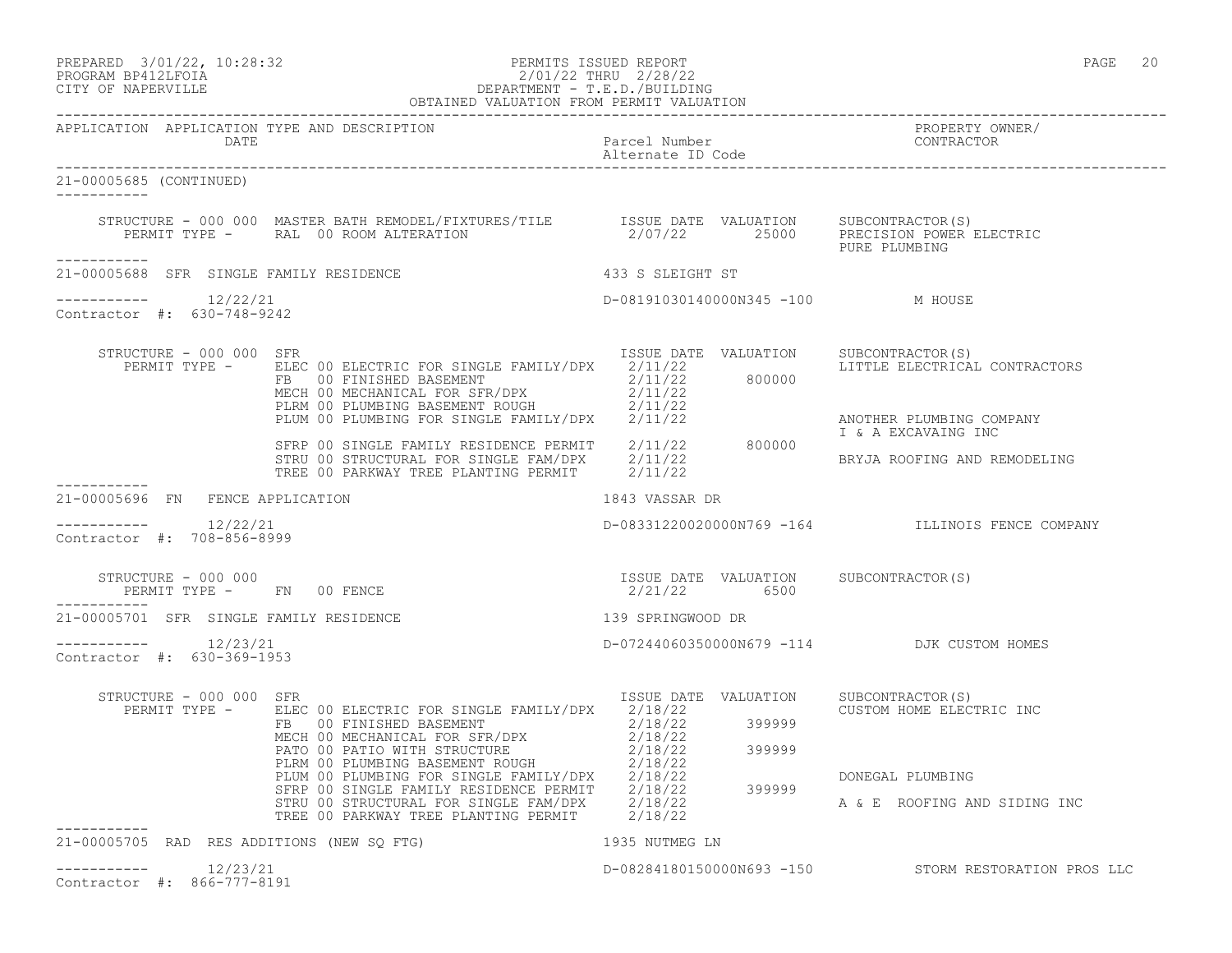PREPARED 3/01/22, 10:28:32 PERMITS ISSUED REPORT PAGE 21

# PROGRAM BP412LFOIA 2/01/22 THRU 2/28/22 CITY OF NAPERVILLE DEPARTMENT - T.E.D./BUILDING

|                                                      | OBTAINED VALUATION FROM PERMIT VALUATION                                                                                                                                                                                                                                                         |                                       |                                                  |
|------------------------------------------------------|--------------------------------------------------------------------------------------------------------------------------------------------------------------------------------------------------------------------------------------------------------------------------------------------------|---------------------------------------|--------------------------------------------------|
| APPLICATION APPLICATION TYPE AND DESCRIPTION<br>DATE |                                                                                                                                                                                                                                                                                                  | Parcel Number<br>Alternate ID Code    | PROPERTY OWNER/<br>CONTRACTOR                    |
| 21-00005705 (CONTINUED)                              |                                                                                                                                                                                                                                                                                                  |                                       |                                                  |
|                                                      | STRUCTURE – 000 000 TORNADO DAMAGE REPAIRS                        ISSUE DATE VALUATION    SUBCONTRACTOR(S)<br>PERMIT TYPE –     RAD 00 ROOM ADDITION                          2/07/22                                                                                                            |                                       | STORM RESTORATION PROS<br>CONSERVE ELECTRIC INC  |
| ------------                                         | 21-00005711 RAL RES ALTERATIONS/REMODLING (NO NEW SQ FTG) 2804 DEERING BAY DR                                                                                                                                                                                                                    |                                       |                                                  |
| $--------- 12/28/21$<br>Contractor #: 630-406-0001   |                                                                                                                                                                                                                                                                                                  |                                       | W-01044030110000N1251-198 ROYAL FALCON ENT. INC. |
|                                                      | STRUCTURE - 000 000 R/R EXISTINGS EIFS 4 SIDES/HOUSEWRAP ISSUE DATE VALUATION SUBCONTRACTOR(S)<br>PERMIT TYPE - MISC 00 MISCELLANEOUS PERMIT 42/10/22 80000                                                                                                                                      |                                       |                                                  |
|                                                      | 21-00005712 RAD RES ADDITIONS (NEW SQ FTG)                                                                                                                                                                                                                                                       | 1133 N LOOMIS ST                      |                                                  |
| $--------- 12/28/21$<br>Contractor #: 630-355-1122   |                                                                                                                                                                                                                                                                                                  |                                       | D-08073060060000N363 -55 SIENA CUSTOM BUILDERS   |
| STRUCTURE - 000 000 .01                              | STRUCTURE - 000 000 .01<br>PERMIT TYPE - RAL 00 ROOM ALTERATION MANUS (2/01/22 80000 KBS ELECTRIC, INC<br>PERMIT TYPE - RAL 00 ROOM ALTERATION                                                                                                                                                   |                                       | EVEN-FLOW PLUMBING SYSTEM INC                    |
| -----------                                          | 21-00005715 RAL RES ALTERATIONS/REMODLING (NO NEW SQ FTG) 630 N EAGLE ST                                                                                                                                                                                                                         |                                       |                                                  |
| $--------- 12/28/21$<br>Contractor #: 630-669-4461   |                                                                                                                                                                                                                                                                                                  |                                       | D-07132050090000N42 -69 FINISHED BASEMENT CO     |
| ------------                                         |                                                                                                                                                                                                                                                                                                  |                                       | RITE WAY ELECTRIC INC                            |
| 21-00005716 SFR SINGLE FAMILY RESIDENCE              | 978 PRAIRIE AV                                                                                                                                                                                                                                                                                   |                                       |                                                  |
| $--------- 12/28/21$<br>Contractor #: 630-470-9442   |                                                                                                                                                                                                                                                                                                  |                                       | D-08192130040000N446 -101 LAKEWEST CUSTOM HOMES  |
| STRUCTURE - 000 000 SFR                              | PERMIT TYPE - DCK 00 DECK WITH STRUCTURE - SFR/DPX 2/14/22 1000000                                                                                                                                                                                                                               | ISSUE DATE VALUATION SUBCONTRACTOR(S) | LITTLE ELECTRICAL CONTRACTORS                    |
|                                                      | ELEC 00 ELECTRIC FOR SINGLE FAMILY/DPX 2/14/22<br>FB 00 FINISHED BASEMENT 2/14/22 1000000<br>MECH 00 MECHANICAL FOR SFR/DPX 2/14/22 1000000<br>MECH 00 MECHANICAL FOR SFR/DPX 2/14/22<br>PLUM 00 PLUMBING FOR SINGLE FAMILY/DPX 2/14/2<br>SFRP 00 SINGLE FAMILY RESIDENCE PERMIT 2/14/22 1000000 |                                       | DEPENDABLE PLUMBING INC                          |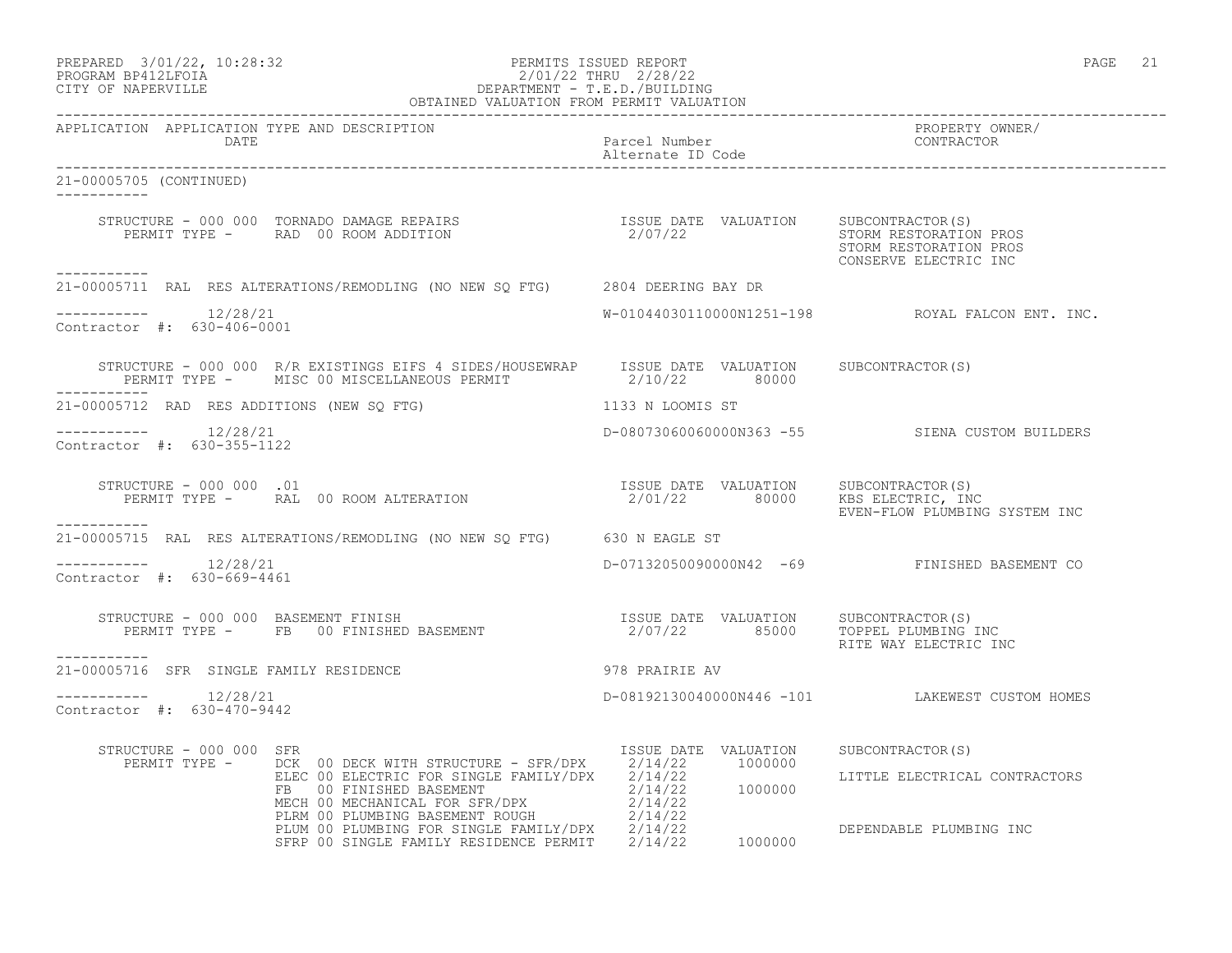## PREPARED 3/01/22, 10:28:32 PERMITS ISSUED REPORT<br>PROGRAM BP412LFOIA PAGE 22 201/22 THRU 2/28/22 PROGRAM BP412LFOIA 2/01/22 THRU 2/28/22 CITY OF NAPERVILLE DEPARTMENT - T.E.D./BUILDING

|                                                      | OBTAINED VALUATION FROM PERMIT VALUATION                                                                                                                                                                                          |                                                                             |                                              |
|------------------------------------------------------|-----------------------------------------------------------------------------------------------------------------------------------------------------------------------------------------------------------------------------------|-----------------------------------------------------------------------------|----------------------------------------------|
| APPLICATION APPLICATION TYPE AND DESCRIPTION<br>DATE |                                                                                                                                                                                                                                   | Parcel Number<br>Alternate ID Code                                          | PROPERTY OWNER/<br>CONTRACTOR                |
| 21-00005716 (CONTINUED)                              |                                                                                                                                                                                                                                   |                                                                             |                                              |
| ___________                                          | STRU 00 STRUCTURAL FOR SINGLE FAM/DPX $2/14/22$ $2/14/22$ APEX BUILDERS INC                                                                                                                                                       |                                                                             |                                              |
|                                                      | 21-00005720 CAL COMMERCIAL ALTERATION/REPAIR (NO NEW SQ FTG) 1243 RICKERT DR                                                                                                                                                      |                                                                             |                                              |
| $--------$ 12/28/21<br>Contractor #: 630-971-2211    |                                                                                                                                                                                                                                   |                                                                             |                                              |
| -----------                                          | STRUCTURE - 000 000 SUBURBAN GASTROENTEROLOGY                     ISSUE DATE VALUATION   SUBCONTRACTOR(S)<br>PERMIT TYPE -     CCAD 00 COMMERCIAL - CAD                                2/23/22         130000    CONNOR ELECTRIC  |                                                                             |                                              |
|                                                      | 21-00005729 CAL COMMERCIAL ALTERATION/REPAIR (NO NEW SQ FTG) 2167 CORPORATE LN                                                                                                                                                    |                                                                             |                                              |
| $--------$ 12/29/21<br>Contractor #: 312-579-0383    |                                                                                                                                                                                                                                   |                                                                             | D-07031010100000N1454-5 VALENTI BUILDER INC. |
|                                                      | STRUCTURE - 000 000 NORTHERN TRUST - CAD                           ISSUE DATE VALUATION     SUBCONTRACTOR(S)<br>PERMIT TYPE -     CCAD 00 COMMERCIAL - CAD                          2/21/22      535000     TERRANCE ELECTRIC & T |                                                                             |                                              |
| 21-00005741 SIGN SIGN APPLICATIONS                   |                                                                                                                                                                                                                                   | 115 E OGDEN AV 101                                                          |                                              |
| $--------- 12/29/21$<br>Contractor #: 847-526-2666   |                                                                                                                                                                                                                                   | D-08073080200000 - RAINBOW SIGNS                                            |                                              |
|                                                      | STRUCTURE - 000 000<br>PERMIT TYPE - SIGN 00 SIGN                                                                                                                                                                                 | ISSUE DATE VALUATION SUBCONTRACTOR(S)<br>2/28/22 STAN'S ELECTRICAL SOLUTION |                                              |
| 21-00005742 SIGN SIGN APPLICATIONS                   |                                                                                                                                                                                                                                   | 115 E OGDEN AV 101                                                          |                                              |
| $--------$ 12/29/21<br>Contractor #: 847-526-2666    |                                                                                                                                                                                                                                   | D-08073080200000 - RAINBOW SIGNS                                            |                                              |
|                                                      | PERMIT TYPE - SIGN 00 SIGN<br>--------                                                                                                                                                                                            | ISSUE DATE VALUATION SUBCONTRACTOR(S)                                       | 2/28/22 STAN'S ELECTRICAL SOLUTION           |
| 21-00005743 SFR SINGLE FAMILY RESIDENCE              | 1235 WRENSON AV                                                                                                                                                                                                                   |                                                                             |                                              |
| $--------- 12/29/21$<br>Contractor #: 817-875-7057   |                                                                                                                                                                                                                                   | D-05323040060000N1859-13N PULTE GROUP                                       |                                              |
| STRUCTURE - 000 000 SFR                              | PERMIT TYPE - ELEC 00 ELECTRIC FOR SINGLE FAMILY/DPX 2/07/22<br>MECH 00 MECHANICAL FOR SFR/DPX 2/07/22                                                                                                                            | ISSUE DATE VALUATION SUBCONTRACTOR(S)                                       | MAC ELECTRICAL CONTRACTORS INC               |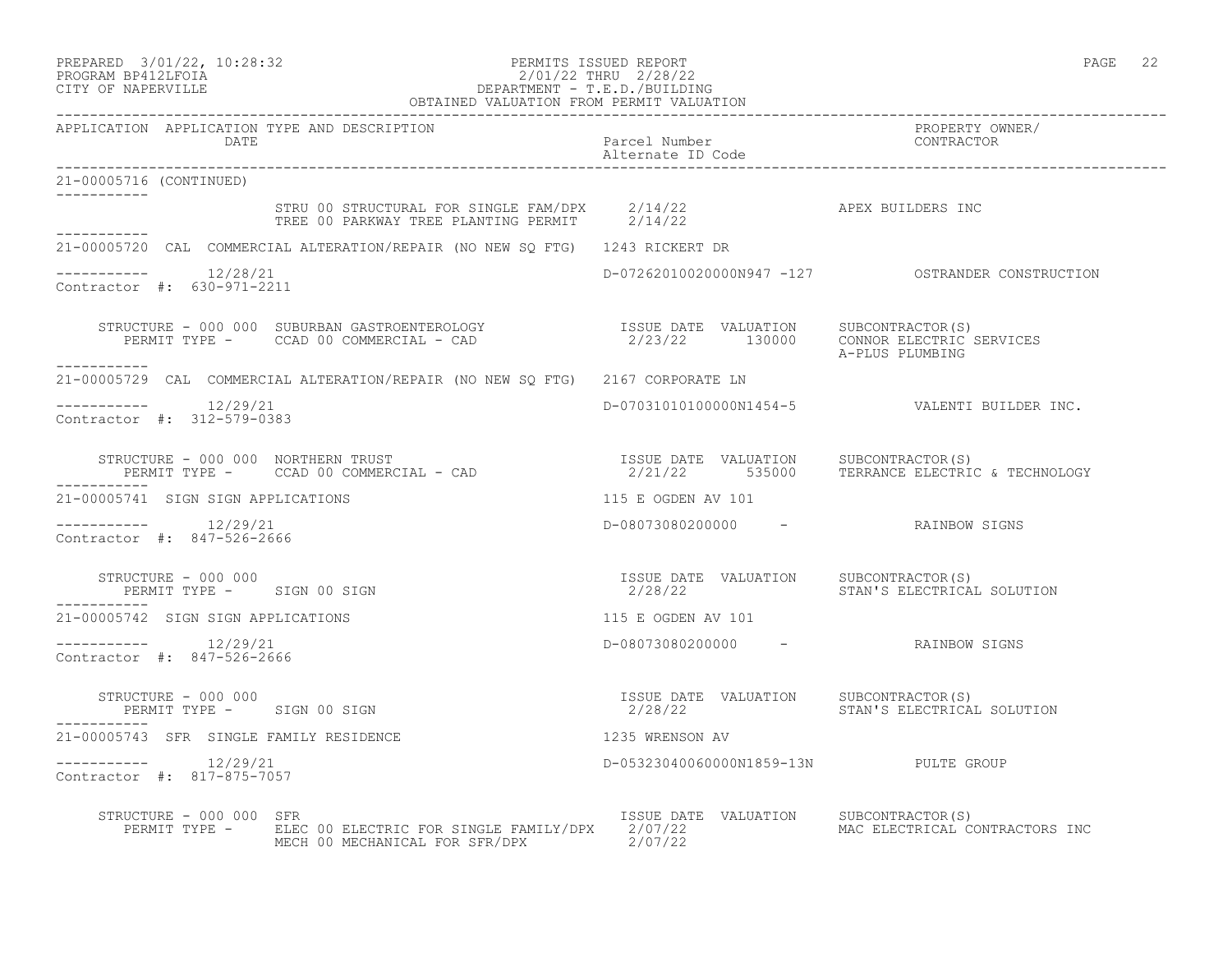#### PREPARED 3/01/22, 10:28:32 PERMITS ISSUED REPORT PAGE 23 PROGRAM BP412LFOIA 2/01/22 THRU 2/28/22 CITY OF NAPERVILLE DEPARTMENT - T.E.D./BUILDING OBTAINED VALUATION FROM PERMIT VALUATION

------------------------------------------------------------------------------------------------------------------------------------ APPLICATION APPLICATION TYPE AND DESCRIPTION PROPERTY OWNER/ DATE **Parcel Number** Parcel Number Alternate ID Code ------------------------------------------------------------------------------------------------------------------------------------ 21-00005743 (CONTINUED) ----------- PLRM 00 PLUMBING BASEMENT ROUGH  $2/07/22$  S3 PLUMBING<br>HOLIDAY SEWER & WATER/WAUCONDA HOLIDAY SEWER & WATER/WAUCONDA PLUM 00 PLUMBING FOR SINGLE FAMILY/DPX 2/07/22 S3 PLUMBING HOLIDAY SEWER & WATER/WAUCONDA SFRP 00 SINGLE FAMILY RESIDENCE PERMIT 2/07/22 195800 RABY ROOFING MAC ELECTRICAL CONTRACTORS INC S3 PLUMBING HOLIDAY SEWER & WATER/WAUCONDA STRU 00 STRUCTURAL FOR SINGLE FAM/DPX 2/07/22 ----------- 21-00005748 SIGN SIGN APPLICATIONS 4827 S ROUTE 59 101 \_\_\_\_\_\_\_\_\_\_\_ ----------- 12/29/21 W-01164050050000N1434-258 RAINBOW SIGNS Contractor #: 847-526-2666 STRUCTURE - 000 000 ISSUE DATE VALUATION SUBCONTRACTOR(S) PERMIT TYPE - SIGN 00 SIGN ----------- 21-00005766 OCCI OCCUPANCY INSPECTION 2035 S WASHINGTON ST 135 ----------- 12/30/21 D-08314150180000N1388-176 OWNER/CONTRACTOR Contractor #: STRUCTURE - 000 000 SWEET TOAST CAFE<br>PERMIT TYPE - OCC 00 OCC INSPECT, PERMIT COM/RST 2/11/22 PERMIT TYPE - OCC 00 OCC INSPECT. PERMIT COM/RST ----------- 22-00000017 CAL COMMERCIAL ALTERATION/REPAIR (NO NEW SQ FTG) 1593 NAPERVILLE/WHEATON RD WELL ----------- 1/03/22 D-08081000020000N476 -42 DAHME MECHANICAL Contractor #: 847-253-0341 STRUCTURE - 000 000 NORTHEAST WATERWORKS ISSUE DATE VALUATION SUBCONTRACTOR(S) PERMIT TYPE - CCAD 00 COMMERCIAL - CAD 2/18/22 1527488 OKEH ELECTRIC COMPANY ----------- 22-00000020 DECK DECK 2017 WALTON CT ----------- 1/03/22 D-08313070170000N159 -175 ARCHADECK OF CHICAGOLAND-PALAT Contractor #: 847-496-4333 STRUCTURE – 000 000 DECK AND PATIO<br>PERMIT TYPE – DECK 00 DECK 2/10/22 29247 ARCHADECK OF CHIO PERMIT TYPE - DECK 00 DECK 2/10/22 29247 ARCHADECK OF CHICAGOLAND-PALAT 2/10/22 29247 ----------- 22-00000021 SFR SINGLE FAMILY RESIDENCE 2551 ACCOLADE AV  $--------- 1/03/22$ W-01103060410000N1841-229 PULTE GROUP Contractor #: 817-875-7057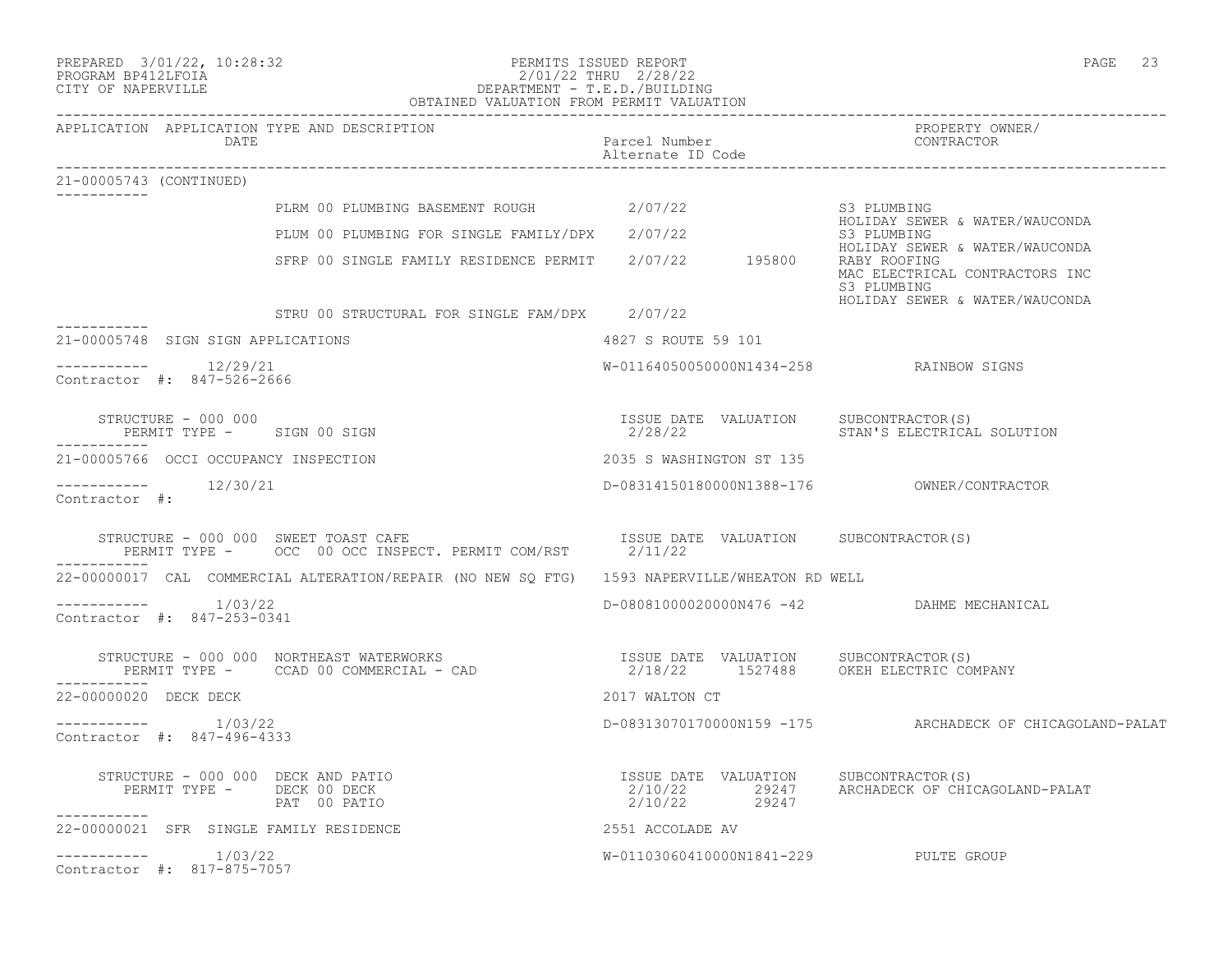| PREPARED 3/01/22, 10:28:32 | PERMITS ISSUED REPORT     | PAGE | 24 |
|----------------------------|---------------------------|------|----|
|                            |                           |      |    |
| גדרת זלוותם מגסרוסם        | $2/01/22$ THRII $2/28/22$ |      |    |

#### PROGRAM BP412LFOIA 2/01/22 THRU 2/28/22 CITY OF NAPERVILLE DEPARTMENT - T.E.D./BUILDING OBTAINED VALUATION FROM PERMIT VALUATION

| 22-00000021 (CONTINUED)                           |                                                                                                                                                                                       |                      |                                                                                                 |
|---------------------------------------------------|---------------------------------------------------------------------------------------------------------------------------------------------------------------------------------------|----------------------|-------------------------------------------------------------------------------------------------|
| STRUCTURE - 000 000 SFR                           | PERMIT TYPE - ELEC 00 ELECTRIC FOR SINGLE FAMILY/DPX $2/16/22$<br>MECH 00 MECHANICAL FOR SFR/DPX 2/16/22<br>PLRM 00 PLUMBING BASEMENT ROUGH 2/16/22                                   |                      | ISSUE DATE VALUATION SUBCONTRACTOR(S)<br>SUPERIOR ELECTRICAL TECHNOLOGI<br>S3 PLUMBING          |
|                                                   | PLENT OUT DURING FOR SINGLE FAMILY/DPX 2/16/22                                                                                                                                        |                      | HOLIDAY SEWER & WATER/WAUCONDA<br>S3 PLUMBING                                                   |
|                                                   | SFRP 00 SINGLE FAMILY RESIDENCE PERMIT 2/16/22 195000                                                                                                                                 |                      | HOLIDAY SEWER & WATER/WAUCONDA<br>RABY ROOFING<br>SUPERIOR ELECTRICAL TECHNOLOGI<br>S3 PLUMBING |
|                                                   | STRU 00 STRUCTURAL FOR SINGLE FAM/DPX 2/16/22                                                                                                                                         |                      | HOLIDAY SEWER & WATER/WAUCONDA                                                                  |
| 22-00000028 OCCI OCCUPANCY INSPECTION             |                                                                                                                                                                                       | 2811 PATRIOTS LN 105 |                                                                                                 |
| $--------- 1/04/22$<br>Contractor #:              |                                                                                                                                                                                       |                      |                                                                                                 |
|                                                   | STRUCTURE - 000 000 DRIVE THRU COVID TESTING                      ISSUE DATE VALUATION     SUBCONTRACTOR(S)<br>PERMIT TYPE -       OCC  00 OCC INSPECT. PERMIT COM/RST        2/04/22 |                      |                                                                                                 |
|                                                   | 22-00000031 RAL RES ALTERATIONS/REMODLING (NO NEW SO FTG) 969 EDDYSTONE CR                                                                                                            |                      |                                                                                                 |
| $--------- 1/04/22$<br>Contractor #: 630-846-0925 |                                                                                                                                                                                       |                      | D-07253010380000N569 -143 BAILEY CONSTRUCTION                                                   |
|                                                   | STRUCTURE - 000 000 REPLACE KITCHEN CABINETS/COUNTERTOPS ISSUE DATE VALUATION SUBCONTRACTOR(S)<br>PERMIT TYPE - RAL 00 ROOM ALTERATION 62/02/22 38000 SCARDINO ELECTRIC INC           |                      |                                                                                                 |
| 22-00000038 SIGN SIGN APPLICATIONS                |                                                                                                                                                                                       | 560 FRONTENAC CT     |                                                                                                 |
| $--------- 1/04/22$<br>Contractor #: 630-543-9490 |                                                                                                                                                                                       |                      | D-07172040140000N1789-61 DOYLE SIGNS                                                            |
| STRUCTURE - 000 000<br>PERMIT TYPE - SIGN 00 SIGN |                                                                                                                                                                                       | 2/21/22              | ISSUE DATE VALUATION SUBCONTRACTOR(S)<br>DOYLE SIGNS INC                                        |
|                                                   | 22-00000044 RAL RES ALTERATIONS/REMODLING (NO NEW SO FTG) 843 SANTA MARIA DR                                                                                                          |                      |                                                                                                 |
| $--------- 1/04/22$<br>Contractor #: 773-531-0501 |                                                                                                                                                                                       |                      | D-08193020210000N54 -115 SOLID CHOICE CONSTRUCTION                                              |
|                                                   | STRUCTURE - 000 000 BASEMENT REMODEL<br>PERMIT TYPE - FB 00 FINISHED BASEMENT - 147800 JP ELECTRICAL SERVICES INC.                                                                    |                      |                                                                                                 |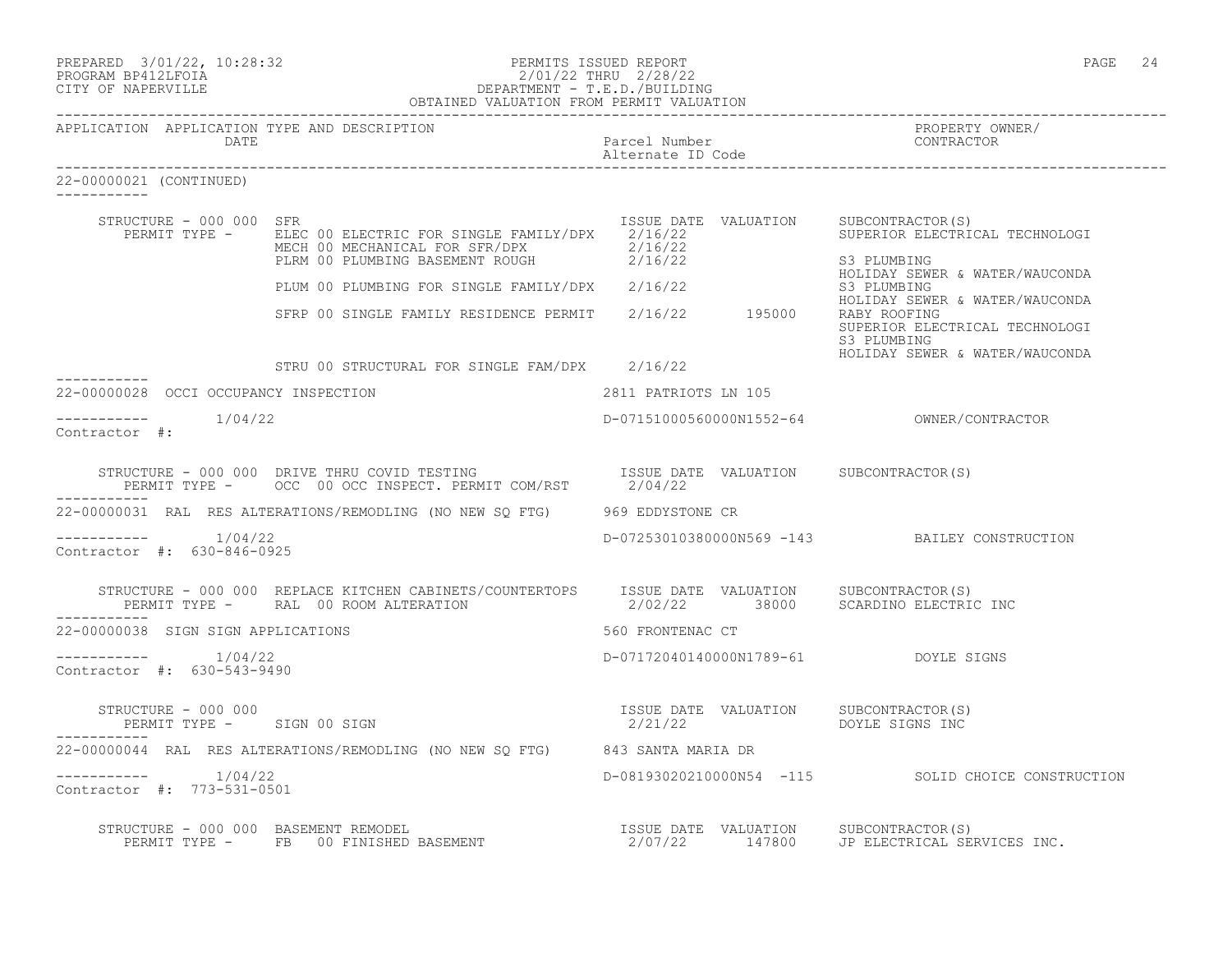| $\begin{tabular}{ll} PREPARED & 3/01/22, 10:28:32 \\ PROGRAM BP412LFOIA & DEPARTIMENT - T.E.D./BUIDING \\ \hline \end{tabular}$ DEPARTMENT – T.E.D./BUILDING<br>OBTAINED VALUATION FROM PERMIT VALUATION<br>OBTAINED VALUATION FROM PERMIT VALUATION |                                                                                                                                                                                                                                                                                          |                                       |                                                                                                     |
|------------------------------------------------------------------------------------------------------------------------------------------------------------------------------------------------------------------------------------------------------|------------------------------------------------------------------------------------------------------------------------------------------------------------------------------------------------------------------------------------------------------------------------------------------|---------------------------------------|-----------------------------------------------------------------------------------------------------|
| APPLICATION APPLICATION TYPE AND DESCRIPTION<br>DATE                                                                                                                                                                                                 |                                                                                                                                                                                                                                                                                          | Parcel Number<br>Alternate ID Code    | PROPERTY OWNER/<br>CONTRACTOR                                                                       |
| 22-00000044 (CONTINUED)                                                                                                                                                                                                                              |                                                                                                                                                                                                                                                                                          |                                       | HORIZON PLUMBING SERVICES, INC                                                                      |
| ----------<br>22-00000046 SFR SINGLE FAMILY RESIDENCE                                                                                                                                                                                                |                                                                                                                                                                                                                                                                                          | 2315 LUCENT LN                        |                                                                                                     |
| $--------- 1/05/22$<br>Contractor #: 817-875-7057                                                                                                                                                                                                    |                                                                                                                                                                                                                                                                                          | D-05323000210000N1859-12N PULTE GROUP |                                                                                                     |
| STRUCTURE - 000 000 SFR<br>PERMIT TYPE -                                                                                                                                                                                                             | ELEC 00 ELECTRIC FOR SINGLE FAMILY/DPX 2/07/22<br>ELEC 00 ELECTRIC FOR SINGLE FATILIZION AND 2/07/22<br>MECH 00 MECHANICAL FOR SFR/DPX 2/07/22<br>PATO 00 PATIO WITH STRUCTURE 2/07/22<br>PLUM 00 PLUMBING FOR SINGLE FAMILY/DPX 2/07/22<br>SFRP 00 SINGLE FAMILY RESIDENCE PERMIT 2/07/ | ISSUE DATE VALUATION                  | SUBCONTRACTOR(S)<br>MAC ELECTRICAL CONTRACTORS INC<br>S3 PLUMBING<br>HOLIDAY SEWER & WATER/WAUCONDA |
|                                                                                                                                                                                                                                                      |                                                                                                                                                                                                                                                                                          |                                       | RABY ROOFING<br>S3 PLUMBING<br>HOLIDAY SEWER & WATER/WAUCONDA<br>MAC ELECTRICAL CONTRACTORS INC     |
|                                                                                                                                                                                                                                                      | STRU 00 STRUCTURAL FOR SINGLE FAM/DPX 2/07/22                                                                                                                                                                                                                                            |                                       |                                                                                                     |
| 22-00000048 SFR SINGLE FAMILY RESIDENCE                                                                                                                                                                                                              | 1239 WRENSON AV                                                                                                                                                                                                                                                                          |                                       |                                                                                                     |
| 1/05/22<br>Contractor #: 817-875-7057                                                                                                                                                                                                                |                                                                                                                                                                                                                                                                                          | D-05323040050000N1859-13N PULTE GROUP |                                                                                                     |
| STRUCTURE - 000 000 SFR<br>PERMIT TYPE -                                                                                                                                                                                                             | ELEC 00 ELECTRIC FOR SINGLE FAMILY/DPX 2/07/22<br>MECH 00 MECHANICAL FOR SFR/DPX 2/07/22<br>PLRM 00 PLUMBING BASEMENT ROUGH 2/07/22                                                                                                                                                      | ISSUE DATE VALUATION SUBCONTRACTOR(S) | MAC ELECTRICAL CONTRACTORS INC<br>S3 PLUMBING<br>HOLIDAY SEWER & WATER/WAUCONDA                     |
|                                                                                                                                                                                                                                                      | PLUM 00 PLUMBING FOR SINGLE FAMILY/DPX 2/07/22                                                                                                                                                                                                                                           |                                       | S3 PLUMBING                                                                                         |
|                                                                                                                                                                                                                                                      | SFRP 00 SINGLE FAMILY RESIDENCE PERMIT                                                                                                                                                                                                                                                   | 2/07/22 195800                        | HOLIDAY SEWER & WATER/WAUCONDA<br>RABY ROOFING<br>S3 PLUMBING<br>HOLIDAY SEWER & WATER/WAUCONDA     |
|                                                                                                                                                                                                                                                      | STRU 00 STRUCTURAL FOR SINGLE FAM/DPX 2/07/22                                                                                                                                                                                                                                            |                                       | MAC ELECTRICAL CONTRACTORS INC                                                                      |
| 22-00000052 SFR SINGLE FAMILY RESIDENCE                                                                                                                                                                                                              |                                                                                                                                                                                                                                                                                          | 2543 ACCOLADE AV                      |                                                                                                     |
| $--------- 1/05/22$<br>Contractor #: 817-875-7057                                                                                                                                                                                                    |                                                                                                                                                                                                                                                                                          | W-01103060430000N1841-229 PULTE GROUP |                                                                                                     |
| STRUCTURE - 000 000 SFR<br>PERMIT TYPE -                                                                                                                                                                                                             | ELEC 00 ELECTRIC FOR SINGLE FAMILY/DPX 2/07/22<br>MECH 00 MECHANICAL FOR SFR/DPX 2/07/22<br>PLRM 00 PLUMBING BASEMENT ROUGH                                                                                                                                                              | ISSUE DATE VALUATION<br>2/07/22       | SUBCONTRACTOR(S)<br>SUPERIOR ELECTRICAL TECHNOLOGI<br>S3 PLUMBING                                   |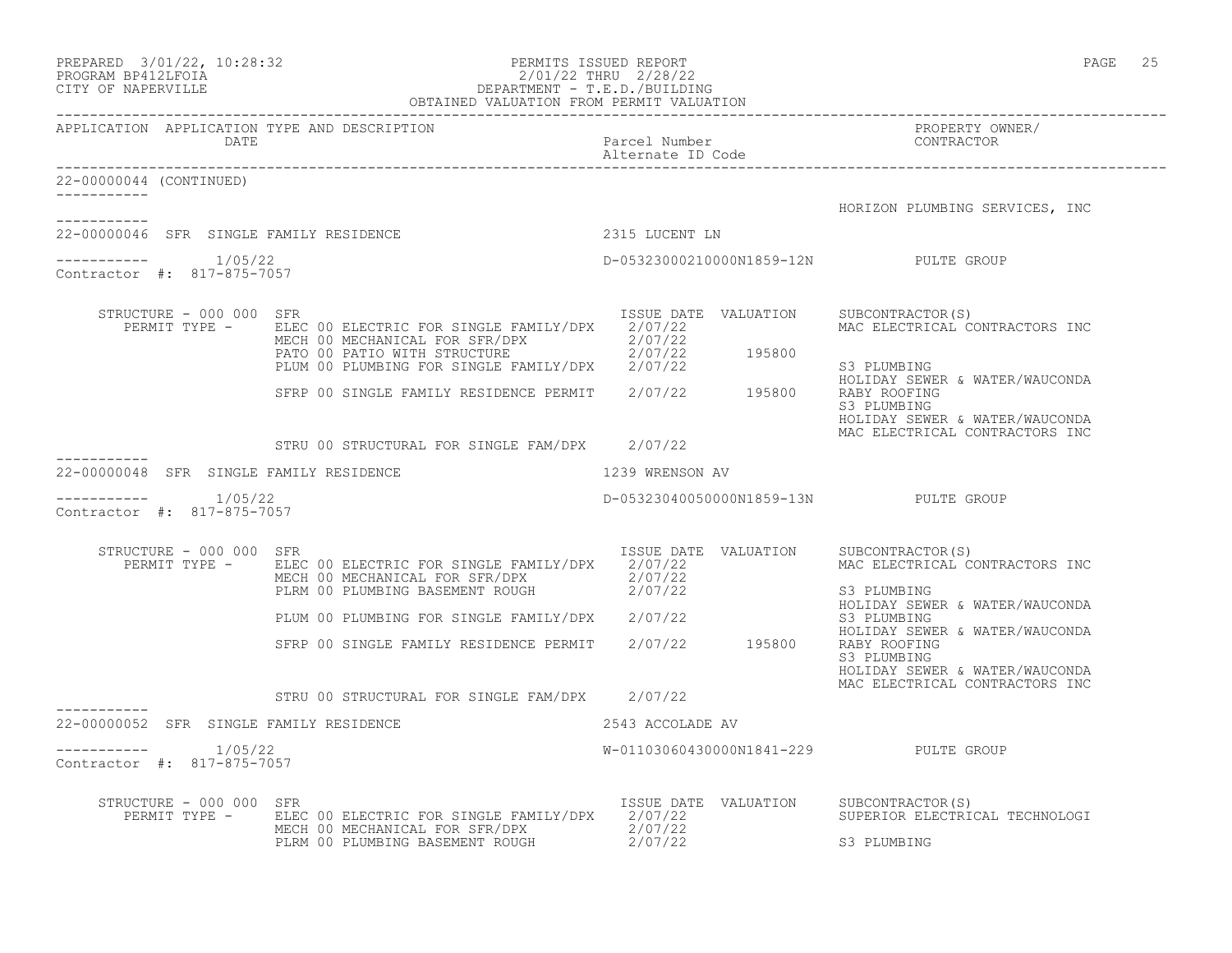| PREPARED              | $3/01/22$ , | 10:28:32 |
|-----------------------|-------------|----------|
| DROGRAM DR 41 OT BOTA |             |          |

-----------

-----------

22-00000052 (CONTINUED)

#### PREPARED 3/01/22, 10:28:32 PERMITS ISSUED REPORT<br>PROGRAM BP412LFOIA PAGE 26 201/22 THRU 2/28/22 PROGRAM BP412LFOIA 2/01/22 THRU 2/28/22 CITY OF NAPERVILLE DEPARTMENT - T.E.D./BUILDING OBTAINED VALUATION FROM PERMIT VALUATION

------------------------------------------------------------------------------------------------------------------------------------ APPLICATION APPLICATION TYPE AND DESCRIPTION PROPERTY OWNER/ DATE Parcel Number CONTRACTOR Alternate ID Code ------------------------------------------------------------------------------------------------------------------------------------ HOLIDAY SEWER & WATER/WAUCONDA<br>S3 PLUMBING PLUM 00 PLUMBING FOR SINGLE FAMILY/DPX 2/07/22 HOLIDAY SEWER & WATER/WAUCONDA SFRP 00 SINGLE FAMILY RESIDENCE PERMIT 2/07/22 195800 RABY ROOFING SUPERIOR ELECTRICAL TECHNOLOGI<br>S3 PLUMBING S3 PLUMBING HOLIDAY SEWER & WATER/WAUCONDA STRU 00 STRUCTURAL FOR SINGLE FAM/DPX 2/07/22 22-00000053 SFR SINGLE FAMILY RESIDENCE 2827 LANCELOT LN ----------- 1/05/22 W-01103070130000N1842-229 PULTE GROUP

------------Contractor #: 817-875-7057

| STRUCTURE - 000 000 SFR |                                        | ISSUE DATE VALUATION |        | SUBCONTRACTOR (S)              |
|-------------------------|----------------------------------------|----------------------|--------|--------------------------------|
| PERMIT TYPE -           | ELEC 00 ELECTRIC FOR SINGLE FAMILY/DPX | 2/07/22              |        | SUPERIOR ELECTRICAL TECHNOLOGI |
|                         | MECH 00 MECHANICAL FOR SFR/DPX         | 2/07/22              |        |                                |
|                         | PLUM 00 PLUMBING FOR SINGLE FAMILY/DPX | 2/07/22              |        | S3 PLUMBING                    |
|                         |                                        |                      |        | HOLIDAY SEWER & WATER/WAUCONDA |
|                         | SFRP 00 SINGLE FAMILY RESIDENCE PERMIT | 2/07/22              | 195800 | RABY ROOFING                   |
|                         |                                        |                      |        | SUPERIOR ELECTRICAL TECHNOLOGI |
|                         |                                        |                      |        | S3 PLUMBING                    |

|                                           |         | STRU 00 STRUCTURAL FOR SINGLE FAM/DPX |  | 2/07/22                   |  | HOLIDAY SEWER & WATER/WAUCONDA |  |
|-------------------------------------------|---------|---------------------------------------|--|---------------------------|--|--------------------------------|--|
| 22-00000054 SFR SINGLE FAMILY RESIDENCE   |         |                                       |  | 2820 LANCELOT LN          |  |                                |  |
| ___________<br>Contractor #: 817-875-7057 | 1/05/22 |                                       |  | W-01103100070000N1842-229 |  | PULTE GROUP                    |  |

| $STRIICTURE - 000 000$<br>PERMIT TYPE -        | SFR<br>ELEC 00 ELECTRIC FOR SINGLE FAMILY/DPX<br>MECH 00 MECHANICAL FOR SFR/DPX | ISSUE DATE<br>2/07/22<br>2/07/22 | VALUATION | SUBCONTRACTOR (S)<br>SUPERIOR ELECTRICAL TECHNOLOGI                                             |
|------------------------------------------------|---------------------------------------------------------------------------------|----------------------------------|-----------|-------------------------------------------------------------------------------------------------|
|                                                | PLRM 00 PLUMBING BASEMENT ROUGH                                                 | 2/07/22                          |           | S3 PLUMBING<br>HOLIDAY SEWER & WATER/WAUCONDA                                                   |
|                                                | PLUM 00 PLUMBING FOR SINGLE FAMILY/DPX                                          | 2/07/22                          |           | S3 PLUMBING<br>HOLIDAY SEWER & WATER/WAUCONDA                                                   |
|                                                | SFRP 00 SINGLE FAMILY RESIDENCE PERMIT                                          | 2/07/22                          | 195800    | RABY ROOFING<br>SUPERIOR ELECTRICAL TECHNOLOGI<br>S3 PLUMBING<br>HOLIDAY SEWER & WATER/WAUCONDA |
|                                                | STRU 00 STRUCTURAL FOR SINGLE FAM/DPX                                           | 2/07/22                          |           |                                                                                                 |
| 22-00000056<br>CAL                             | COMMERCIAL ALTERATION/REPAIR (NO NEW SO FTG)                                    | 1512 N NAPER BL 104              |           |                                                                                                 |
| 1/05/22<br>630-833-5700<br>Contractor<br>$+$ : |                                                                                 | D-08082000480000N1003-43         |           | THATCHER OAKS, INC                                                                              |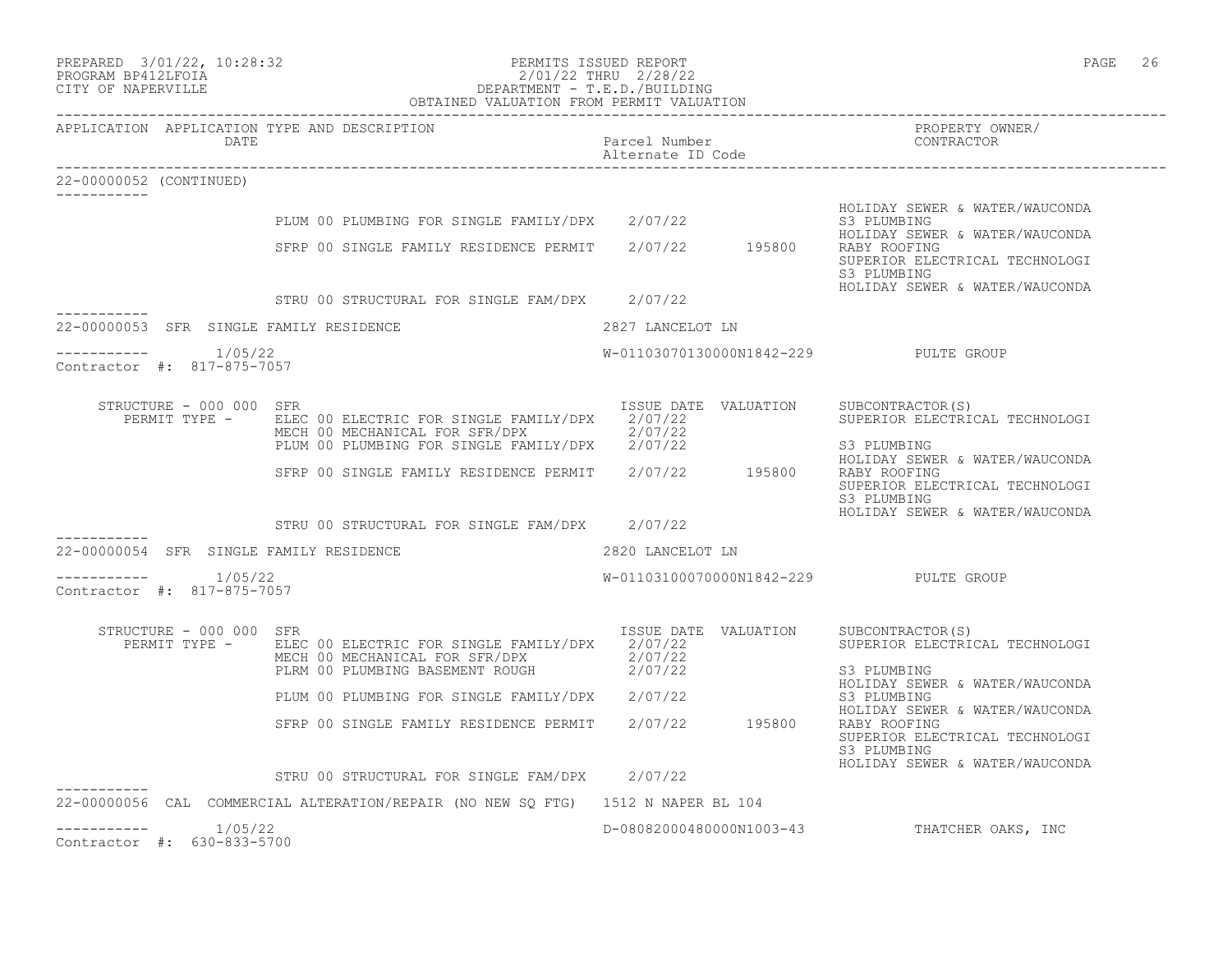#### PREPARED 3/01/22, 10:28:32 PERMITS ISSUED REPORT PAGE 27 PROGRAM BP412LFOIA 2/01/22 THRU 2/28/22 CITY OF NAPERVILLE DEPARTMENT - T.E.D./BUILDING OBTAINED VALUATION FROM PERMIT VALUATION

| APPLICATION APPLICATION TYPE AND DESCRIPTION                                                                                                                                             |                                              |                                                         |
|------------------------------------------------------------------------------------------------------------------------------------------------------------------------------------------|----------------------------------------------|---------------------------------------------------------|
| 22-00000056 (CONTINUED)<br><u>Listenbelle</u>                                                                                                                                            |                                              |                                                         |
|                                                                                                                                                                                          |                                              |                                                         |
| 22-00000064 ESC ELECTRIC SERVICE CHANGE                                                                                                                                                  | 672 WINTERGREEN CR                           |                                                         |
| Contractor #: 630-833-2389                                                                                                                                                               | D-07224050030000N1144-110   KAPITAL ELECTRIC |                                                         |
| STRUCTURE - 000 000 INSTALL EV CHARGER<br>PERMIT TYPE -     EVCR 00 ELECTRIC VEHICLE STATION RES      2/04/22      1300                                                                  |                                              |                                                         |
| 22-00000067 ESC ELECTRIC SERVICE CHANGE                                                                                                                                                  | 866 GENESEE DR                               |                                                         |
| $--------- 1/07/22$<br>Contractor #: 847-419-1000                                                                                                                                        | D-07093100970000N1392-47 ABC ELECTRIC        |                                                         |
| STRUCTURE - 000 000 REPLACE PANEL/INSTALL SURGE PROTECTOR ISSUE DATE VALUATION SUBCONTRACTOR(S)<br>PERMIT TYPE - ELSC 00 ELECTRIC SVC CHANGE RES. 2/04/22 ABC HEATING, PLUMBING, COOLING |                                              |                                                         |
| 22-00000068 BDD DEMOLITION SINGLE FAMILY                                                                                                                                                 | 659 S SLEIGHT ST                             |                                                         |
| ----------     1/07/22<br>Contractor #: 630-226-0460                                                                                                                                     |                                              | D-08191150340000N50 -100 OVERSTREET BUILDERS INC-NAPERV |
| STRUCTURE - 000 000 BDD<br>PERMIT TYPE - BDD 00 DEMOLITION PERMIT                                  2/16/22                I & A EXCAVAING                                                |                                              | I & A EXCAVAING INC                                     |
| 22-00000070 CAL COMMERCIAL ALTERATION/REPAIR (NO NEW SO FTG) 790 ROYAL ST GEORGE DR 132                                                                                                  |                                              |                                                         |
| $--------$ 1/10/22<br>Contractor #:                                                                                                                                                      |                                              |                                                         |
| STRUCTURE – 000 000 BINNY'S<br>PERMIT TYPE – CCAD 00 COMMERCIAL – CAD 10 COMMERCIAL – CAD 12/21/22 2050                                                                                  |                                              |                                                         |
| 22-00000072 RAL RES ALTERATIONS/REMODLING (NO NEW SO FTG) 436 BURR OAK CT                                                                                                                |                                              |                                                         |
| $--------- 1/10/22$<br>Contractor #: 630-963-2122                                                                                                                                        |                                              | D-07232050090000N110 -97 PROGRESSIVE CONTRACTING        |
| STRUCTURE - 000 000 REMODEL 2 BATHS/KITCHEN<br>PERMIT TYPE -     RAL 00 ROOM ALTERATION                                  2/04/22        42000     HEAD ABOVE WATER PLUMBING, INC         | BANK ELECTRIC INC                            |                                                         |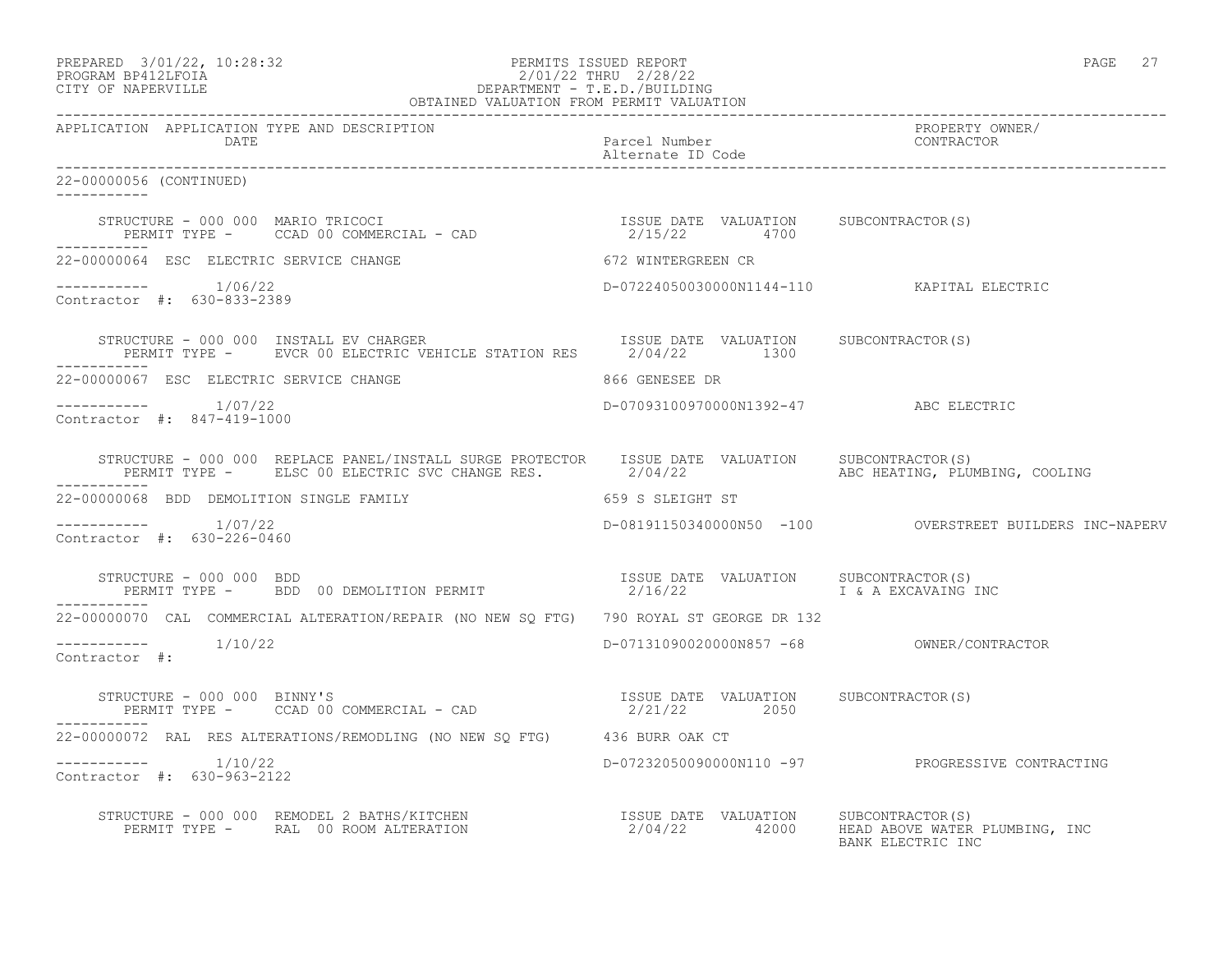#### PREPARED 3/01/22, 10:28:32 PERMITS ISSUED REPORT PAGE 28 PROGRAM BP412LFOIA 2/01/22 THRU 2/28/22 CITY OF NAPERVILLE DEPARTMENT - T.E.D./BUILDING

| OBTAINED VALUATION FROM PERMIT VALUATION                                                                                                                                    |                                            |                                                                    |  |  |
|-----------------------------------------------------------------------------------------------------------------------------------------------------------------------------|--------------------------------------------|--------------------------------------------------------------------|--|--|
| APPLICATION APPLICATION TYPE AND DESCRIPTION<br>AALE<br>Parcel Number<br>-00000073 RAL RES ALTERATIONS/REMONITAR (NO NEW OCLOGE COMERATIONS                                 |                                            | PROPERTY OWNER/<br>CONTRACTOR                                      |  |  |
| 22-00000073 RAL RES ALTERATIONS/REMODLING (NO NEW SQ FTG) 1460 BAYOU PATH DR                                                                                                |                                            |                                                                    |  |  |
| $--------- 1/10/22$<br>Contractor #: 708-473-7430                                                                                                                           | D-07093050320000N1767-047 FN CONSTRUCTION  |                                                                    |  |  |
| STRUCTURE - 000 000 FINISH BASEMENT (2/07/22 USSUE DATE VALUATION SUBCONTRACTOR (S)<br>PERMIT TYPE - FB 00 FINISHED BASEMENT (2/07/22 46000 NEW WAY ELECTRIC<br>___________ |                                            |                                                                    |  |  |
| 22-00000075 SIGN SIGN APPLICATIONS                                                                                                                                          | 944 S ROUTE 59                             |                                                                    |  |  |
| $--------$ 1/10/22<br>Contractor #: 815-725-9080                                                                                                                            |                                            | D-07223000360000N1134-109 EXPRESS SIGNS AND LIGHTING MNT           |  |  |
| PERMIT TYPE - SIGN 00 SIGN<br>-----<br>000076 SIGN SIGN 300-100-100<br>STRUCTURE - 000 000                                                                                  | ISSUE DATE VALUATION SUBCONTRACTOR(S)      | 2/21/22                             EXPRESS SIGNS AND LIGHTING MNT |  |  |
| 22-00000076 SIGN SIGN APPLICATIONS                                                                                                                                          | 944 S ROUTE 59                             |                                                                    |  |  |
| $--------- 1/10/22$<br>Contractor #: 815-725-9080                                                                                                                           |                                            | D-07223000360000N1134-109 EXPRESS SIGNS AND LIGHTING MNT           |  |  |
| STRUCTURE - 000 000<br>PERMIT TYPE - SIGN 00 SIGN<br>STRUCTURE - 000 000                                                                                                    |                                            |                                                                    |  |  |
| 22-00000078 ESC ELECTRIC SERVICE CHANGE                                                                                                                                     | 1303 HUNTER CR                             |                                                                    |  |  |
| $--------- 1/10/22$<br>Contractor #: 630-964-0541                                                                                                                           |                                            | D-08292130010000N728 -133    QAKWOOD ELECTRIC - GENERATOR          |  |  |
| STRUCTURE - 000 000 GENERATOR                                                                                                                                               |                                            | OAKWOOD ELECTRIC - GENERATOR                                       |  |  |
| 22-00000080 RAL RES ALTERATIONS/REMODLING (NO NEW SO FTG) 904 NORWOOD CT                                                                                                    |                                            |                                                                    |  |  |
| $--------$ 1/10/22<br>Contractor #: 815-790-6531                                                                                                                            | D-08291110010000N70 -132 SAGE CONSTRUCTION |                                                                    |  |  |
| STRUCTURE - 000 000 1ST FLOOR REMODEL<br>PERMIT TYPE - RAL 00 ROOM ALTERATION 192022 94208 R & R PLUMBING TECHNICIANS<br>-----------                                        |                                            | B3 ELECTRIC & DECK                                                 |  |  |
| 1064 104TH ST 100<br>22-00000081 OCCI OCCUPANCY INSPECTION                                                                                                                  |                                            |                                                                    |  |  |
| $--------- 1/10/22$<br>Contractor #:                                                                                                                                        |                                            |                                                                    |  |  |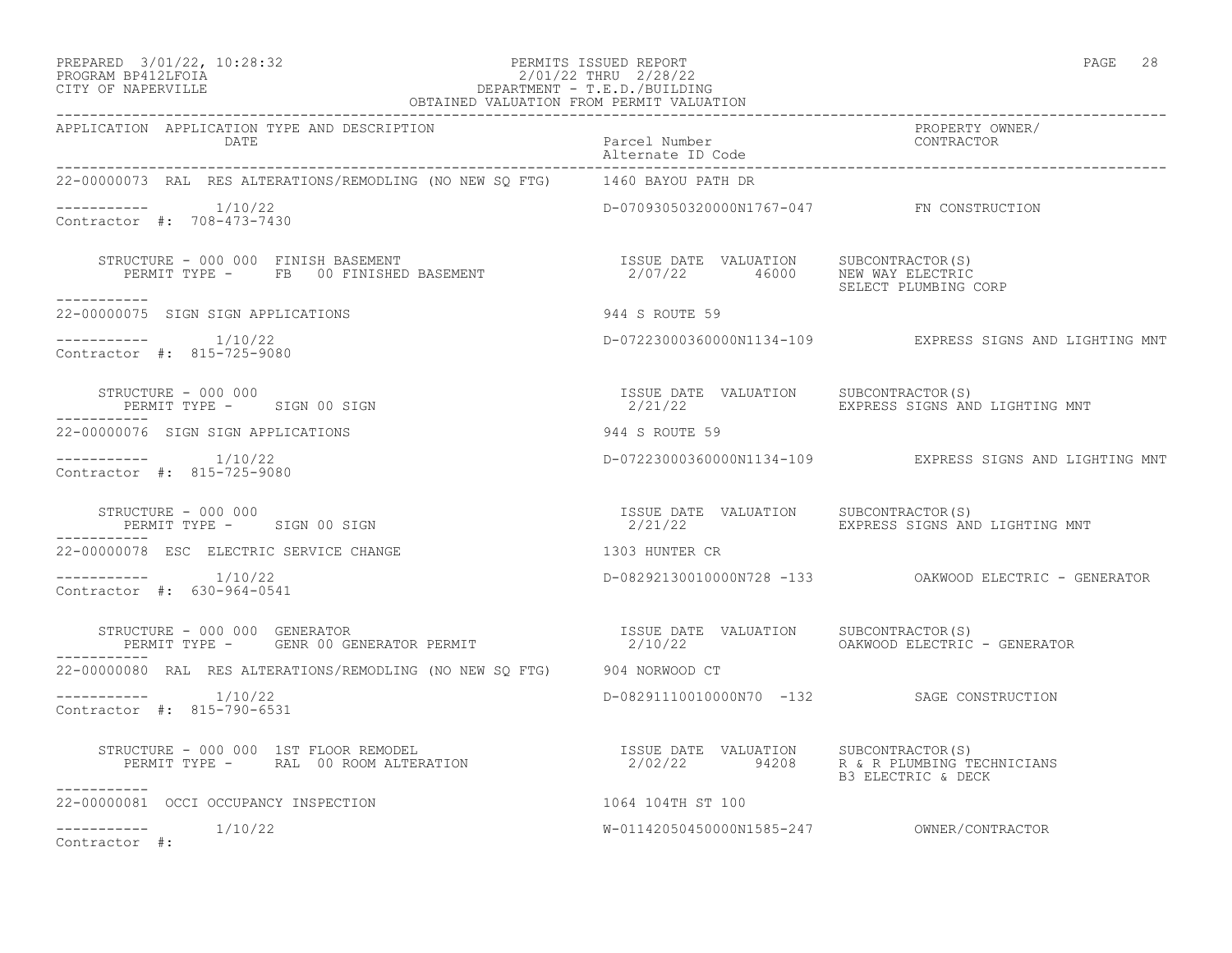| PREPARED | $3/01/22$ , $10:28:32$ |  |
|----------|------------------------|--|
|          |                        |  |

# PREPARED 3/01/22, 10:28:32 PERMITS ISSUED REPORT<br>PROGRAM BP412LFOIA PAGE 29 2/01/22 THRU 2/28/22 PROGRAM BP412LFOIA 2/01/22 THRU 2/28/22<br>CITY OF NAPERVILLE DEPARTMENT - T.E.D./BUILDIN DEPARTMENT - T.E.D./BUILDING

|                                                      | OBTAINED VALUATION FROM PERMIT VALUATION                                                                                                                                                                                                                                                               |                                          |                                                   |
|------------------------------------------------------|--------------------------------------------------------------------------------------------------------------------------------------------------------------------------------------------------------------------------------------------------------------------------------------------------------|------------------------------------------|---------------------------------------------------|
| APPLICATION APPLICATION TYPE AND DESCRIPTION<br>DATE |                                                                                                                                                                                                                                                                                                        | Parcel Number<br>Alternate ID Code       | PROPERTY OWNER/<br>CONTRACTOR                     |
| 22-00000081 (CONTINUED)                              |                                                                                                                                                                                                                                                                                                        |                                          |                                                   |
|                                                      |                                                                                                                                                                                                                                                                                                        |                                          |                                                   |
| 22-00000084 FN FENCE APPLICATION                     |                                                                                                                                                                                                                                                                                                        | 2651 LUPINE CR                           |                                                   |
| $--------- 1/10/22$<br>Contractor #: 309-261-1934    |                                                                                                                                                                                                                                                                                                        | W-01223020200000N1420-289 TOWN FENCE CO. |                                                   |
| ___________                                          | $\begin{array}{cccccccccc} \texttt{STRUCTURE} & - & 000 & 000 & & & & & & \\ \texttt{PERMIT TYPE} & - & & \texttt{FN} & 00 & \texttt{FENCE} & & & & & \\ \texttt{PERMIT TYPE} & - & & \texttt{00} & \texttt{FENCE} & & & & & \\ \end{array}$                                                           |                                          |                                                   |
| 22-00000085 PPA PLUMBING PERMIT                      |                                                                                                                                                                                                                                                                                                        | 7S181 CLOVER CT                          |                                                   |
| $--------- 1/10/22$<br>Contractor #: 815-475-5988    |                                                                                                                                                                                                                                                                                                        |                                          | D-07232120040000D645 -97 ANOTHER PLUMBING COMPANY |
|                                                      | STRUCTURE - 000 000 SEWER/WATER SERVICE CONNECTION ISSUE DATE VALUATION SUBCONTRACTOR(S)<br>PERMIT TYPE - SWCP 00 SEWER AND/OR WATER CONN PERMIT 2/08/22 1 & A EXCAVAING INC                                                                                                                           |                                          |                                                   |
| ------------                                         | WMU 00 WATER METER UPGRADE 2/08/22                                                                                                                                                                                                                                                                     |                                          |                                                   |
|                                                      | 22-00000097 SFR SINGLE FAMILY RESIDENCE THE SAME RESOLUTION 4456 SASSAFRAS LN                                                                                                                                                                                                                          |                                          |                                                   |
| $--------- 1/12/22$<br>Contractor #: 630-226-0460    |                                                                                                                                                                                                                                                                                                        |                                          |                                                   |
| STRUCTURE - 000 000 SFR                              | PERMIT TYPE - ELEC 00 ELECTRIC FOR SINGLE FAMILY/DPX 2/22/22<br>ELEC 00 ELECTRIC FOR SINGLE FAMILITURA (2/22/22)<br>MECH 00 MECHANICAL FOR SFR/DPX (2/22/22)<br>PATO 00 PATIO WITH STRUCTURE (2/22/22)<br>PLRM 00 PLUMBING BASEMENT ROUGH (2/22/22)<br>PLUM 00 PLUMBING FOR SINGLE FAMILY/DPX (2/22/22 | ISSUE DATE VALUATION SUBCONTRACTOR(S)    | INDEPENDENT ELECTRIC CONTRACTO<br>BESTLER CORP.   |
|                                                      | SFRP 00 SINGLE FAMILY RESIDENCE PERMIT 2/22/22 500000<br>STRU 00 STRUCTURAL FOR SINGLE FAM/DPX 2/22/22<br>TREE 00 PARKWAY TREE PLANTING PERMIT 2/22/22                                                                                                                                                 |                                          | DONEGAL SERVICES<br>APEX EXTERIORS INC - SO ELGIN |
| 22-00000099 OCCI OCCUPANCY INSPECTION                |                                                                                                                                                                                                                                                                                                        | 1680 OUINCY AV A                         |                                                   |
| $------- 1/12/22$<br>Contractor #:                   |                                                                                                                                                                                                                                                                                                        |                                          |                                                   |
|                                                      | STRUCTURE - 000 000 ASCEND LAB SERVICES LLC<br>PERMIT TYPE - OCC 00 OCC INSPECT. PERMIT COM/RST 2/21/22                                                                                                                                                                                                |                                          |                                                   |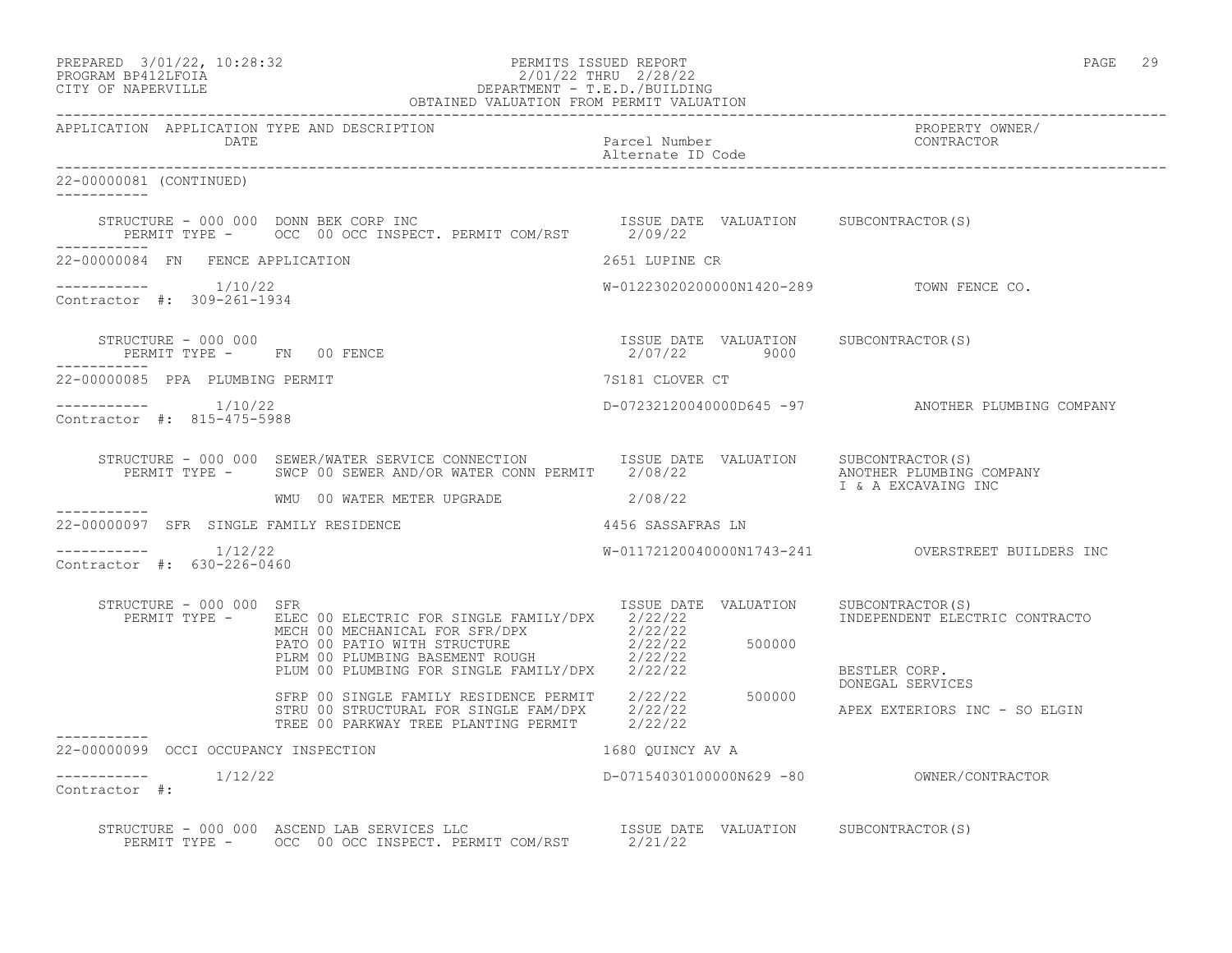#### PREPARED 3/01/22, 10:28:32 PERMITS ISSUED REPORT PAGE 30 PROGRAM BP412LFOIA 2/01/22 THRU 2/28/22 CITY OF NAPERVILLE DEPARTMENT - T.E.D./BUILDING

| ۰, |
|----|
|    |

|                                                                                                                                                                                                                                            | OBTAINED VALUATION FROM PERMIT VALUATION                 |                                                       |
|--------------------------------------------------------------------------------------------------------------------------------------------------------------------------------------------------------------------------------------------|----------------------------------------------------------|-------------------------------------------------------|
| APPLICATION APPLICATION TYPE AND DESCRIPTION<br>DATE                                                                                                                                                                                       | Parcel Number<br>Alternate ID Code                       | PROPERTY OWNER/<br>CONTRACTOR                         |
| 22-00000100 ESC ELECTRIC SERVICE CHANGE                                                                                                                                                                                                    | 2628 SADDLEBROOK DR                                      |                                                       |
| $\frac{---------}{1/12/22}$<br>Contractor #:                                                                                                                                                                                               | W-01044030020000N1222-198 CERTASUN, LLC                  |                                                       |
| STRUCTURE - 000 000 PHOTOVOLTAIC SYSTEM                           ISSUE DATE VALUATION     SUBCONTRACTOR(S)<br>PERMIT TYPE -     PV   00 SOLAR PHOTOVOLTAIC                       2/07/22      32002     CERTASUN, LLC<br>___________      |                                                          |                                                       |
| 22-00000102 RAL RES ALTERATIONS/REMODLING (NO NEW SQ FTG) 1434 FOXHILL RD                                                                                                                                                                  |                                                          |                                                       |
| $--------- 1/12/22$<br>Contractor #: 630-519-3741                                                                                                                                                                                          |                                                          | D-07104100120000N85 -50 TITE CONSTRUCTION/WARRENVILLE |
| -----------                                                                                                                                                                                                                                |                                                          | BOLT ELECTRIC INC                                     |
| 22-00000104 SFR SINGLE FAMILY RESIDENCE                                                                                                                                                                                                    | 235 N LAIRD ST                                           |                                                       |
| Contractor #: 630-470-9442                                                                                                                                                                                                                 |                                                          | D-07131010190000N1830-68 LAKEWEST CUSTOM HOMES        |
| STRUCTURE - 000 000 SFR<br>PERMIT TYPE - ELEC 00 ELECTRIC FOR SINGLE FAMILY/DPX 2/18/22                                                                                                                                                    | ISSUE DATE VALUATION                                     | SUBCONTRACTOR(S)<br>LITTLE ELECTRICAL CONTRACTORS     |
|                                                                                                                                                                                                                                            |                                                          | DEPENDABLE PLUMBING INC                               |
| MECH 00 MECHANICAL FOR SFR/DPX 2/18/22<br>PLRM 00 PLUMBING BASEMENT ROUGH 2/18/22<br>PLUM 00 PLUMBING FOR SINGLE FAMILY/DPX 2/18/22<br>SFRP 00 SINGLE FAMILY RESIDENCE PERMIT 2/18/22<br>SFRP 00 SINGLE FAMILY RESIDENCE PERMIT 2/18/22 10 |                                                          | APEX EXTERIORS INC - SO ELGIN                         |
| 22-00000105 FN FENCE APPLICATION                                                                                                                                                                                                           | 808 MAGNOLIA LN                                          |                                                       |
| $--------- 1/13/22$<br>Contractor #: 708-856-8999                                                                                                                                                                                          |                                                          | D-07244080010000N679 -114 ILLINOIS FENCE COMPANY      |
| STRUCTURE - 000 000<br>PERMIT TYPE - FN 00 FENCE                                                                                                                                                                                           | ISSUE DATE VALUATION SUBCONTRACTOR(S)<br>$2/16/22$ 15000 |                                                       |
| 22-00000109 FDR1 FLOOD DAMAGE REPAIR                                                                                                                                                                                                       | 1233 RHODES LN                                           |                                                       |
| $--------- 1/13/22$<br>Contractor #: 630-685-5300                                                                                                                                                                                          | D-07262061210000N703 -127 LEADS CONSTRUCTION CO          |                                                       |
| STRUCTURE - 000 000 REPAIR WATER DAMAGE FROM UNIT ABOVE ISSUE DATE VALUATION SUBCONTRACTOR(S)<br>PERMIT TYPE - RAL 00 ROOM ALTERATION 62/01/22 23613 TJM SEWER & PLUMBING                                                                  |                                                          |                                                       |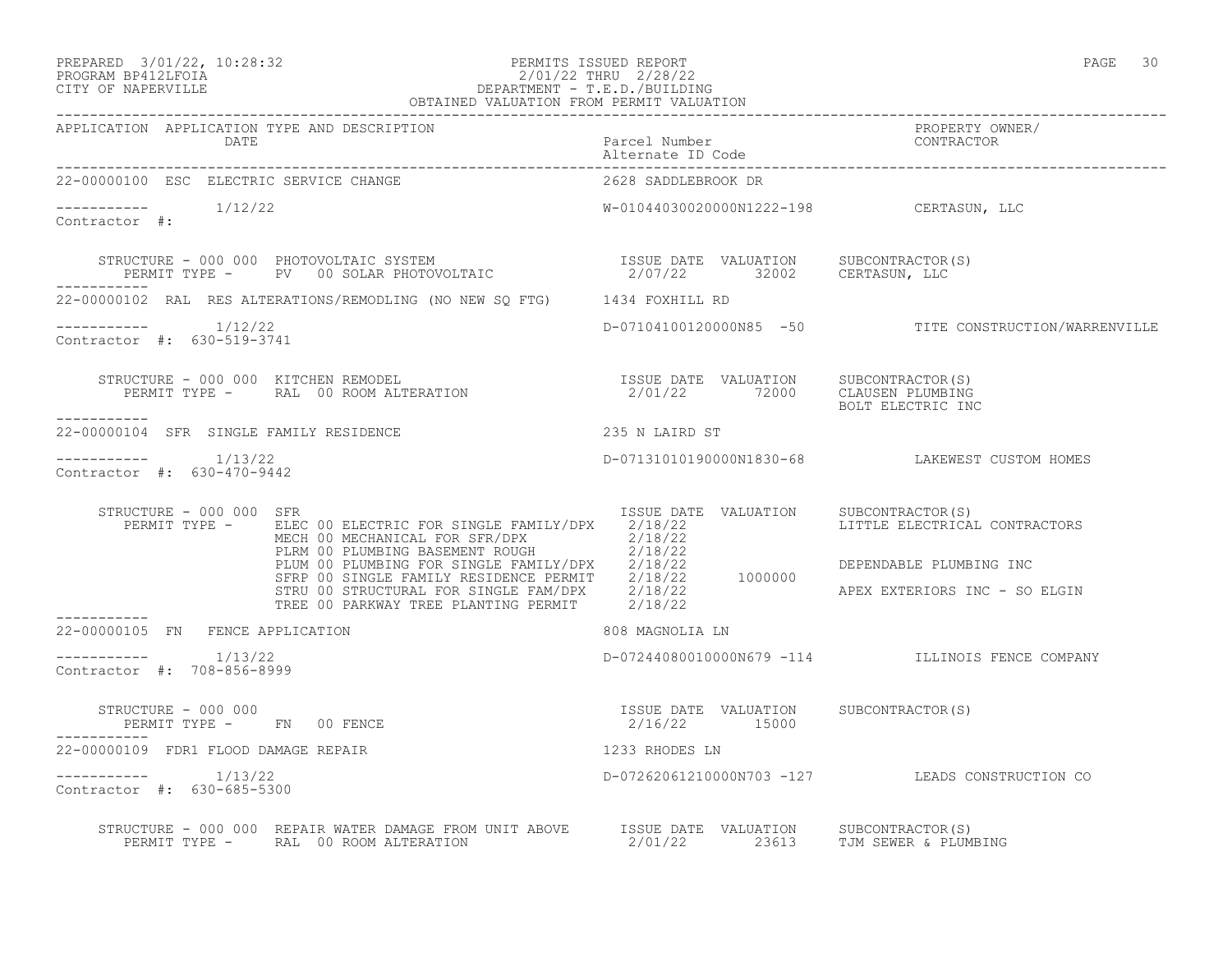| PREPARED           | $3/01/22$ , $10:28:32$ |  |
|--------------------|------------------------|--|
| PROCRAM RP412LFOIA |                        |  |

## PREPARED 3/01/22, 10:28:32 PERMITS ISSUED REPORT PAGE 31 PROGRAM BP412LFOIA 2/01/22 THRU 2/28/22 CITY OF NAPERVILLE DEPARTMENT - T.E.D./BUILDING

| OBTAINED VALUATION FROM PERMIT VALUATION                                                                                                                                                                                         |                                        |                                                           |
|----------------------------------------------------------------------------------------------------------------------------------------------------------------------------------------------------------------------------------|----------------------------------------|-----------------------------------------------------------|
| APPLICATION APPLICATION TYPE AND DESCRIPTION<br>DATE                                                                                                                                                                             | Parcel Number<br>Alternate ID Code     | PROPERTY OWNER/<br>CONTRACTOR                             |
| 22-00000109 (CONTINUED)                                                                                                                                                                                                          |                                        |                                                           |
| ___________                                                                                                                                                                                                                      |                                        | BT ELECTRICAL SERVICE INC                                 |
| ----------<br>1630 ITHACA DR<br>22-00000110 ESC ELECTRIC SERVICE CHANGE                                                                                                                                                          |                                        |                                                           |
| $--------$ 1/13/22<br>Contractor #: 630-964-0541                                                                                                                                                                                 |                                        | D-08333010520000N769 -179    QAKWOOD ELECTRIC - GENERATOR |
| STRUCTURE - 000 000 INSTALL SUB PANEL/CAR CHARGER      ISSUE DATE VALUATION     SUBCONTRACTOR(S)<br>PERMIT TYPE -    EVCR 00 ELECTRIC VEHICLE STATION RES     2/11/22     2000   OAKWOOD ELECTRIC - GENERATOR                    |                                        |                                                           |
| 22-00000111 ESC ELECTRIC SERVICE CHANGE                                                                                                                                                                                          | 822 CHANCELLOR CT                      |                                                           |
| Contractor #: 630-545-9343                                                                                                                                                                                                       |                                        | D-07243070220000N677 -113 ALTERNATING CURRENTS CORP       |
|                                                                                                                                                                                                                                  |                                        | ALTERNATING CURRENTS CORP                                 |
| 22-00000117 ESC ELECTRIC SERVICE CHANGE                                                                                                                                                                                          | 2703 PENNYROYAL CR                     |                                                           |
| -----------    1/13/22<br>Contractor #:                                                                                                                                                                                          | W-01221010910000N1249-274 SUN PRO      |                                                           |
| STRUCTURE - 000 000 PHOTOVALTAIC SYSTEM                           ISSUE DATE VALUATION    SUBCONTRACTOR(S)<br>PERMIT TYPE -     PV  00 SOLAR PHOTOVOLTAIC                        2/04/22        8850    MARC JONES CONSTRUCTION, |                                        |                                                           |
| 22-00000143 TSG TEMPORARY SIGNS                                                                                                                                                                                                  | 1315 S NAPER BL HM                     |                                                           |
| Contractor #: 773-301-8296                                                                                                                                                                                                       | D-08292030270000N1868-133 FIT KIWI LLC |                                                           |
| STRUCTURE – 000 000 TEMP. 3 FEATHER FLAGS 01/17-02/14 ISSUE DATE VALUATION SUBCONTRACTOR(S) PERMIT TYPE – TSG 00 TEMPORARY SIGN 2/07/22<br>------------                                                                          |                                        |                                                           |
| 22-00000145 CAL COMMERCIAL ALTERATION/REPAIR (NO NEW SQ FTG) 2728 W 75TH ST 120                                                                                                                                                  |                                        |                                                           |
| $--------$ 1/17/22<br>Contractor #: 773-885-9000                                                                                                                                                                                 |                                        | D-07273000240000N1573-139 ILLINOIS ELECTRICIANS GROUP     |
| RUCTURE - 000 000 SMOOTHIE KING<br>PERMIT TYPE - CCAD 00 COMMERCIAL - CAD - 1750/2 2/28/22 175000 - 115001 ELEUNOIS ELECTRICIANS GROUP<br>STRUCTURE - 000 000 SMOOTHIE KING<br>-----------                                       |                                        | ALL STATE PLUMBING INC                                    |
| 22-00000153 RAL RES ALTERATIONS/REMODLING (NO NEW SO FTG) 3764 OUICK FIRE DR                                                                                                                                                     |                                        |                                                           |
| 1/18/22<br>Contractor #: 630-796-9879                                                                                                                                                                                            |                                        | W-01103110240000N1839-229 JBN BUILDERS LLC                |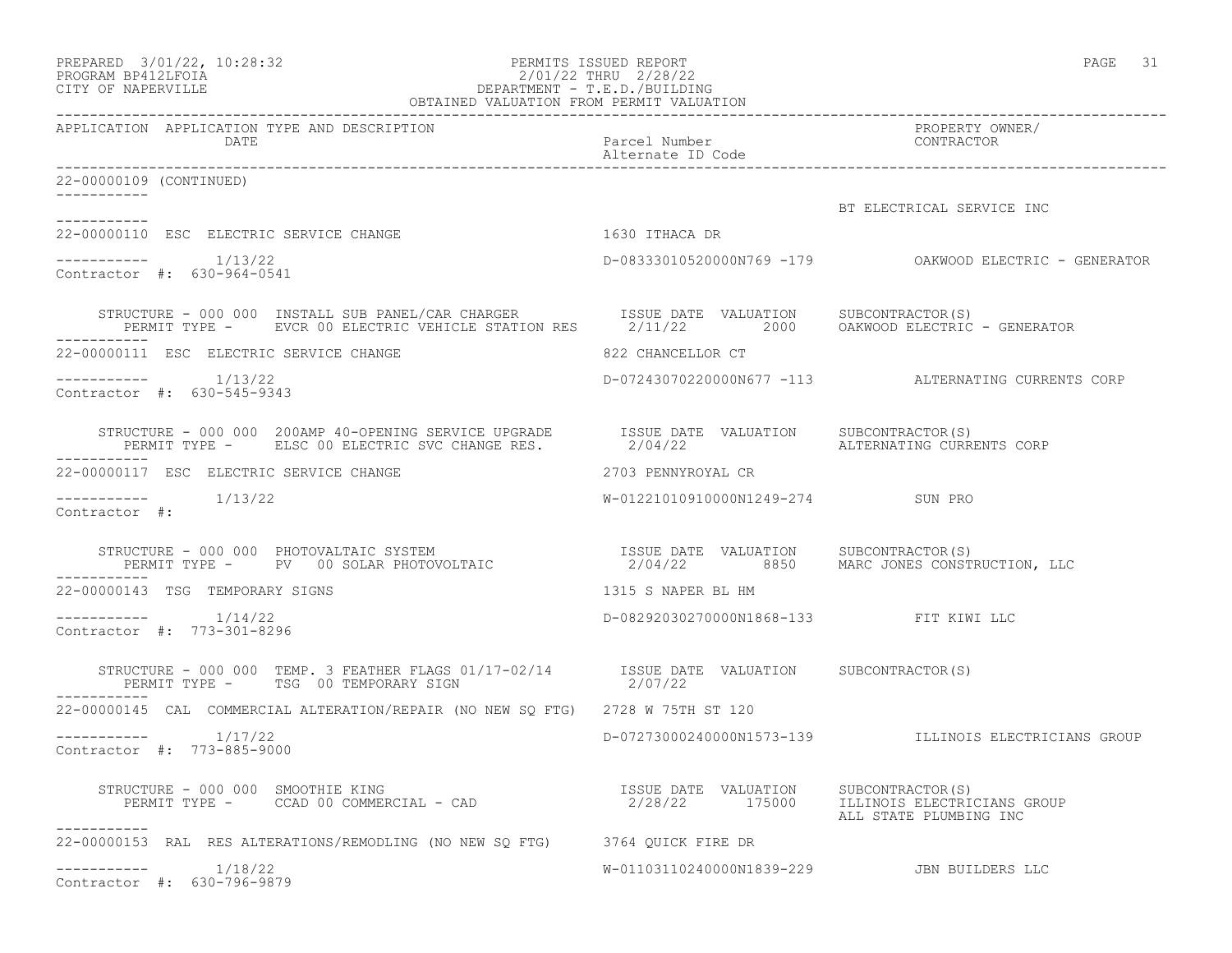### PREPARED 3/01/22, 10:28:32 PERMITS ISSUED REPORT PAGE 32 PROGRAM BP412LFOIA 2/01/22 THRU 2/28/22 CITY OF NAPERVILLE DEPARTMENT - T.E.D./BUILDING

| OBTAINED VALUATION FROM PERMIT VALUATION                                                                                                                                                                                                                                                               |                                           |                                                         |
|--------------------------------------------------------------------------------------------------------------------------------------------------------------------------------------------------------------------------------------------------------------------------------------------------------|-------------------------------------------|---------------------------------------------------------|
| APPLICATION APPLICATION TYPE AND DESCRIPTION<br>DATE                                                                                                                                                                                                                                                   | Parcel Number<br>Alternate ID Code        | PROPERTY OWNER/<br>CONTRACTOR                           |
| 22-00000153 (CONTINUED)<br>___________                                                                                                                                                                                                                                                                 |                                           |                                                         |
| STRUCTURE - 000 000 BASEMENT FINISHING                           ISSUE DATE VALUATION   SUBCONTRACTOR(S)<br>PERMIT TYPE -   FB  00 FINISHED BASEMENT                   2/09/22       41000   YOUR NAPERVILLE ELECTRICAN INC                                                                            |                                           |                                                         |
| ___________<br>22-00000157 ELEV ELEVATOR                                                                                                                                                                                                                                                               | 1203 TRANQUILITY CT                       |                                                         |
| $--------- 1/18/22$<br>Contractor #: 847-403-0133                                                                                                                                                                                                                                                      |                                           | D-08281011230000N1537-134 EXTENDED HOME LIVING SERVICES |
|                                                                                                                                                                                                                                                                                                        |                                           |                                                         |
| 22-00000159 CAL COMMERCIAL ALTERATION/REPAIR (NO NEW SO FTG) 1032 E OGDEN AV 112                                                                                                                                                                                                                       |                                           |                                                         |
| Contractor #: 312-316-1978                                                                                                                                                                                                                                                                             |                                           | D-08083000010000N364 -57 MODE CONSTRUCTION COMPANY      |
| $\begin{tabular}{lllllllllll} \texttt{STRUCTURE} & 000 000 & \texttt{ALIANZA MUFFLERS} & \texttt{BRAKES} & \texttt{ISSUE} & \texttt{DATE} & \texttt{VALUATION} & \texttt{SUBCONTRACTOR(S)} \\ \texttt{PERMIT TYPE} & - & \texttt{CMS 00 COMMERCIAL MISC. PERMIT} & 2/15/22 & 20000 & \\ \end{tabular}$ |                                           |                                                         |
| 22-00000160 RAL RES ALTERATIONS/REMODLING (NO NEW SQ FTG) 19 GREEN VALLEY DR                                                                                                                                                                                                                           |                                           |                                                         |
| Contractor #: 630-579-6600                                                                                                                                                                                                                                                                             |                                           | D-07144060080000N106 -82 RELIABLE HOME IMPROVEMENT      |
| STRUCTURE - 000 000 KITCHEN AND INTERIOR REMODEL (ISSUE DATE VALUATION SUBCONTRACTOR(S)<br>PERMIT TYPE - RAL 00 ROOM ALTERATION (2/08/22 53453 LITTLE ELECTRICAL CONTRACTORS                                                                                                                           |                                           |                                                         |
| 218 N COLUMBIA ST<br>22-00000162 ESC ELECTRIC SERVICE CHANGE                                                                                                                                                                                                                                           |                                           |                                                         |
| $--------- 1/18/22$<br>Contractor #: 847-201-2272                                                                                                                                                                                                                                                      | D-08182090020000N442 -71 CERTASUN LLC     |                                                         |
| STRUCTURE - 000 000 PHOTOVALTAIC SYSTEM                            ISSUE DATE VALUATION     SUBCONTRACTOR(S)<br>PERMIT TYPE -     PV   00 SOLAR PHOTOVOLTAIC                      2/11/22       22697     CERTASUN, LLC                                                                                |                                           |                                                         |
| 22-00000164 ESC ELECTRIC SERVICE CHANGE                                                                                                                                                                                                                                                                | 540 INDIAN HILLS CT                       |                                                         |
| $--------- 1/18/22$<br>Contractor #: 630-975-9756                                                                                                                                                                                                                                                      | D-07121060020000N1172-38 VINTAGE ELECTRIC |                                                         |
| STRUCTURE - 000 000 EMERGENCY ELECTRIC SERVICE CHANGE ISSUE DATE VALUATION SUBCONTRACTOR(S)                                                                                                                                                                                                            |                                           |                                                         |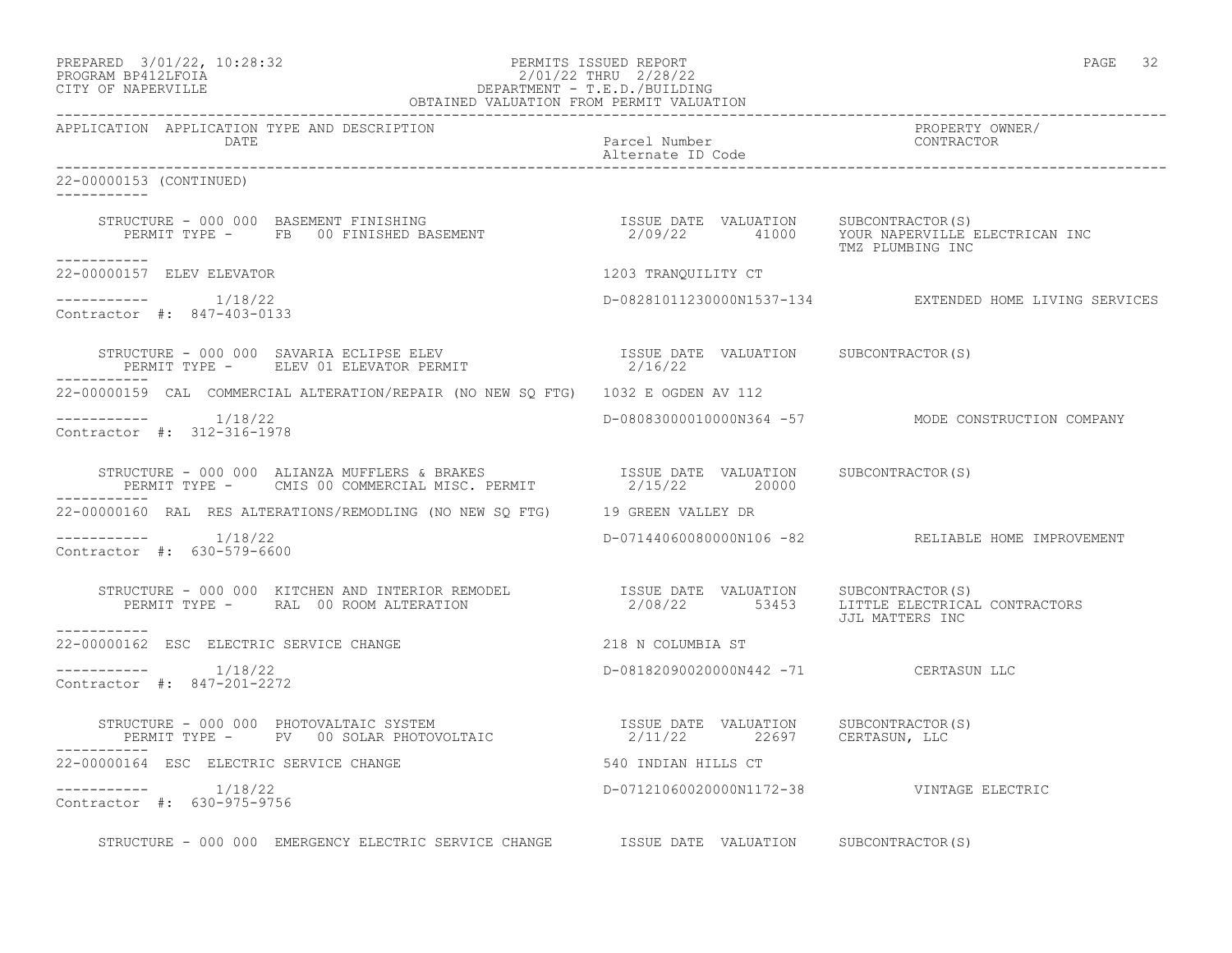### PREPARED 3/01/22, 10:28:32 PERMITS ISSUED REPORT PAGE 33 PROGRAM BP412LFOIA 2/01/22 THRU 2/28/22 CITY OF NAPERVILLE DEPARTMENT - T.E.D./BUILDING

| OBTAINED VALUATION FROM PERMIT VALUATION                                                                                                                                                                                                                                             |                                                       |                                                  |  |
|--------------------------------------------------------------------------------------------------------------------------------------------------------------------------------------------------------------------------------------------------------------------------------------|-------------------------------------------------------|--------------------------------------------------|--|
| APPLICATION APPLICATION TYPE AND DESCRIPTION<br>DATE                                                                                                                                                                                                                                 | Parcel Number<br>Alternate ID Code                    | PROPERTY OWNER/<br>CONTRACTOR                    |  |
| 22-00000164 (CONTINUED)                                                                                                                                                                                                                                                              |                                                       |                                                  |  |
| PERMIT TYPE - ELSC 00 ELECTRIC SVC CHANGE RES. 2/07/22 7 7 1 VINTAGE ELECTRIC                                                                                                                                                                                                        |                                                       |                                                  |  |
| -----------<br>22-00000168 ESC ELECTRIC SERVICE CHANGE                                                                                                                                                                                                                               | 2015 YELLOW DAISY CT                                  |                                                  |  |
| $--------$ 1/19/22<br>Contractor #: 630-363-0634                                                                                                                                                                                                                                     |                                                       | D-07094110700000N684 -48 CHARLES HINTON ELECTRIC |  |
| $\begin{tabular}{lllllllll} \multicolumn{2}{c}{STRUCTURE} & - & 000 & 000 & R/R & 100AMP PANEL & \multicolumn{2}{c}{D00} & TSSUE & DATE & VALUATION & SUBCONTRACTOR(S) \\ & PERMIT TYPE & - & ELSC & 00 ELECTRIC SVC CHANGE RES. & & 2/23/22 & & CHARLES HINTON EI \\ \end{tabular}$ |                                                       | CHARLES HINTON ELECTRIC, LLC                     |  |
| 22-00000171 SIGN SIGN APPLICATIONS                                                                                                                                                                                                                                                   | 1265 S NAPER BL                                       |                                                  |  |
| -----------    1/19/22<br>Contractor #: 630-717-9233                                                                                                                                                                                                                                 |                                                       |                                                  |  |
| PERMIT TYPE - SIGN 00 SIGN                                                                                                                                                                                                                                                           | ISSUE DATE VALUATION SUBCONTRACTOR(S)<br>2/09/22      | REAL NEON INCORPORATED                           |  |
| 22-00000173 FN FENCE APPLICATION                                                                                                                                                                                                                                                     | 3916 MALLARD LN                                       |                                                  |  |
| -----------    1/19/22<br>Contractor #: 708-856-8999                                                                                                                                                                                                                                 |                                                       | W-01103040050000N1046-229 ILLINOIS FENCE COMPANY |  |
| STRUCTURE - 000 000<br>PERMIT TYPE - FN 00 FENCE                                                                                                                                                                                                                                     | ISSUE DATE VALUATION SUBCONTRACTOR(S)<br>2/09/22 6915 |                                                  |  |
| 22-00000175 OCCI OCCUPANCY INSPECTION                                                                                                                                                                                                                                                | 4003 PLAINFIELD/NAPERVILLE RD 111                     |                                                  |  |
| -----------    1/20/22<br>Contractor #:                                                                                                                                                                                                                                              | W-01142021041006N1570-247 OWNER/CONTRACTOR            |                                                  |  |
| STRUCTURE - 000 000 DEMOCRATIC PARTY OF WHEATLAND TOWNSHIP ISSUE DATE VALUATION SUBCONTRACTOR(S)<br>PERMIT TYPE - OCC 01 OCC INSPECT. PERMIT COM/RST 2/07/22                                                                                                                         |                                                       |                                                  |  |
| 22-00000181 RAL RES ALTERATIONS/REMODLING (NO NEW SQ FTG) 414 RIVER BLUFF CR                                                                                                                                                                                                         |                                                       |                                                  |  |
| $--------- 1/20/22$<br>Contractor #: 715-889-2592                                                                                                                                                                                                                                    |                                                       | D-07133170230000N609 -83 CHURCHILL CONSTRUCTION  |  |
| STRUCTURE - 000 000 R/R DECK & REMODEL EXISTING KITCHEN ISSUE DATE VALUATION SUBCONTRACTOR(S)<br>PERMIT TYPE - RAL 00 ROOM ALTERATION                                                                                                                                                | 2/22/22 60000 BOOTS ELECTRIC                          | CUPELLO MECHANICAL                               |  |
| -----------<br>22-00000184 DECK DECK                                                                                                                                                                                                                                                 | 2628 LUPINE CR                                        |                                                  |  |
| ----------- 1/20/22<br>Contractor #: 630-420-1940                                                                                                                                                                                                                                    | W-01223070070000N1420-289 WARNERS DECKING             |                                                  |  |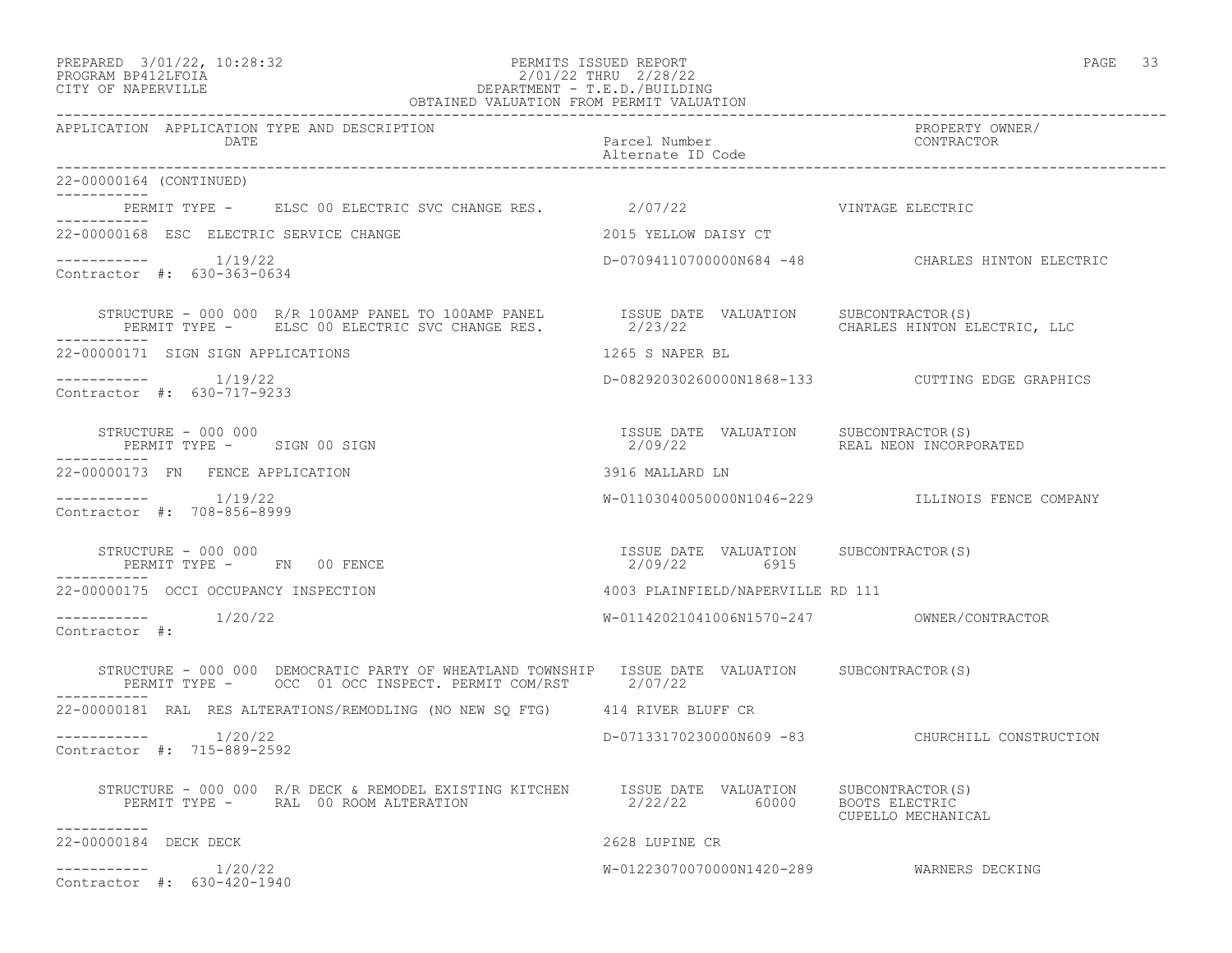PREPARED 3/01/22, 10:28:32 PERMITS ISSUED REPORT PAGE 34

# PROGRAM BP412LFOIA 2/01/22 THRU 2/28/22 CITY OF NAPERVILLE DEPARTMENT - T.E.D./BUILDING

| OBTAINED VALUATION FROM PERMIT VALUATION                                                                                                           |                                                       |                                                     |
|----------------------------------------------------------------------------------------------------------------------------------------------------|-------------------------------------------------------|-----------------------------------------------------|
| APPLICATION APPLICATION TYPE AND DESCRIPTION<br>DATE                                                                                               | Parcel Number<br>Alternate ID Code                    | PROPERTY OWNER/<br>CONTRACTOR                       |
| 22-00000184 (CONTINUED)                                                                                                                            |                                                       |                                                     |
| STRUCTURE – 000 000 DECK<br>PERMIT TYPE – DECK 00 DECK – 1990 – 1990 – 2/09/22 – 29000 – WARNERS DECKING<br>------------                           |                                                       |                                                     |
| 22-00000186 RAL RES ALTERATIONS/REMODLING (NO NEW SQ FTG) 4711 SASSAFRAS LN                                                                        |                                                       |                                                     |
| $--------- 1/20/22$<br>Contractor #: 630-579-6600                                                                                                  |                                                       | W-01174090180000N1526-256 RELIABLE HOME IMPROVEMENT |
| -----------                                                                                                                                        |                                                       | MDS ELECTRIC INC                                    |
| 22-00000188 OCCI OCCUPANCY INSPECTION                                                                                                              | 1300 W OGDEN AV 104                                   |                                                     |
| $--------- 1/21/22$<br>Contractor #:                                                                                                               |                                                       |                                                     |
| STRUCTURE - 000 000 E-Z TECH PAINTLESS DENT REMOVAL ISSUE DATE VALUATION SUBCONTRACTOR(S) PERMIT TYPE - OCC 00 OCC INSPECT. PERMIT COM/RST 2/02/22 |                                                       |                                                     |
| 22-00000189 FN FENCE APPLICATION                                                                                                                   | 1952 STANFORD DR                                      |                                                     |
| $--------- 1/21/22$<br>Contractor #: 630-551-3400                                                                                                  |                                                       | D-08333070260000N281 -179 CLASSIC FENCE INC         |
| STRUCTURE - 000 000<br>PERMIT TYPE - FN 00 FENCE<br>-----------                                                                                    | ISSUE DATE VALUATION SUBCONTRACTOR(S)<br>2/24/22 8150 |                                                     |
| 22-00000195 SIGN SIGN APPLICATIONS                                                                                                                 | 8 W GARTNER RD 120                                    |                                                     |
| $--------- 1/21/22$<br>Contractor #: 630-656-1085                                                                                                  |                                                       | D-08301050130000N452 -130 ELEVATE SIGN GROUP        |
| STRUCTURE - 000 000<br>PERMIT TYPE - SIGN 00 SIGN<br>-----------                                                                                   | ISSUE DATE VALUATION SUBCONTRACTOR(S)                 |                                                     |
| 22-00000199 DECK DECK                                                                                                                              | 4808 BRABAZON CT                                      |                                                     |
| $--------- 1/24/22$<br>Contractor #: 312-765-3998                                                                                                  | W-01163080230000N1555-257 WOLF SPIRIT LLC             |                                                     |
|                                                                                                                                                    | ISSUE DATE VALUATION SUBCONTRACTOR(S)                 |                                                     |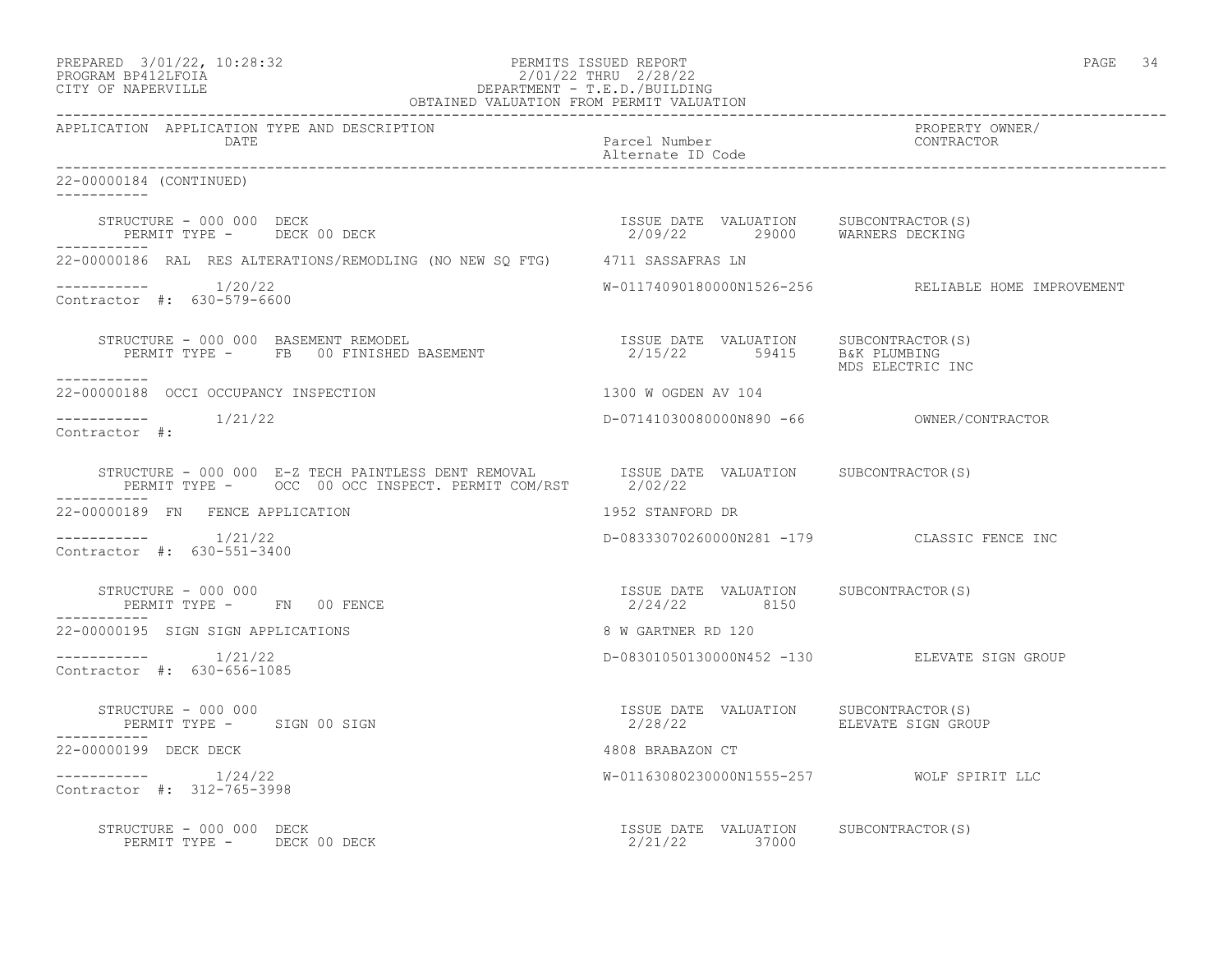#### PREPARED 3/01/22, 10:28:32 PERMITS ISSUED REPORT PAGE 35 PROGRAM BP412LFOIA 2/01/22 THRU 2/28/22 CITY OF NAPERVILLE DEPARTMENT - T.E.D./BUILDING

| OBTAINED VALUATION FROM PERMIT VALUATION                                                                                                                                                                                                                                                                                                                  |                                                       |                                                        |
|-----------------------------------------------------------------------------------------------------------------------------------------------------------------------------------------------------------------------------------------------------------------------------------------------------------------------------------------------------------|-------------------------------------------------------|--------------------------------------------------------|
| APPLICATION APPLICATION TYPE AND DESCRIPTION<br><b>DATE</b>                                                                                                                                                                                                                                                                                               | Parcel Number<br>Alternate ID Code                    | PROPERTY OWNER/<br>CONTRACTOR                          |
| 22-00000205 FABD FIRE ALARM                                                                                                                                                                                                                                                                                                                               | 504 N RIVER RD                                        |                                                        |
| Contractor #: 630-616-4990                                                                                                                                                                                                                                                                                                                                | D-07141010110000N1417-66 S&S SYSTEMS                  |                                                        |
| $\begin{array}{cccccc} \texttt{STRUCTURE} & - & 000 & 000 & & & & \\ \texttt{PERMIT TYPE} & - & \texttt{FABD} & 00 & \texttt{FIRE} & \texttt{ALBARM} & & & \\ \end{array} \qquad \begin{array}{cccccc} \texttt{ISSUE} & \texttt{DATE} & \texttt{VALUATION} & & \texttt{SUBCONTRACTOR(S)} \\ & 2/04/22 & & & S & S & S \end{array}$<br>STRUCTURE – 000 000 |                                                       |                                                        |
| 22-00000206 RAL RES ALTERATIONS/REMODLING (NO NEW SO FTG) 1708 KILLDEER DR                                                                                                                                                                                                                                                                                |                                                       |                                                        |
| $--------- 1/24/22$<br>Contractor #: 630-688-0655                                                                                                                                                                                                                                                                                                         |                                                       | D-08312140050000N568 -161 DELTA CITY CONSTRUCTION, INC |
| STRUCTURE – 000 000 REMODEL KITCHEN & BATH                             ISSUE DATE VALUATION     SUBCONTRACTOR(S)<br>PERMIT TYPE –      RAL  00 ROOM ALTERATION                                 2/10/22       75000     NAS PLUMBI<br>-----------                                                                                                          |                                                       | YN ELECTRICAL                                          |
| 22-00000207 BDD DEMOLITION SINGLE FAMILY                                                                                                                                                                                                                                                                                                                  | 605 N EAGLE ST                                        |                                                        |
| $--------- 1/24/22$<br>Contractor #: 630-470-9442                                                                                                                                                                                                                                                                                                         |                                                       | D-07132040170000N42 -69 LAKEWEST CUSTOM HOMES          |
| STRUCTURE - 000 000 BDD<br>PERMIT TYPE -   BDD 00 DEMOLITION PERMIT                       2/22/22         J G M CONCRETE INC                                                                                                                                                                                                                              |                                                       |                                                        |
| 22-00000211 FN FENCE APPLICATION                                                                                                                                                                                                                                                                                                                          | 1091 COLLINGWOOD DR                                   |                                                        |
| $--------- 1/25/22$<br>Contractor #: 708-301-1200                                                                                                                                                                                                                                                                                                         |                                                       | D-08204090380000N108 -118 AMERICA'S BACKYARD/JOLIET    |
| STRUCTURE - 000 000<br>PERMIT TYPE - FN 00 FENCE                                                                                                                                                                                                                                                                                                          | ISSUE DATE VALUATION SUBCONTRACTOR(S)<br>2/21/22 5900 |                                                        |
| 22-00000212 OCCI OCCUPANCY INSPECTION                                                                                                                                                                                                                                                                                                                     | 1935 SPRINGBROOK SQUARE DR 105                        |                                                        |
| Contractor #:                                                                                                                                                                                                                                                                                                                                             |                                                       |                                                        |
| STRUCTURE - 000 000 UNITED MAIL SERVICE                         ISSUE DATE VALUATION     SUBCONTRACTOR(S)<br>PERMIT TYPE -     OCC  00 OCC INSPECT. PERMIT COM/RST       2/02/22                                                                                                                                                                          |                                                       |                                                        |
| 22-00000214 OCCI OCCUPANCY INSPECTION                                                                                                                                                                                                                                                                                                                     | 2835 SHOWPLACE DR 103                                 |                                                        |
| $--------- 1/25/22$<br>Contractor #:                                                                                                                                                                                                                                                                                                                      |                                                       |                                                        |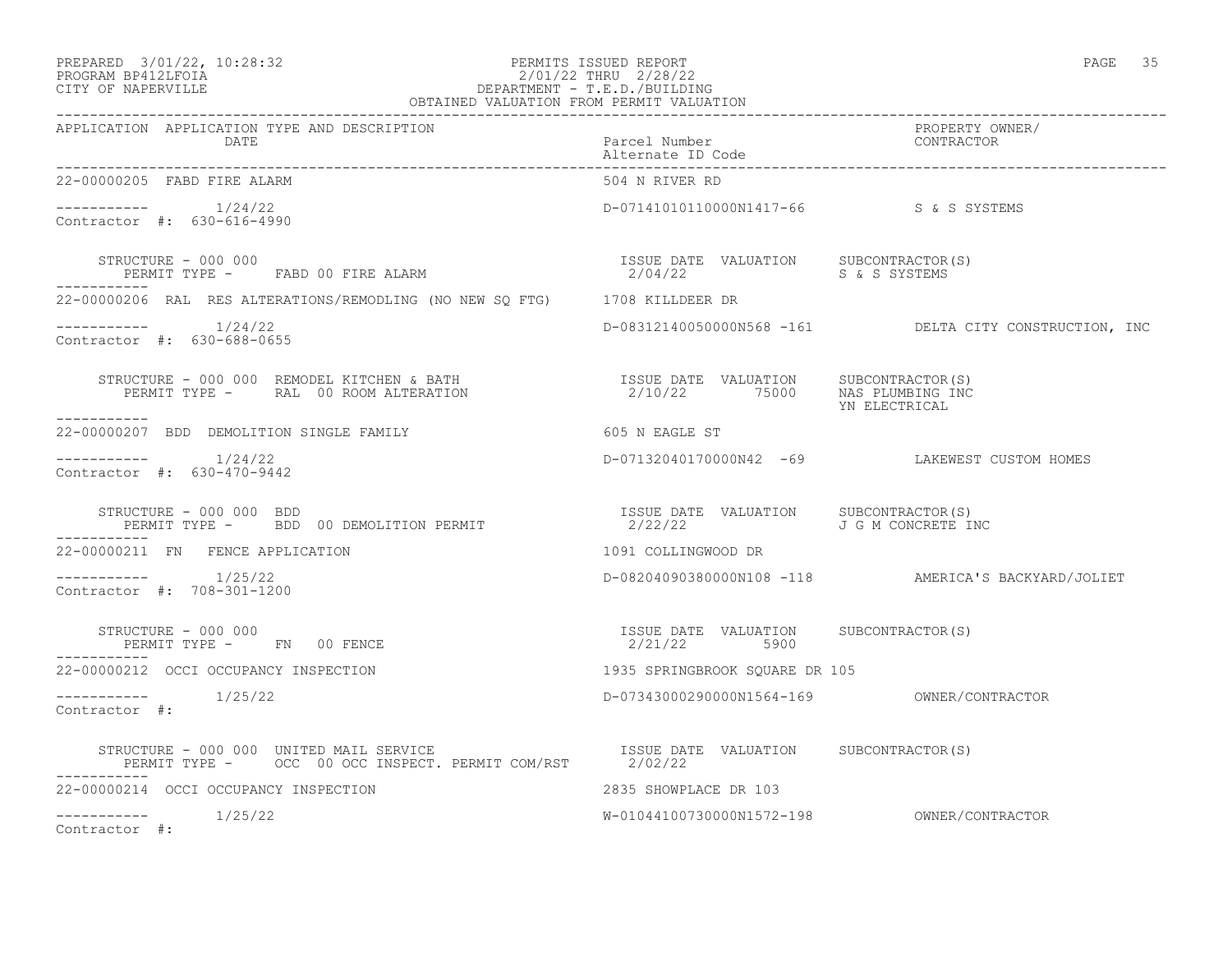PREPARED 3/01/22, 10:28:32 PERMITS ISSUED REPORT PAGE 36

### PROGRAM BP412LFOIA 2/01/22 THRU 2/28/22 CITY OF NAPERVILLE DEPARTMENT - T.E.D./BUILDING OBTAINED VALUATION FROM PERMIT VALUATION

| APPLICATION APPLICATION TYPE AND DESCRIPTION<br>DATE              |                                                                                                                                                                                                                                      | Parcel Number                                                         | PROPERTY OWNER/<br>CONTRACTOR                           |
|-------------------------------------------------------------------|--------------------------------------------------------------------------------------------------------------------------------------------------------------------------------------------------------------------------------------|-----------------------------------------------------------------------|---------------------------------------------------------|
| 22-00000214 (CONTINUED)<br>___________                            |                                                                                                                                                                                                                                      |                                                                       |                                                         |
|                                                                   |                                                                                                                                                                                                                                      |                                                                       |                                                         |
| 22-00000222 ESC ELECTRIC SERVICE CHANGE                           |                                                                                                                                                                                                                                      | 3019 FOREST CREEK CT                                                  |                                                         |
| $--------- 1/26/22$<br>Contractor #: 443-538-2958                 |                                                                                                                                                                                                                                      | $W-01121010120000N1476-218$ TESLA, INC.                               |                                                         |
|                                                                   | STRUCTURE - 000 000 PHOTOVALTAIC SYSTEM                           ISSUE DATE VALUATION     SUBCONTRACTOR(S)<br>PERMIT TYPE -      PV   00 SOLAR PHOTOVOLTAIC                       2/07/22      13536      TESLA, INC.               |                                                                       |                                                         |
| 22-00000224 ESC ELECTRIC SERVICE CHANGE                           |                                                                                                                                                                                                                                      | 1919 CROSSING CT                                                      |                                                         |
| $--------- 1/26/22$<br>Contractor #: 443-538-2958                 |                                                                                                                                                                                                                                      | $D-07272010050000N69$ $-125$ TESLA, INC.                              |                                                         |
|                                                                   | STRUCTURE - 000 000 PHOTOVALTAIC SYSTEM                            ISSUE DATE VALUATION     SUBCONTRACTOR(S)<br>PERMIT TYPE -      PV   00 SOLAR PHOTOVOLTAIC                       2/03/22      18000      TESLA, INC.              |                                                                       |                                                         |
| 22-00000225 ESC ELECTRIC SERVICE CHANGE                           |                                                                                                                                                                                                                                      | 3120 TWILIGHT AV                                                      |                                                         |
| $--------- 1/26/22$<br>Contractor #: 443-538-2958                 |                                                                                                                                                                                                                                      | W-01094100060000N1457-228 TESLA, INC.                                 |                                                         |
| . _ _ _ _ _ _ _ _ _ _ _                                           | STRUCTURE - 000 000 PHOTOVALTAIC SYSTEM                            ISSUE DATE VALUATION     SUBCONTRACTOR(S)<br>PERMIT TYPE -      PV   00 SOLAR PHOTOVOLTAIC                       2/09/22        50000     TESLA, INC.             |                                                                       |                                                         |
| 22-00000228 SIGN SIGN APPLICATIONS                                |                                                                                                                                                                                                                                      | 1504 N NAPER BL 144                                                   |                                                         |
| $--------- 1/26/22$<br>Contractor #: 630-482-9901                 |                                                                                                                                                                                                                                      | D-08082000510000N1003-43 AUBREY SIGN CO                               |                                                         |
| STRUCTURE - 000 000<br>PERMIT TYPE - SIGN 00 SIGN<br>------------ |                                                                                                                                                                                                                                      | ISSUE DATE VALUATION SUBCONTRACTOR(S)<br>2/24/22 CENTRAL STATES SIGNS |                                                         |
| 22-00000229 PAT PATIO APPLICATION                                 |                                                                                                                                                                                                                                      | 4291 LACEBARK LN                                                      |                                                         |
| $--------- 1/26/22$<br>Contractor #: 630-518-0946                 |                                                                                                                                                                                                                                      |                                                                       | W-01174140070000N1711-256 PREMIER LANDSCAPE CONTRACTORS |
|                                                                   | STRUCTURE - 000 000 PATIO, PERGOLA, GRILL CENTER, FIRE PIT ISSUE DATE VALUATION SUBCONTRACTOR(S)<br>PERMIT TYPE - PAT 00 PATIO 2/09/22 137750 CHICAGO LIGHTING & ELECTRIC<br>PERG 00 PERGOLA / ARBOR 2/09/22 137750 CHICAGO LIGHTING |                                                                       |                                                         |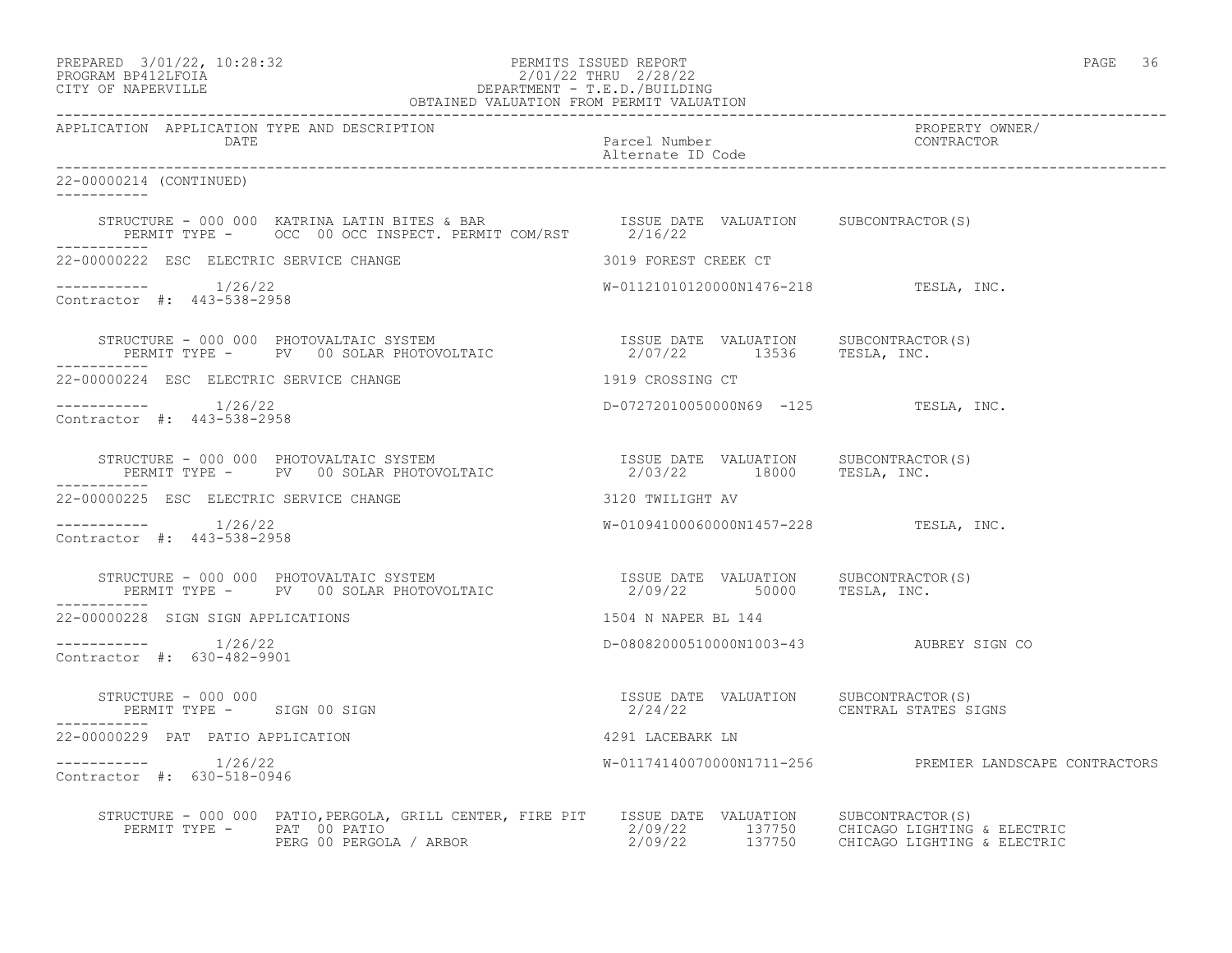#### PREPARED 3/01/22, 10:28:32 PERMITS ISSUED REPORT PAGE 37 PROGRAM BP412LFOIA 2/01/22 THRU 2/28/22 CITY OF NAPERVILLE DEPARTMENT - T.E.D./BUILDING OBTAINED VALUATION FROM PERMIT VALUATION

| APPLICATION APPLICATION TYPE AND DESCRIPTION<br>DATE                              | Parcel Number                                                                | PROPERTY OWNER/<br>CONTRACTOR                            |
|-----------------------------------------------------------------------------------|------------------------------------------------------------------------------|----------------------------------------------------------|
| 22-00000230 RAD RES ADDITIONS (NEW SO FTG)                                        | 1829 PRINCETON CR                                                            |                                                          |
| $--------- 1/26/22$<br>Contractor #: 630-466-2611                                 |                                                                              | D-08284020100000N160 -150 UPSCALE REMODELING-SUGAR GROVE |
| STRUCTURE - 000 000 2021 TORNADO DAMAGE<br>PERMIT TYPE -     RAD 00 ROOM ADDITION | ISSUE DATE VALUATION SUBCONTRACTOR(S)<br>2/10/22 115198 HOBSON PLUMBING      | RELIABLE ELECTRICAL CONTRACTOR                           |
| -----------<br>22-00000241 FSBD FIRE PROTECTION SYSTEM                            | 1601 W DIEHL RD                                                              |                                                          |
| $--------- 1/27/22$<br>Contractor #: 630-948-1144                                 |                                                                              | D-07033040230000N543 -19 JOHNSON CONTROLS FIRE PROTECTI  |
| STRUCTURE - 000 000<br>PERMIT TYPE - FSBD 00 FIRE SPRINKLER PERMIT                | ISSUE DATE VALUATION SUBCONTRACTOR(S)<br>2/07/22                             | JOHNSON CONTROLS FIRE PROTECTI                           |
| 22-00000242 SIGN SIGN APPLICATIONS                                                | 1751 W DIEHL RD #02                                                          |                                                          |
| $--------- 1/28/22$<br>Contractor #: 630-510-2020                                 |                                                                              | D-07033010080000N836 -18 PARVIN-CLAUSS SIGN CO           |
| STRUCTURE – 000 000<br>PERMIT TYPE - SIGN 00 SIGN                                 | ISSUE DATE VALUATION SUBCONTRACTOR(S)<br>2/07/22                             | PARVIN-CLAUSS SIGN CO                                    |
| 22-00000243 FN FENCE APPLICATION                                                  | 4 N BIRCHWOOD DR                                                             |                                                          |
| $--------- 1/28/22$<br>Contractor #: 708-856-8999                                 |                                                                              | D-07143100110000N179 -81 ILLINOIS FENCE COMPANY          |
| STRUCTURE - 000 000<br>PERMIT TYPE - FN 00 FENCE                                  | ISSUE DATE VALUATION SUBCONTRACTOR(S)<br>2/21/22 5795                        |                                                          |
| -----------<br>22-00000244 FN FENCE APPLICATION                                   | 623 FREDRICKSBURG CT                                                         |                                                          |
| $--------- 1/28/22$<br>Contractor #: 708-856-8999                                 |                                                                              | D-07243100050000N680 -113 ILLINOIS FENCE COMPANY         |
| STRUCTURE - 000 000<br>PERMIT TYPE - FN 00 FENCE                                  | ISSUE DATE VALUATION SUBCONTRACTOR(S)<br>2/04/22 8030 ILLINOIS FENCE COMPANY |                                                          |
| -----------<br>22-00000249 SFR SINGLE FAMILY RESIDENCE                            | 2547 ACCOLADE AV                                                             |                                                          |
| $--------- 1/28/22$<br>Contractor #: 817-875-7057                                 | W-01103060420000N1841-229 PULTE GROUP                                        |                                                          |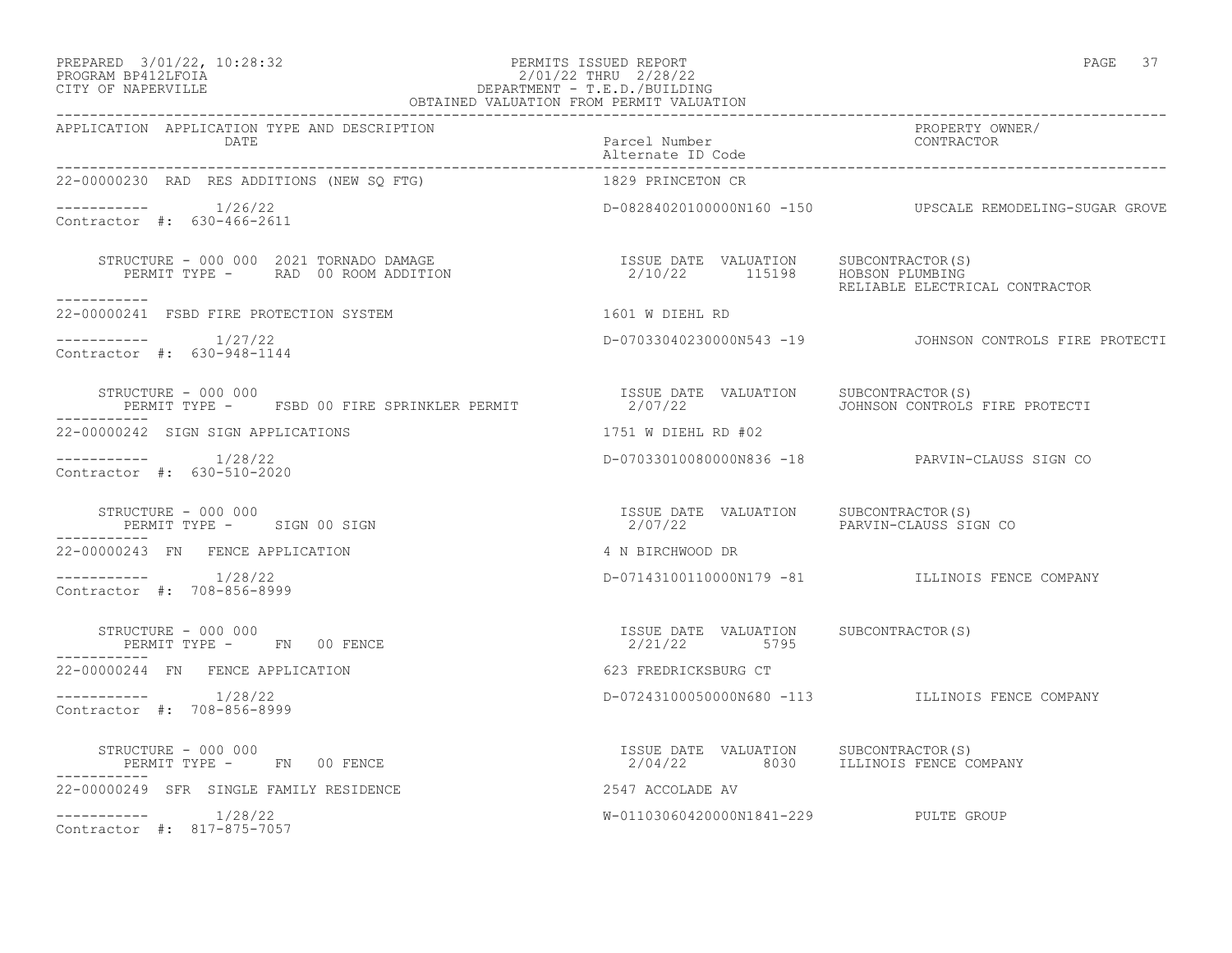| PREPARED | $3/01/22$ , $10:28:32$ |  |
|----------|------------------------|--|
| -------- |                        |  |

# PREPARED 3/01/22, 10:28:32 PERMITS ISSUED REPORT<br>PROGRAM BP412LFOIA PAGE 38 2/01/22 THRU 2/28/22 PROGRAM BP412LFOIA 2/01/22 THRU 2/28/22 CITY OF NAPERVILLE DEPARTMENT - T.E.D./BUILDING

|                                       |                            | OBTAINED VALUATION FROM PERMIT VALUATION                                                                                                                                                                                                                                              |                                        |                                                                                                                          |
|---------------------------------------|----------------------------|---------------------------------------------------------------------------------------------------------------------------------------------------------------------------------------------------------------------------------------------------------------------------------------|----------------------------------------|--------------------------------------------------------------------------------------------------------------------------|
|                                       | DATE                       | APPLICATION APPLICATION TYPE AND DESCRIPTION                                                                                                                                                                                                                                          | Parcel Number                          | PROPERTY OWNER/<br>CONTRACTOR                                                                                            |
| 22-00000249 (CONTINUED)<br>__________ |                            |                                                                                                                                                                                                                                                                                       |                                        |                                                                                                                          |
|                                       | STRUCTURE - 000 000 SFR    | PERMIT TYPE - ELEC 00 ELECTRIC FOR SINGLE FAMILY/DPX 2/24/22<br>MECH 00 MECHANICAL FOR SFR/DPX 2/24/22<br>PLRM 00 PLUMBING BASEMENT ROUGH 2/24/22<br>PLUM 00 PLUMBING FOR SINGLE FAMILY/DPX 2/24/22<br>S3 PLUMBING STRP 00 SINGLE FAMILY RESIDENCE PERMIT 2/24/22 195800 RABY ROOFING |                                        | ISSUE DATE VALUATION SUBCONTRACTOR(S)<br>SUPERIOR ELECTRICAL TECHNOLOGI<br>S3 PLUMBING<br>HOLIDAY SEWER & WATER/WAUCONDA |
|                                       |                            | STRU 00 STRUCTURAL FOR SINGLE FAM/DPX 2/24/22                                                                                                                                                                                                                                         |                                        | HOLIDAY SEWER & WATER/WAUCONDA                                                                                           |
|                                       |                            | 22-00000251 SFR SINGLE FAMILY RESIDENCE                                                                                                                                                                                                                                               | 2831 LANCELOT LN                       |                                                                                                                          |
|                                       | Contractor #: 817-875-7057 |                                                                                                                                                                                                                                                                                       | W-01103070120000N1842-229 PULTE GROUP  |                                                                                                                          |
|                                       | STRUCTURE - 000 000 SFR    | PERMIT TYPE - ELEC 00 ELECTRIC FOR SINGLE FAMILY/DPX 2/24/22<br>MECH 00 MECHANICAL FOR SFR/DPX 2/24/22<br>MECH 00 MECHANICAL FOR SFR/DPX $2/24/22$<br>PLRM 00 PLUMBING BASEMENT ROUGH $2/24/22$                                                                                       | ISSUE DATE VALUATION SUBCONTRACTOR(S)  | SUPERIOR ELECTRICAL TECHNOLOGI<br>S3 PLUMBING                                                                            |
|                                       |                            | PLUM 00 PLUMBING FOR SINGLE FAMILY/DPX 2/24/22<br>S3 PLUMBING SFRP 00 SINGLE FAMILY RESIDENCE PERMIT 2/24/22 195800 RABY ROOFING                                                                                                                                                      |                                        | HOLIDAY SEWER & WATER/WAUCONDA<br>HOLIDAY SEWER & WATER/WAUCONDA                                                         |
| ----------                            |                            | STRU 00 STRUCTURAL FOR SINGLE FAM/DPX 2/24/22                                                                                                                                                                                                                                         |                                        |                                                                                                                          |
|                                       |                            | 22-00000253 OCCI OCCUPANCY INSPECTION                                                                                                                                                                                                                                                 | 1832 CENTRE POINT CR 106               |                                                                                                                          |
| Contractor #:                         |                            |                                                                                                                                                                                                                                                                                       |                                        |                                                                                                                          |
|                                       |                            | STRUCTURE - 000 000 NEW PAINT & CARPET TSSUE DATE VALUATION SUBCONTRACTOR(S) PERMIT TYPE - OCC 00 OCC INSPECT. PERMIT COM/RST 2/08/22                                                                                                                                                 |                                        |                                                                                                                          |
|                                       |                            | 22-00000255 OCCI OCCUPANCY INSPECTION                                                                                                                                                                                                                                                 | 1832 CENTRE POINT CR 103               |                                                                                                                          |
| Contractor #:                         | -----------    1/28/22     |                                                                                                                                                                                                                                                                                       |                                        |                                                                                                                          |
|                                       |                            | STRUCTURE – 000 000 NEW PAINT & CARPET<br>PERMIT TYPE – OCC 00 OCC INSPECT. PERMIT COM/RST 2/08/22                                                                                                                                                                                    |                                        |                                                                                                                          |
|                                       |                            | 22-00000256 ESC ELECTRIC SERVICE CHANGE                                                                                                                                                                                                                                               | 671 CAVALCADE CR                       |                                                                                                                          |
| ------------                          | 1/31/22                    |                                                                                                                                                                                                                                                                                       | D-08194040280000N421 -116 ABC ELECTRIC |                                                                                                                          |

Contractor #: 847-419-1000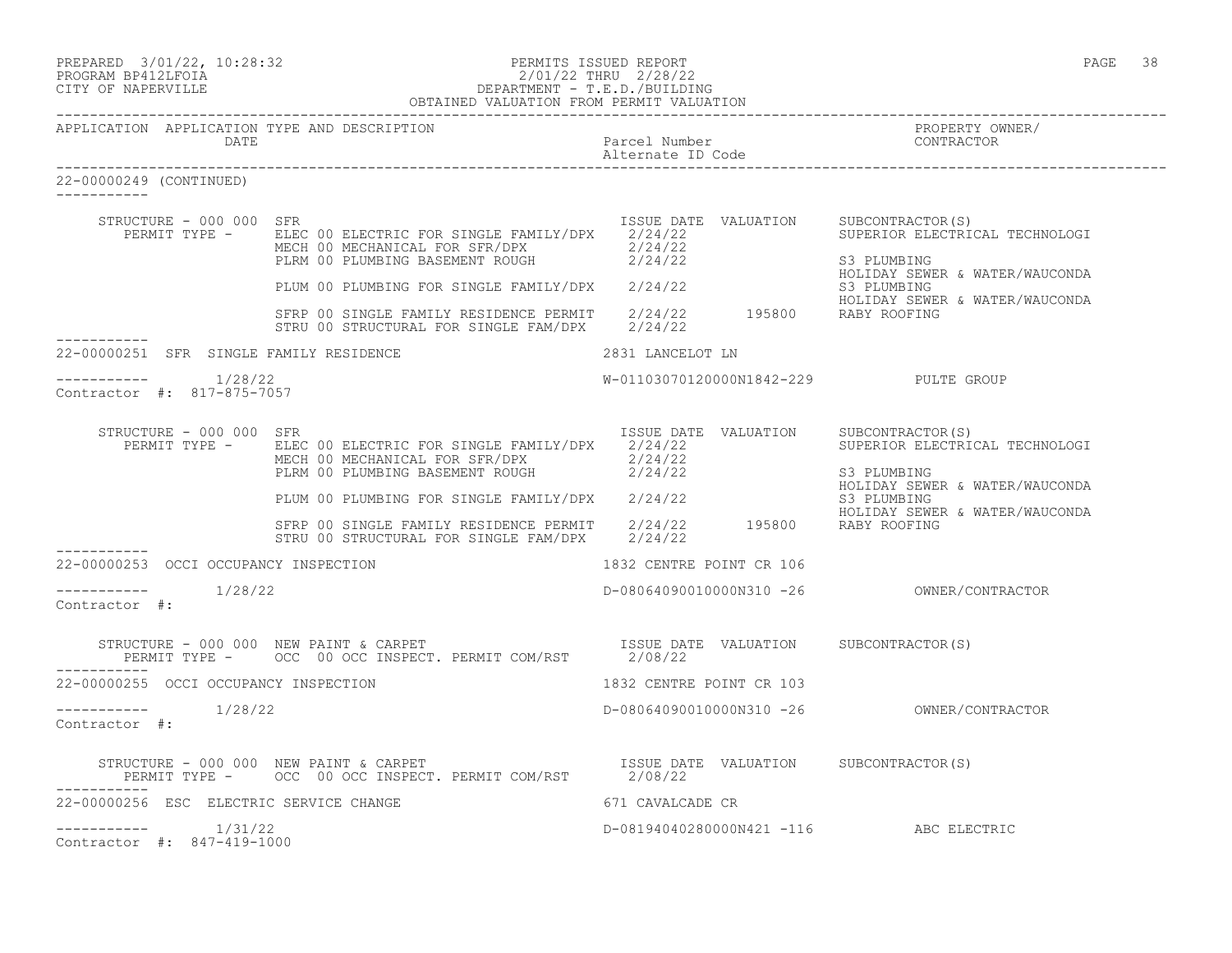| PREPARED | 3/01/22, 10:28:32 |  |
|----------|-------------------|--|
|          |                   |  |

# PREPARED 3/01/22, 10:28:32 PERMITS ISSUED REPORT<br>PROGRAM BP412LFOIA PAGE 39 2/01/22 THRU 2/28/22 PROGRAM BP412LFOIA 2/01/22 THRU 2/28/22<br>CITY OF NAPERVILLE DEPARTMENT - T.E.D./BUILDIN CITY OF NAPERVILLE DEPARTMENT - T.E.D./BUILDING

| OBTAINED VALUATION FROM PERMIT VALUATION                                                                                                                                                     |                                                                               |                                                  |
|----------------------------------------------------------------------------------------------------------------------------------------------------------------------------------------------|-------------------------------------------------------------------------------|--------------------------------------------------|
| APPLICATION APPLICATION TYPE AND DESCRIPTION<br>DATE                                                                                                                                         | Parcel Number<br>Alternate ID Code                                            | PROPERTY OWNER/<br>CONTRACTOR                    |
| 22-00000256 (CONTINUED)<br>___________                                                                                                                                                       |                                                                               |                                                  |
| STRUCTURE - 000 000 INSTALL LIGHT FIXTURE, INSTALL 4 GFCI   ISSUE DATE VALUATION   SUBCONTRACTOR(S)<br>PERMIT TYPE - ELSC 00 ELECTRIC SVC CHANGE RES. 2/21/22 ABC HEATING, PLUMBING, COOLING |                                                                               |                                                  |
| 22-00000260 FABD FIRE ALARM                                                                                                                                                                  | 2112 FERRY RD 111                                                             |                                                  |
| $--------- 1/31/22$<br>Contractor #: 630-530-2400                                                                                                                                            |                                                                               | D-07042030110001N1705-3 ZOEPAZ ALARM COMPANY     |
|                                                                                                                                                                                              |                                                                               |                                                  |
| 22-00000262 FN FENCE APPLICATION                                                                                                                                                             | 5319 CHRISTA DR                                                               |                                                  |
| $--------- 1/31/22$<br>Contractor #: 708-856-8999                                                                                                                                            |                                                                               | W-01202020140000N1521-271 ILLINOIS FENCE COMPANY |
| STRUCTURE - 000 000<br>PERMIT TYPE - FN 00 FENCE                                                                                                                                             | ISSUE DATE VALUATION SUBCONTRACTOR(S)<br>ISSUE DATE VALUATION<br>2/24/22 4262 |                                                  |
| 22-00000265 RAL RES ALTERATIONS/REMODLING (NO NEW SQ FTG) 334 CARRIAGE HILL RD                                                                                                               |                                                                               |                                                  |
| $--------- 2/01/22$<br>Contractor #: 630-596-6947                                                                                                                                            |                                                                               | D-08323070060000N139 -177 MASTERPIECE CARPENTRY  |
| STRUCTURE - 000 000 KITCHEN REMODEL<br>PERMIT TYPE - RAL 00 ROOM ALTERATION                                    2/11/22        17000     MAXSON PLUMBING<br>___________                       |                                                                               | ENCORE ELECTRIC, INC                             |
| 22-00000267 OCCI OCCUPANCY INSPECTION                                                                                                                                                        | 1240 W OGDEN AV                                                               |                                                  |
| $--------- 2/01/22$<br>Contractor #:                                                                                                                                                         |                                                                               |                                                  |
| STRUCTURE - 000 000 ISSA VAPE IL LLC DBA VAPE ON TSSUE DATE VALUATION SUBCONTRACTOR(S)<br>PERMIT TYPE - OCC 00 OCC INSPECT. PERMIT COM/RST 2/21/22                                           |                                                                               |                                                  |
| 22-00000268 OCCI OCCUPANCY INSPECTION                                                                                                                                                        | 900 E DIEHL RD 110                                                            |                                                  |
| $---------2/01/22$<br>Contractor #:                                                                                                                                                          | D-08064040090000N977 -26 OWNER/CONTRACTOR                                     |                                                  |
| STRUCTURE - 000 000 CEX.OI                                                                                                                                                                   |                                                                               |                                                  |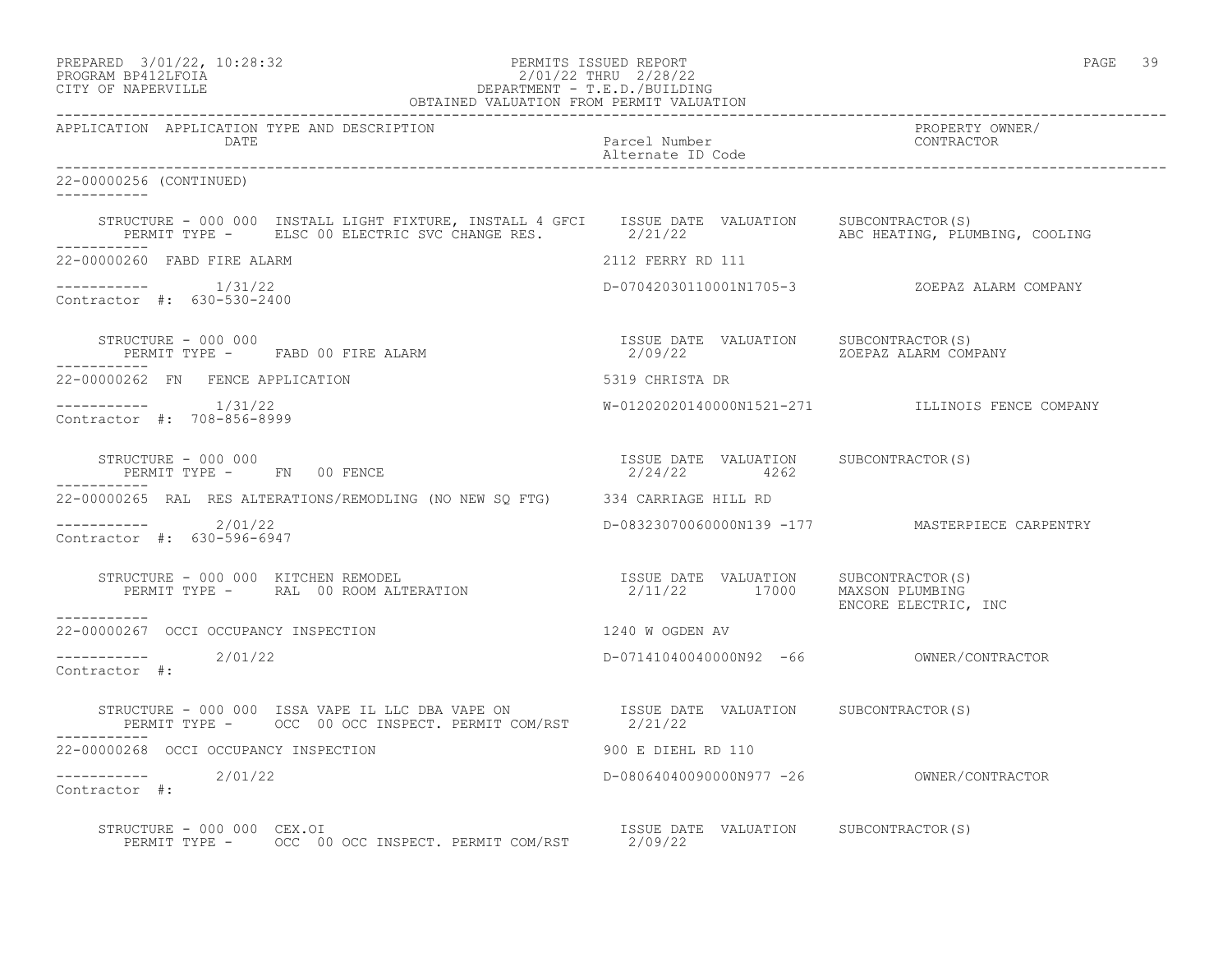#### PREPARED 3/01/22, 10:28:32 PERMITS ISSUED REPORT PAGE 40 PROGRAM BP412LFOIA 2/01/22 THRU 2/28/22 CITY OF NAPERVILLE DEPARTMENT - T.E.D./BUILDING OBTAINED VALUATION FROM PERMIT VALUATION

| APPLICATION APPLICATION TYPE AND DESCRIPTION<br>DATE                                                                                                                                                                              | Parcel Number<br>Parcel Number<br>Alternate ID Code<br>Settle School (SOMTRACTOR<br>Settle School (SOMTRACTOR) |                                                         |
|-----------------------------------------------------------------------------------------------------------------------------------------------------------------------------------------------------------------------------------|----------------------------------------------------------------------------------------------------------------|---------------------------------------------------------|
| 22-00000270 RAL RES ALTERATIONS/REMODLING (NO NEW SQ FTG) 2276 KASKASKIA CT                                                                                                                                                       |                                                                                                                |                                                         |
| ----------- 2/01/22<br>Contractor #: 815-592-9858                                                                                                                                                                                 |                                                                                                                | $W-02062110300000N780 -191$ MATTHEW RYAN BUILDERS, INC  |
| STRUCTURE – 000 000 REMODEL MASTER BATH/ & BATH                  ISSUE DATE VALUATION     SUBCONTRACTOR(S)<br>PERMIT TYPE –      RAL 00 ROOM ALTERATION                           2/15/22       17000     AFFORDABLE PLUMBING SER |                                                                                                                | ELKINS COMMUNICATION TECH                               |
| ___________<br>22-00000273 RAL RES ALTERATIONS/REMODLING (NO NEW SQ FTG) 1153 BANYON CT                                                                                                                                           |                                                                                                                |                                                         |
| $--------- 2/02/22$<br>Contractor #:                                                                                                                                                                                              | D-07234050880000N187 -112 OWNER/CONTRACTOR                                                                     |                                                         |
|                                                                                                                                                                                                                                   |                                                                                                                |                                                         |
| 22-00000274 ESC ELECTRIC SERVICE CHANGE                                                                                                                                                                                           | 912 S WHISPERING HILLS DR                                                                                      |                                                         |
| $--------- 2/02/22$<br>Contractor #: 630-853-7208                                                                                                                                                                                 |                                                                                                                | D-07261060030000N698 -126   GROUNDED ENERGY LLC         |
| STRUCTURE - 000 000 REMOVE&REPLACE OLD 200AMP PANEL WITH NEW ISSUE DATE VALUATION SUBCONTRACTOR(S)<br>PERMIT TYPE - ELSC 00 ELECTRIC SVC CHANGE RES. 2/10/22     GROUNDED ENERGY LLC                                              |                                                                                                                |                                                         |
| 22-00000275 ESC ELECTRIC SERVICE CHANGE                                                                                                                                                                                           | 463 WATERBURY CT                                                                                               |                                                         |
| $---------2/02/22$<br>Contractor #: 630-853-7208                                                                                                                                                                                  |                                                                                                                | W-01012010170000N368 -189 GROUNDED ENERGY LLC           |
| STRUCTURE - 000 000 REMOVE 100AMP PANEL & REPLACE W/200 AMP ISSUE DATE VALUATION SUBCONTRACTOR(S)<br>PERMIT TYPE - EMSC 00 ELECTRIC MISC 32/21/22 3 6ROUNDED ENERGY LLC                                                           |                                                                                                                |                                                         |
| -----------<br>22-00000280 FN FENCE APPLICATION                                                                                                                                                                                   | 671 OAKHURST CT                                                                                                |                                                         |
| $---------2/03/22$<br>Contractor #: 630-401-2650                                                                                                                                                                                  |                                                                                                                | D-07233030050000N338 -111 PRO FENCE NAPERVILLE          |
| STRUCTURE - 000 000<br>PERMIT TYPE - FN 00 FENCE                                                                                                                                                                                  | ISSUE DATE VALUATION SUBCONTRACTOR(S)<br>2/21/22 6150                                                          |                                                         |
| -----------<br>22-00000283 RAL RES ALTERATIONS/REMODLING (NO NEW SQ FTG) 760 THORNAPPLE DR                                                                                                                                        |                                                                                                                |                                                         |
| $--------- 2/03/22$<br>Contractor #: 847-382-2882                                                                                                                                                                                 |                                                                                                                | D-07234020160000N187 -112 UNITED STRUCTURAL SYS. OF ILL |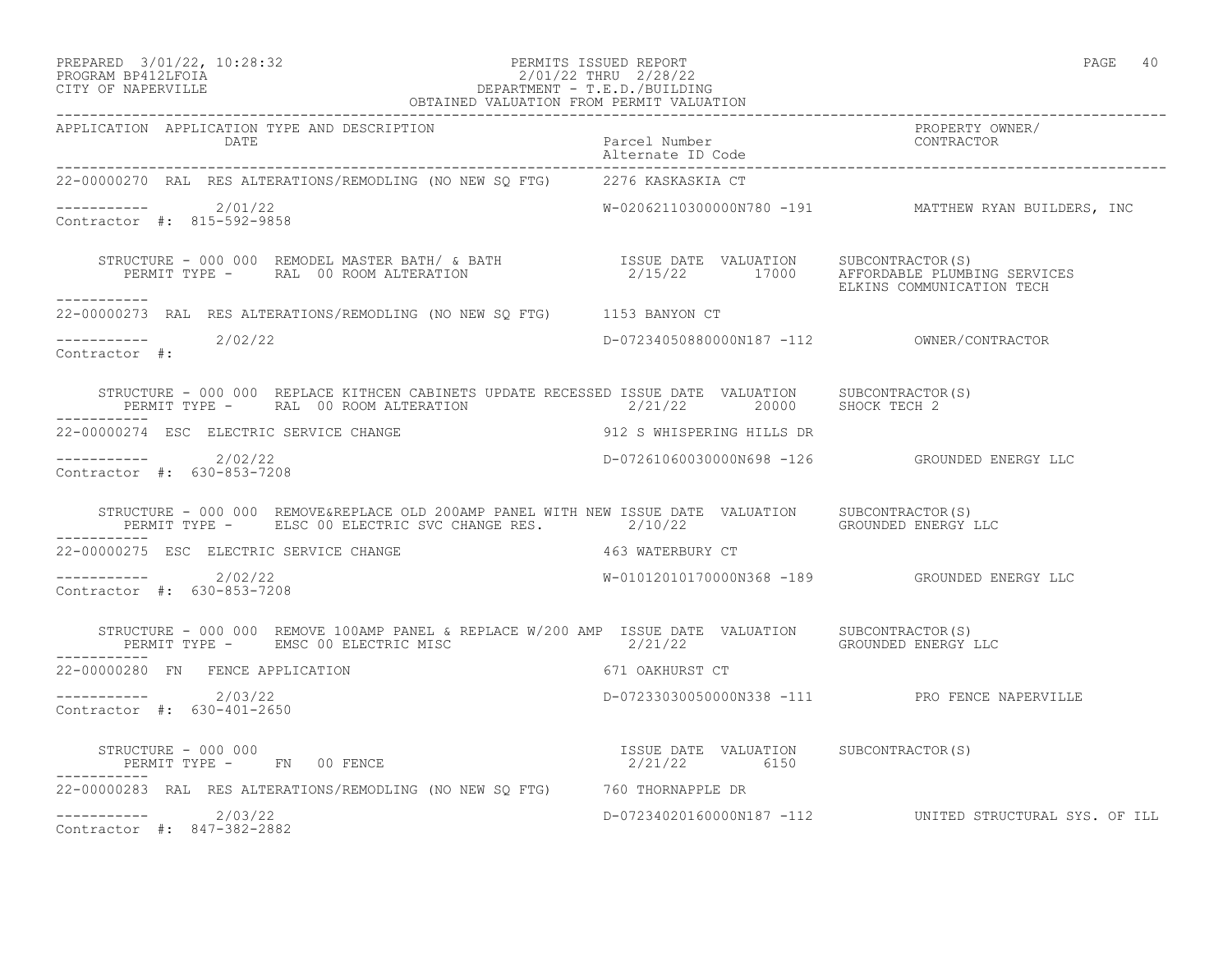| PREPARED            | 3/01/22, 10:28:32 |
|---------------------|-------------------|
| גד∩ם זר11תם וגמר∩חם |                   |

# PREPARED 3/01/22, 10:28:32 PERMITS ISSUED REPORT<br>PROGRAM BP412LFOIA PAGE 41 PROGRAM BP412LFOIA 2/01/22 THRU 2/28/22<br>CITY OF NAPERVILLE DEPARTMENT - T.E.D./BUILDIN DEPARTMENT - T.E.D./BUILDING

| OBTAINED VALUATION FROM PERMIT VALUATION                                                                                                                                                                                                                                                                  |                                                       |                                                        |  |
|-----------------------------------------------------------------------------------------------------------------------------------------------------------------------------------------------------------------------------------------------------------------------------------------------------------|-------------------------------------------------------|--------------------------------------------------------|--|
| APPLICATION APPLICATION TYPE AND DESCRIPTION<br>DATE                                                                                                                                                                                                                                                      | Parcel Number<br>Alternate ID Code                    | PROPERTY OWNER/<br>CONTRACTOR                          |  |
| 22-00000283 (CONTINUED)<br>___________                                                                                                                                                                                                                                                                    |                                                       |                                                        |  |
| STRUCTURE - 000 000 INSTALL 2 UNDERPINNING PIERS TO EXISTING ISSUE DATE VALUATION SUBCONTRACTOR(S)<br>PERMIT TYPE - MISC 00 MISCELLANEOUS PERMIT $2/21/22$ 4780                                                                                                                                           |                                                       |                                                        |  |
| 22-00000284 RAL RES ALTERATIONS/REMODLING (NO NEW SQ FTG) 1269 MARLS CT                                                                                                                                                                                                                                   |                                                       |                                                        |  |
| $---------2/03/22$<br>Contractor #: 773-744-1277                                                                                                                                                                                                                                                          |                                                       | D-08083010900000N469 -57 SMARDBUILD CONSTRUCTION INC   |  |
| $\begin{array}{cccc} \texttt{STRUCTURE} - 000 000 & \texttt{KITCHEN REMODEL} & \texttt{SUSUR} & \texttt{DATE} & \texttt{VALUATION} & \texttt{SUBCONTRACTOR(S)} \\ \texttt{PERMIT TYPE} - \texttt{RAL} & 00 ROM ALTERATION & 2/16/22 & 49390 & \texttt{VENTRA PLUMBING GROUP} \end{array}$<br>------------ |                                                       | LCF ELECTRIC LLC                                       |  |
| 22-00000285 PPA PLUMBING PERMIT                                                                                                                                                                                                                                                                           | 540 S WEBSTER ST                                      |                                                        |  |
| $---------2/03/22$<br>Contractor #: 630-801-9700                                                                                                                                                                                                                                                          |                                                       | D-07242020090000N340 -99 MICHELS PLUMBING INC          |  |
| STRUCTURE - 000 000 SEWER REPAIR<br>PERMIT TYPE - SEW 00 SEWER/WATER REPAIR OR REPLACE 2/24/22 MICHELS PLUMING INC                                                                                                                                                                                        | ISSUE DATE VALUATION SUBCONTRACTOR(S)                 |                                                        |  |
| 22-00000287 RAL RES ALTERATIONS/REMODLING (NO NEW SQ FTG) 2420 NEWPORT DR                                                                                                                                                                                                                                 |                                                       |                                                        |  |
| $--------- 2/04/22$<br>Contractor #: 815-592-9858                                                                                                                                                                                                                                                         |                                                       | $W-01012070300000N367 -189$ MATTHEW RYAN BUILDERS, INC |  |
| -----------                                                                                                                                                                                                                                                                                               |                                                       | AFFORDABLE PLUMBING SERVICES                           |  |
| 22-00000288 FN FENCE APPLICATION                                                                                                                                                                                                                                                                          | 4319 CONIFER RD                                       |                                                        |  |
| $---------2/04/22$<br>Contractor #: 630-933-9881                                                                                                                                                                                                                                                          |                                                       | W-01172010020057N1780-241 SP FENCE-WARRENVILLE         |  |
| STRUCTURE - 000 000<br>PERMIT TYPE - FN 00 FENCE                                                                                                                                                                                                                                                          | ISSUE DATE VALUATION SUBCONTRACTOR(S)<br>2/15/22 9823 |                                                        |  |
| 22-00000291 RAL RES ALTERATIONS/REMODLING (NO NEW SO FTG) 308 TAMARACK AV                                                                                                                                                                                                                                 |                                                       |                                                        |  |
| ----------- 2/07/22<br>Contractor #:                                                                                                                                                                                                                                                                      |                                                       |                                                        |  |
| STRUCTURE - 000 000 BASEMENT REMODEL                                                                                                                                                                                                                                                                      | ISSUE DATE VALUATION SUBCONTRACTOR(S)                 |                                                        |  |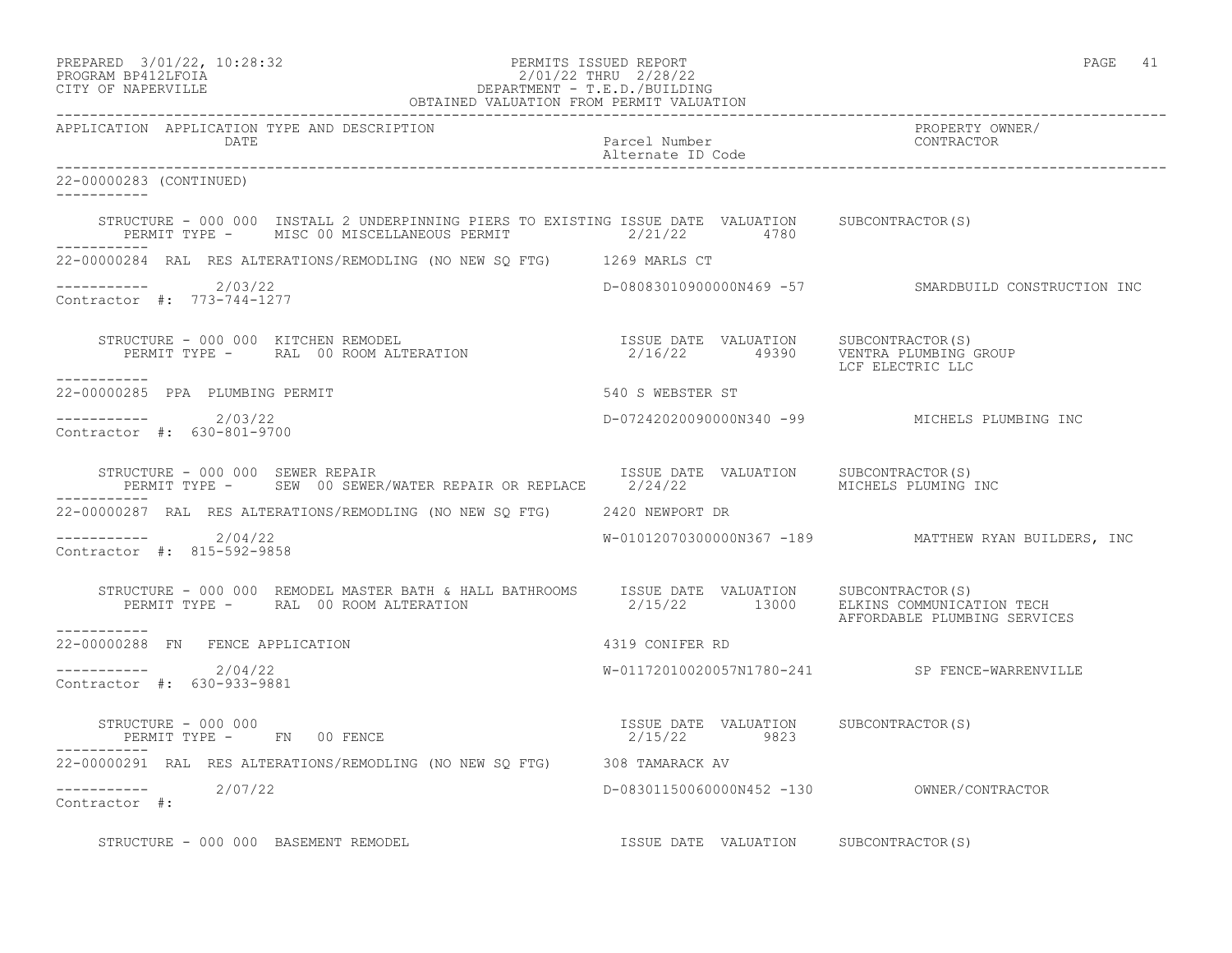### PREPARED 3/01/22, 10:28:32 PERMITS ISSUED REPORT PAGE 42 PROGRAM BP412LFOIA 2/01/22 THRU 2/28/22 CITY OF NAPERVILLE DEPARTMENT - T.E.D./BUILDING

| OBTAINED VALUATION FROM PERMIT VALUATION                                                                                                                                                                                                                                                                                                                                                                           |                                                       |                                                   |  |
|--------------------------------------------------------------------------------------------------------------------------------------------------------------------------------------------------------------------------------------------------------------------------------------------------------------------------------------------------------------------------------------------------------------------|-------------------------------------------------------|---------------------------------------------------|--|
| APPLICATION APPLICATION TYPE AND DESCRIPTION<br>DATE                                                                                                                                                                                                                                                                                                                                                               | Parcel Number<br>Alternate ID Code                    | PROPERTY OWNER/<br>CONTRACTOR                     |  |
| 22-00000291 (CONTINUED)                                                                                                                                                                                                                                                                                                                                                                                            |                                                       |                                                   |  |
| PERMIT TYPE - FB 00 FINISHED BASEMENT 62/28/22 5000 OWNER/CONTRACTOR<br>___________                                                                                                                                                                                                                                                                                                                                |                                                       | RYAN KELL                                         |  |
| 22-00000294 PPA PLUMBING PERMIT                                                                                                                                                                                                                                                                                                                                                                                    | 2388 BLUEMONT CT                                      |                                                   |  |
| 2/07/22<br>Contractor #: 630-916-9911                                                                                                                                                                                                                                                                                                                                                                              | W-02051100240000N764 -192 PRECISION TODAY             |                                                   |  |
| STRUCTURE - 000 000 PLUMBING<br>PERMIT TYPE - SEW 00 SEWER/WATER REPAIR OR REPLACE 2/21/22 PRECISION TODAY                                                                                                                                                                                                                                                                                                         | ISSUE DATE VALUATION SUBCONTRACTOR(S)                 |                                                   |  |
| 22-00000296 ESC ELECTRIC SERVICE CHANGE                                                                                                                                                                                                                                                                                                                                                                            | 2720 CHITTENDEN CT                                    |                                                   |  |
| -----------    2/07/22<br>Contractor #: 630-915-8068                                                                                                                                                                                                                                                                                                                                                               |                                                       | W-01031060100000N1335-184 RJ ELECTRIC SERVICE CO  |  |
| $\begin{array}{cccc} \texttt{STRUCTURE} - 000 000 & \texttt{ELECTRIC CAR CHARGE} & \texttt{STAITION} & \texttt{ISSUE DATE} & \texttt{VALUATION} & \texttt{SUBCONTRACTOR(S)} \\ \texttt{PERMIT TYPE -} & \texttt{EVCR 00 ELECTRIC VEHICCE} & \texttt{STATION RES} & 2/18/22 & 380 & \texttt{R J ELECTRIC SERVICE} \end{array}$                                                                                      |                                                       |                                                   |  |
| 22-00000297 FABD FIRE ALARM                                                                                                                                                                                                                                                                                                                                                                                        | 2760 AURORA AV HM                                     |                                                   |  |
| ----------- 2/07/22<br>Contractor #: 630-705-9565                                                                                                                                                                                                                                                                                                                                                                  |                                                       | D-07221010170000N1506-94 DETECTION SYSTEMS & SERV |  |
| $\begin{array}{cccccc} \texttt{STRUCTURE} & - & 000 & 000 & \\ \texttt{PERMIT TYPE} & - & \texttt{FABD} & 00 & \texttt{FIRE ALARM} & & \\ & & & & & & & \\ \end{array} \hspace{1cm} \begin{array}{cccccc} \texttt{ISSUE} & \texttt{DATE} & \texttt{VALUATION} & & \texttt{SUBCONTRACTOR(S)} \\ & & & & & \\ \texttt{2/18/22} & & & & \texttt{DETECTION SYSTEMS} \end{array}$<br>STRUCTURE - 000 000<br>----------- |                                                       | DETECTION SYSTEMS & SERV                          |  |
| 22-00000300 FN FENCE APPLICATION                                                                                                                                                                                                                                                                                                                                                                                   | 1700 KENYON DR                                        |                                                   |  |
| $--------- 2/07/22$<br>Contractor #: 815-436-7440                                                                                                                                                                                                                                                                                                                                                                  |                                                       | D-08331100010000N160 -164 CEDAR RUSTIC/JOLIET     |  |
| STRUCTURE - 000 000<br>PERMIT TYPE - FN 00 FENCE                                                                                                                                                                                                                                                                                                                                                                   | ISSUE DATE VALUATION SUBCONTRACTOR(S)<br>2/22/22 9750 |                                                   |  |
| 22-00000301 ESC ELECTRIC SERVICE CHANGE                                                                                                                                                                                                                                                                                                                                                                            | 844 TULIP LN                                          |                                                   |  |
| $---------2/07/22$<br>Contractor #: 630-417-0634                                                                                                                                                                                                                                                                                                                                                                   |                                                       | D-07244130140000N679 -114 KUHRT ELECTRIC INC      |  |
| STRUCTURE - 000 000 REPLACE EXISTING FAULTY MAIN BREAKER ISSUE DATE VALUATION SUBCONTRACTOR(S)<br>PERMIT TYPE - ELSC 00 ELECTRIC SVC CHANGE RES. 2/11/22 711/22 KUHRT ELECTRIC INC                                                                                                                                                                                                                                 |                                                       |                                                   |  |
| 22-00000302 RPZ REVERSE PRESSURE ZONE/BACKFLOW PREVENTER 1145 CATHERINE AV                                                                                                                                                                                                                                                                                                                                         |                                                       |                                                   |  |
| ----------- 2/07/22<br>Contractor #:                                                                                                                                                                                                                                                                                                                                                                               |                                                       | D-08173020270000N419 -87 ENGLAND PLUMBING         |  |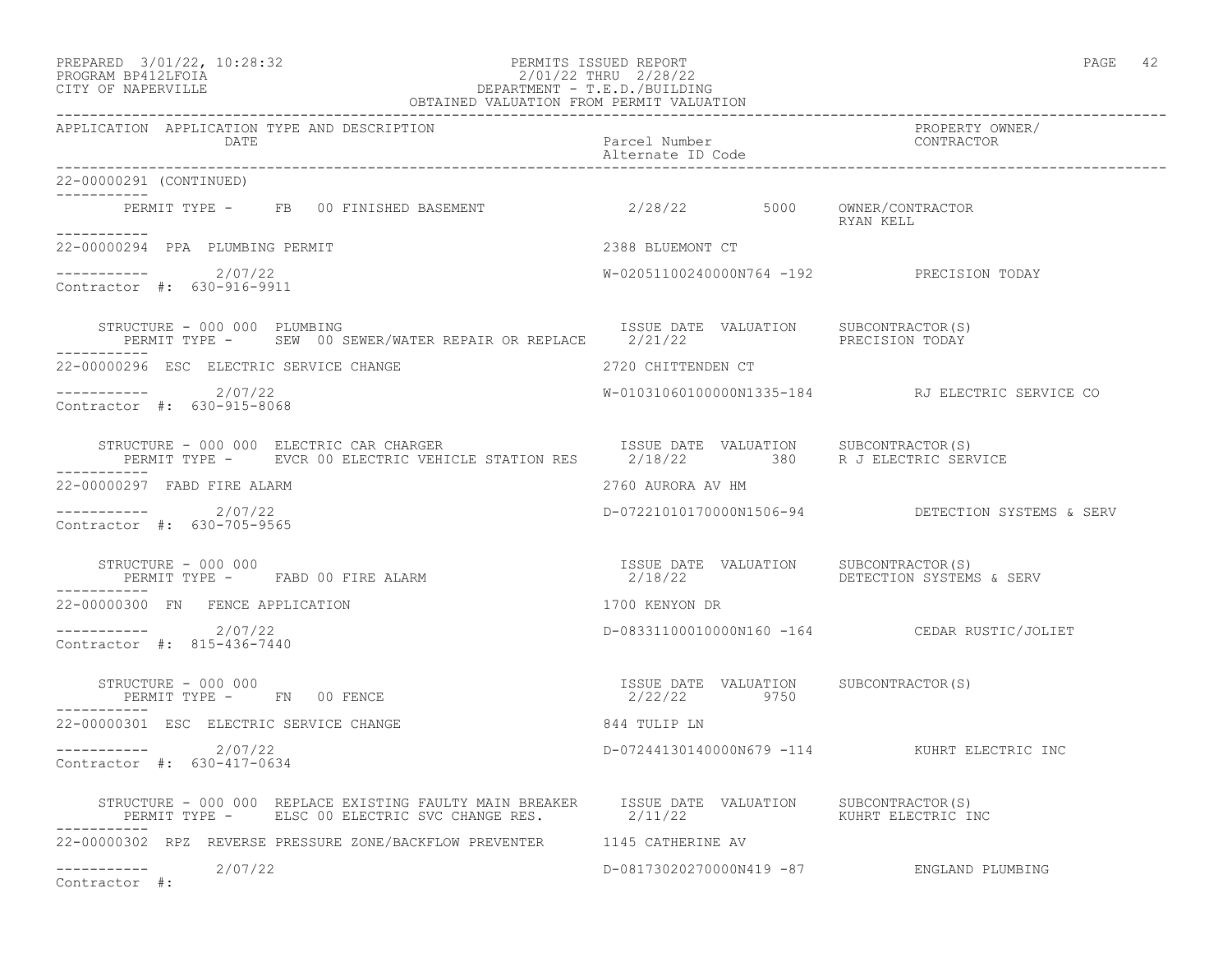# PREPARED 3/01/22, 10:28:32 PERMITS ISSUED REPORT PAGE 43 PROGRAM BP412LFOIA 2/01/22 THRU 2/28/22 CITY OF NAPERVILLE DEPARTMENT - T.E.D./BUILDING

|                                                                                                                                                                                                                                                                                               | OBTAINED VALUATION FROM PERMIT VALUATION                              |                                                 |  |
|-----------------------------------------------------------------------------------------------------------------------------------------------------------------------------------------------------------------------------------------------------------------------------------------------|-----------------------------------------------------------------------|-------------------------------------------------|--|
| APPLICATION APPLICATION TYPE AND DESCRIPTION<br>DATE                                                                                                                                                                                                                                          | Parcel Number<br>Alternate ID Code                                    | PROPERTY OWNER/<br>CONTRACTOR                   |  |
| 22-00000302 (CONTINUED)<br>___________                                                                                                                                                                                                                                                        |                                                                       |                                                 |  |
| $\begin{tabular}{lllllll} \texttt{STRUCTURE} & - & 000 & 000 & RPZ & NO & ROW & & \\ & & & & & & \texttt{ISSUE} & DATE & VALUATION & & SUBCONTRACTOR(S) \\ & PERMIT & TYPE & - & LSP & 00 & LAWN SPRINKLER RESIDENTIAL & & & 2/10/22 & & 4800 & & \texttt{WATER WORKS, INC} \\ \end{tabular}$ |                                                                       | ENGLAND PLUMBING                                |  |
| -----------<br>22-00000309 SIGN SIGN APPLICATIONS                                                                                                                                                                                                                                             | 2035 S WASHINGTON ST 135                                              |                                                 |  |
| -----------    2/08/22<br>Contractor #: 630-470-6161                                                                                                                                                                                                                                          | D-08314150180000N1388-176  CAPTIVATING SIGNS                          |                                                 |  |
| STRUCTURE - 000 000<br>PERMIT TYPE - SIGN 00 SIGN                                                                                                                                                                                                                                             | ISSUE DATE VALUATION SUBCONTRACTOR(S)<br>2/28/22 CENTRAL STATES SIGNS |                                                 |  |
| 22-00000310 RAL RES ALTERATIONS/REMODLING (NO NEW SO FTG) 2507 BALSAM COVE RD                                                                                                                                                                                                                 |                                                                       |                                                 |  |
| $--------$ 2/08/22<br>Contractor #:                                                                                                                                                                                                                                                           |                                                                       |                                                 |  |
| STRUCTURE - 000 000 BASEMENT REMODELING<br>PERMIT TYPE - FB 00 FINISHED BASEMENT<br>PERMIT TYPE - FB 00 FINISHED BASEMENT<br>PERMIT TYPE - FB 00 FINISHED BASEMENT<br>PERMIT TYPE - FB 00 FINISHED BASEMENT<br>-----------                                                                    |                                                                       | S L ELECTRIC INC.                               |  |
| 22-00000312 CAL COMMERCIAL ALTERATION/REPAIR (NO NEW SQ FTG) 1925 S WASHINGTON ST                                                                                                                                                                                                             |                                                                       |                                                 |  |
| $---------2/08/22$<br>Contractor #:                                                                                                                                                                                                                                                           |                                                                       |                                                 |  |
|                                                                                                                                                                                                                                                                                               |                                                                       |                                                 |  |
| 22-00000314 ESC ELECTRIC SERVICE CHANGE                                                                                                                                                                                                                                                       | 1650 SHORE RD                                                         |                                                 |  |
| $---------2/08/22$<br>Contractor #: 630-538-1035                                                                                                                                                                                                                                              | D-07054060040000N547 -16 SPIRAL SERVICES LLC                          |                                                 |  |
|                                                                                                                                                                                                                                                                                               |                                                                       |                                                 |  |
| 22-00000316 FN FENCE APPLICATION                                                                                                                                                                                                                                                              | 2328 MOONLIGHT CT                                                     |                                                 |  |
| ----------- 2/08/22<br>Contractor #: 815-744-9390                                                                                                                                                                                                                                             |                                                                       | W-01011130320000N767 -188 THE CEDAR MILL-MORRIS |  |
| STRUCTURE - 000 000                                                                                                                                                                                                                                                                           | ISSUE DATE VALUATION SUBCONTRACTOR(S)                                 |                                                 |  |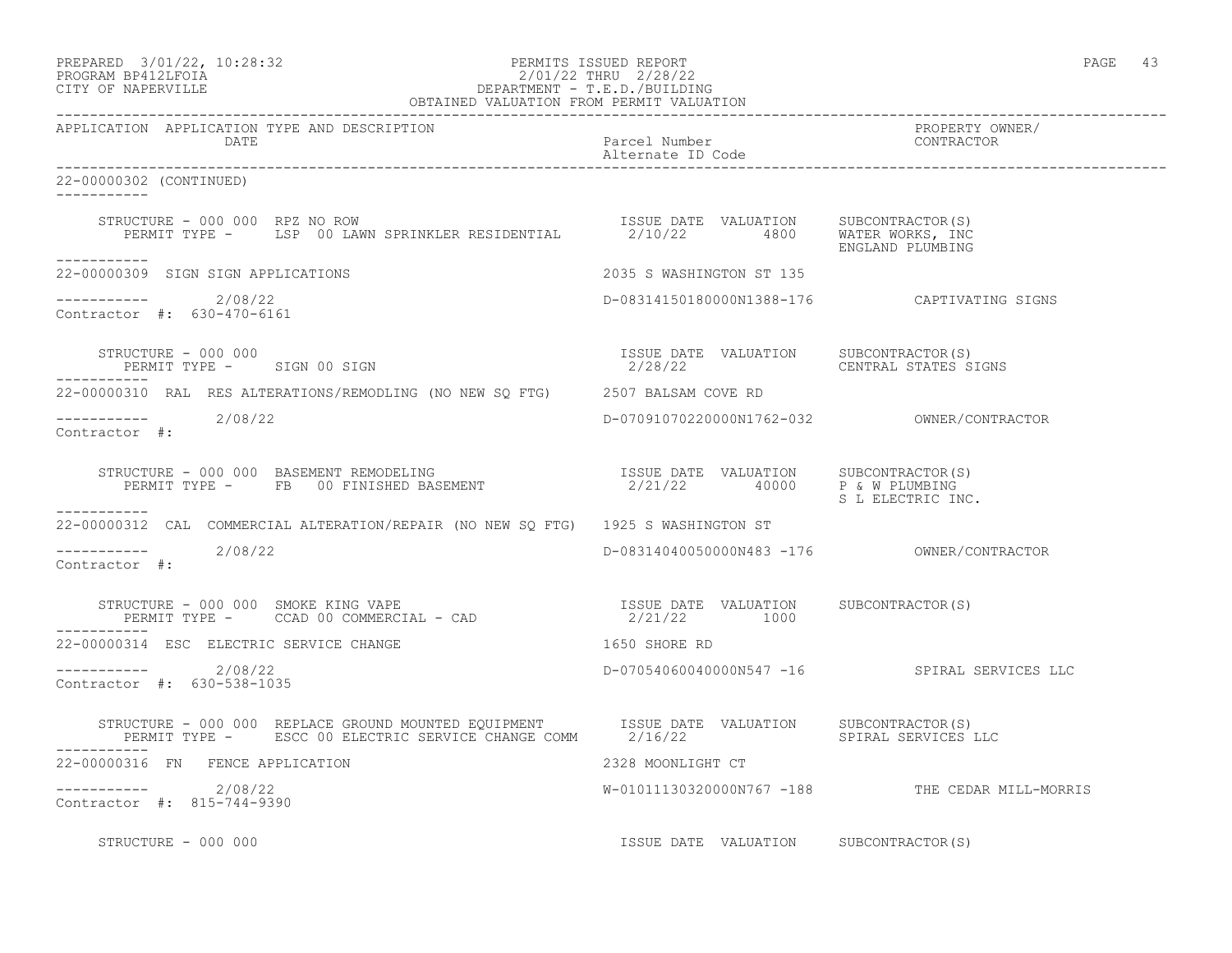### PREPARED 3/01/22, 10:28:32 PERMITS ISSUED REPORT PAGE 44 PROGRAM BP412LFOIA 2/01/22 THRU 2/28/22 CITY OF NAPERVILLE DEPARTMENT - T.E.D./BUILDING

| OBTAINED VALUATION FROM PERMIT VALUATION                                                                                                                                                                                                                                                                                                 |                                                       |                                                            |  |
|------------------------------------------------------------------------------------------------------------------------------------------------------------------------------------------------------------------------------------------------------------------------------------------------------------------------------------------|-------------------------------------------------------|------------------------------------------------------------|--|
| APPLICATION APPLICATION TYPE AND DESCRIPTION<br>DATE                                                                                                                                                                                                                                                                                     | Parcel Number<br>Alternate ID Code                    | PROPERTY OWNER/<br>CONTRACTOR                              |  |
| 22-00000316 (CONTINUED)<br>-----------                                                                                                                                                                                                                                                                                                   |                                                       |                                                            |  |
| PERMIT TYPE - FN 00 FENCE<br>------------                                                                                                                                                                                                                                                                                                | 2/24/22 5500                                          |                                                            |  |
| 22-00000317 DECK DECK                                                                                                                                                                                                                                                                                                                    | 1139 WISHING WELL LN                                  |                                                            |  |
| $---------2/08/22$<br>Contractor #:                                                                                                                                                                                                                                                                                                      |                                                       | $W-01024120140000N269 -202$ $D \& M$ OUTDOOR LIVING SPACES |  |
| STRUCTURE - 000 000 COMPOSITE DECK<br>PERMIT TYPE - DECK 00 DECK<br>------------                                                                                                                                                                                                                                                         | ISSUE DATE VALUATION SUBCONTRACTOR (S)                | $2/24/22$ 23550 D & M OUTDOOR LIVING SPACES                |  |
| 22-00000319 RAL RES ALTERATIONS/REMODLING (NO NEW SQ FTG) 1034 AUGUSTANA DR                                                                                                                                                                                                                                                              |                                                       |                                                            |  |
| 2/08/22<br>Contractor #: 630-579-6600                                                                                                                                                                                                                                                                                                    |                                                       | W-02052140090000N400 -193 RELIABLE HOME IMPROVEMENT        |  |
| $\begin{tabular}{lllllll} \texttt{STRUCTURE} & - & 000 & 000 & \texttt{MASTER} & \texttt{HALL BATHROM} & \texttt{INTERIOR} & \texttt{REMODELI} & \texttt{ISSUE} & \texttt{DATE} & \texttt{VALUATION} & & \texttt{SUBCONTRACTOR(S)}\\ & & & & & & \\ & & & & & & 2/24/22 & & 83000 & \texttt{RELIANCE} & \texttt{ELECTRIC} \end{tabular}$ |                                                       | B & K PLUMBING                                             |  |
| ------------<br>22-00000323 FN FENCE APPLICATION                                                                                                                                                                                                                                                                                         | 107 LOCUST CT                                         |                                                            |  |
| ----------- 2/09/22<br>Contractor #: 815-436-7440                                                                                                                                                                                                                                                                                        |                                                       | D-07143040110000N199 -81 CEDAR RUSTIC/JOLIET               |  |
| STRUCTURE - 000 000<br>PERMIT TYPE - FN 00 FENCE<br>-----------                                                                                                                                                                                                                                                                          | ISSUE DATE VALUATION SUBCONTRACTOR(S)<br>2/24/22 6000 |                                                            |  |
| 22-00000324 ESC ELECTRIC SERVICE CHANGE                                                                                                                                                                                                                                                                                                  | 6 NOTRE DAME DR                                       |                                                            |  |
| $--------- 2/09/22$<br>Contractor #: 815-584-7988                                                                                                                                                                                                                                                                                        |                                                       | D-08193110080000N450 -115 TITAN SOLAR POWER ILLINOIS-INC   |  |
| STRUCTURE - 000 000 PHOTOVOLTAIC SYSTEM<br>PERMIT TYPE -     PV   00 SOLAR PHOTOVOLTAIC<br>STRUCTURE - 000 000 PHOTOVOLTAIC SYSTEM                                                                                                                                                                                                       | ISSUE DATE VALUATION SUBCONTRACTOR(S)                 | 2/25/22 9480 TITAN SOLAR POWER ILLINOIS-INC                |  |
| 22-00000325 ESC ELECTRIC SERVICE CHANGE                                                                                                                                                                                                                                                                                                  | 1208 THACKERY CT                                      |                                                            |  |
| $---------2/09/22$<br>Contractor #: 443-538-2958                                                                                                                                                                                                                                                                                         | W-01112010450000N444 -217 TESLA, INC.                 |                                                            |  |
|                                                                                                                                                                                                                                                                                                                                          | ISSUE DATE VALUATION SUBCONTRACTOR (S)                |                                                            |  |
| 22-00000327 TENT TENTS                                                                                                                                                                                                                                                                                                                   | 899 N MILL ST                                         |                                                            |  |
| $--------- 2/09/22$<br>Contractor #: 800-558-3687                                                                                                                                                                                                                                                                                        |                                                       | D-07132000010000N535 -69 J K RENTALS INC                   |  |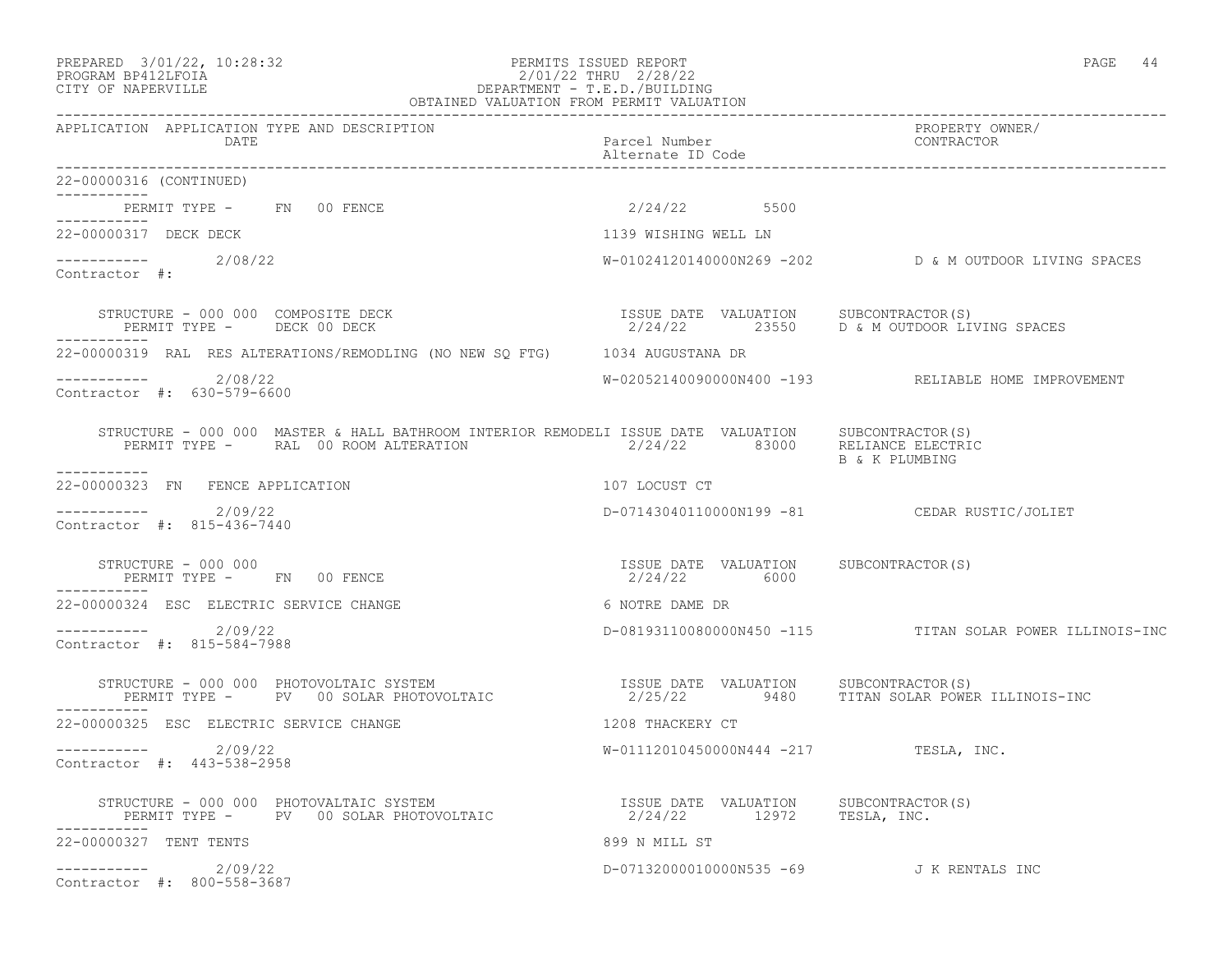PREPARED 3/01/22, 10:28:32 PERMITS ISSUED REPORT PAGE 45

# PROGRAM BP412LFOIA 2/01/22 THRU 2/28/22 CITY OF NAPERVILLE DEPARTMENT - T.E.D./BUILDING

| OBTAINED VALUATION FROM PERMIT VALUATION                                                                                                                       |                                                       |                                                                                      |  |
|----------------------------------------------------------------------------------------------------------------------------------------------------------------|-------------------------------------------------------|--------------------------------------------------------------------------------------|--|
| APPLICATION APPLICATION TYPE AND DESCRIPTION<br>DATE                                                                                                           | Parcel Number<br>Alternate ID Code                    | PROPERTY OWNER/<br>CONTRACTOR                                                        |  |
| 22-00000327 (CONTINUED)<br>___________                                                                                                                         |                                                       |                                                                                      |  |
| STRUCTURE - 000 000 TENT 04/21/22-04/24/22 3 DAYS STRUCT DATE VALUATION SUBCONTRACTOR(S)<br>PERMIT TYPE - TENT 00 TENT PERMIT                                  | 2/24/22                                               |                                                                                      |  |
| 22-00000341 RAL RES ALTERATIONS/REMODLING (NO NEW SQ FTG) 1771 WINOLA CT                                                                                       |                                                       |                                                                                      |  |
| $---------2/10/22$<br>Contractor #: 630-433-2275                                                                                                               |                                                       | D-08322100470000N178 -163 AMERICA'S BEST EXT                                         |  |
| STRUCTURE - 000 000 FIX GARAGE<br>STRUCTURE – 000 000 FIX GARAGE<br>PERMIT TYPE – RAL 00 ROOM ALTERATION                                    2/21/22       6000 |                                                       |                                                                                      |  |
| 22-00000342 PPA PLUMBING PERMIT                                                                                                                                | 1817 WEHRLI RD                                        |                                                                                      |  |
| ___________<br>2/10/22<br>Contractor #: 630-504-9594                                                                                                           |                                                       | D-08331010110000N1129-164 AQUADUCT PLUMBING SERVICES                                 |  |
| STRUCTURE - 000 000 SEWER INTERNAL REPAIR<br>PERMIT TYPE - SEW 00 SEWER/WATER REPAIR OR REPLACE 2/15/22                                                        | ISSUE DATE VALUATION SUBCONTRACTOR(S)                 | AQUADUCT PLUMBING SERVICES                                                           |  |
| 22-00000343 FN FENCE APPLICATION                                                                                                                               | 212 BARLEY AV                                         |                                                                                      |  |
| 2/10/22<br>Contractor #:                                                                                                                                       |                                                       | D-08073020060000N365 -55 CONTRACTOR MANAGEMENT SERVICES                              |  |
| STRUCTURE - 000 000<br>PERMIT TYPE - FN 00 FENCE                                                                                                               |                                                       | ISSUE DATE VALUATION SUBCONTRACTOR(S)<br>2/11/22 3830 CONTRACTOR MANAGEMENT SERVICES |  |
| 22-00000344 PPA PLUMBING PERMIT                                                                                                                                | 1490 E CHICAGO AV                                     |                                                                                      |  |
| ----------- 2/10/22<br>Contractor #: 224-595-6899                                                                                                              | D-08172120010000N416 -73 BBP PLUMBING INC             |                                                                                      |  |
| STRUCTURE - 000 000 EMERGENCY SEWER<br>PERMIT TYPE - SEW 00 SEWER/WATER REPAIR OR REPLACE 2/10/22<br>-----------                                               | ISSUE DATE VALUATION SUBCONTRACTOR(S)                 | BBP PLUMBING INC                                                                     |  |
| 22-00000345 FN FENCE APPLICATION                                                                                                                               | 639 WEHRLI DR                                         |                                                                                      |  |
| ----------- 2/10/22<br>Contractor #: 630-551-3400                                                                                                              |                                                       | D-08191170220000N50 -100 CLASSIC FENCE INC                                           |  |
| STRUCTURE - 000 000<br>PERMIT TYPE - FN 00 FENCE                                                                                                               | ISSUE DATE VALUATION SUBCONTRACTOR(S)<br>2/17/22 4920 |                                                                                      |  |
| 22-00000350 SIGN SIGN APPLICATIONS                                                                                                                             | 2728 W 75TH ST 120                                    |                                                                                      |  |
| -----------    2/10/22<br>Contractor #: 773-554-9999                                                                                                           |                                                       | D-07273000240000N1573-139 CREATIVE LED SIGNS                                         |  |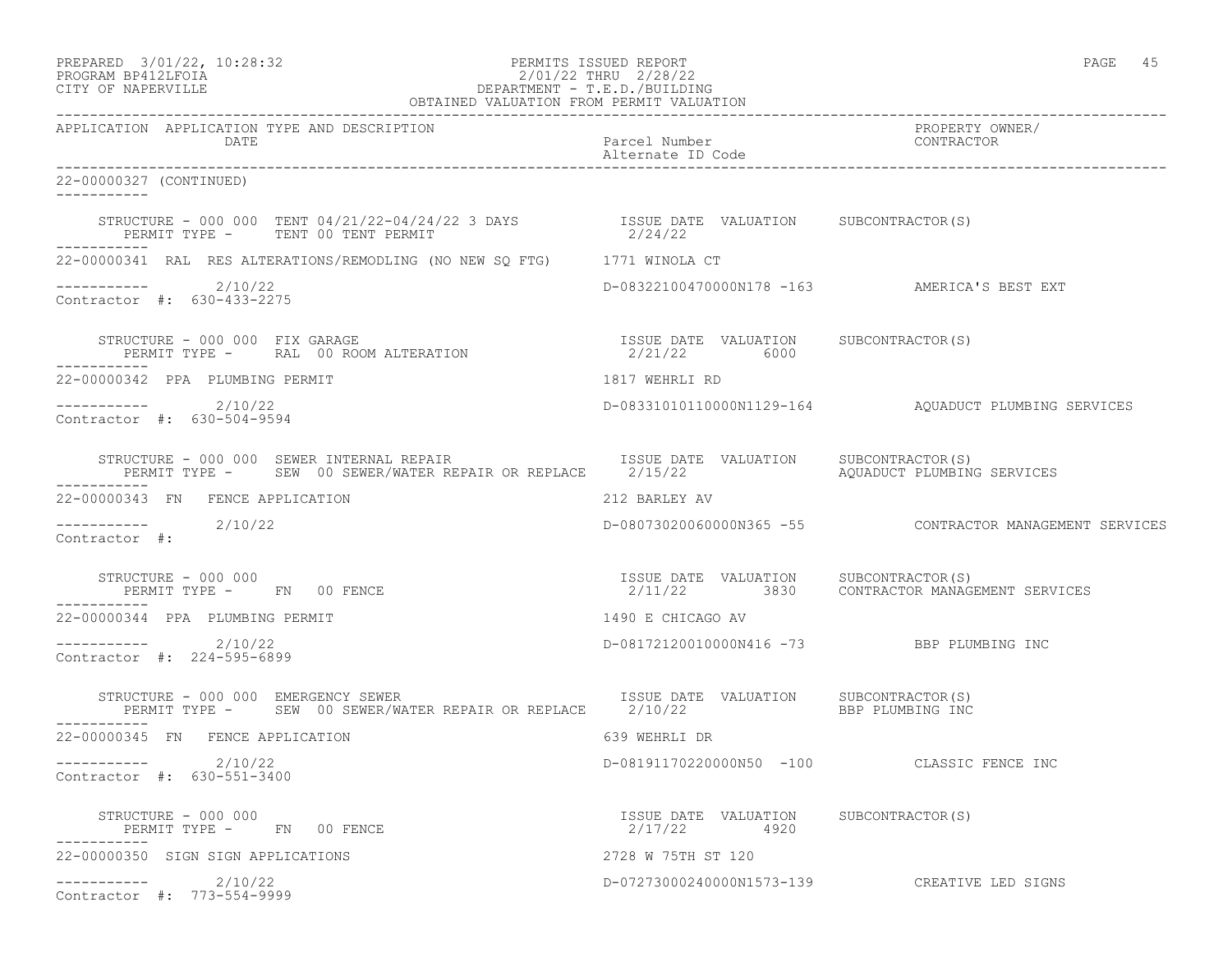| PREPARED | $3/01/22$ , $10:28:32$ |  |
|----------|------------------------|--|
|          |                        |  |

# PREPARED 3/01/22, 10:28:32 PERMITS ISSUED REPORT PAGE 46 PROGRAM BP412LFOIA 2/01/22 THRU 2/28/22 CITY OF NAPERVILLE DEPARTMENT - T.E.D./BUILDING

| OBTAINED VALUATION FROM PERMIT VALUATION                                                                                                                                                                                  |                                       |                                                     |
|---------------------------------------------------------------------------------------------------------------------------------------------------------------------------------------------------------------------------|---------------------------------------|-----------------------------------------------------|
| APPLICATION APPLICATION TYPE AND DESCRIPTION<br>DATE                                                                                                                                                                      | Parcel Number<br>Alternate ID Code    | PROPERTY OWNER/<br>CONTRACTOR                       |
| 22-00000350 (CONTINUED)                                                                                                                                                                                                   |                                       |                                                     |
| STRUCTURE - 000 000<br>PERMIT TYPE - SIGN 00 SIGN                                                                                                                                                                         |                                       | A PLUS REFRIGERATION                                |
| 22-00000351 SIGN SIGN APPLICATIONS                                                                                                                                                                                        | 2728 W 75TH ST 120                    |                                                     |
| ----------- 2/10/22<br>Contractor #: 773-554-9999                                                                                                                                                                         |                                       | D-07273000240000N1573-139 CREATIVE LED SIGNS        |
| STRUCTURE - 000 000<br>PERMIT TYPE - SIGN 00 SIGN                                                                                                                                                                         |                                       |                                                     |
| 22-00000352 SIGN SIGN APPLICATIONS                                                                                                                                                                                        | 2728 W 75TH ST 120                    |                                                     |
| $--------- 2/10/22$<br>Contractor #: 773-554-9999                                                                                                                                                                         |                                       | D-07273000240000N1573-139 CREATIVE LED SIGNS        |
| STRUCTURE - 000 000<br>PERMIT TYPE - SIGN 00 SIGN<br>___________                                                                                                                                                          | ISSUE DATE VALUATION SUBCONTRACTOR(S) |                                                     |
| 22-00000356 ESC ELECTRIC SERVICE CHANGE                                                                                                                                                                                   | 3431 KELLER LN                        |                                                     |
| $--------- 2/11/22$<br>Contractor #: 443-538-2958                                                                                                                                                                         | W-01122040500000N1482-219 TESLA, INC. |                                                     |
| STRUCTURE – 000 000 PHOTOVOLTAIC SYSTEM                              ISSUE DATE VALUATION     SUBCONTRACTOR(S)<br>PERMIT TYPE –     PV   00 SOLAR PHOTOVOLTAIC                       2/24/22       11985      TESLA, INC. |                                       |                                                     |
| 22-00000361 RAL RES ALTERATIONS/REMODLING (NO NEW SQ FTG) 977 MERRIMAC CR                                                                                                                                                 |                                       |                                                     |
| $---------2/11/22$<br>Contractor #: 630-579-6600                                                                                                                                                                          |                                       | D-07251070290000N677 -128 RELIABLE HOME IMPROVEMENT |
| STRUCTURE - 000 000 REMODEL OF MASTER, HALL BATH & POWDER RM ISSUE DATE VALUATION SUBCONTRACTOR(S)<br>PERMIT TYPE - RAL 00 ROOM ALTERATION 2/21/22 49044 RELIANCE ELECTRIC                                                |                                       | A-KEVELOH PLUMBING<br>VERN MOORE & SONS ROOFING     |
| -----------<br>22-00000365 ESC ELECTRIC SERVICE CHANGE                                                                                                                                                                    | 1281 GREGORY CT                       |                                                     |
| $--------- 2/14/22$<br>Contractor #: 630-546-9944                                                                                                                                                                         |                                       | D-07254010270000N775 -144 DONATELLO ELECTRIC, INC   |
| STRUCTURE - 000 000 INSTALLING NEW 100AMP PANEL NEXT TO ISSUE DATE VALUATION SUBCONTRACTOR(S)                                                                                                                             |                                       |                                                     |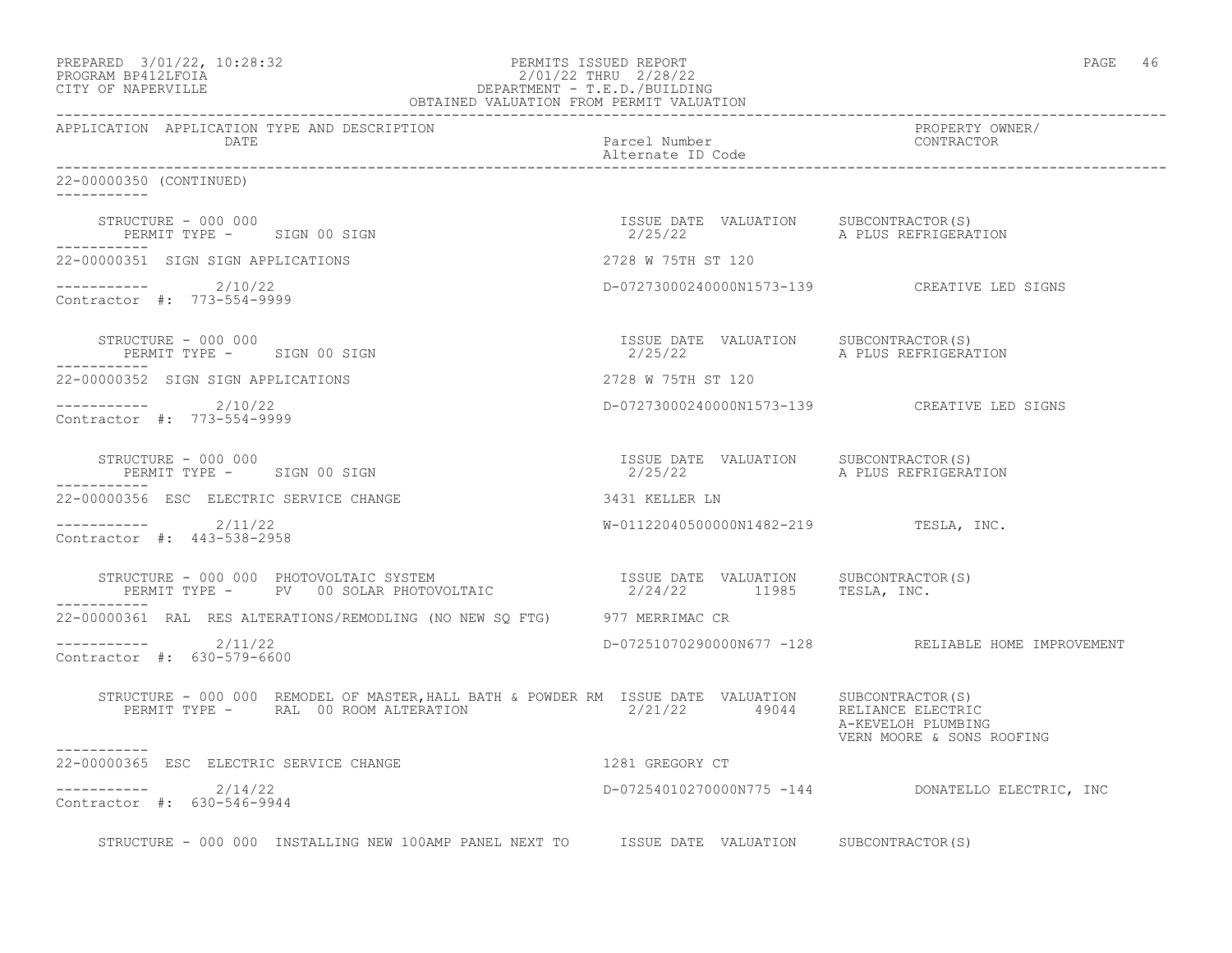### PREPARED 3/01/22, 10:28:32 PERMITS ISSUED REPORT PAGE 47 PROGRAM BP412LFOIA 2/01/22 THRU 2/28/22 CITY OF NAPERVILLE DEPARTMENT - T.E.D./BUILDING

| OBTAINED VALUATION FROM PERMIT VALUATION                                                                                                                                                                                                                                                                                                                                                                        |                                                                       |                                                  |
|-----------------------------------------------------------------------------------------------------------------------------------------------------------------------------------------------------------------------------------------------------------------------------------------------------------------------------------------------------------------------------------------------------------------|-----------------------------------------------------------------------|--------------------------------------------------|
| APPLICATION APPLICATION TYPE AND DESCRIPTION<br>DATE                                                                                                                                                                                                                                                                                                                                                            | Parcel Number<br>Alternate ID Code<br>_______________________________ | PROPERTY OWNER/<br>CONTRACTOR                    |
| 22-00000365 (CONTINUED)<br>___________                                                                                                                                                                                                                                                                                                                                                                          |                                                                       |                                                  |
| PERMIT TYPE - ELSC 00 ELECTRIC SVC CHANGE RES. 2/24/22 THE ROOMATELLO ELECTRIC, INC                                                                                                                                                                                                                                                                                                                             |                                                                       |                                                  |
| 22-00000366 TSG TEMPORARY SIGNS                                                                                                                                                                                                                                                                                                                                                                                 | 1550 N ROUTE 59 140                                                   |                                                  |
| $--------- 2/14/22$<br>Contractor #: 630-898-5900                                                                                                                                                                                                                                                                                                                                                               |                                                                       | D-07101080230000N268 -34 AURORA SIGN COMPANY     |
| STRUCTURE – 000 000 TEMPORARY SIGN 2/21-3/21 4WKS $\,$ $\,$ $\,$ ISSUE DATE VALUATION $\,$ SUBCONTRACTOR(S) $\,$ PERMIT TYPE – $\,$ TSG 00 TEMPORARY SIGN $\,$ $\,$ $\,$ 2/21/22                                                                                                                                                                                                                                |                                                                       |                                                  |
| 22-00000367 FN FENCE APPLICATION                                                                                                                                                                                                                                                                                                                                                                                | 2951 LANCELOT LN                                                      |                                                  |
| -----------    2/14/22<br>Contractor #: 630-551-3400                                                                                                                                                                                                                                                                                                                                                            |                                                                       | W-01103060260000N1841-229 CLASSIC FENCE INC      |
| $\begin{array}{cccc} \texttt{STRUCTURE} & - & 000 & 000 \\ \texttt{PERMIT} & \texttt{TPE} & - & \texttt{FN} & 00 \\ \texttt{FENCE} & \texttt{SUTE} & \texttt{SUTE} & \texttt{SUTE} & 2/24/22 & 5350 \\ \end{array} \qquad \begin{array}{cccc} \texttt{ISSUE} & \texttt{DATE} & \texttt{VALUATION} & \texttt{SUBCONTRACTOR(S)} \\ \texttt{SUSIC} & \texttt{FENCE} & \texttt{INC} \\ \end{array}$<br>------------ |                                                                       |                                                  |
| 22-00000368 ESC ELECTRIC SERVICE CHANGE                                                                                                                                                                                                                                                                                                                                                                         | 148 TANOAK LN                                                         |                                                  |
| $--------- 2/14/22$<br>Contractor #: 630-290-2780                                                                                                                                                                                                                                                                                                                                                               | D-08301130040000N479 -130 AGC ELECTRIC INC                            |                                                  |
| STRUCTURE - 000 000<br>PERMIT TYPE - ELSC 00 ELECTRIC SVC CHANGE RES. 2/28/22 AGC ELECTRIC INC                                                                                                                                                                                                                                                                                                                  | ISSUE DATE VALUATION SUBCONTRACTOR(S)                                 |                                                  |
| 22-00000369 ELEV ELEVATOR                                                                                                                                                                                                                                                                                                                                                                                       | 4451 SASSAFRAS LN                                                     |                                                  |
| $---------2/15/22$<br>Contractor #: 630-892-7514                                                                                                                                                                                                                                                                                                                                                                | W-01172100320000N1743-241 DME ACCESS, LLC                             |                                                  |
|                                                                                                                                                                                                                                                                                                                                                                                                                 |                                                                       |                                                  |
| 22-00000372 FN FENCE APPLICATION                                                                                                                                                                                                                                                                                                                                                                                | 457 E HILLSIDE RD                                                     |                                                  |
| $--------- 2/15/22$<br>Contractor #: 708-856-8999                                                                                                                                                                                                                                                                                                                                                               |                                                                       | D-08191070250000N133 -100 ILLINOIS FENCE COMPANY |
| STRUCTURE - 000 000<br>PERMIT TYPE - FN 00 FENCE                                                                                                                                                                                                                                                                                                                                                                | ISSUE DATE VALUATION SUBCONTRACTOR (S)<br>2/28/22 8800                |                                                  |
| 22-00000377 ESC ELECTRIC SERVICE CHANGE                                                                                                                                                                                                                                                                                                                                                                         | 3823 SUNBURST LN                                                      |                                                  |
| $--------- 2/15/22$<br>Contractor #: 630-833-2389                                                                                                                                                                                                                                                                                                                                                               |                                                                       | W-01091030210000N1365-212 KAPITAL ELECTRIC       |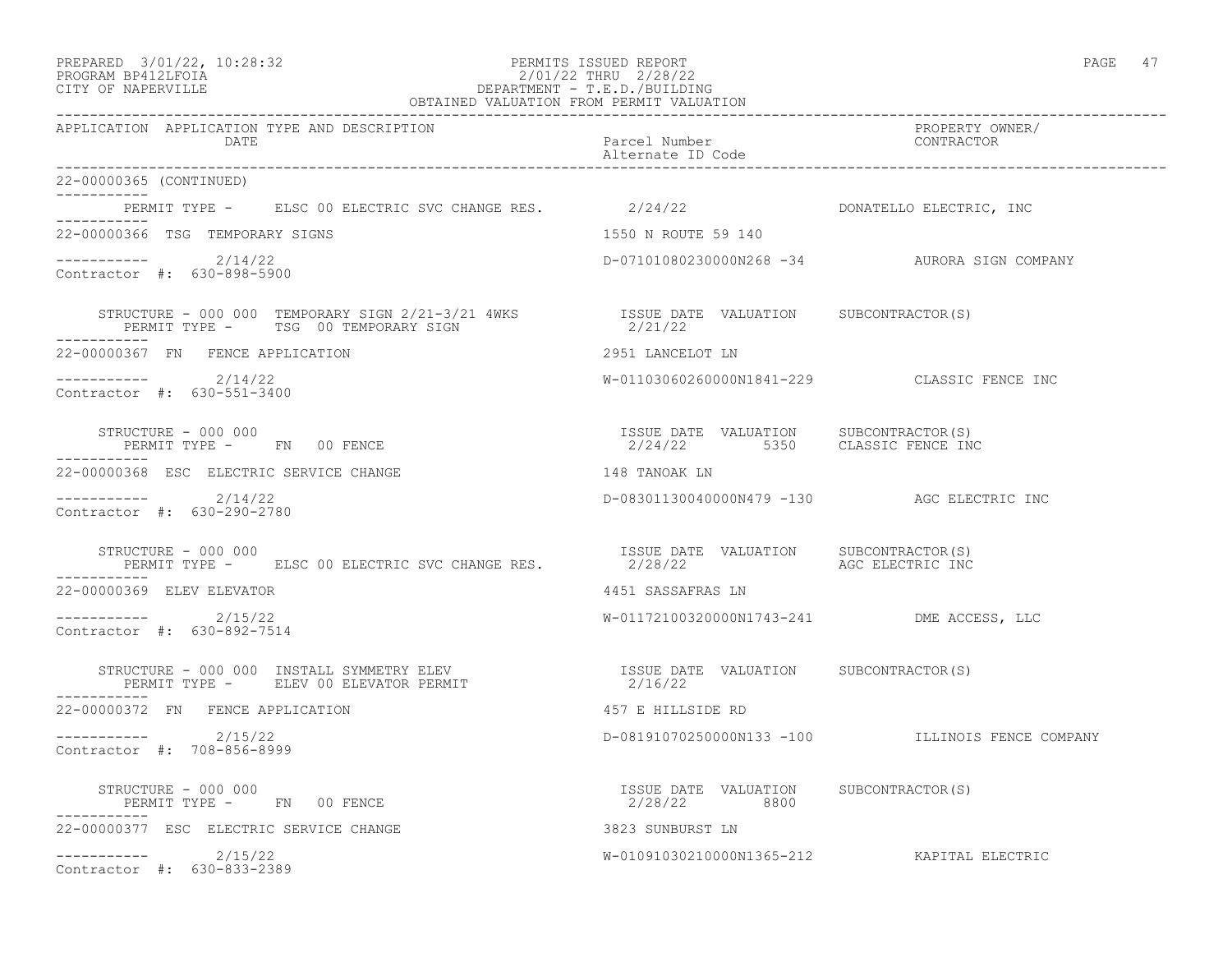| PREPARED            | $3/01/22$ , $10:28:32$ |  |
|---------------------|------------------------|--|
| DDOOD3M DD410T DOT3 |                        |  |

## PREPARED 3/01/22, 10:28:32 PERMITS ISSUED REPORT<br>PROGRAM BP412LFOIA PAGE 48 PROGRAM BP412LFOIA 2/01/22 THRU 2/28/22<br>CITY OF NAPERVILLE DEPARTMENT - T.E.D./BUILDIN CITY OF NAPERVILLE DEPARTMENT - T.E.D./BUILDING

| OBTAINED VALUATION FROM PERMIT VALUATION                                                                                                                                                                                                                                                                                                                        |                                             |                                                          |
|-----------------------------------------------------------------------------------------------------------------------------------------------------------------------------------------------------------------------------------------------------------------------------------------------------------------------------------------------------------------|---------------------------------------------|----------------------------------------------------------|
| APPLICATION APPLICATION TYPE AND DESCRIPTION<br><b>DATE</b>                                                                                                                                                                                                                                                                                                     | Parcel Number<br>Alternate ID Code          | PROPERTY OWNER/<br>CONTRACTOR                            |
| 22-00000377 (CONTINUED)<br>------------                                                                                                                                                                                                                                                                                                                         |                                             |                                                          |
| $\begin{array}{cccc} \texttt{STRUCTURE} & - & 000 & 000 & \texttt{EV} \texttt{CHARGE} \\ \texttt{PERMIT}\ \texttt{TYPE} & - & \texttt{EVCR} \ 00 & \texttt{ELECTRIC} \ \texttt{VEHICLE} \ \texttt{STATION} \ \texttt{RES} & 2/28/22 & 1490 & \texttt{KAPITAL} \ \texttt{ELECTRIC} \ \texttt{INC} \end{array}$<br>STRUCTURE - 000 000 EV CHARGER<br>____________ |                                             |                                                          |
| 22-00000383 FN FENCE APPLICATION                                                                                                                                                                                                                                                                                                                                | 1768 COACH DR                               |                                                          |
| $---------2/15/22$<br>Contractor #: 630-551-3400                                                                                                                                                                                                                                                                                                                | D-08321140590000N720 -162 CLASSIC FENCE INC |                                                          |
|                                                                                                                                                                                                                                                                                                                                                                 | ISSUE DATE VALUATION SUBCONTRACTOR(S)       |                                                          |
| 22-00000384 RPZ REVERSE PRESSURE ZONE/BACKFLOW PREVENTER 2279 MASSACHUSETTS AV                                                                                                                                                                                                                                                                                  |                                             |                                                          |
| ----------- 2/15/22<br>Contractor #: 815-436-5455                                                                                                                                                                                                                                                                                                               |                                             |                                                          |
| STRUCTURE - 000 000 RESIDENTIAL RPZ IN ROW USSUE DATE VALUATION SUBCONTRACTOR(S)<br>PERMIT TYPE - LSP 00 LAWN SPRINKLER RESIDENTIAL 2/16/22 4800 RAINMAKERS IRRIGATION-ROMEOVIL<br>------------                                                                                                                                                                 |                                             | RAINMAKERS IRRIGATION-ROMEOVIL                           |
| 22-00000385 RPZ REVERSE PRESSURE ZONE/BACKFLOW PREVENTER 536 MERRIMAC CR                                                                                                                                                                                                                                                                                        |                                             |                                                          |
| ----------- 2/15/22<br>Contractor #: 815-436-5455                                                                                                                                                                                                                                                                                                               |                                             | D-07251100100000N677 -128 RAINMAKERS IRRIGATION-ROMEOVIL |
| STRUCTURE - 000 000 RESIDENTIAL RPZ IN ROW SISSUE DATE VALUATION SUBCONTRACTOR(S)<br>PERMIT TYPE - LSP 00 LAWN SPRINKLER RESIDENTIAL 2/16/22 4950 RAINMAKERS IRRIGATION-ROMEOVIL<br>-----------                                                                                                                                                                 |                                             | RAINMAKERS IRRIGATION-ROMEOVIL                           |
| 22-00000386 RPZ REVERSE PRESSURE ZONE/BACKFLOW PREVENTER 1740 ROBERT LN                                                                                                                                                                                                                                                                                         |                                             |                                                          |
| $--------$ 2/15/22<br>Contractor #: 815-385-5599                                                                                                                                                                                                                                                                                                                |                                             | W-01141080340000N843 -246 WATER WORKS INC-JOHNSBURG      |
| FRUCTURE - 000 000 RESIDENTIAL RPZ<br>PERMIT TYPE - LSP 00 LAWN SPRINKLER RESIDENTIAL 2/21/22 4600 WATER WORKS INC-JOHNSBURG<br>STRUCTURE - 000 000 RESIDENTIAL RPZ                                                                                                                                                                                             |                                             | ENGLAND PLUMBING                                         |
| 22-00000388 SIGN SIGN APPLICATIONS                                                                                                                                                                                                                                                                                                                              | 1504 N NAPER BL 144                         |                                                          |
| ---------- 2/15/22<br>Contractor #: 630-482-9901                                                                                                                                                                                                                                                                                                                | D-08082000510000N1003-43 AUBREY SIGN CO     |                                                          |
| STRUCTURE - 000 000                                                                                                                                                                                                                                                                                                                                             | ISSUE DATE VALUATION SUBCONTRACTOR(S)       |                                                          |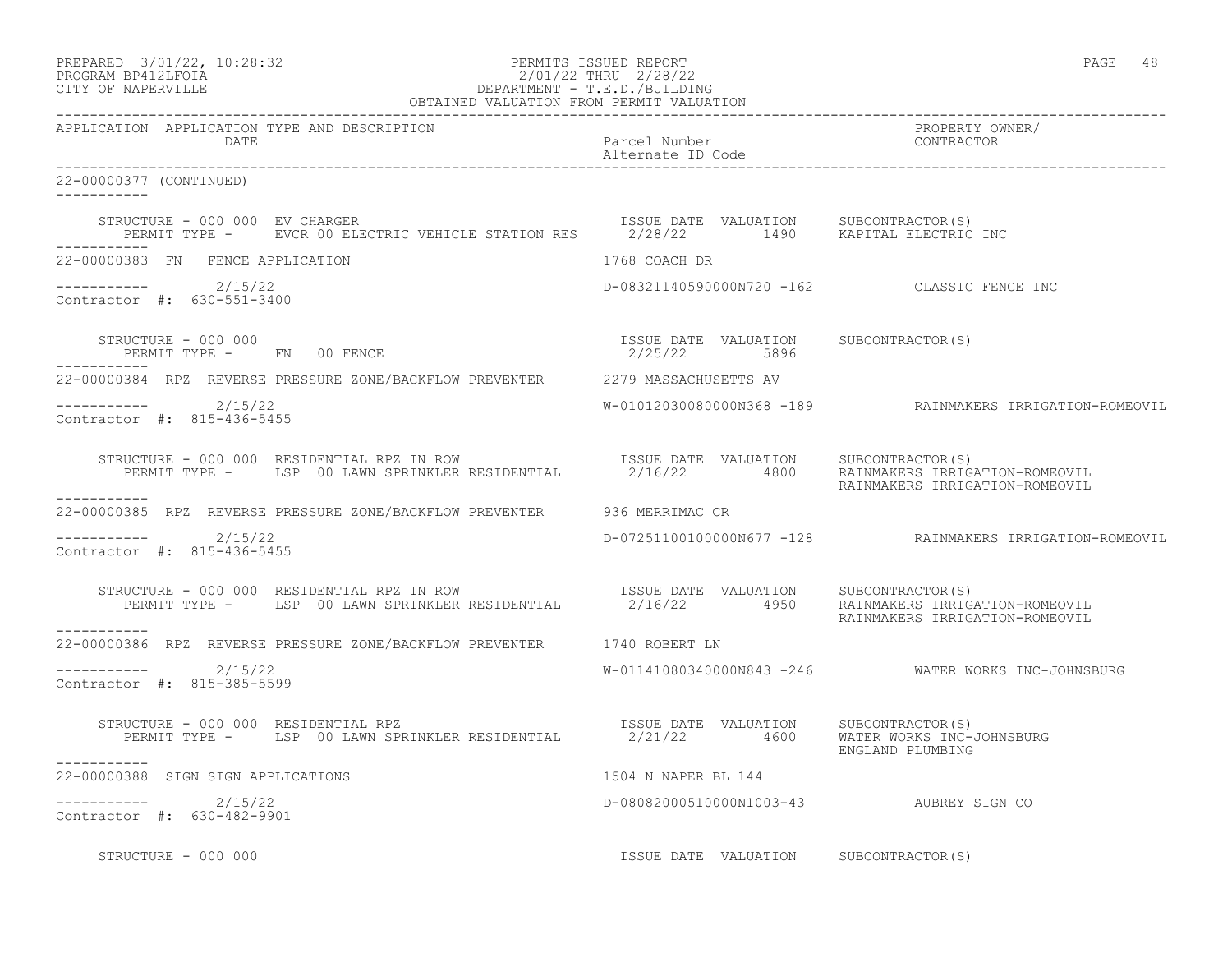# PREPARED 3/01/22, 10:28:32 PERMITS ISSUED REPORT<br>PROGRAM BP412LFOIA PAGE 49 PROGRAM BP412LFOIA 2/01/22 THRU 2/28/22 CITY OF NAPERVILLE DEPARTMENT - T.E.D./BUILDING

| OBTAINED VALUATION FROM PERMIT VALUATION                                                                                                                                                                                                                                                                                      |                                           |                                                      |
|-------------------------------------------------------------------------------------------------------------------------------------------------------------------------------------------------------------------------------------------------------------------------------------------------------------------------------|-------------------------------------------|------------------------------------------------------|
| APPLICATION APPLICATION TYPE AND DESCRIPTION<br>DATE                                                                                                                                                                                                                                                                          | Parcel Number<br>Alternate ID Code        | PROPERTY OWNER/<br>CONTRACTOR                        |
| 22-00000388 (CONTINUED)                                                                                                                                                                                                                                                                                                       |                                           |                                                      |
| PERMIT TYPE - SIGN 00 SIGN<br>-----------                                                                                                                                                                                                                                                                                     | 2/24/22                                   |                                                      |
| 22-00000395 RPZ REVERSE PRESSURE ZONE/BACKFLOW PREVENTER 3628 CHESAPEAKE LN                                                                                                                                                                                                                                                   |                                           |                                                      |
| ----------- 2/17/22<br>Contractor #: 815-521-3247                                                                                                                                                                                                                                                                             |                                           | W-01043101710000N1698-197 EVERGREEN SPRINKLER SYSTEM |
| STRUCTURE - 000 000 PLUMBING CONNECTION/INSTAL/ CERTIFY BLAC ISSUE DATE VALUATION SUBCONTRACTOR(S)<br>PERMIT TYPE - LSP 00 LAWN SPRINKLER RESIDENTIAL 2/21/22 3600 HARTLAND PLUMBING & MECH                                                                                                                                   |                                           | EVERGREEN SPRINKLER SYSTEM                           |
| 22-00000396 RPZ REVERSE PRESSURE ZONE/BACKFLOW PREVENTER 3607 CHESAPEAKE LN                                                                                                                                                                                                                                                   |                                           |                                                      |
| $---------2/17/22$<br>Contractor #: 815-521-3247                                                                                                                                                                                                                                                                              |                                           | W-01043101780000N1698-197 EVERGREEN SPRINKLER SYSTEM |
| RUCTURE - 000 000 RPZ<br>PERMIT TYPE - LSP 00 LAWN SPRINKLER RESIDENTIAL 1990 2/21/22 2000 EVERGREEN SPRINKLER SYSTEM<br>STRUCTURE - 000 000 RPZ                                                                                                                                                                              |                                           | HARTLAND PLUMBING & MECH                             |
| -----------<br>22-00000397 RPZ REVERSE PRESSURE ZONE/BACKFLOW PREVENTER 3616 CHESAPEAKE LN                                                                                                                                                                                                                                    |                                           |                                                      |
| $---------2/17/22$<br>Contractor #: 815-521-3247                                                                                                                                                                                                                                                                              |                                           |                                                      |
| STRUCTURE – 000 000 RPZ<br>PERMIT TYPE – LSP 00 LAWN SPRINKLER RESIDENTIAL 2/21/22 36000 EVERGREEN SPRINKLER SYSTEM<br>STRUCTURE - 000 000 RPZ<br>___________                                                                                                                                                                 |                                           | HARTLAND PLUMBING & MECH                             |
| 22-00000401 ESC ELECTRIC SERVICE CHANGE                                                                                                                                                                                                                                                                                       | 837 HYDE PARK LN                          |                                                      |
| $-$ --------- $2/17/22$<br>Contractor #: 630-515-8696                                                                                                                                                                                                                                                                         | D-08294020090000N135 -148 A B S ELECTRIC  |                                                      |
| $\begin{tabular}{lclclclcl} \texttt{STRUCTURE} & - & 000 & 000 & \texttt{EMERGENCY} & \texttt{PANEL UPGRADE} & & & & & & & & & & \\ \texttt{SSUE} & \texttt{DATE} & \texttt{VALUATION} & & \texttt{SUBCONTRACTOR(S)} & \\ & \texttt{PERMIT TYPE} & - & \texttt{ELSC 00 ELECTRIC SVC CHANGE RES} & & & & & & \\ \end{tabular}$ |                                           |                                                      |
| 22-00000404 GBP GREENER BUSINESS PROGRAM                                                                                                                                                                                                                                                                                      | 1255 BOND ST HM                           |                                                      |
| $---------2/17/22$<br>Contractor #:                                                                                                                                                                                                                                                                                           | D-07103120020000N1380-49 OWNER/CONTRACTOR |                                                      |
| STRUCTURE - 000 000<br>PERMIT TYPE -<br>GBP 00 GREENER BUSINESS PROGRAM 2/17/22                                                                                                                                                                                                                                               | ISSUE DATE VALUATION SUBCONTRACTOR(S)     |                                                      |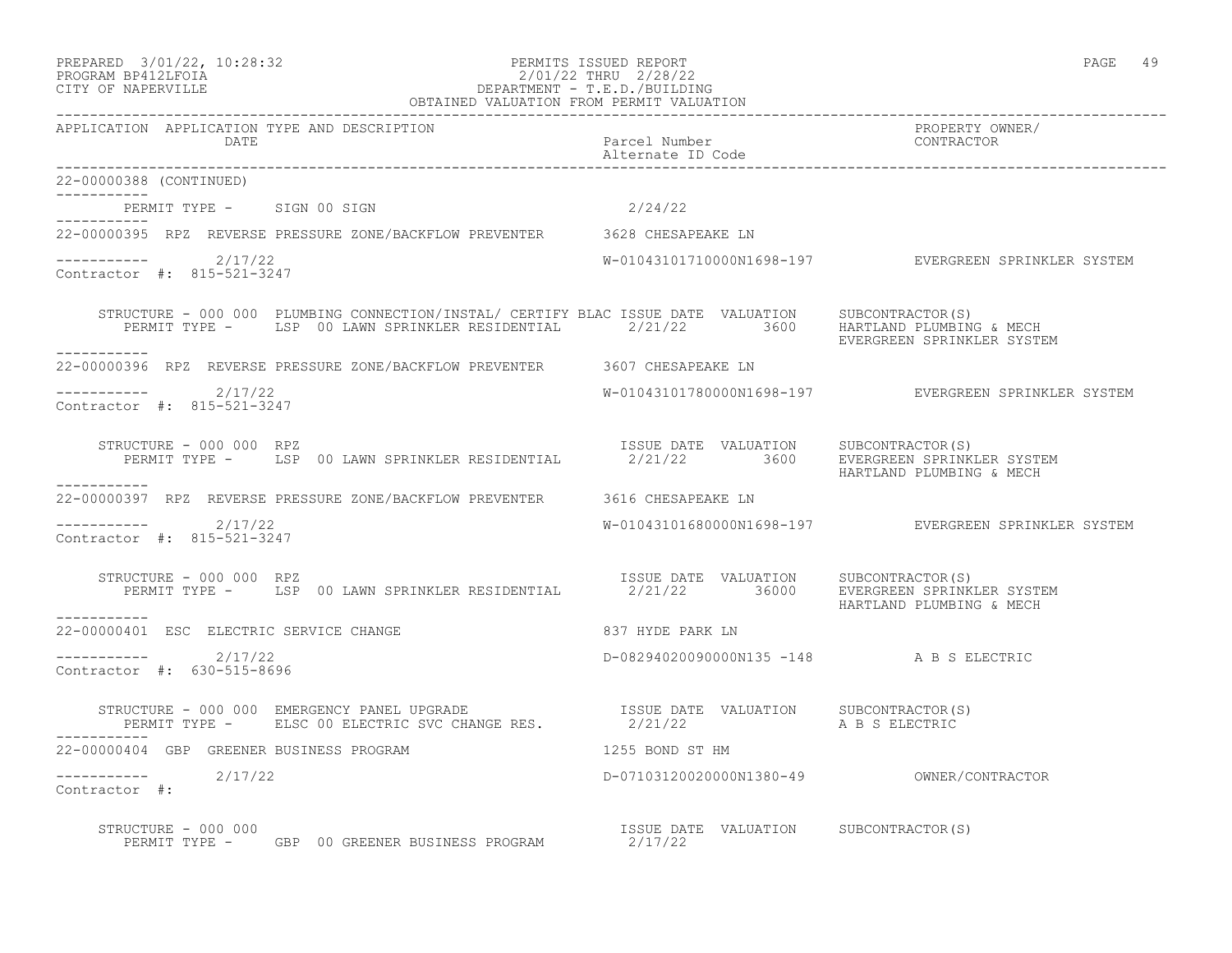#### PREPARED 3/01/22, 10:28:32 PERMITS ISSUED REPORT PAGE 50 PROGRAM BP412LFOIA 2/01/22 THRU 2/28/22 CITY OF NAPERVILLE DEPARTMENT - T.E.D./BUILDING OBTAINED VALUATION FROM PERMIT VALUATION

| APPLICATION APPLICATION TYPE AND DESCRIPTION<br>DATE                                                                                                                            |                                           |                                                       |
|---------------------------------------------------------------------------------------------------------------------------------------------------------------------------------|-------------------------------------------|-------------------------------------------------------|
| 22-00000413 PPA PLUMBING PERMIT                                                                                                                                                 | 904 W BAILEY RD                           |                                                       |
| $--------- 2/18/22$<br>Contractor #: 708-259-1942                                                                                                                               |                                           | D-07253070200000N565 -301 ROTO ROOTER-SCHAUMBURG      |
| STRUCTURE - 000 000 EMERGENCY SEWER<br>PERMIT TYPE - SEW 00 SEWER/WATER REPAIR OR REPLACE 2/18/22 ROTO ROOTER-SCHAUMBURG<br>STRUCTURE - 000 000 EMERGENCY SEWER                 |                                           |                                                       |
| 22-00000415 ESC ELECTRIC SERVICE CHANGE                                                                                                                                         | 333 PRAIRIE KNOLL DR                      |                                                       |
| $--------- 2/18/22$<br>Contractor #: 630-964-9179                                                                                                                               |                                           | D-08311110310000N489 -160 PRO ELECTRIC CORPORATION    |
| ___________                                                                                                                                                                     |                                           |                                                       |
| 22-00000421 TENT TENTS                                                                                                                                                          | 3380 CEDAR GLADE DR                       |                                                       |
| $---------2/21/22$<br>Contractor #:                                                                                                                                             |                                           |                                                       |
|                                                                                                                                                                                 |                                           |                                                       |
| 22-00000441 ELEV ELEVATOR                                                                                                                                                       | 4451 SASSAFRAS LN                         |                                                       |
| $---------2$ 2/22/22<br>Contractor #: 630-892-7514                                                                                                                              | W-01172100320000N1743-241 DME ACCESS, LLC |                                                       |
|                                                                                                                                                                                 |                                           |                                                       |
| 22-00000443 PPA PLUMBING PERMIT                                                                                                                                                 | 1148 WHIRLAWAY AV                         |                                                       |
| $\frac{---------}{2/22/22}$<br>Contractor #:                                                                                                                                    |                                           | D-08203110170000N163 -117 MID CITY PLUMBING INC       |
| STRUCTURE - 000 000 EMERGENCY SEWER/WATER REPAIR              ISSUE DATE VALUATION      SUBCONTRACTOR(S)<br>PERMIT TYPE -     SEW 00 SEWER/WATER REPAIR OR REPLACE      2/23/22 |                                           |                                                       |
| 22-00000444 DRWY DRIVEWAY NEW AND ALTERATIONS<br>617 WILLOW RD                                                                                                                  |                                           |                                                       |
| $---------2/22/22$<br>Contractor #: 630-717-9005                                                                                                                                |                                           | D-08191090110000N38 -100 HUNTER PAVING AND EXCAVATING |
| STRUCTURE - 000 000 R/R ASPHALT DRWY/AP                                                                                                                                         | ISSUE DATE VALUATION SUBCONTRACTOR(S)     |                                                       |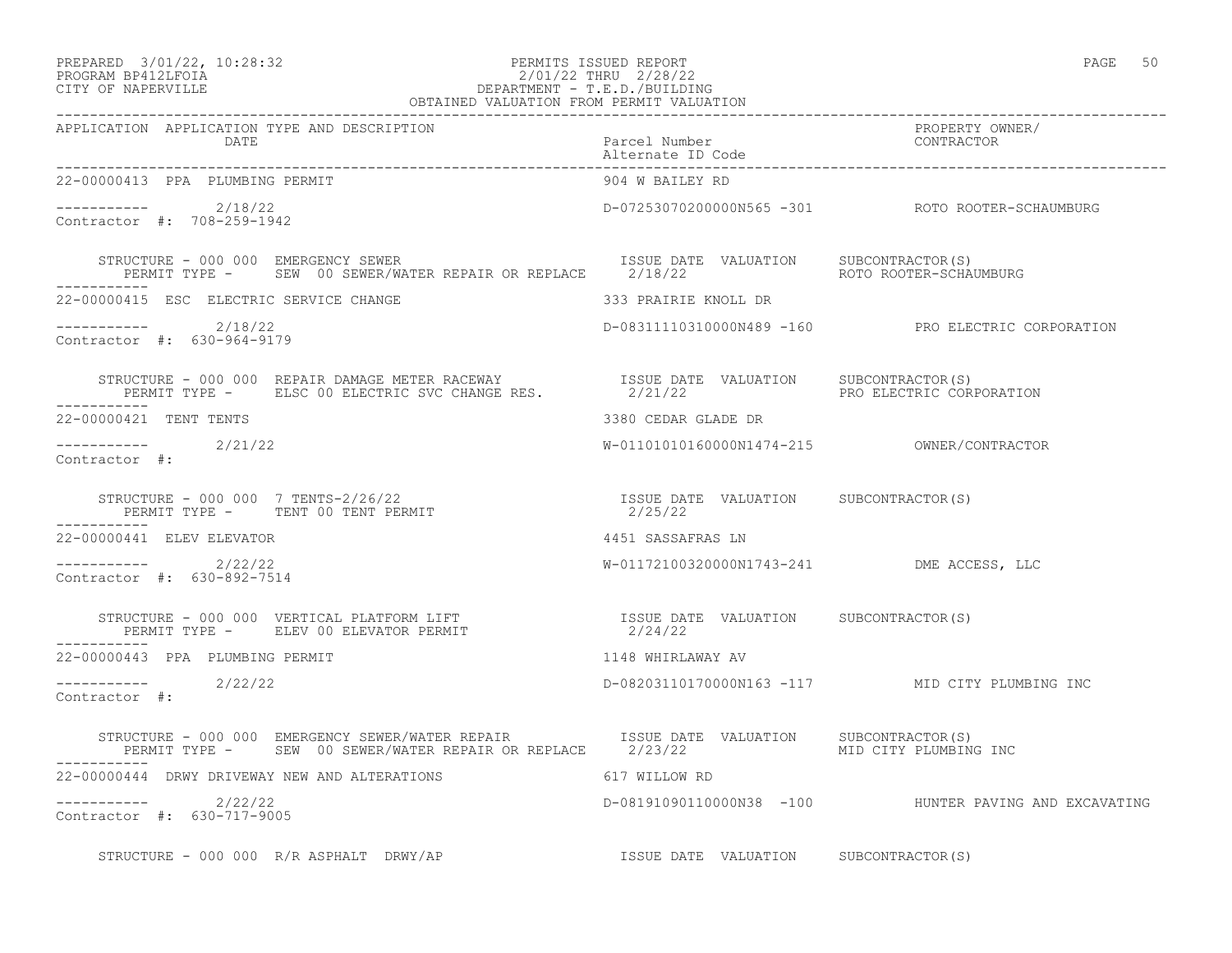# PREPARED 3/01/22, 10:28:32 PERMITS ISSUED REPORT PAGE 51 PROGRAM BP412LFOIA 2/01/22 THRU 2/28/22 CITY OF NAPERVILLE DEPARTMENT - T.E.D./BUILDING

| OBTAINED VALUATION FROM PERMIT VALUATION          |                                                                                                                                                                                                                                                                                 |                                                       |                                                          |
|---------------------------------------------------|---------------------------------------------------------------------------------------------------------------------------------------------------------------------------------------------------------------------------------------------------------------------------------|-------------------------------------------------------|----------------------------------------------------------|
|                                                   | APPLICATION APPLICATION TYPE AND DESCRIPTION<br>DATE                                                                                                                                                                                                                            | Parcel Number<br>Alternate ID Code                    | PROPERTY OWNER/<br>CONTRACTOR                            |
| 22-00000444 (CONTINUED)                           |                                                                                                                                                                                                                                                                                 |                                                       |                                                          |
| ___________                                       | PERMIT TYPE - DRWY 00 DRIVEWAY ADDITION/ALTERATION $2/24/22$ 7000 HUNTER PAVING AND EXCAVATING<br>$2/24/22$ 7000 HUNTER PAVING AND EXCAVATING                                                                                                                                   |                                                       |                                                          |
| 22-00000445 PPA PLUMBING PERMIT                   |                                                                                                                                                                                                                                                                                 | 1403 JUSTIN CT                                        |                                                          |
| $---------2/22/22$<br>Contractor #: 630-577-9241  |                                                                                                                                                                                                                                                                                 |                                                       | D-08281080030000N727 -133 JIM WAGNER PLUMBING INC        |
|                                                   | STRUCTURE - 000 000 EMERGENCY SEWER/WATER REPAIR <a>&gt; SISSUE<br/> DATE VALUATION <br/> SUBCONTRACTOR(S)<br/>PERMIT TYPE - SEW 00 SEWER/WATER REPAIR OR REPLACE 2/23/22</a>                                                                                                   |                                                       | JIM WAGNER PLUMBING INC                                  |
| 22-00000456 PPA PLUMBING PERMIT                   |                                                                                                                                                                                                                                                                                 | 1249 W JEFFERSON AV                                   |                                                          |
| ----------- 2/23/22<br>Contractor #: 847-809-9316 |                                                                                                                                                                                                                                                                                 |                                                       | D-07144110030000N579 -82 TJM SEWER & PLUMBING            |
|                                                   | STRUCTURE - 000 000 EMERGENCY SEWER REPAIR<br>STRUCTURE – 000 000 EMERGENCY SEWER REPAIR                             ISSUE DATE VALUATION      SUBCONTRACTOR(S)<br>PERMIT TYPE –     SEW 00 SEWER/WATER REPAIR OR REPLACE     2/24/22                         TJM SEWER & PLUMB |                                                       |                                                          |
| 22-00000469 TSG TEMPORARY SIGNS                   |                                                                                                                                                                                                                                                                                 | 513 W 87TH ST                                         |                                                          |
| ----------- 2/24/22<br>Contractor #: 630-898-5900 |                                                                                                                                                                                                                                                                                 |                                                       | W-01012010010000N372 -189 AURORA SIGN COMPANY            |
| ___________                                       | STRUCTURE - 000 000 TEMP BANNER-30 DAYS FROM APPROVAL ISSUE DATE VALUATION SUBCONTRACTOR(S)<br>PERMIT TYPE - TSG 00 TEMPORARY SIGN                                                                                                                                              | 2/25/22                                               |                                                          |
| 22-00000474 FN FENCE APPLICATION                  |                                                                                                                                                                                                                                                                                 | 942 ROSEWOOD AV                                       |                                                          |
| $--------- 2/24/22$<br>Contractor #: 630-292-4649 |                                                                                                                                                                                                                                                                                 |                                                       | D-08072230040000N695 -41 CEDAR MOUNTAIN FENCE CO         |
| STRUCTURE - 000 000                               | PERMIT TYPE - FN 00 FENCE                                                                                                                                                                                                                                                       | ISSUE DATE VALUATION SUBCONTRACTOR(S)<br>2/25/22 6000 |                                                          |
| 22-00000475 FN FENCE APPLICATION                  |                                                                                                                                                                                                                                                                                 | 3415 TALL GRASS DR                                    |                                                          |
| $--------$ 2/24/22<br>Contractor #: 630-292-4649  |                                                                                                                                                                                                                                                                                 |                                                       | W-010930303000000N1386-227 CEDAR MOUNTAIN FENCE CO       |
| STRUCTURE - 000 000                               | PERMIT TYPE - FN 00 FENCE                                                                                                                                                                                                                                                       | ISSUE DATE VALUATION SUBCONTRACTOR(S)<br>2/25/22 5160 |                                                          |
| 22-00000485 PPA PLUMBING PERMIT                   |                                                                                                                                                                                                                                                                                 | 1135 WHIRLAWAY AV                                     |                                                          |
| $--------- 2/25/22$<br>Contractor #: 815-254-1449 |                                                                                                                                                                                                                                                                                 |                                                       | D-08203070430000N163 -117 SERVICE 1 INC PLUMBING HEATING |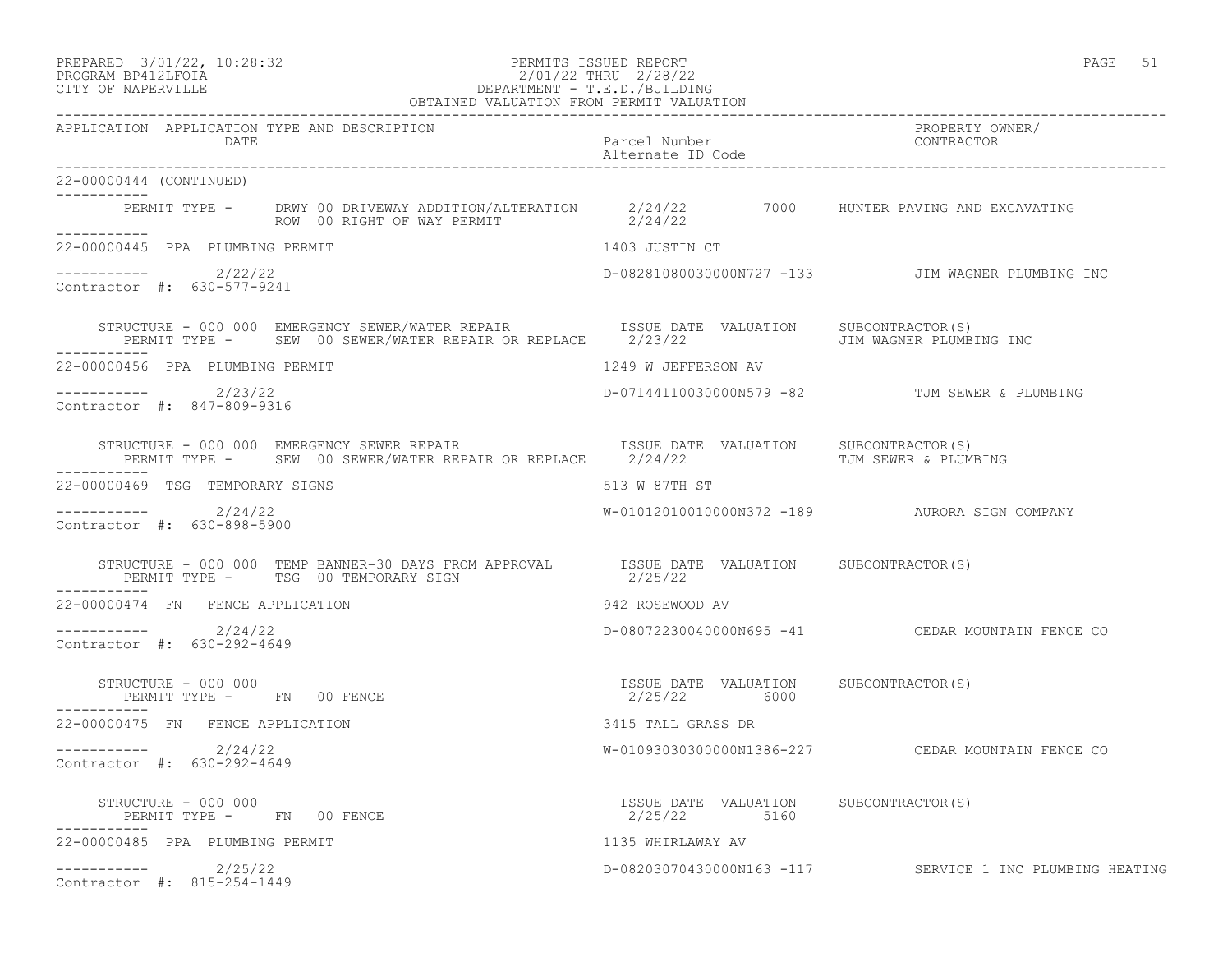| 3/01/22, 10:28:32<br>PREPARED<br>PROGRAM BP412LFOIA<br>CITY OF NAPERVILLE |                                                                                                                              | PERMITS ISSUED REPORT<br>2/01/22 THRU 2/28/22<br>DEPARTMENT - T.E.D./BUILDING<br>OBTAINED VALUATION FROM PERMIT VALUATION | PAGE<br>52                                          |
|---------------------------------------------------------------------------|------------------------------------------------------------------------------------------------------------------------------|---------------------------------------------------------------------------------------------------------------------------|-----------------------------------------------------|
| APPLICATION APPLICATION TYPE AND DESCRIPTION<br>DATE                      |                                                                                                                              | Parcel Number<br>Alternate ID Code                                                                                        | PROPERTY OWNER/<br>CONTRACTOR                       |
| 22-00000485 (CONTINUED)                                                   |                                                                                                                              |                                                                                                                           |                                                     |
|                                                                           | STRUCTURE - 000 000 EMERGENCY SEWER/WATER REPAIR TISSUE DATE VALUATION<br>PERMIT TYPE - SEW 00 SEWER/WATER REPAIR OR REPLACE | 2/25/22                                                                                                                   | SUBCONTRACTOR (S)<br>SERVICE 1 INC PLUMBING HEATING |
| TOTAL PERMITS ISSUED                                                      | 382 TOTAL PERMITS HELD                                                                                                       |                                                                                                                           |                                                     |
| TOTAL PERMIT VALUATION                                                    |                                                                                                                              |                                                                                                                           |                                                     |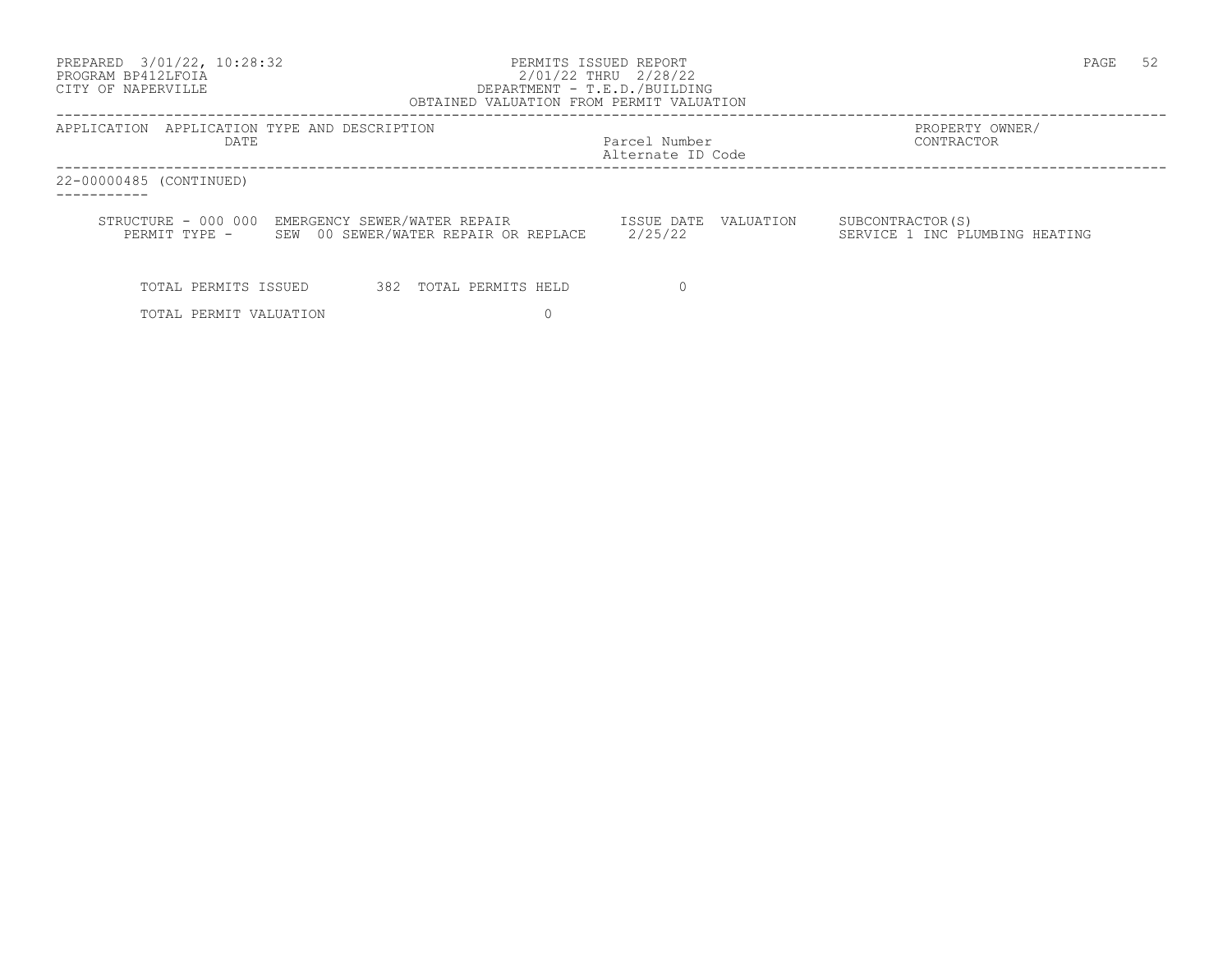PREPARED 3/01/22, 10:28:32 PERMITS ISSUED REPORT PAGE 53

#### PROGRAM BP412LFOIA 2/01/22 THRU 2/28/22 CITY OF NAPERVILLE DEPARTMENT - FIBER OPTIC ROW OBTAINED VALUATION FROM PERMIT VALUATION

| APPLICATION APPLICATION TYPE AND DESCRIPTION<br>DATE                    | Parcel Number<br>Alternate ID Code | PROPERTY OWNER/<br>CONTRACTOR |  |
|-------------------------------------------------------------------------|------------------------------------|-------------------------------|--|
| 22-66600003 FO<br>FIBER OPTIC ROW                                       | 263 SHUMAN BL WOW                  |                               |  |
| 1/06/22<br>-----------<br>Contractor #: 815-378-3834                    | D-07014000340000N7<br>$-24$        | WE BORE IT                    |  |
| STRUCTURE - 000 000<br>00 FIBER OPTIC ROW<br>PERMIT TYPE -<br><b>FO</b> | VALUATION<br>ISSUE DATE<br>2/11/22 | SUBCONTRACTOR (S)             |  |
| TOTAL PERMITS ISSUED<br>TOTAL PERMITS HELD                              |                                    |                               |  |

TOTAL PERMIT VALUATION 0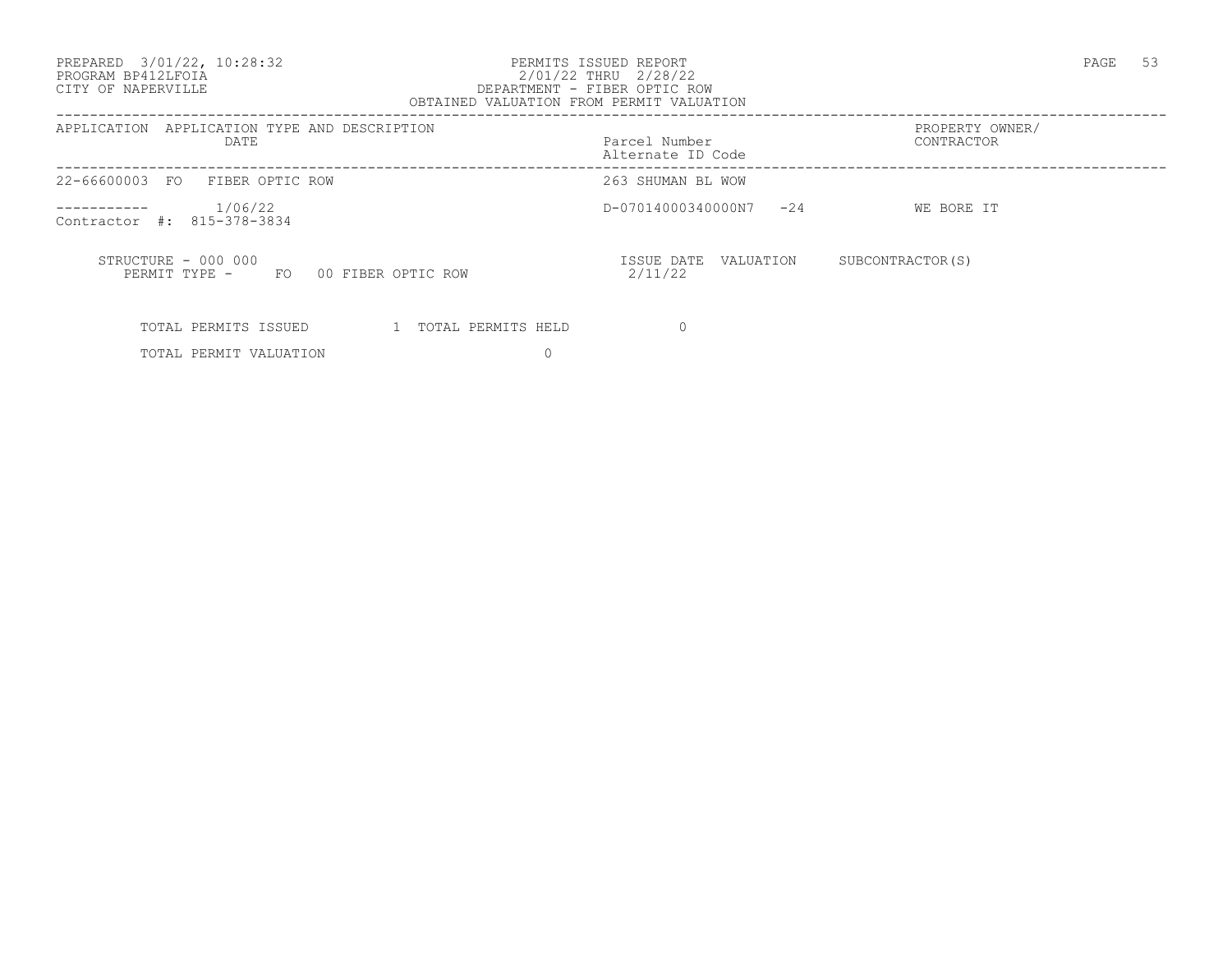#### PREPARED 3/01/22, 10:28:32 PERMITS ISSUED REPORT<br>PROGRAM BP412LFOIA PAGE 54 2/01/22 THRU 2/28/22 PROGRAM BP412LFOIA<br>
PROGRAM BP412LFOIA<br>
CITY OF NAPERVILLE<br>
CITY OF NAPERVILLE DEPARTMENT - TED/ROW

| OBTAINED VALUATION FROM PERMIT VALUATION                                    |                                                  |                                                        |
|-----------------------------------------------------------------------------|--------------------------------------------------|--------------------------------------------------------|
| APPLICATION APPLICATION TYPE AND DESCRIPTION<br>DATE                        | Parcel Number<br>Alternate ID Code               | PROPERTY OWNER/<br>CONTRACTOR                          |
| 21-88800150 TROW TD RIGHT OF WAY                                            | 308 BIG RAIL DR                                  |                                                        |
| Contractor #: 815-531-5822                                                  | D-07132170750000N1443-84 AXS POINTS              |                                                        |
| STRUCTURE - 000 000                                                         | ISSUE DATE VALUATION SUBCONTRACTOR(S)            |                                                        |
| 22-88800009 TROW TD RIGHT OF WAY                                            | 4783 CLEARWATER LN                               |                                                        |
| $--------- 1/20/22$<br>Contractor #:                                        |                                                  | W-01154010010000N743 -260 AXXON COMMUNICATIONS, INC    |
| STRUCTURE - 000 000<br>PERMIT TYPE - TROW 00 TD RIGHT OF WAY PERMIT 2/28/22 | ISSUE DATE VALUATION SUBCONTRACTOR(S)            |                                                        |
| 22-88800010 TROW TD RIGHT OF WAY                                            | 50 FOREST AV                                     |                                                        |
| ----------    1/20/22<br>Contractor #: 815-378-3834                         | D-07133090050000N603 -83 WE BORE IT              |                                                        |
| STRUCTURE - 000 000<br>PERMIT TYPE - TROW 00 TD RIGHT OF WAY PERMIT         | ISSUE DATE VALUATION SUBCONTRACTOR(S)<br>2/14/22 |                                                        |
| 22-88800011 TROW TD RIGHT OF WAY                                            | 941 ANNE RD                                      |                                                        |
| $--------$ 1/21/22<br>Contractor #: 847-875-7153                            |                                                  | D-08184180130000N418 -86 DIRECTIONAL CONSTRUCTION SVCS |
| STRUCTURE - 000 000<br>PERMIT TYPE - TROW 00 TD RIGHT OF WAY PERMIT 2/01/22 | ISSUE DATE VALUATION SUBCONTRACTOR(S)            |                                                        |
| 22-88800012 TROW TD RIGHT OF WAY                                            | 530 E 5TH AV                                     |                                                        |
| $--------- 1/21/22$<br>Contractor #: 847-875-7153                           |                                                  | D-08181240030000N434 -70 DIRECTIONAL CONSTRUCTION SVCS |
| STRUCTURE - 000 000<br>PERMIT TYPE - TROW 00 TD RIGHT OF WAY PERMIT 2/01/22 | ISSUE DATE VALUATION SUBCONTRACTOR (S)           |                                                        |
| 22-88800013 TROW TD RIGHT OF WAY                                            | 2061 SPRINGSIDE DR                               |                                                        |
| Contractor #:                                                               |                                                  | D-08313090660000N159 -175 AXXON COMMUNICATIONS, INC    |
| STRUCTURE - 000 000                                                         | ISSUE DATE VALUATION SUBCONTRACTOR(S)            |                                                        |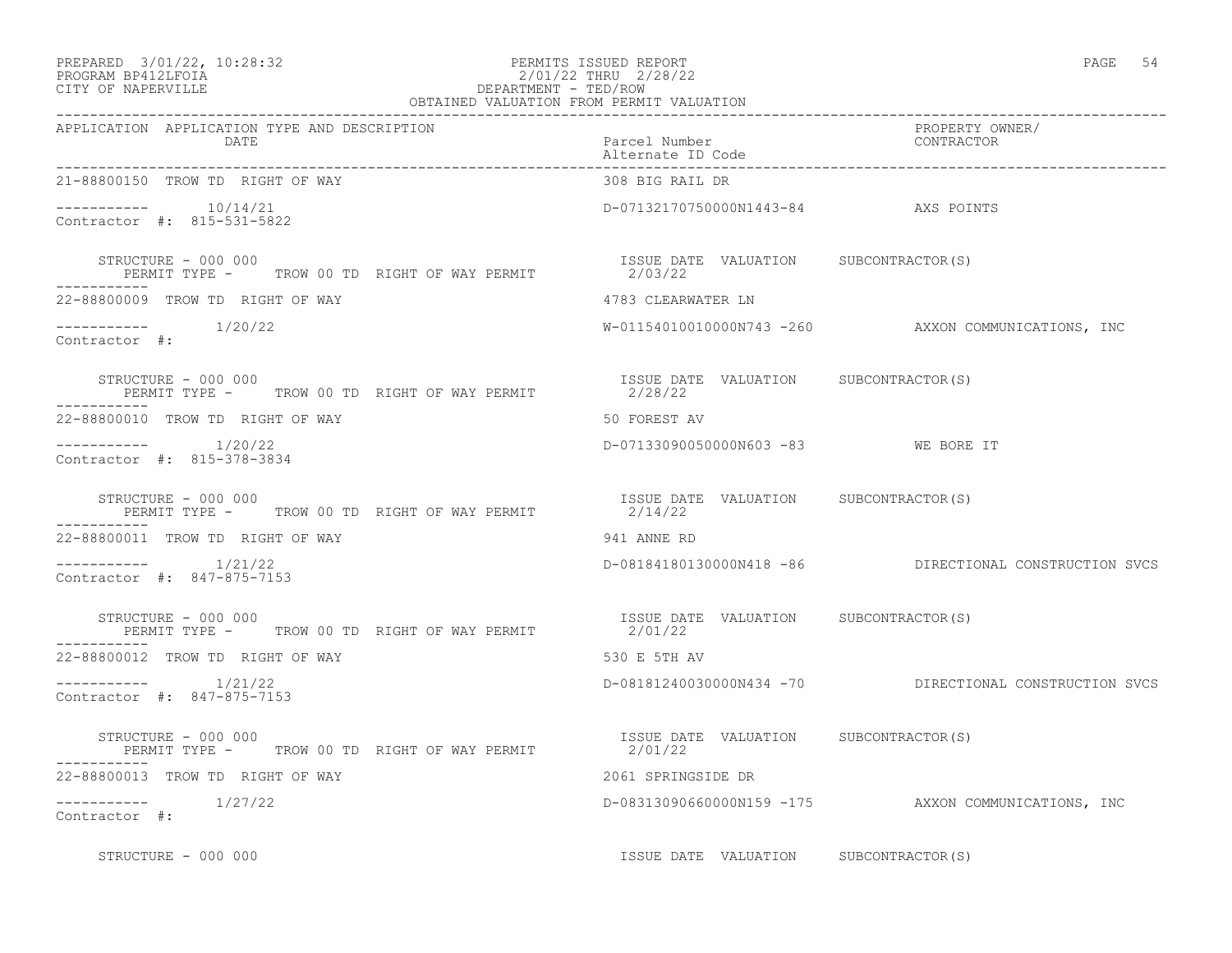| PREPARED |  | $3/01/22$ , $10:28:32$ |
|----------|--|------------------------|
|----------|--|------------------------|

### PREPARED 3/01/22, 10:28:32 PERMITS ISSUED REPORT<br>PROGRAM BP412LFOIA PAGE 55 2/01/22 THRU 2/28/22 PROGRAM BP412LFOIA 2/01/22 THRU 2/28/22<br>CITY OF NAPERVILLE DEPARTMENT - TED/ROW CITY OF NAPERVILLE **Example 20** and the contract of the DEPARTMENT - TED/ROW

| OBTAINED VALUATION FROM PERMIT VALUATION                                                                                                      |                                                  |                                                     |  |  |
|-----------------------------------------------------------------------------------------------------------------------------------------------|--------------------------------------------------|-----------------------------------------------------|--|--|
| APPLICATION APPLICATION TYPE AND DESCRIPTION<br>DATE                                                                                          | Parcel Number<br>Alternate ID Code               | PROPERTY OWNER/<br>CONTRACTOR                       |  |  |
| 22-88800013 (CONTINUED)                                                                                                                       |                                                  |                                                     |  |  |
| PERMIT TYPE - TROW 00 TD RIGHT OF WAY PERMIT 2/08/22                                                                                          |                                                  |                                                     |  |  |
| 22-88800014 TROW TD RIGHT OF WAY                                                                                                              | 1150 BLUE LARKSPUR LN                            |                                                     |  |  |
| $---------$ 1/27/22<br>Contractor #:                                                                                                          |                                                  | D-08203000430000N114 -117 AXXON COMMUNICATIONS, INC |  |  |
| STRUCTURE - 000 000<br>PERMIT TYPE - TROW 00 TD RIGHT OF WAY PERMIT 2/22/22                                                                   | ISSUE DATE VALUATION SUBCONTRACTOR(S)            |                                                     |  |  |
| 22-88800015 TROW TD RIGHT OF WAY                                                                                                              | 2707 FOX RIVER LN                                |                                                     |  |  |
| Contractor #:                                                                                                                                 |                                                  | W-02064050130000N774 -206 AXXON COMMUNICATIONS, INC |  |  |
| STRUCTURE - 000 000<br>PERMIT TYPE - TROW 00 TD RIGHT OF WAY PERMIT $2/08/22$<br>-----------                                                  |                                                  |                                                     |  |  |
| 22-88800016 TROW TD RIGHT OF WAY                                                                                                              | 1115 PRELUDE CT                                  |                                                     |  |  |
| $--------- 1/27/22$<br>Contractor #:                                                                                                          |                                                  | W-01114260010000N664 -232 AXXON COMMUNICATIONS, INC |  |  |
| STRUCTURE - 000 000<br>PERMIT TYPE - TROW 00 TD RIGHT OF WAY PERMIT                                                                           | ISSUE DATE VALUATION SUBCONTRACTOR(S)<br>2/22/22 |                                                     |  |  |
| 22-88800017 TROW TD RIGHT OF WAY                                                                                                              | 717 MORNINGSIDE DR                               |                                                     |  |  |
| Contractor $\#$ :                                                                                                                             |                                                  | D-07132300080000N540 -69 AXXON COMMUNICATIONS, INC  |  |  |
| STRUCTURE - 000 000<br>PERMIT TYPE - TROW 00 TD RIGHT OF WAY PERMIT                                                                           | ISSUE DATE VALUATION SUBCONTRACTOR(S)<br>2/09/22 |                                                     |  |  |
| 22-88800018 TROW TD RIGHT OF WAY                                                                                                              | 1621 MIRROR LAKE DR                              |                                                     |  |  |
| $--------- 1/27/22$<br>Contractor #:                                                                                                          |                                                  | D-07112130030000N580 -37 AXXON COMMUNICATIONS, INC  |  |  |
| Exercise on the conduction of the RIGHT OF WAY PERMIT TYPE - TROW OO TD RIGHT OF WAY PERMIT CONTRACTOR (S) AND TROW OF THE SERIE CALL 2/10/22 |                                                  |                                                     |  |  |
| 22-88800019 TROW TD RIGHT OF WAY                                                                                                              | 1710 COACH DR                                    |                                                     |  |  |
| Contractor #:                                                                                                                                 |                                                  | D-08321140430000N661 -162 AXXON COMMUNICATIONS, INC |  |  |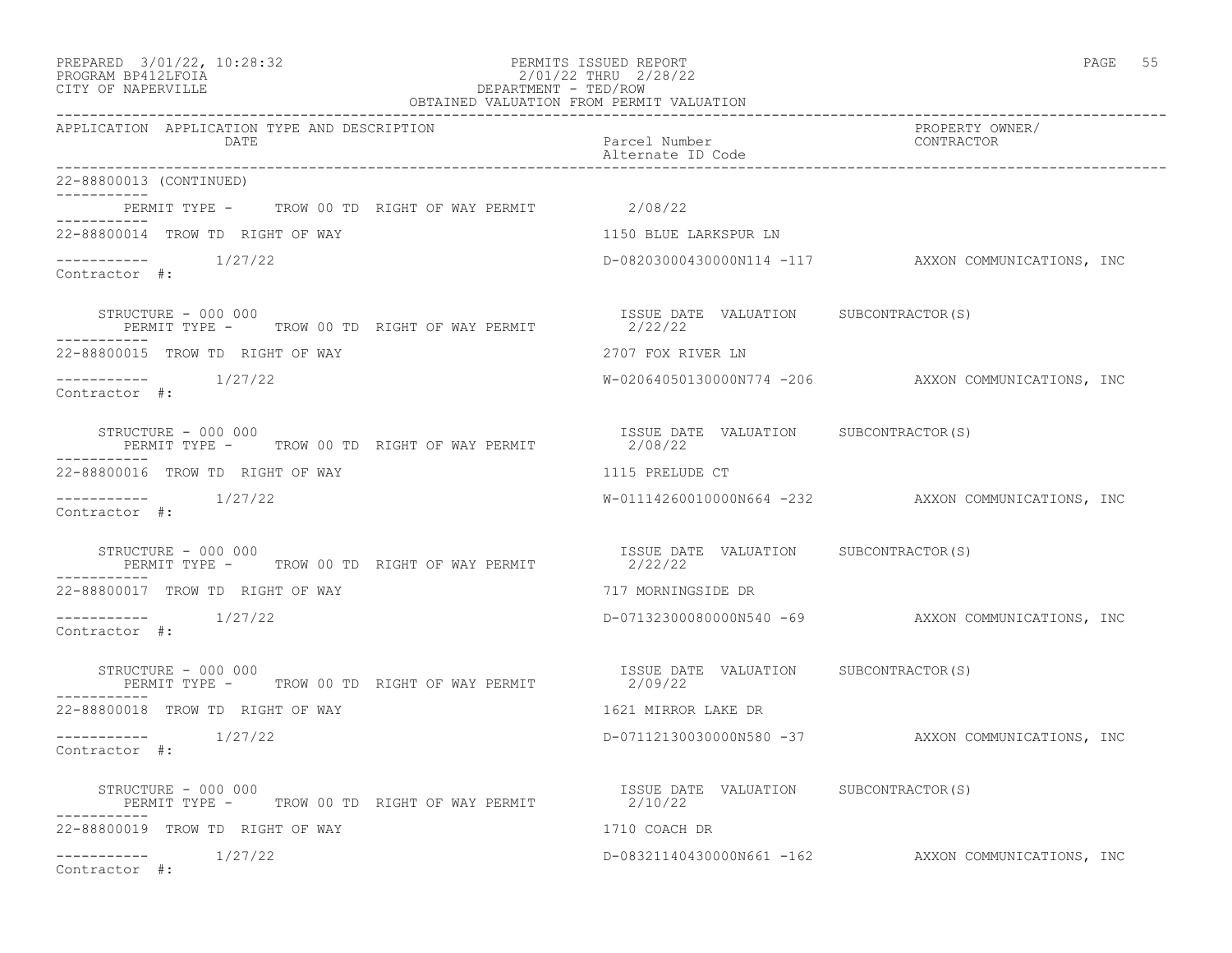| PREPARED 3/01/22, 10:28:32<br>PERMITS ISSUED REPORT<br>2/01/22 THRU 2/28/22<br>DEPARTMENT - TED/ROW<br>OBTAINED VALUATION FROM PERMIT VALUATION<br>PROGRAM BP412LFOIA<br>CITY OF NAPERVILLE<br>CITY OF NAPERVILLE |                                                  | PAGE 56                                               |
|-------------------------------------------------------------------------------------------------------------------------------------------------------------------------------------------------------------------|--------------------------------------------------|-------------------------------------------------------|
| APPLICATION APPLICATION TYPE AND DESCRIPTION<br>DATE                                                                                                                                                              | Parcel Number<br>Alternate ID Code               | PROPERTY OWNER/<br>CONTRACTOR                         |
| 22-88800019 (CONTINUED)                                                                                                                                                                                           |                                                  |                                                       |
| STRUCTURE - 000 000<br>PERMIT TYPE - TROW 00 TD RIGHT OF WAY PERMIT 2/08/22<br>-----------                                                                                                                        | ISSUE DATE VALUATION SUBCONTRACTOR(S)            |                                                       |
| 22-88800020 TROW TD RIGHT OF WAY                                                                                                                                                                                  | 1341 BRUSH HILL CR                               |                                                       |
| $--------- 1/27/22$<br>Contractor #:                                                                                                                                                                              |                                                  | D-07143010050000N199 -81 AXXON COMMUNICATIONS, INC    |
| STRUCTURE - 000 000<br>PERMIT TYPE - TROW 00 TD RIGHT OF WAY PERMIT 12/10/22<br>2/10/22                                                                                                                           |                                                  |                                                       |
| 22-88800021 TROW TD RIGHT OF WAY                                                                                                                                                                                  | 628 HYDE PARK LN                                 |                                                       |
| $--------- 1/27/22$<br>Contractor #: 815-378-3834                                                                                                                                                                 | D-08294050160000N1855-148 WE BORE IT             |                                                       |
| STRUCTURE - 000 000<br>PERMIT TYPE - TROW 00 TD RIGHT OF WAY PERMIT<br>------------                                                                                                                               | ISSUE DATE VALUATION SUBCONTRACTOR(S)<br>2/09/22 |                                                       |
| 22-88800022 TROW TD RIGHT OF WAY                                                                                                                                                                                  | NAPER BL-DUPAGE WATER COM ROW                    |                                                       |
| $--------- 1/27/22$<br>Contractor #: 773-287-7545                                                                                                                                                                 |                                                  | - ROSSI CONTRACTORS, INC                              |
| STRUCTURE - 000 000<br>PERMIT TYPE -     ROW1 00 TD ROW1 PERMIT NON FRNCS PKWY     2/18/22<br>-----------                                                                                                         | ISSUE DATE VALUATION SUBCONTRACTOR(S)            |                                                       |
| 22-88800023 TROW TD RIGHT OF WAY                                                                                                                                                                                  | 1780 NORTH AURORA RD                             |                                                       |
| -----------    1/28/22<br>Contractor #: 630-675-0189                                                                                                                                                              |                                                  | D-07151010220000N1453-64 UNIVERSAL CABLE CONSTRUCTION |
| STRUCTURE - 000 000<br>PERMIT TYPE - TROW 00 TD RIGHT OF WAY PERMIT                                                                                                                                               | ISSUE DATE VALUATION SUBCONTRACTOR(S)<br>2/10/22 |                                                       |
| 22-88800024 TROW TD RIGHT OF WAY                                                                                                                                                                                  | 2255 LOTUS CT                                    |                                                       |
| $--------- 2/01/22$<br>Contractor #: 847-875-7153                                                                                                                                                                 | W-02041020440000N760 -194                        | DIRECTIONAL CONSTRUCTION SVCS                         |
| STRUCTURE - 000 000<br>PERMIT TYPE - TROW 00 TD RIGHT OF WAY PERMIT<br>-----------                                                                                                                                | ISSUE DATE VALUATION SUBCONTRACTOR(S)<br>2/10/22 |                                                       |
| 22-88800025 TROW TD RIGHT OF WAY                                                                                                                                                                                  | 3335 HOLLIS CR                                   |                                                       |
| $---------2/01/22$<br>Contractor #: 800-864-8857                                                                                                                                                                  | W-01091040310000N1423-212 WE-BORE-IT             |                                                       |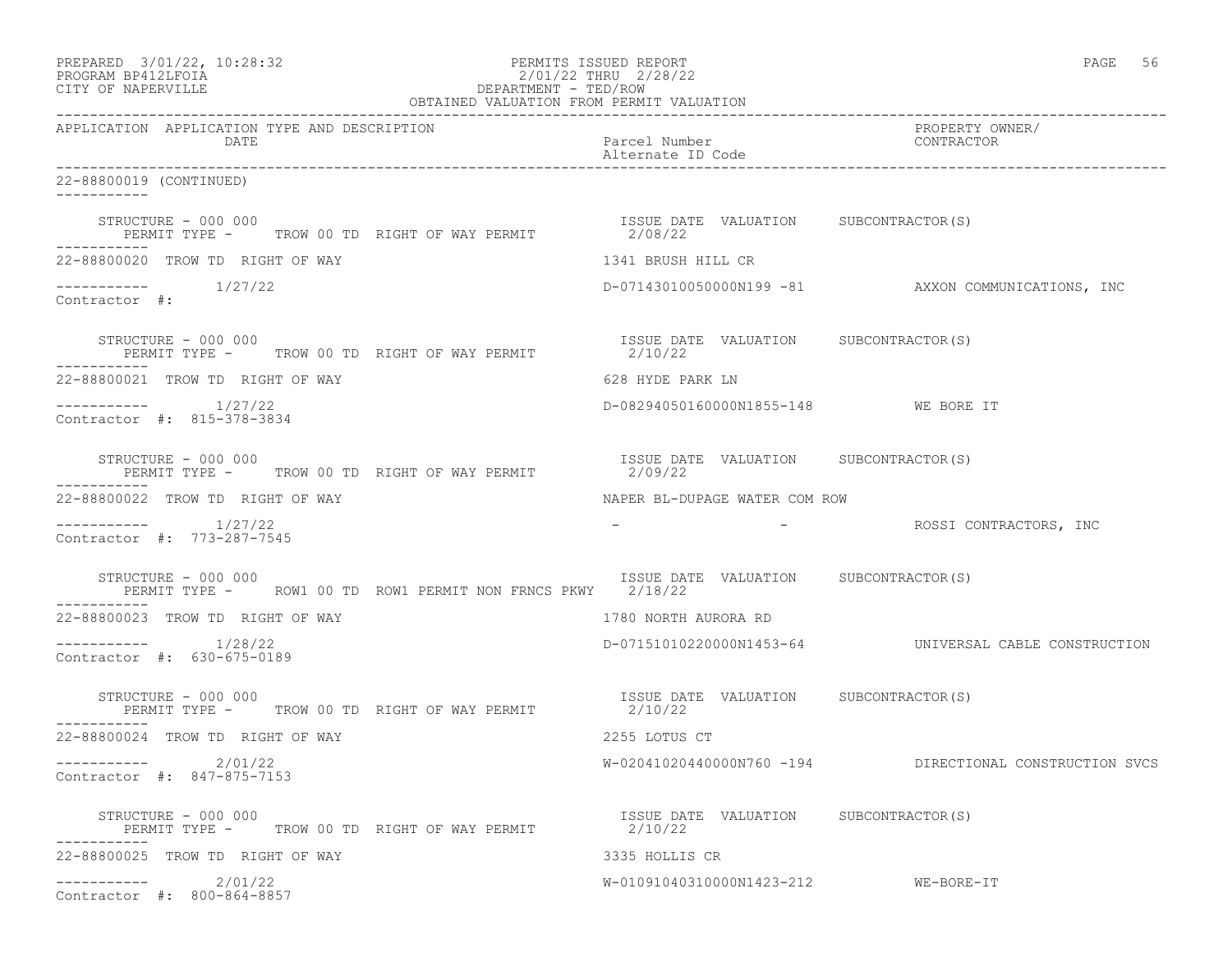| PREPARED 3/01/22, 10:28:32<br>PROGRAM BP412LFOIA<br>2/01/22 THRU 2/28/22<br>DEPARTMENT - TED/ROW<br>OBTAINED VALUATION FROM PERMIT VALUATION<br>CITY OF NAPERVILLE | PERMITS ISSUED REPORT<br>2/01/22 THRU 2/28/22    | PAGE 57                                             |
|--------------------------------------------------------------------------------------------------------------------------------------------------------------------|--------------------------------------------------|-----------------------------------------------------|
| APPLICATION APPLICATION TYPE AND DESCRIPTION<br>DATE                                                                                                               | Parcel Number<br>Alternate ID Code               | PROPERTY OWNER/<br>CONTRACTOR                       |
| 22-88800025 (CONTINUED)                                                                                                                                            |                                                  |                                                     |
| STRUCTURE - 000 000<br>PERMIT TYPE - TROW 00 TD RIGHT OF WAY PERMIT                                                                                                | ISSUE DATE VALUATION SUBCONTRACTOR(S)<br>2/10/22 |                                                     |
| 22-88800026 TROW TD RIGHT OF WAY                                                                                                                                   | 1961 STANFORD DR                                 |                                                     |
| $---------2/01/22$<br>Contractor #:                                                                                                                                |                                                  | D-08333060050000N281 -179 AXXON COMMUNICATIONS, INC |
| STRUCTURE - 000 000<br>PERMIT TYPE - TROW 00 TD RIGHT OF WAY PERMIT 2/10/22                                                                                        | ISSUE DATE VALUATION SUBCONTRACTOR(S)            |                                                     |
| 22-88800027 TROW TD RIGHT OF WAY                                                                                                                                   | 1111 LAURELI CR                                  |                                                     |
| $---------2/02/22$<br>Contractor #: 815-531-5822                                                                                                                   | D-07142070200000N106 -67 AXS POINTS              |                                                     |
| STRUCTURE - 000 000<br>PERMIT TYPE - TROW 00 TD RIGHT OF WAY PERMIT 2/08/22<br>-----------                                                                         | ISSUE DATE VALUATION SUBCONTRACTOR(S)            |                                                     |
| 22-88800028 TROW TD RIGHT OF WAY                                                                                                                                   | 1650 SHORE RD                                    |                                                     |
| $---------2/03/22$<br>Contractor #: 847-417-4484                                                                                                                   |                                                  | D-07054060040000N547 -16 GATWOOD CRANE SERVICE      |
| STRUCTURE - 000 000<br>PERMIT TYPE - ROW1 00 TD ROW1 PERMIT NON FRNCS PKWY 2/11/22                                                                                 | ISSUE DATE VALUATION SUBCONTRACTOR(S)            |                                                     |
| 22-88800029 TROW TD RIGHT OF WAY                                                                                                                                   | 115 N BRAINARD ST                                |                                                     |
| $--------- 2/07/22$<br>Contractor #: 815-531-5822                                                                                                                  | D-08183020100000N427 -85 AXS POINTS              |                                                     |
| STRUCTURE - 000 000<br>PERMIT TYPE - TROW 00 TD RIGHT OF WAY PERMIT<br>-----------                                                                                 | ISSUE DATE VALUATION SUBCONTRACTOR(S)<br>2/14/22 |                                                     |
| 22-88800030 TROW TD RIGHT OF WAY                                                                                                                                   | 1540 WATKINS LN HM                               |                                                     |
| 2/08/22<br>Contractor #: 815-378-3834                                                                                                                              | D-07233120010000N1293-111 WE BORE IT             |                                                     |
| STRUCTURE - 000 000<br>PERMIT TYPE - TROW 00 TD RIGHT OF WAY PERMIT                                                                                                | ISSUE DATE VALUATION SUBCONTRACTOR(S)<br>2/14/22 |                                                     |
| 22-88800033 TROW TD RIGHT OF WAY                                                                                                                                   | 15 OLYMPUS DR HM                                 |                                                     |
| $---------2/11/22$<br>Contractor #: 815-378-3834                                                                                                                   | D-08301240130000N1107-130 WE BORE IT             |                                                     |